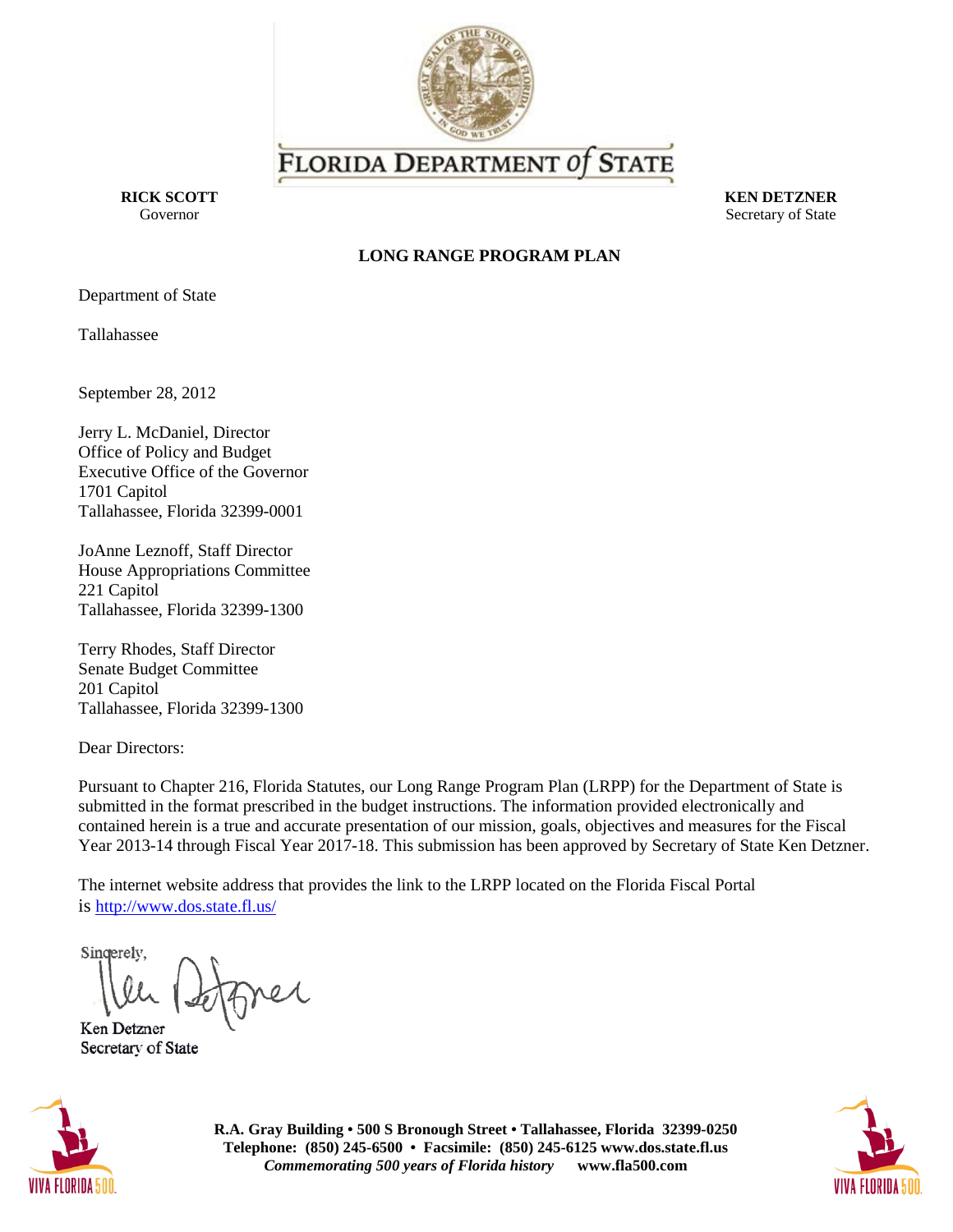# **Department Of State**



# **Long-Range Program Plan Fiscal Year 2013-2018**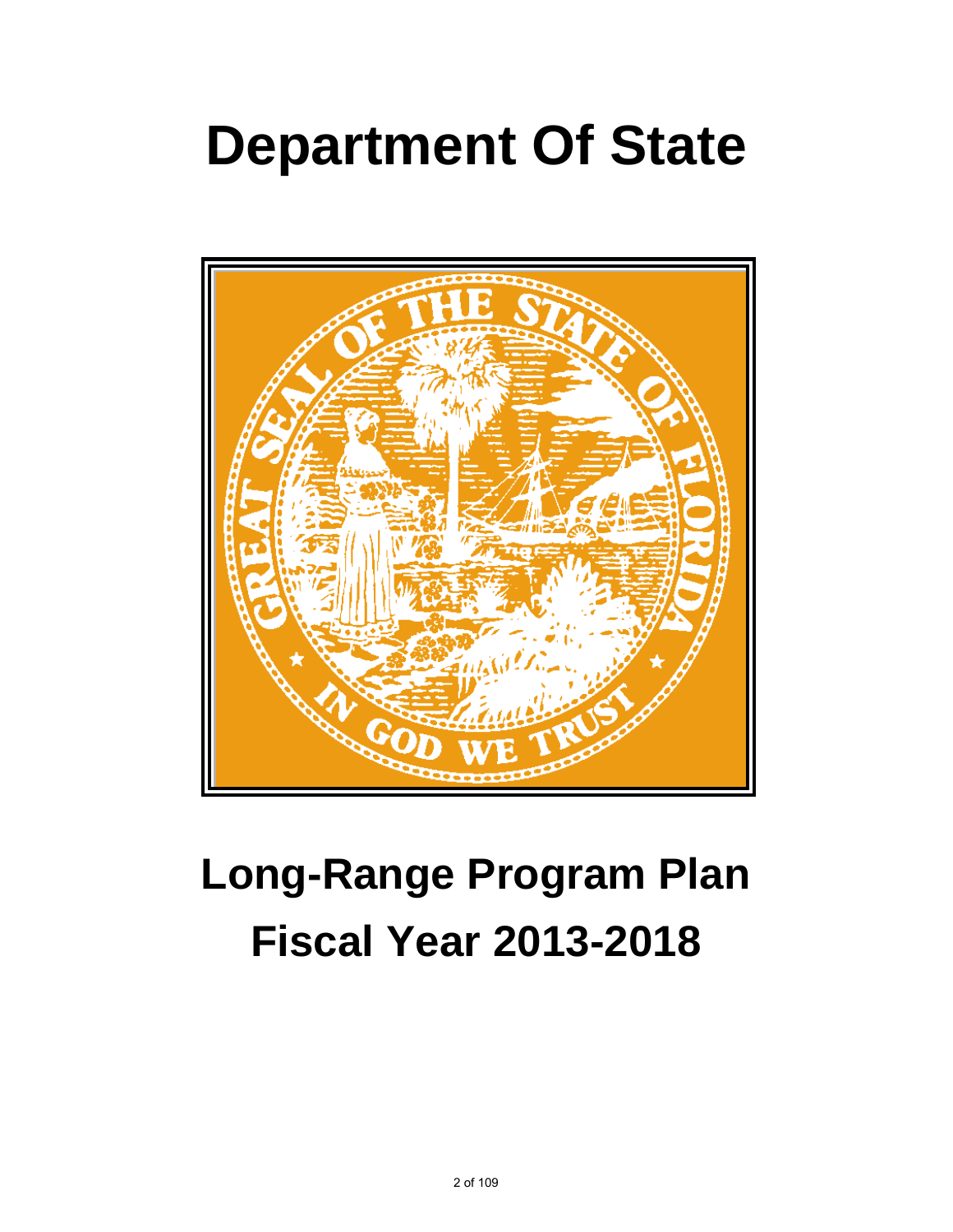#### **MISSION**

Preserve, Promote, Provide

The Department of State strives to improve the quality of life for all Floridians. We collect Florida's important public records and preserve its rich historical and cultural heritage for the benefit of generations to come. We help to promote economic development and create a competitive business climate for the state through our business-friendly corporate filing environment, grant programs that benefit all communities, enrichment of public libraries statewide, and support for events that attract tourism. We contribute to the establishment of a stable and open state government by providing access to information and protecting democracy through the oversight of fair and accurate elections. These services enhance Florida as a state and provide opportunities for our residents and visitors.

#### **VISION**

To create opportunities for every Floridian to participate in Florida's culture, history, information, business and electoral process where all Floridians have an appreciation of and are educated on the Department's mission through individual relationships and partnerships with Florida's communities.

#### **GOALS, OBJECTIVES AND PERFORMANCE PROJECTION TABLES**

(Objectives are not numbered in sequence because some agency programs have been transferred; current numbering preserves historical continuity.)

- **Goal:** Maintain high standards of service in providing public information and assistance that supports Florida's economic and commercial growth and quality of life.
	- **Objective: 1.1:** Increase the level of customer satisfaction with the Division of Elections' services.
	- Outcome: Percent of survey respondents satisfied with services (quality and timeliness of response).

| <b>Baseline</b> | FY 2013- | <b>FY 2014-</b> | <b>FY 2015-</b> | <b>FY 2016-</b> | <b>FY 2017-</b> |
|-----------------|----------|-----------------|-----------------|-----------------|-----------------|
| FY 2012-13      | 2014     | 2015            | 2016            | 2017            | 2018            |
| 90%             | 91%      | 91%             | 92%             | 92%             | 92%             |

**Objective 1.6:** Increase utilization of library, archival, and records management information resources statewide.

Outcome: Annual increase in the use of local public library services

| <b>Baseline</b> | FY 2013- | FY 2014- | <b>FY 2015-</b> | <b>FY 2016-</b> | <b>FY 2017-</b> |
|-----------------|----------|----------|-----------------|-----------------|-----------------|
| FY 2012-13      | 2014     | 2015     | 2016            | 2017            | 2018            |
| 2%              | $2.5\%$  | 3%       | 3.5%            | 3.7%            | 4%              |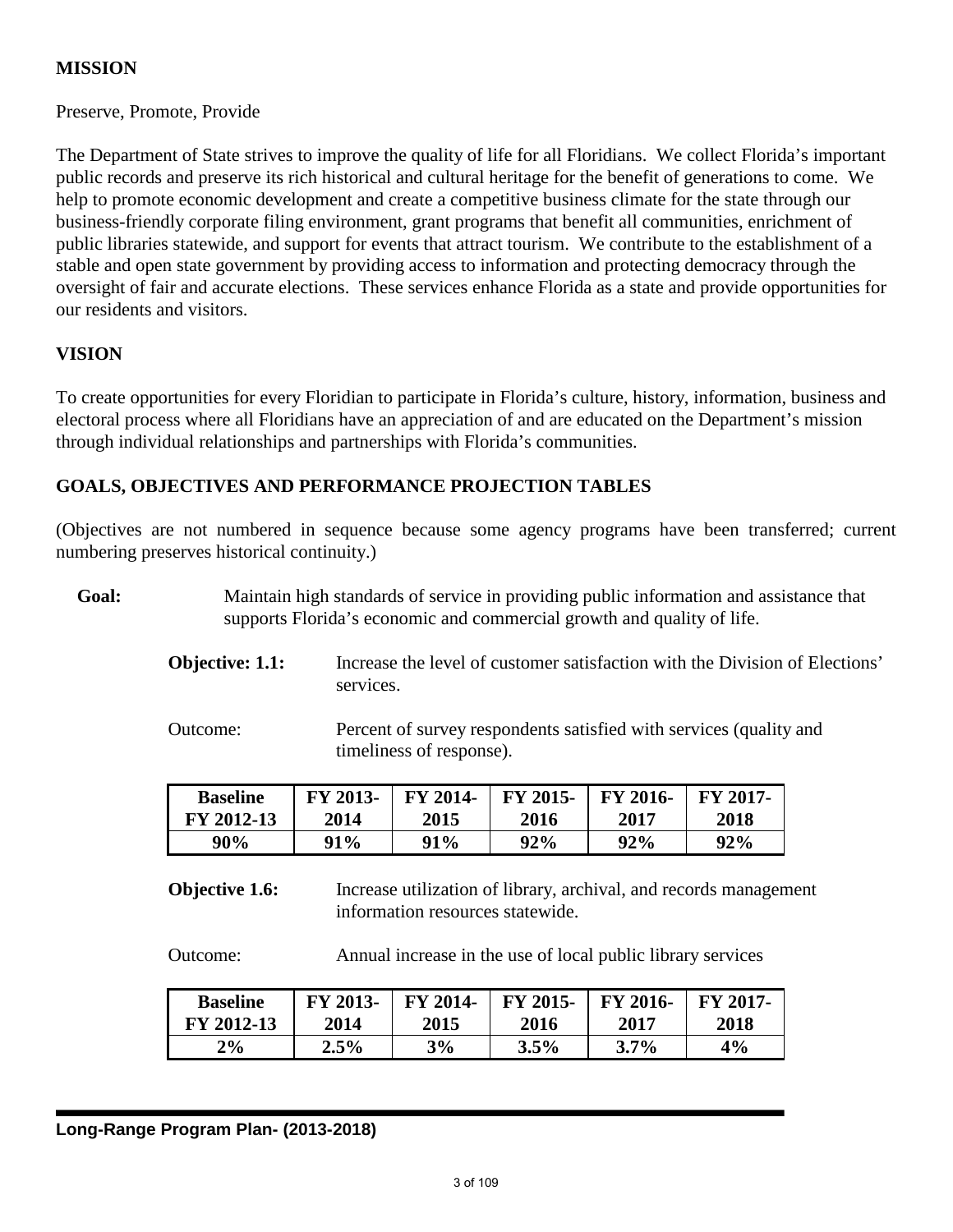**Objective 1.7:** Increase the number of historic properties protected or preserved.

Outcome: Total number of properties protected or preserved. (Cumulative)

| <b>Baseline</b> | <b>FY 2013-</b> | FY 2014- | FY 2015- | FY 2016-      | <b>FY 2017-</b> |
|-----------------|-----------------|----------|----------|---------------|-----------------|
| FY 2012-13      | 2014            | 2015     | 2016     | 2017          | 2018            |
| 9,900           | 10,100          | 10,400   | 10,700   | <b>11,000</b> | 11,300          |

**Objective 1.8:** Increase the level of customer satisfaction with the Museum of Florida History.

Outcome: Percent of Museum of Florida History visitors rating their experience good or excellent.

| <b>Baseline</b> | FY 2013- | FY 2014- | <b>FY 2015-</b> | <b>FY 2016-</b> | FY 2017- |
|-----------------|----------|----------|-----------------|-----------------|----------|
| FY 2012-13      | 2014     | 2015     | 2016            | 2017            | 2018     |
| 90%             | 91%      | 92%      | 93%             | 94%             | 95%      |

**Objective 1.9:** Increase the percent of total certifications handled by electronic means.

Outcome: Percent of total certifications handled by electronic means.

| <b>Baseline</b> | <b>FY 2013-</b> | FY 2014- | FY 2015- | <b>FY 2016-</b> | <b>FY 2017-</b> |
|-----------------|-----------------|----------|----------|-----------------|-----------------|
| FY 2012-13      | 2014            | 2015     | 2016     | 2017            | 2018            |
| 61%             | 61%             | 62%      | 63%      | 64%             | 65%             |

#### **LINKAGE TO GOVERNOR'S PRIORITIES**

The Department of State and its divisions fit into the following priorities of the Scott/Carroll administration:

**2. Reduce Government Spending:** The Department of State's Records Management Program annually surveys state and local agencies to determine cost avoidance in compliance with records disposition practices. In FY 2011-2012, the state of Florida saved over \$96.1 million in cost avoidance through the proper destruction of records in compliance with Chapters 119 and 257, *Florida Statutes*. The overall compliance rate among survey respondents was approximately 98 percent.

**3 and 4. Regulatory Reform and Job Growth and Retention:** Filing requirements for business entity organizational documents have been standardized and simplified by the Division of Corporations. This makes it easier and quicker for businesses to get started and begin employing people. Electronic filing expedites the process and creates a branch office at the fingertips of the filing party. The need to utilize a third party for filing documents is not required. The division functions strictly in a ministerial capacity and has no regulatory duties.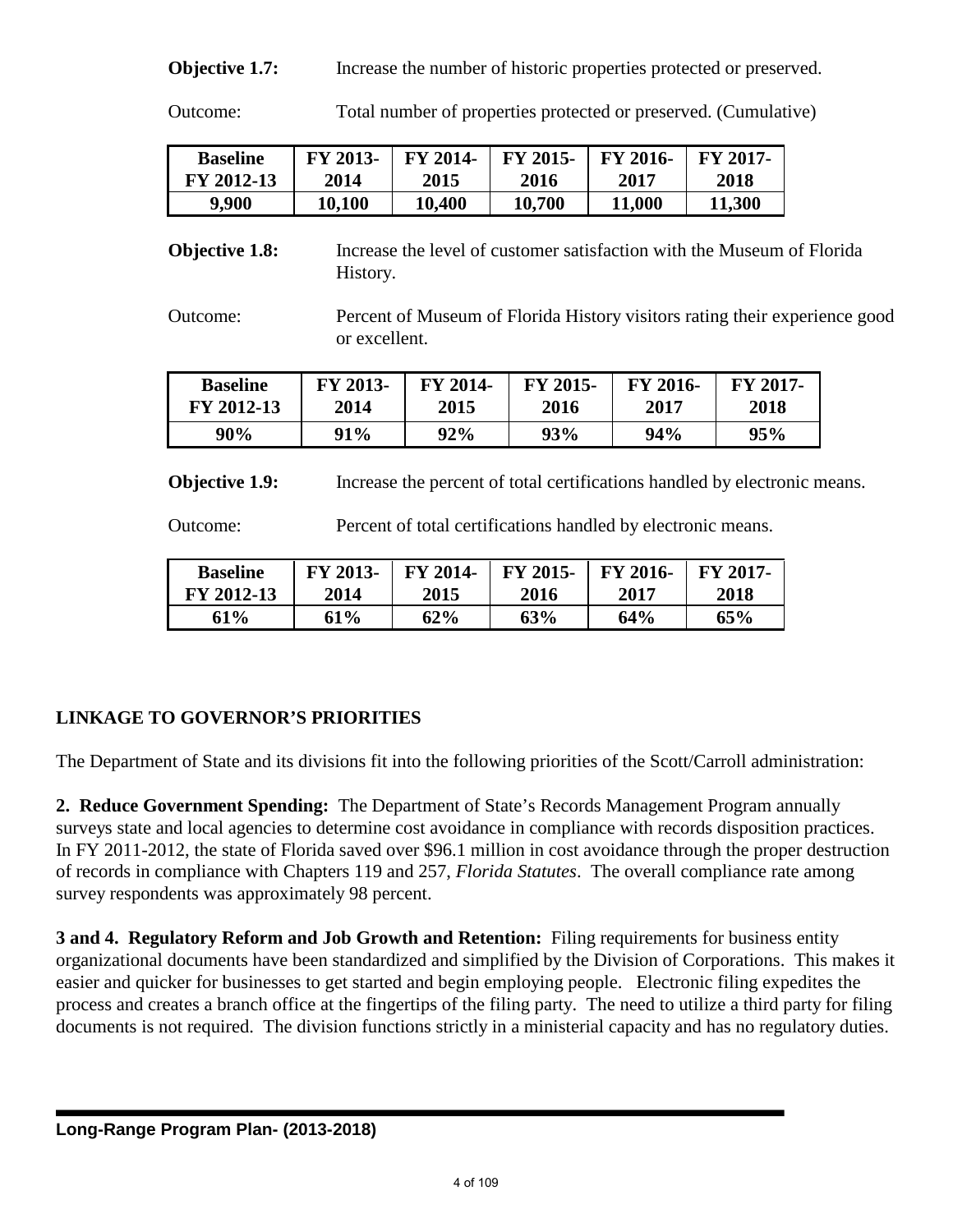**4. Focus on Job Growth and Retention:** The Department of State's Division of Library and Information Services' programs support public libraries in expanding their E-government services to meet the needs of their communities as they struggle with loss of jobs and the needs of the unemployed. The Division has engaged in workforce recovery efforts through both state and national initiates. The Division continues to develop partnerships to support public libraries as they assist Floridians to gain employment. "The Right Service at the Right Time" Web portal provides an easy way for Florida residents to connect with the local services they need.

**4 and 5. Focus on Job Growth and Retention and World Class Education:** Ensuring world class education is a building block process. The Department of State's Division of Library and Information Services, through a recurring federal grant from the Institute of Museum and Library Services (IMLS), developed and maintain the Florida Electronic Library (FEL) which brings all residents of Florida access to a statewide core of electronic resources (1006.72(3) F.S.). The FEL promotes success before and after the university experience through public library service, as well as direct service to K-12 students, university and state college teaching staff and students. FEL provides direct access to materials necessary to prepare for success before, during and after the university experience. After graduation when students are no longer able to use university resources, they turn to their public library for access to information related to their job and profession. For those who choose an alternate route that does not include college or university, the public library provides resources for vocational and training opportunities.

In addition, the FEL includes a Small Business Resource Center that offers online access to information that covers all areas of starting, operating and maintaining a business, including finance, management, marketing, accounting, taxes, payroll and more. Florida residents have access to sample business plans, real world marketing examples, market trends and market share insights, industry information and industry associations providing tools needed to start new businesses, thus creating new jobs for Florida residents. Additionally, 20 ebook reference titles are available to help support career guidance and business development for Florida residents through FEL. This collection includes online guides to conducting a job search, preparing for interviews, and writing job search letters and resumes. There are also titles available from the Facts On File Career Opportunities Series.

The IMLS federal grant cost for the Gale Cengage Florida Electronic Library package is \$2,339,120 for FY 2012-2013 and provides service for the public through all public libraries, public schools, universities and state colleges. The 2012 calculated cost avoidance for the Florida Electronic Library is \$160,943,848 for K-20 academic institutions and 500 plus public libraries. That is the amount saved to K-20 academic institutions and the 500 plus public libraries if they were to pay for these services on their own, rather than through a consolidated contract for services through the Department of State. In FY 2013-2014, it is projected that there will be 60,000,000 uses of the Florida Electronic Library.

**5. World Class Education:** Through the Division of Library and Information Services' Florida Memory Program website teachers, students and parents enjoy online access, free of charge, to materials previously available only to visitors at the State Library and Archives facility in Tallahassee. By providing free access to archival collections, Florida Memory delivers to educators and students the tools needed to achieve their academic and career goals and to meet the Common Core and Next Generation Sunshine State Standards. The diversity of primary source materials available on Florida Memory—including films, sound recordings, photographs and archival documents—help illustrate and celebrate the historical experiences and cultural traditions of Florida's citizens, and can be easily integrated into a variety of subject areas at the elementary, secondary and post-secondary levels. The mission of Florida Memory—to provide access to significant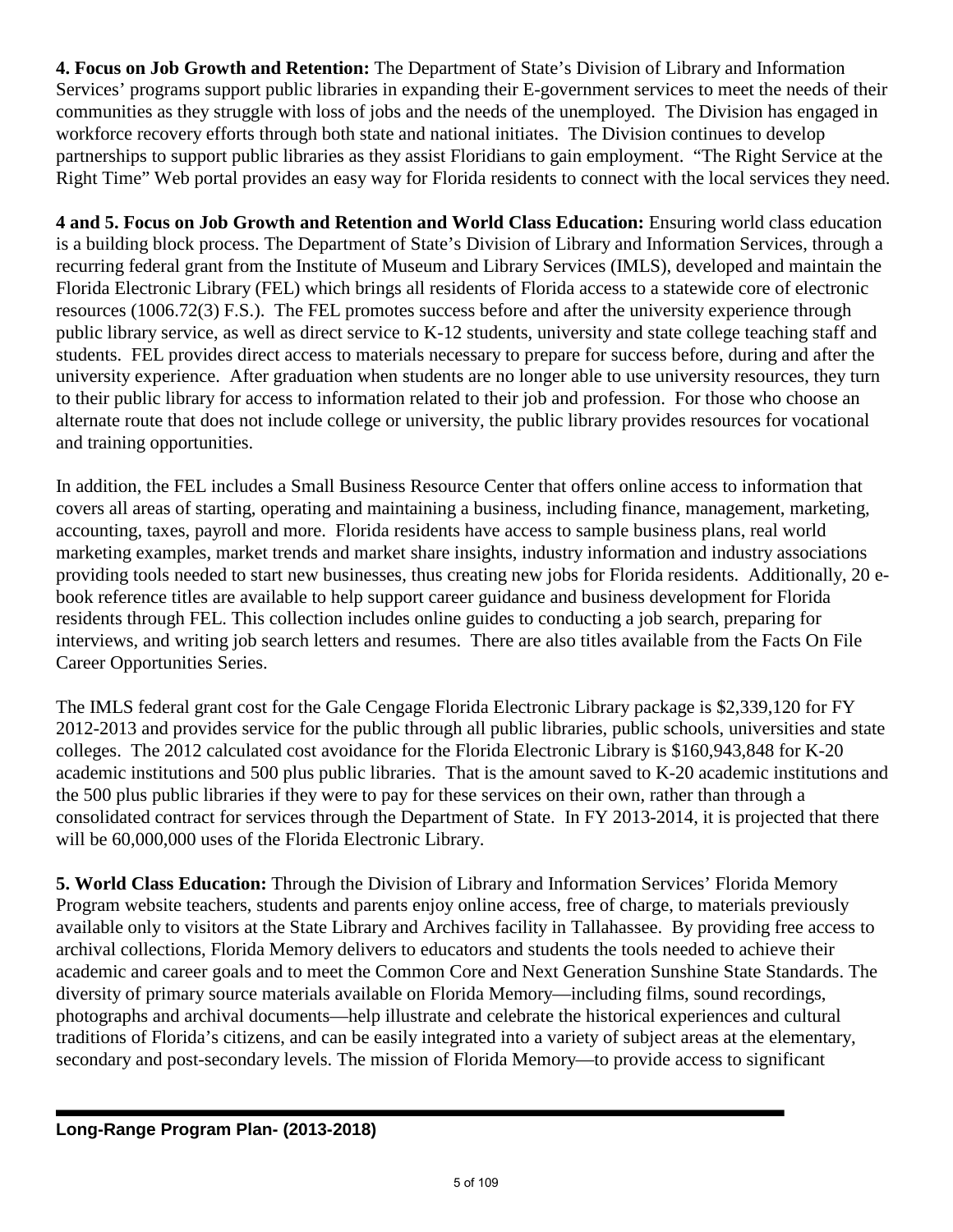materials from the collections of the State Library and Archives of Florida—helps legitimize and maintain the integrity of our public institutions and the records retained by the State of Florida.

#### **TRENDS & CONDITIONS**

The Secretary of State assumes many roles as the head of the Department of State, including Custodian of State Records (20.10, F.S.) Florida's Chief Cultural Officer (15.18, F.S.), Chief Election Officer (92.012, F.S.), and Custodian of the Official State Flag and State Seal (15.02, F.S). All Florida residents are touched in some way by the programs, services, and activities of the Department of State.

While each division established within the Department of State has separate and distinct priorities, functions and goals, each division serves their respective stakeholders pursuant to the duties and responsibilities conferred upon the Secretary of State and the Department. The priorities and policies of each of the divisions are considered when determining the Department's goals and objectives. In providing a wide range of services and proficiencies, it is also necessary to consider the trends and conditions that affect Florida as a whole when formulating the strategic direction for the Department of State.

The Department's primary and unique responsibilities have many varied stakeholders. Artists, archivists, preservationists, librarians, corporate officers, and voters are a few of the stakeholders that are affected by Department of State activities. There are also important overlapping strategic dimensions: economic development; corporate registrations and filings; elections; library development; records and archives management services; state library and archives; Florida Administrative Register; Florida laws and code; historic preservation; promotion of Florida's arts, history and culture; and direct local grants for libraries, museums, historic and archaeological preservation, and cultural activities.

\*\*\*\*\*\*\*\*\*\*\*\*\*\*\*\*\*\*\*\*\*\*\*\*\*\*\*\*\*\*\*\*\*\*\*\*\*\*\*\*\*\*\*\*\*\*\*\*\*\*\*\*\*\*\*\*

The Division of Elections and the Division of Corporations have different but well defined functions. One function is shared by both, however, and that is the compilation of records, whether corporate filings or campaign finance records. Though seemingly exclusive of each other, they both serve the state in similar ways.

#### **The Division of Elections**

The Secretary of State, as Florida's Chief Election Officer, is charged with maintaining uniformity in the interpretation and implementation of election laws through the Division of Elections. Providing information to the 67 Supervisors of Elections, as well as to the general public, is another major responsibility of the Division.

Congress passed the Help America Vote Act of 2002 (HAVA) which required all states to meet requirements with regard to a statewide voter registration system, voting systems, provisional ballots and other election administration activities. Florida has received significant federal monetary support to implement HAVA and requirements under the Military and Overseas Voter Empowerment Act (MOVE Act). Now that the programs mandated by HAVA and the MOVE Act have been implemented, continued funding will be required to address the ongoing costs associated with administering these programs.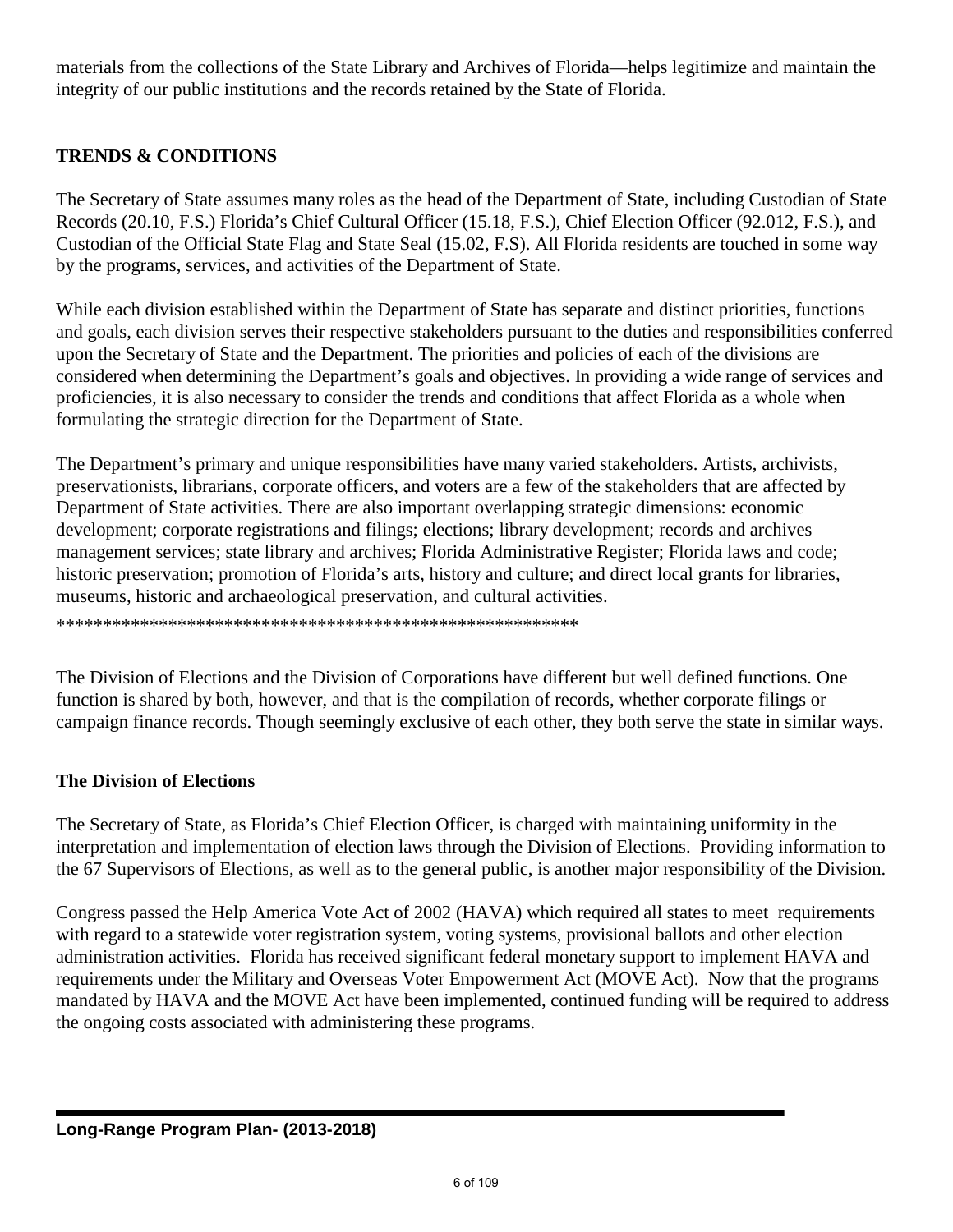In accordance with HAVA, Florida developed the Florida Voter Registration System (FVRS), which is a compilation of the voter registration records of all registered voters in the state. With 11.4 million registered voters in Florida, the accuracy of voter rolls is critical to the integrity of our elections. In support of that mission, the Division intakes voter registration applications and verifies voter registration data from registrations statewide. The Division is also responsible for identifying duplicate registrations and potentially ineligible voters statewide and forwarding credible and reliable information to the individual county supervisors of elections for appropriate action. Additionally, to facilitate voter access to voter information including registration status, in July 2010, the Division launched its online statewide Voter Information Look-up. The Division also provides information regarding voter registration procedures and absentee ballot procedures to absent uniformed services voters and overseas voters.

Federal dollars are being used to assist counties in poll worker training, voter education, disabled voter access to vote privately and independently, implementation of the MOVE Act and absentee ballot status tracking system, voting system upgrades and other election administration activities authorized by HAVA and the Department of State. The HAVA State Planning Committee, a committee required by HAVA to develop Florida's State Plan, met on March 23, 2009, to discuss and approve recommended amendments to the State Plan, including updates to future HAVA budget funding expenditures. The Division of Elections provided the Election Assistance Commission (EAC) with a letter outlining the steps and costs taken to implement the MOVE Act utilizing HAVA dollars. This letter served as an amendment to the State plan.

The Division of Elections plays an additionally prominent role in facilitating voter registration processes. First, the Division is responsible for providing statewide training workshops to numerous governmental offices/agencies that are designated either by the 1993 National Voter Registration Act or the 1995 Florida Voter Registration Act to offer voter registration opportunities at the same time as persons receive governmental or public services. Second, it acts as the repository for third-party voter registration organizations registered agent information and quarterly registration drive activity reports. Third, the Division is instrumental in processing elections fraud complaints, HAVA complaints, NVRA complaints, and third-party voter registration organization complaints. Fourth, the Division prepares and publishes the Florida Voter Registration and Voting Guide that almost all Supervisors of Elections incorporate as part of their voter and voting education efforts. The Division is also responsible for printing the uniform statewide voter registration application form and distributing it to Supervisor of Elections offices, as well as various individuals and groups.

Additionally, the Division is responsible for developing the statewide uniform training curriculum essential for poll worker training by Supervisors of Elections prior to each election. This curriculum is reflected in the polling place procedures manual used by election officials and poll workers during the early voting period and on Election Day to facilitate the voting process.

Just before the 2010 Primary Election, the Division released a new election results website called Florida Election Watch. Voters can use the site, including the tool MyElectionTracker, which allows the voter to select specific races and track those results. The site also provides options of viewing the races by county, precincts reporting, all-county comparisons, legislative projections, and links by which voters can share their election results to their preferred social networking sites.

One of the many functions of the Division is to handle all initial filing papers for state and multi-county candidates, political committees, committees of continuous existence and political party executive committees. In addition, the Division processes all qualifying papers for federal, state, and multi-county candidates. In the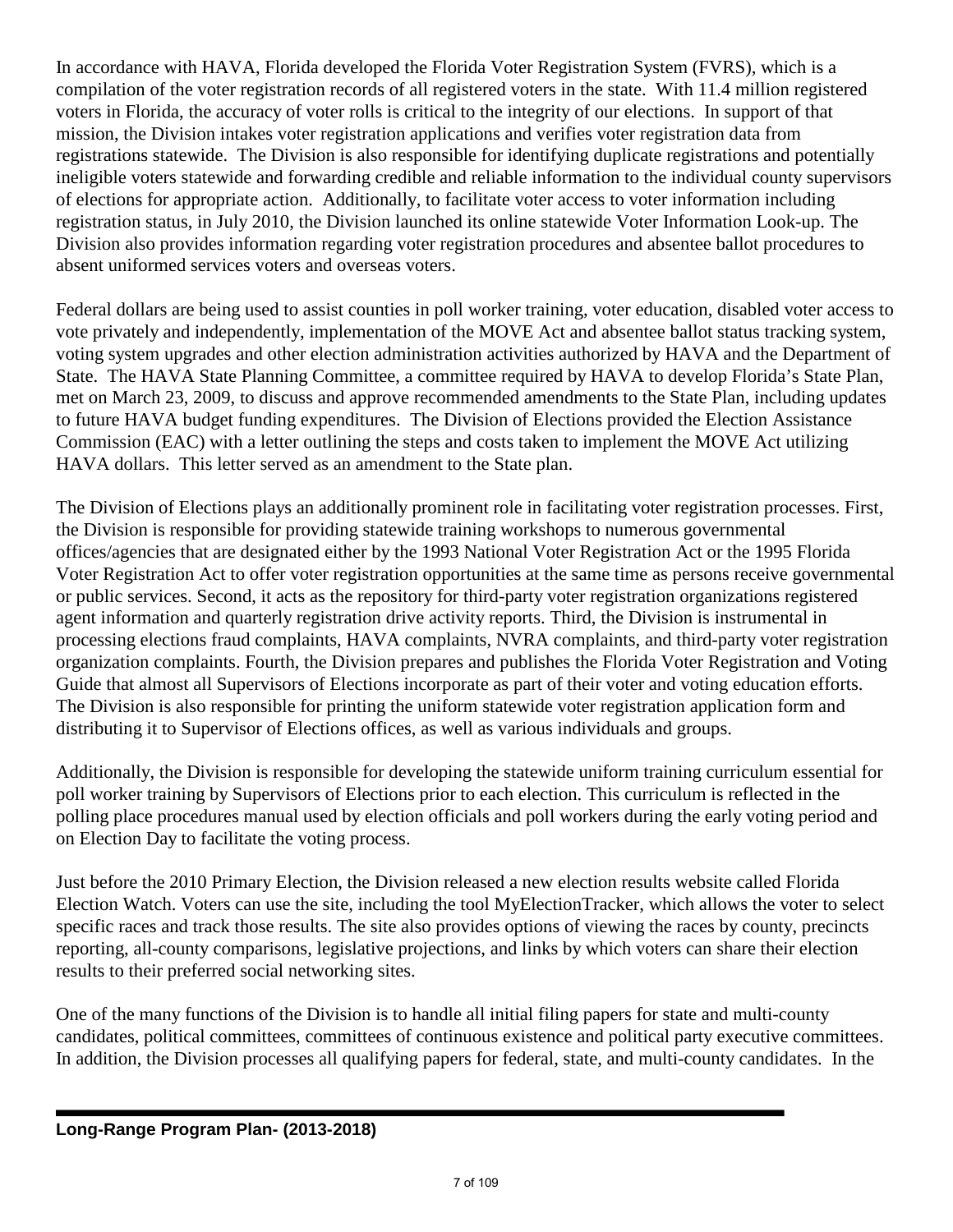spring of 2010, candidate, political party, and committee documents were made available to the public on the Division's website.

The Division has implemented an electronic filing system for all candidates, committees and political parties that are required to file campaign reports with the Division. Entities upload or enter campaign finance information directly into the Division's database. This allows the Division to provide immediate public access to the information filed by the entities and also enables the Division to automate essential processes, such as auditing reports and notifying filers of late-filed or missing reports.

The Division has implemented an electronic filing system for office account reports filed by state officeholders pursuant to Section 106.141, Florida Statutes. Office holders enter distribution information directly into the Division's database. This enables the Division to automate essential processes, such as auditing reports and notifying filers of late-filed or missing reports.

The Division also serves as the liaison with the Office of the Governor and the Florida Senate on elected and appointed officials, and issues certificates of election, certificates of incumbency and commissions of office for all elected and appointed officials on the federal, state, district, multi-county and county levels.

The Division is responsible for certifying all voting systems that are used to conduct elections in Florida's 67 counties. The voting equipment must meet all voting systems standards as established by law and undergoes rigorous testing in order to be certified by the Division and thus eligible for use in Florida. The certification process helps ensure that Florida's voters are provided an opportunity to cast their ballots on equipment that has been properly tested and certified. The Division approves the use of ballot on demand printers in counties which facilitate early voting processes and serve as supplemental printers for absentee and precinct ballot requirements. The Division also approves the use of electronic ballot delivery systems that allow the counties to provide electronic absentee ballots for overseas voters. In addition, the Division acquires and reviews each county's security procedures that must be followed during elections.

During the 2011 legislative session, House Bill 1355 was passed, which became 2011-40, Laws of Florida. This new law made many significant changes to election-related statutes. The Division continues to implement the necessary new processes, procedures, and reporting requirements which were brought about as a result of changes to the Election Code.

The Division continues to provide oversight, guidance and technical assistance to counties, candidates, and citizens. Only through free and open access to this information can we protect and preserve the integrity of Florida's elections.

#### **Divisions of Corporations**

The Division of Corporations serves as the state's central repository for a number of commercial activities that include a variety of business entity filings, trade and service mark registrations, federal lien recordings, judgment lien filings, uniform commercial code financing statements, fictitious name registrations, notary commissions, and cable and video service franchises. The Division also provides a variety of certification services which include Hague Apostilles, authentications, and affirmations. The Division of Corporations maintains in excess of twenty million records and annually files approximately two and a half million commercial documents. In FY 2011-12 Division staff performed in excess of five million activities and its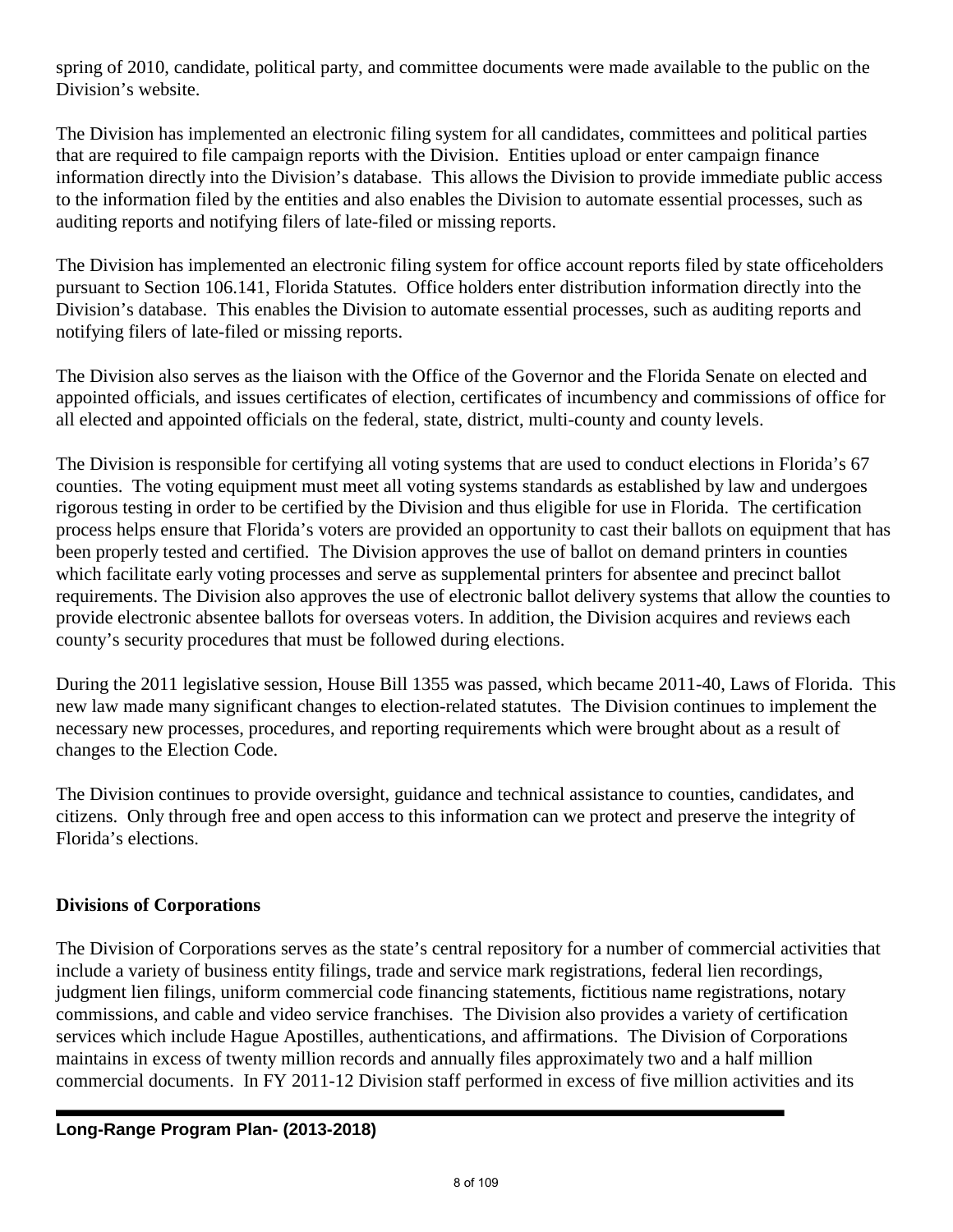programs and services and generated revenue of more than \$280M. Florida's Division of Corporations is the most active business entity filing state unit in the country. The Division's website [www.sunbiz.org,](http://www.sunbiz.org/) handled in excess of 346 million web accesses during the last fiscal year.

The Division of Corporations renders two broad functional services: (1) formalizes the legal standing of a business or activity by accepting and indexing the filing or registration, and (2) supplies information and certification regarding the filings and activities of record. OPPAGA affirms that these are essential government services. In the *OPPGGA Justification Review* dated September 2000 under Program Need, they state "The program's services are essential state government functions that contribute to the stability of the business environment and thus the state's economy". The Division's programs enhance confidence and encourage business growth. Individuals and groups from all facets of life rely on the Division's services, i.e., the general public, businesses, law enforcement, the legal community, the banking industry, and other governmental agencies. Public information about corporate and other business entity filing activity protects consumers and businesses and ensures that commerce is conducted by properly registered business entities.

The Division's effort to foster economic and commercial growth by improving information availability and service delivery is a major theme in the development and maintenance of its operations and processes. The division strives to provide a service delivery mechanism and an information registry that spans the breadth of Florida's commercial activities for the purpose of promoting business and public welfare. For this reason the Division's operations will continue focus on technological enhancements during the next year. In FY 2010-11, some amendment filings were added to the list of available online services, and given the advent of modern software and IT infrastructure currently under development expectations are that during FY 2011-2012 more online services will be added. The aforementioned IT developments will also foster great improvements in the areas of security, uniformity, and reliability.

Traditionally the Department and the Division have recognized the importance of and enforced expedient processing of filings and certifications (48 hours turn-around time). Business requires expediency along with accuracy; and the business community relies on the Department of State, Division of Corporations, for both. In addition, the Division of Corporations is by statute a ministerial non-regulatory entity. This has always been conducive to the fostering of a business friendly, pro-business environment. The non-regulatory nature of both the Division and the Department has over the years created a positive climate for business organizations and is largely the reason why Florida leads the country in new business formations. High annual report filing and late fees create a dampening effect for a positive, friendly environment.

One aspect of white collar crime that threatens economic and commercial growth is Business Identity Theft. The Department participated in a National Association of Secretaries of State (NASS) Task Force on Corporate Identity Theft for the purpose of developing a multi-state approach to combat this problem. In 2012 the Division of Corporations created a fraud and Identity Theft position that is establishing relationships with law enforcement personnel, banking, and business associations, as well as other state agencies in an effort to better understand the crime and create countermeasures that will protect Florida's 1.5M business entities. The Division also cooperates with State and Federal law enforcement agencies in the areas of homeland security and organized crime.

\*\*\*\*\*\*\*\*\*\*\*\*\*\*\*\*\*\*\*\*\*\*\*\*\*\*\*\*\*\*\*\*\*\*\*\*\*\*\*\*\*\*\*\*\*\*\*\*\*\*\*\*\*\*\*\*\*\*\*

In addition to corporate and election related records, the Department of State also facilitates access to information, events, and facilities through its Archives, Library, Historical, and Cultural program efforts. The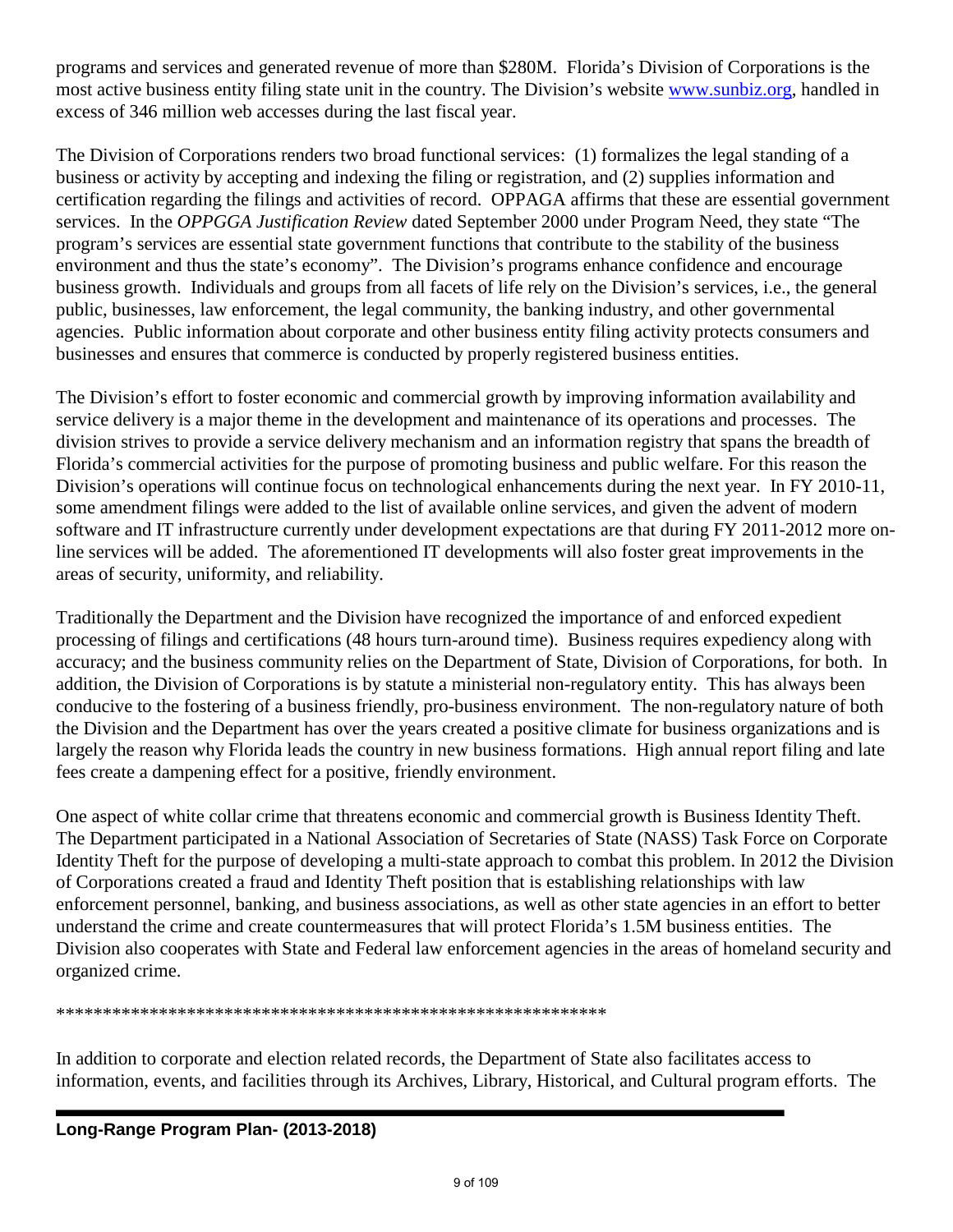Division of Historical Resources, the Division of Library and Information Services and the Division of Cultural Affairs are all unique divisions; however they do share some strategic dimensions. Access to cultural events and facilities through cultural grants programs, statewide access to free library and information services, and access to historic objects and sites through its museum, preservation, and archaeological activities are top agency priorities.

#### **Division of Historical Resources**

The stewardship of Florida's historical structures and properties, folk culture, and archaeological resources is the responsibility of the Division of Historical Resources under Chapter 267, F.S. The Director of the Division of Historical Resources serves as Florida's State Historic Preservation Officer (SHPO), providing a liaison between the state and the national historic preservation program conducted by the National Park Service. The State Archaeologist and State Folklorist are also assigned to the Division under Chapter 267, F.S.

In addition to preservation and tourism benefits, the Division's stewardship contributes to the economic wellbeing of Floridians. State funding for local historic and archaeological preservation projects leverages financial support, as state grant awards require local cost share and matching funds. While grant-in-aid programs directly support and benefit those involved with preservation activities, they also provide a benefit to the local economy and the community as a whole. Contractors, building material suppliers, architects, engineers and others involved in construction are employed in communities throughout Florida to carry out these state-funded projects. The Division directs preservation services throughout the state to the local level through its Florida Main Street, State historical markers, and Certified Local Government programs.

The Center for Governmental Responsibility at the University of Florida and the Center for Urban Policy Research at Rutgers University produced the study, *Economic Impacts of Historic Preservation in Florida Update 2010,* which shows that in 2007 tourism in our state generated \$65.5 billion in taxable spending. Of that gross amount, heritage tourism generated some \$4 billion and created over 75,000 Florida jobs, just over \$1.5 billion in income, nearly \$2.5 billion in gross state product, and \$813 million in federal, state and local taxes, resulting in almost \$601 million in in-state wealth creation. Such figures show why heritage tourism is one of Florida's most important industries. According to the Federal Advisory Council on Historic Preservation's 2008 study entitled "Statewide Studies on the Economic Impacts of Historic Preservation," research conducted in other states has consistently demonstrated the importance of heritage tourism as an economic engine.

From fiscal year 2002 to fiscal year 2008, historic preservation grant funds contributed to the creation of 3,790 jobs in Florida. These jobs were the direct and indirect results of Florida Historic Preservation Grant awards of \$92 million for preservation projects. Matching funds for the same period came to \$121.8 million, for a total investment in historic preservation projects of \$213.8 million. These funds in turn generated \$153 million in income, \$197 million in gross state product, \$59 million in state taxes, and \$154 million in in-state wealth.

Many of Florida's more significant historic building concentrations are found in traditional main street downtowns. Before 1985 there was no effective program to address the growing loss of downtowns to redevelopment, abandonment, and economic deterioration. Since that time, Florida's Main Street Program has reversed this trend by providing 90 designated Main Street communities with technical and modest financial preservation assistance, and by working closely with local governments, chambers of commerce and community redevelopment agencies to target revitalization efforts. The state program currently has 46 participating local programs. According to the recent update of the *Economic Impacts of Historic Preservation in Florida*, from

#### **Long-Range Program Plan- (2013-2018)**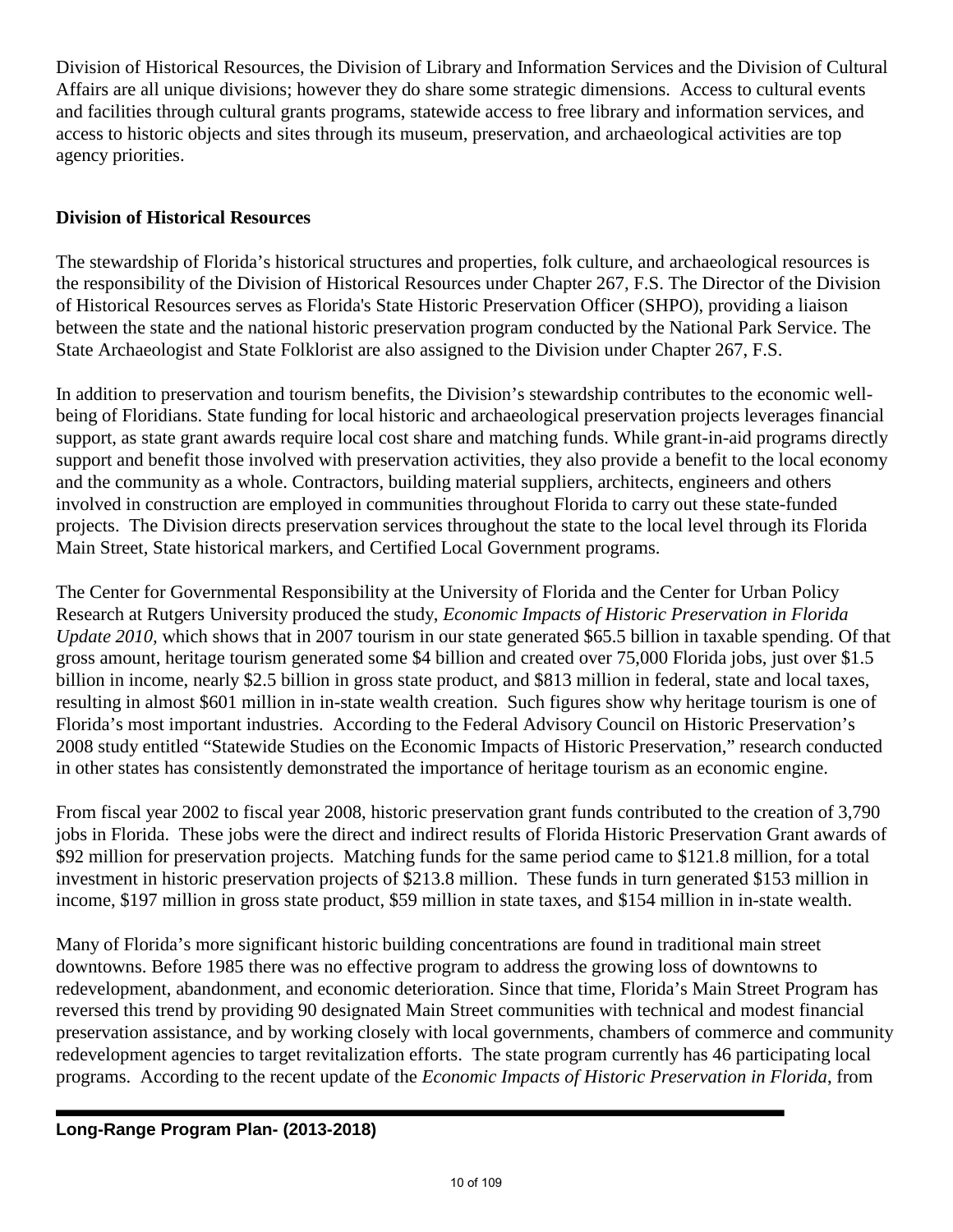2007 to 2008, Florida Main Street communities showed an investment/output of roughly \$63.6 million, representing both construction and retail job benefits. This investment resulted in 4,865 jobs, \$148 million in income, \$209 million in gross state product, \$65 million in total taxes (\$21 million in state taxes, and \$44 million in federal taxes) and \$165 million in in-state wealth (gross state product minus federal taxes). Despite the economic downtown, the Florida Main Street Program continues to be an effective economic engine.

The public's appreciation for our state's historical resources continues to grow. With the support of funding for state preservation programs, the Division is able to serve as responsible stewards for archaeological and historical sites and artifacts that have remained intact for hundreds or even thousands of years, and ensure that they remain for generations to come.

Florida's ongoing development and growth must be balanced with the preservation of archaeological and historical sites. Working in partnership, government, private and non-profit efforts combine to rescue what will be lost and save what remains. The Florida Master Site File, the official inventory of Florida's recorded historical and archaeological resources, currently lists more than 188,305 resources in Florida of all ages and types. Public ownership facilitates the long-term preservation of archaeological and historic sites, but most sites are on private property and are subject to future loss, particularly when such properties are developed or modified for more intensive use. The demand for Florida Master Site File information continues to increase. To meet this demand the Department will continue to propose system improvements to the Florida Master Site File database that will permit faster and more complete response to land use reviews.

In addition to supporting the preservation of historic buildings, the Division also engages in the preservation of the archaeological history of Florida. On average, the Division annually receives 336.5 cubic feet of new artifacts and 20.5 cubic feet of new documents (archaeological excavation field notes, field maps, and related items) for curation and storage. Archaeological objects are stored in the state archaeological curation facility at the Mission San Luis, while the archaeological conservation laboratory is in the R.A. Gray Building, both in Tallahassee.

The Division also manages the National Historic Landmark, Mission San Luis in Tallahassee, the seventeenth century capital of western Spanish Florida. The mission's extensive interpretive program, including costumed living history, mission building reconstructions, exhibits, guided tours and educational programs are based on detailed archaeological research conducted at the site since 1983. The recently added visitor center and entrance have enhanced interpretation and public access of the site.

In partnership with the History Miami museum, the Division ensures protection of the National Historic Landmark, Miami Circle archaeological site in downtown Miami. In February, 2011, the Miami Circle Park, an urban green space that interprets the site at the mouth of the Miami River, was opened to the public.

The Florida Folklife Program (FFP), a component of the Division and one of the oldest state folk arts programs in the nation, was established in 1979 by the legislature to document and present Florida folklife and preserve the state's traditional cultural arts. The Folklife Program is one of the Department of State's most effective programs for reaching out to Florida's diverse cultural groups. Major folk events, such as the annual Florida Folk Festival and State Fair in Tampa, as well as local folklife events, attract tourists, thus contributing to the state and local economies.

Section 267.075(4) (a), F.S. requires the Division to maintain the structure, style, character, and landscaping of The Grove, former home to two Florida Governors (Richard Keith Call, territorial Governor, 1840-1848 and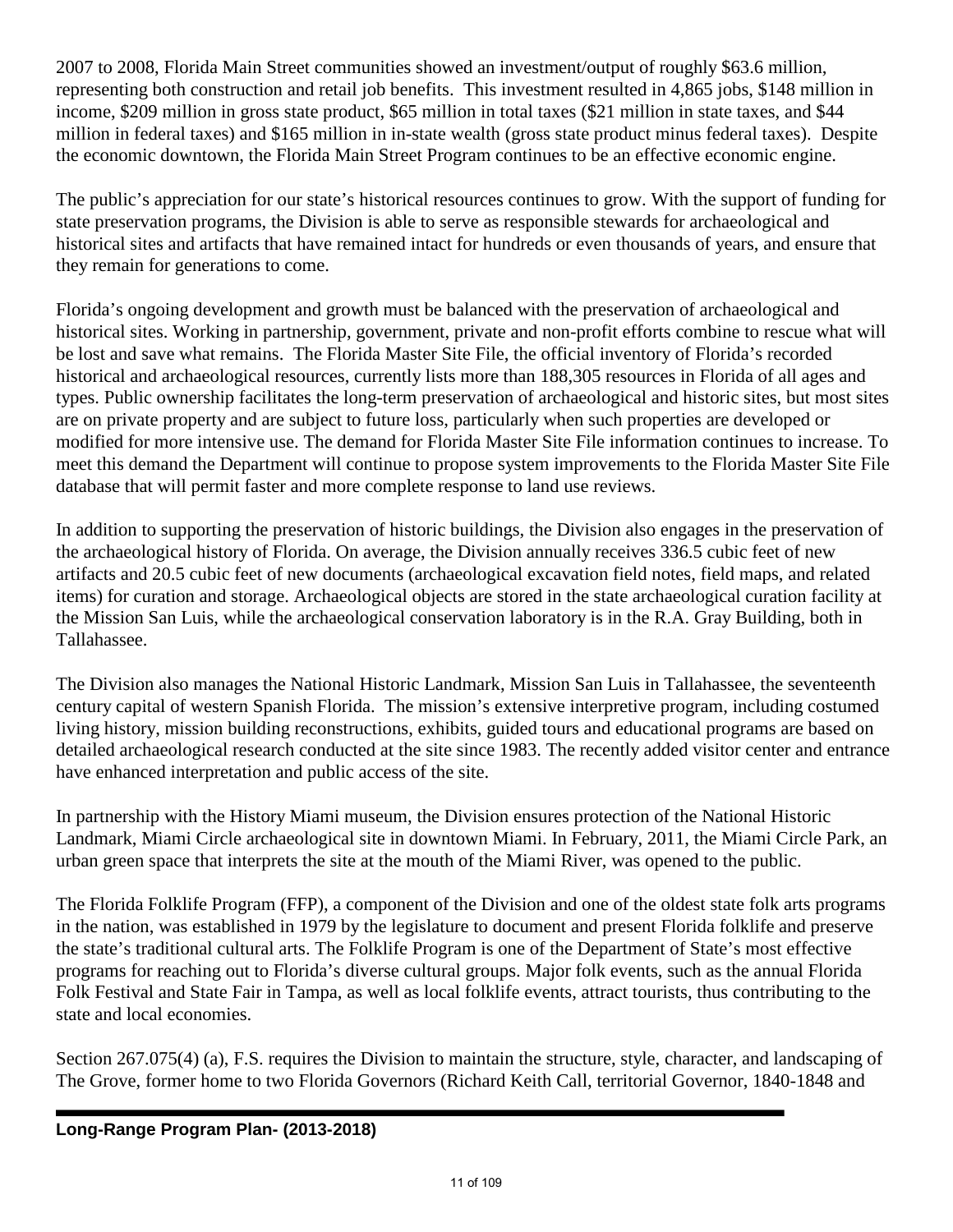Thomas LeRoy Collins, 1955-1961) and their families. Designed and constructed in the 1820's by Richard Keith Call, The Grove's association with the growth of political society in the period before the Civil War gives the structure historical importance. It is the best example of a neo-classical residence surviving in Tallahassee and probably in Florida.

The house has continuously remained in the hands of descendants of Governor Call and has twice served as the Governor's Mansion. On March 1, 1985, former Governor LeRoy Collins and his wife Mary Call Darby Collins conveyed in fee simple to the Board of Trustees of the Internal Improvement Trust Fund of the State of Florida 10.33 acres of land located in Tallahassee, Leon County, including the Call/Collins House, commonly known as "The Grove." With the passing of Mrs. Collins in November 2009, the Division took physical possession of The Grove, and since that time has begun the process of transforming the property from private residence to historic house museum, with plans to open to the public in 2014. Operation of The Grove will provide further opportunities for the Division to expand its outreach and educational programs encouraging the preservation of Florida's historic properties while representing the state's commitment to stewardship and sustainability.

The preservation and promotion of historical, archaeological, heritage and folk culture resources in Florida creates many enriching and educational opportunities for the residents of the state and contributes to Florida's economic development and tourism industry. By working to foster cooperation between federal, state and local partners, the Division serves both citizens and visitors to our state by ensuring responsible stewardship of these precious non-renewable resources. Preserving our past leads to a better future for us all.

#### **Division of Library and Information Services**

Working in partnership with archivists, librarians, records managers, government officials, and citizens, the Division of Library and Information Services (DLIS, or the Division) seeks to ensure access to materials and information of past, present, and future value in order to enable local libraries and state and local government agencies to provide effective information services for the benefit of the people of Florida. The Division also supplies library, records management, and archival services at both the state and local levels. Further, DLIS provides support to public libraries throughout Florida in their role as centers of E-Government, provides reference tools needed to start new businesses, and assists Floridians in gaining employment and other essential information.

The Division provides many services to state employees as well as the general public and other library institutions. The State Library of Florida provides in-person reference and research services, as well as phone, fax and email service to those located outside of Tallahassee. The Library has two main objectives: to collect, preserve and make available the published history of Florida; and to serve as the information provider for state agencies, the Florida Legislature and legislative staff. Services provided specifically for state employees include remote borrowing privileges; interlibrary loan with desktop delivery; and remote access to a [suite of databases](http://dlis.dos.state.fl.us/cgi-bin/services/index.cfm) that allows access to professional journals, online newspapers and a variety of other information. Legislative members and staff also receive State Library services at the branch library in the Capitol building.

The Florida State Documents Depository Program, established b[y Florida Statute 257.05](http://www.flsenate.gov/Laws/Statutes/2012/257.05) in 1967 and managed by the State Library, meets the needs of researchers and the general public statewide for access to information by and about Florida government. All state agencies must submit copies of their published documents to the State Library to be archived in its collection and distributed to designated libraries throughout the state. The program makes publications from all state agencies readily available in a cost-effective and timely manner, by

#### **Long-Range Program Plan- (2013-2018)**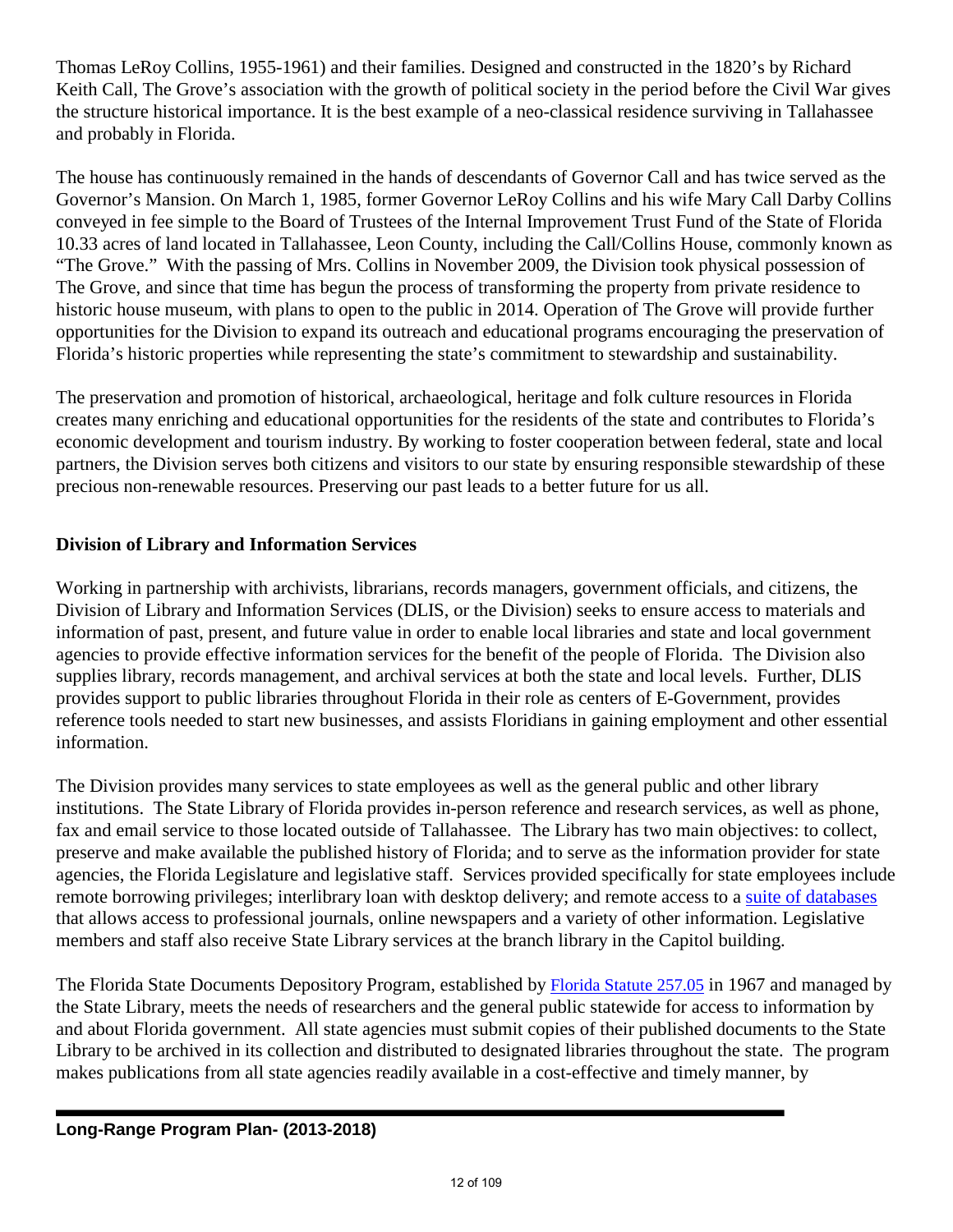distributing these publications and by saving electronic copies on the Division's server. The State Documents program also allows the public to access state agencies' electronic publications.

To foster better communications between state agencies and the Division regarding state publications, the Division is proposing a revision to 257.05 *F.S.*, to rename the State Documents Depository Program the State Publications Program and to define a state publication as: "a publication in any format that includes information about Florida and its government of significant value to researchers and to the general public; that is created under the authority of, or at least partially at the expense of, a state agency; or that must by law be distributed to the public." Also, as part of the proposed revision, each state agency will be statutorily authorized to appoint an agency publication liaison to work with the State Library who shall maintain a list of its agency's state publications and furnish it to the Division as it is updated or at least by December 31 of each year.

The State Archives of Florida is the repository for archival records generated by Florida's state government. The mission of the State Archives is to collect, preserve and make available for research the historically significant records of the state. Florida's historical records are among the most important historical and cultural resources belonging to the people of Florida. These unique, irreplaceable records are essential to ensuring the rights of citizens and organizations, and to understanding the responsibilities and limitations of government. They offer insight into our diverse heritage and history; provide government officials the perspective they need to manage responsibly; and supply valuable information for historians, genealogists, teachers and students from across the state and beyond. The State Archives provides public access to its collections by maintaining a research room at the R.A. Gray Building and through innovative Web delivery via the [Florida Memory](http://www.floridamemory.com/) website. The items made available by the State Archives range from official state records to private manuscripts, local government records, photographs, films and sound recordings.

The [Florida Memory Program](http://www.floridamemory.com/) is an award-winning technological initiative of the Division of Library and Information Services. Florida Memory is critical to fulfilling the mission of the Division to provide broad public access to the collections of the State Library and State Archives, and makes available World Wide Webbased access to over 550,000 historical photographs, textual records, video clips and sound recordings. The Florida Memory Program also provides lesson plans for teachers geared toward the Next Generation Sunshine State Standards and the Common Core Standards for reading and writing. Florida Memory connects with its diverse user base through a variety of social media initiatives, including Facebook, Pinterest, YouTube, Flickr, Tumblr and the Florida Memory blog. Through the Florida Memory Program, the Division participates in the Library of Congress and United Nations Educational, Scientific and Cultural Organization's (UNESCO) *World Digital Library* project; the Institute of Museum and Library Services' *Opening History* initiative; the Department of Education's *Florida on iTunes U* program; and the Museum of Florida History's *State History Fair*. The Florida Memory website migrated to a new unified platform in August 2011 using OMEKA, a free, open-source software system. This new platform improves the information architecture, interface design, and technology infrastructure of Florida Memory, in addition to providing an updated look and a more functional and user-friendly website.

Florida's Records Management Program provides professional assistance to state and local government agencies in managing the records and information required to take care of the business of government. There are many benefits of an effective records and information management program. Compliance with legal retention requirements, faster retrieval of information, space savings, fewer lost or misfiled records, and reduction of expenditures for records filing equipment are just a few of the benefits that good records management can help provide. Records managers in Florida government have the dual responsibility of reducing an agency's cost of conducting business and guaranteeing the public's right to know what their government is doing.

#### **Long-Range Program Plan- (2013-2018)**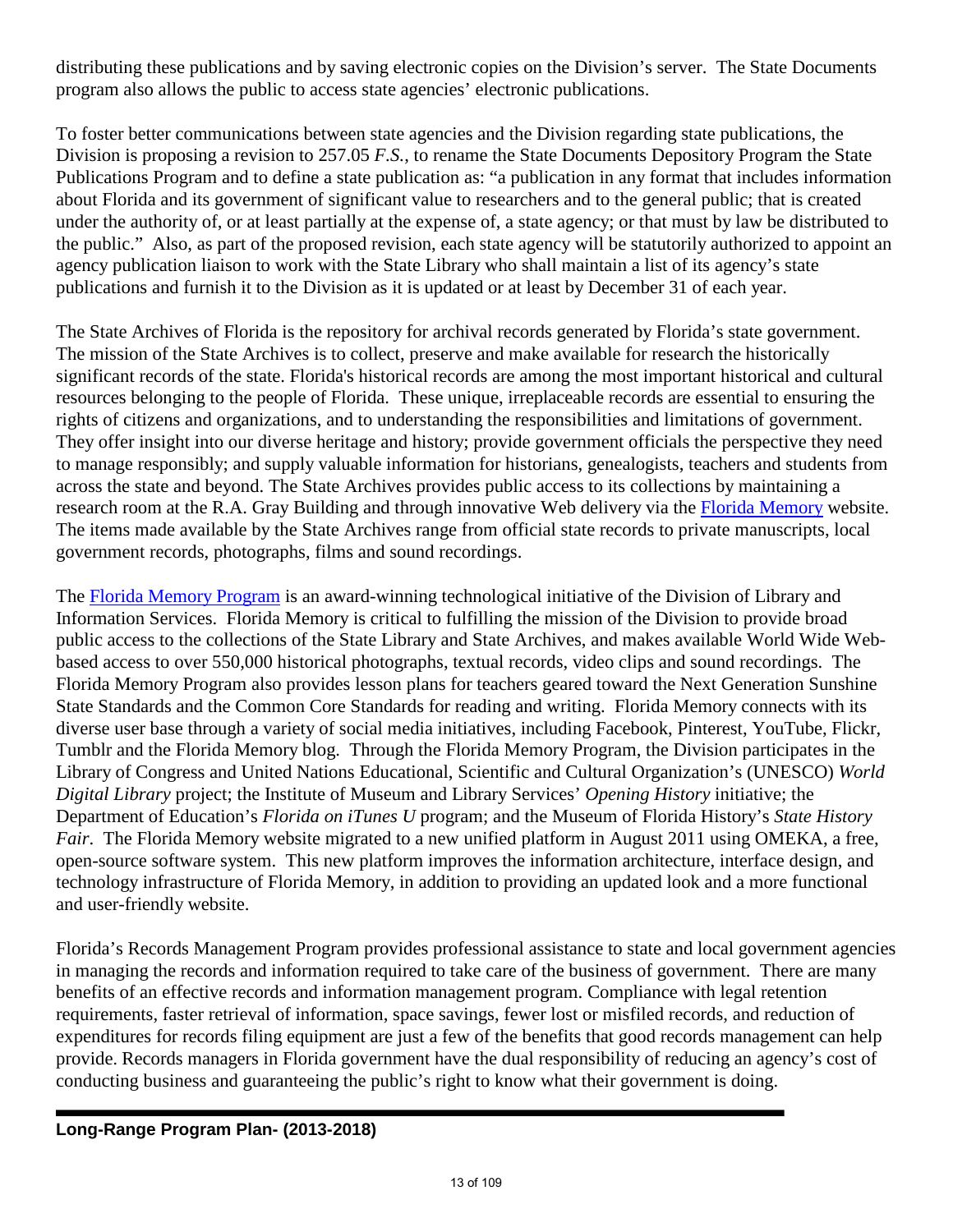Florida's public records are more accessible to the public when they are properly managed. Florida's Public Records Law is one of the most open public records laws in the country, and is a model for other states. Florida has had some form of public records law since 1909, and the state is recognized nationally for the leadership role taken regarding public records and accessibility to public information.

Public records managers face a challenge in the rapid advance of technology, resulting in vast quantities of information and the equally rapid evolution of the principles of law that govern the legality and admissibility of records created or maintained by this technology. Records and information managers must make every effort to keep educated and informed so that the decisions they make are consistent with law and best practices.

Florida's Records Management Program promotes the efficient, effective, and economical management of public records in all formats. The program issues rules and records retention schedules, setting forth public records management, retention, and disposition requirements that all Florida public agencies are required to follow. Records management training is provided to state and local government agencies. In Fiscal Year (FY) 2011-2012, the activities of the Records Management Program resulted in \$96,154,680 in cost avoidance for Florida's state and local government agencies.

Division staff offers extensive assistance to government agencies in implementing recommended public records management practices and achieving cost avoidance through a variety of methods, including a Records Management help email and a Web-based system for State Records Center customers to manage their inventory and ensure disposition of records that have met their retention requirements. In FY2011-2012, staff responded to over 7,000 mail, email, telephone, and in-person requests for records management assistance and trained over 1,000 government employees in records management seminars held in locations around the state and online.

The Division administers the federal Library Services and Technology Act (LSTA) grant program. This program is governed by a long-range plan that was developed with the input of library staff from across the state. This plan guides the expenditures and activities related to providing support to libraries of all types. The new plan will cover FY2013-FY2018. During the coming fiscal year the Division will continue as well as initiate programs to meet the goals and outcomes of the plan.

The Division recognizes that technology will play an increasingly essential role in the library, archives, and records management fields in the coming years. Evolving technology allows the Division to explore new ways of sharing its services with the citizens of Florida and researchers worldwide. Several initiatives represent the Division's commitment to enhancing access to information about Florida's government, people, and culture through technology, including an online classroom which supplies Florida's library community with training and meeting opportunities through quarterly updates, guest speakers and discussions on topics of interest, and online meetings. Additionally, a Florida Libraries and Grants Web-based system provides grants management, electronic submission of applications for federal grants, and information for and about Florida libraries. Libraries have the ability to edit information about their libraries simply by logging in to the system. The system will continue to expand over time to include electronic submission of grant applications for state programs and related documents. In FY2012-2013 the Library Services and Technology Act applications were submitted, reviewed, and evaluated using the Florida Libraries and Grants system. Division staff is working on developing the online application for the State Aid to Libraries grant program.

Further, DLIS provides support to public libraries throughout Florida in their role as centers of E-Government. The Information Institute at Florida State University released a study, "E-Government Services in Public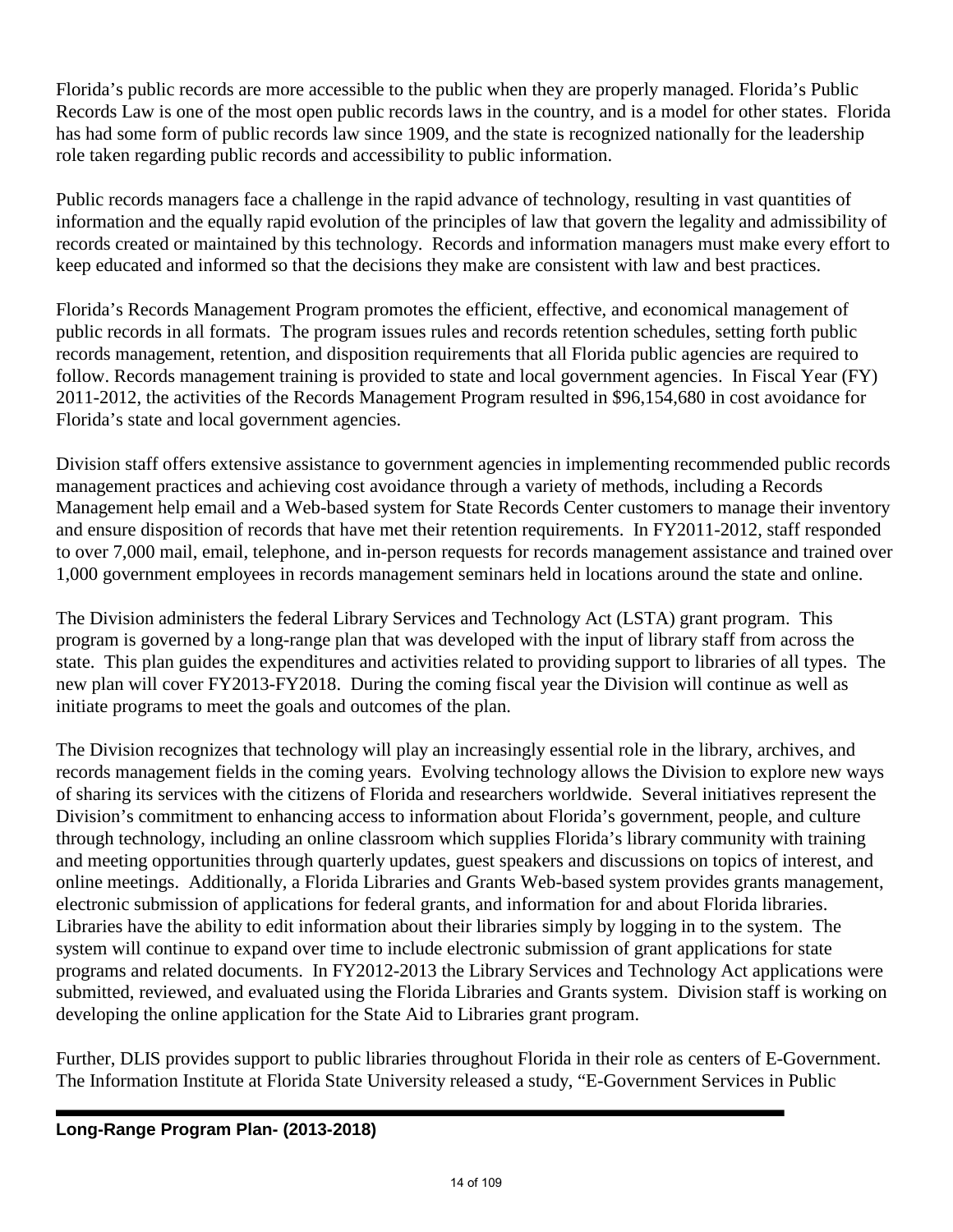Libraries, 2010," stating that "Florida remains ahead of the curve…national recognition shows that Florida continues as a national leader in E-Government efforts." As state and local governments close offices, reduce workforces, and make more of their services available online, Florida residents are increasingly using the free Internet access and training provided by public libraries in order to obtain E-Government services. In 2010, a new Web portal was launched – "The Right Service at the Right Time" – providing an easy way for Florida residents to access social services and E-Government services. By September 30, 2012, there will be 28 counties represented on this Web portal.

Expanding in its efforts to support public libraries, the Division has engaged in workforce recovery efforts through both state and national initiatives. DLIS continues to work in support of public libraries' efforts to meet the growing demands of communities as they struggle with the loss of jobs and the needs of the unemployed. The Division has sponsored workforce training and will continue to develop partnerships to support public libraries as they assist Floridians to gain employment. The Division has initiated a newsletter dedicated to libraries and workforce recovery efforts. The current and past issues can be found on the Division's [E-](http://www.egovflorida.org/)[Government](http://www.egovflorida.org/) website.

Use of Florida public libraries is increasing through electronic means. During FY2010-2011, over 20 million people used 15,423 public access computers and more than 88.6 million people visited libraries virtually. The Division helps libraries meet these demands by coordinating and providing technical assistance for participation in the federal E-Rate program. This program provides subsidies to Florida public libraries in direct support of telecommunications costs necessary to provide Internet access to the public. In the current year, Florida libraries received over \$4.35 million in direct funding support, which is an 18% increase. Currently 63% of Florida public library systems receive funding through the E-Rate program.

In February 2010, the Federal Communications Commission issued The National Broadband Plan entitled "Connecting America." The plan was mandated by the U.S. Congress and sets in place momentum for change that will have a great impact on Florida public libraries, such as simplifying application and fund disbursement, and improved broadband capabilities and associated training to support Web-based services for local communities. Broadband is the new national infrastructure and full participation in American society in the 21st century will require access to broadband. The Division has been instrumental in helping prepare Florida's public libraries for broadband. Through a combination of funding streams over several years the Division has successfully completed engineering assessments of 374 public library outlets throughout Florida. DLIS seeks to modernize the computing capacity of public library facilities by providing libraries with the information necessary to plan and implement increased broadband access, and to make Broadband-based services sustainable by increasing Florida public library participation in the federal E-Rate program that provides funding subsidies for telecommunications infrastructure and Internet connectivity for public libraries. FY2012-2013 will finish the broadband assessment work for the balance of the public libraries that wish to participate. In addition to the assessments some public libraries have received some limited funds to assist in the implementation of the recommendations from the study.

Having statewide access to accurate and verifiable sources of electronic information content is a continuing need. To this end, The Division has implemented the Florida Electronic Library (FEL). The Florida Electronic Library is a gateway to select Internet resources that offers access to comprehensive, accurate and reliable information. The FEL is available to anyone with a public library card from one of Florida's public libraries, and can be accessed 24 hours a day from any location with Internet access. It is also available in all of Florida's K-12 public schools, and university and college libraries.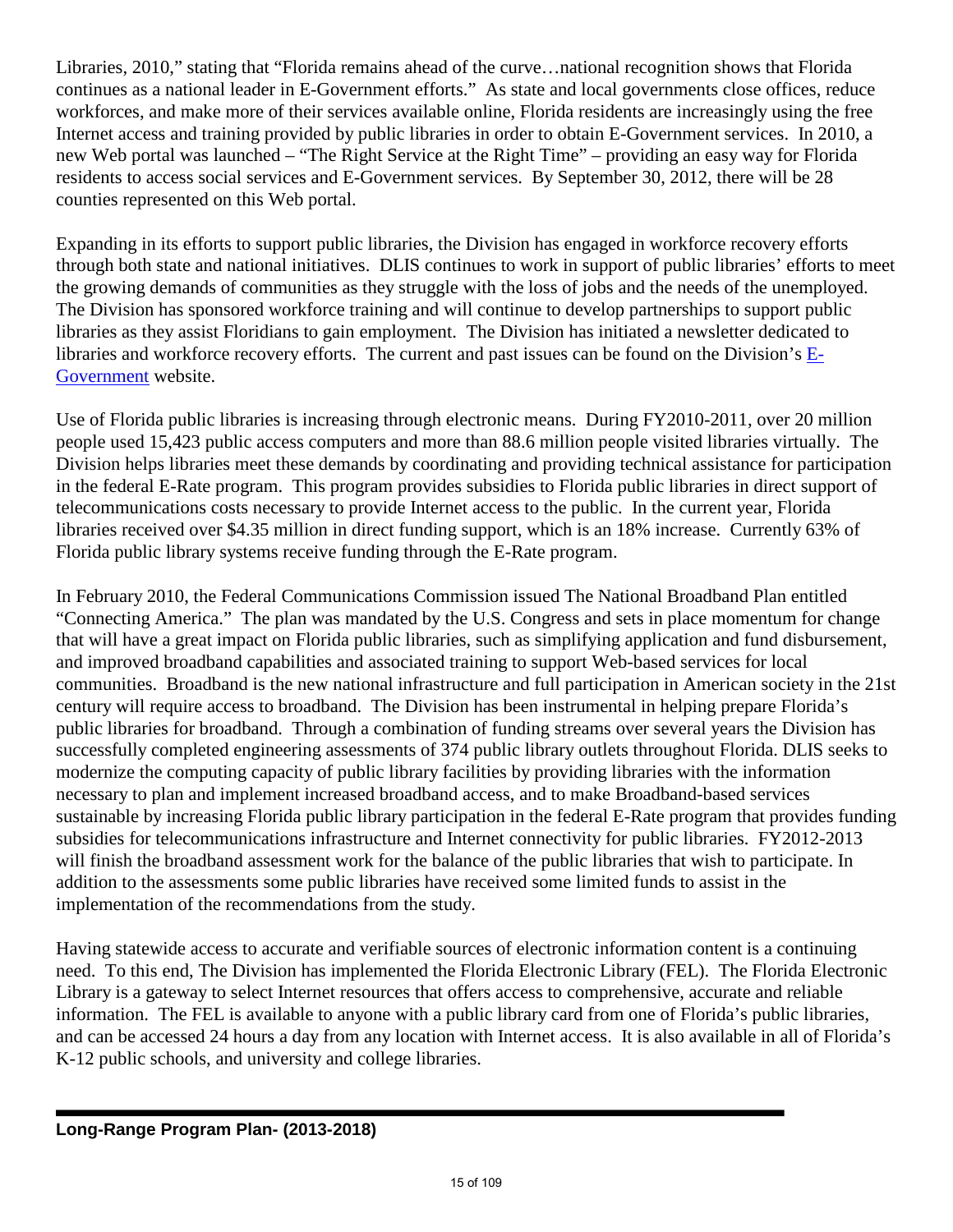The Florida Electronic Library offers information for all age groups, including homework help for students and resources for teachers, and provides access to a core collection of subscription databases as required in 1006.72 *F.S.* The FEL provides a wide range of electronic information, including access to over 10,000 periodical titles; digital library collections of important Florida historical material; the Ask a Librarian statewide Web-based reference service, which is available from 10:00 a.m. until midnight seven days a week; and an online catalog of statewide library holdings that provides access to 40 million books held by Florida libraries. During FY2011- 2012, over 25 million searches for online information were conducted by Florida residents using FEL; Florida residents used the service to download almost 17 million full text articles.

In FY2012-2013, the FEL will continue an extensive statewide training program targeting public libraries and their patrons. The primary training objective is to develop and deliver online classes promoting the use of the resources. Each class is designed to enrich the experience of the end user—including library staff, patrons, students, and faculty—and to increase the usage of FEL online resources overall. To meet this objective, the Division has partnered with Gale-Cengage Learning to develop a training plan comprised of 10 courses that will be delivered using a combination of Webinars, face to face training, and on-demand access throughout the year.

FEL includes a Small Business Resource Center that offers online access to information that covers all areas of starting, operating and maintaining a business, including finance, management, marketing, accounting, taxes, payroll and more. Florida residents now have access to sample business plans, real world marketing examples, market trends and market share insights, industry information and industry associations providing tools needed to start new businesses, thus creating new jobs for Florida residents. Additionally, 20 e-book reference titles are available to help support career guidance and business development for Florida residents through FEL. This collection includes online guides to conducting a job search, preparing for interviews, and writing job search letters and resumes. There are also titles available from the Facts On File Career Opportunities Series.

Complementing the online access to electronic resources is Florida's collaborative live reference service, Ask a Librarian. Ask a Librarian dramatically extends the reach of libraries into local communities by offering more than 18 million Florida residents a convenient, innovative live chat service accessible from home, school, library, office…anywhere that has an Internet connection. The service is staffed by librarians at 120 public, academic, and special libraries throughout Florida. In FY2010-2011, Ask a Librarian completed over 75,000 reference transactions via the Web and is currently hosting over 6,000 sessions per month.

An emerging trend in libraries is the provision of e-books. The demand from library patrons to have access to this format for content continues to grow. The Division expects that the demand for e-books and other ematerials will grow exponentially in the 2015-2016 academic year, when Florida's K-12 school students transition to electronic and digital instructional materials. Florida's libraries are turning to the Division to provide guidance on the issues surrounding this format and the challenges faced related to contracting for and purchasing these materials. The Division recently conducted an e-book study to learn about e-books in three areas: 1) What are other state library agencies doing to provide e-books and e-materials? 2) How are Florida public libraries dealing with the demands from the public for materials in the e-book format? 3) What are the considerations for licensing e-book formats from various vendors?

In its role to promote public libraries' services for children and teens, the Division advances the value of literacy and academic performance through its youth services program. The Florida Library Youth Program supports retention of reading skills by providing information and resources to youth services staff at public libraries who engage children and families in reading and reading-related activities during the summer months. Regional staff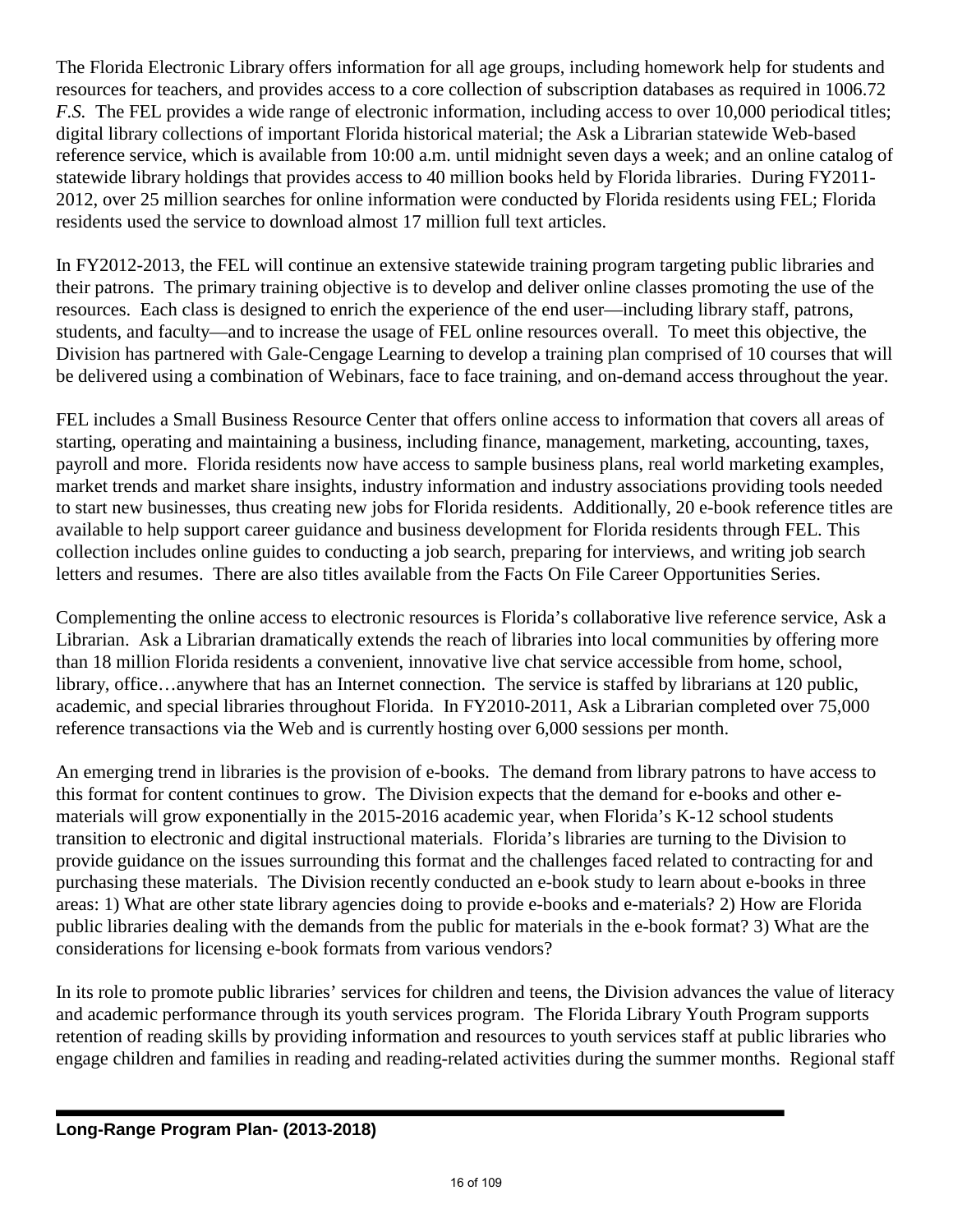workshops, program manuals, and promotional materials are developed and distributed to libraries statewide. Last year 985,019 children participated in summer reading program activities at their local public libraries.

Another E-Government priority has been the development and implementation of the [Florida Government](http://www.flrules.org/)  [Electronic Rulemaking System.](http://www.flrules.org/) This has increased both public access and participation in the rulemaking process.

The Administrative Code Section is responsible for the publication of the Florida Administrative Code (FAC), the official compilation of agency rules for the State of Florida, and the Florida Administrative Weekly (FAW), the official publication that state and local government agencies use to publish proposed rules, meeting notices, and other agency actions. The printed versions of the FAC and the FAW are the official versions of both publications until October 1, 2012 when the on-line electronic version of the FAC and the newly created Florida Administrative Register (FAR) become the official versions of each.

In the summer of 2005, the Department of State developed a Web based system with the goal of increasing public participation in the rulemaking process. The FLRules.org website went live on January 6, 2006. The public now relies on the Web based FAW and FAC for ready and searchable access to information about proposed and current rules, as well as enhanced functionality such as e-mail notification of proposed rules and the ability to comment on the rulemaking process.

New features have been added to the on-line Florida Government Electronic Rulemaking System. Agencies may now submit material incorporated by reference in rules electronically, allowing the online version of the Florida Administrative Code and the Florida Administrative Weekly to contain a direct link to the material. Agencies have been required to electronically file incorporated material since January 1, 2011.

The search functions of the system have also been enhanced. New search functions enable users to view a full rule chapter as well as individual rules. Users also have access to improved search capabilities, including the full text of the Florida Administrative Code. Beginning October 1, 2012, the Florida Administrative Weekly will cease to exist. In its place will be the Florida Administrative Register which will publish on-line each business day (excepting state-declared holidays) and contain all notices submitted prior to three p.m. the previous business day. This transition from weekly to daily publication of statutorily required notices is designed to shorten the time that agencies and other entities must wait to have their notices published and, consequently, the time they must wait to hold meetings or conduct other business requiring notice in the FAR.

The Division of Library and Information Services provides access to all kinds of resources that residents of the state of Florida can take advantage of. Access to information leads to a more well-informed, educated, and productive society.

#### **Divisions of Cultural Affairs**

In 1965, President Johnson signed into law the National Foundation on the Arts and Humanities Act, the enabling legislation that created the National Endowment for the Arts. Among the Act's findings and purposes it states; "It is necessary and appropriate for the Federal Government to complement, assist, and add to programs for the advancement of the humanities and the arts by local, State, regional, and private agencies and their organizations."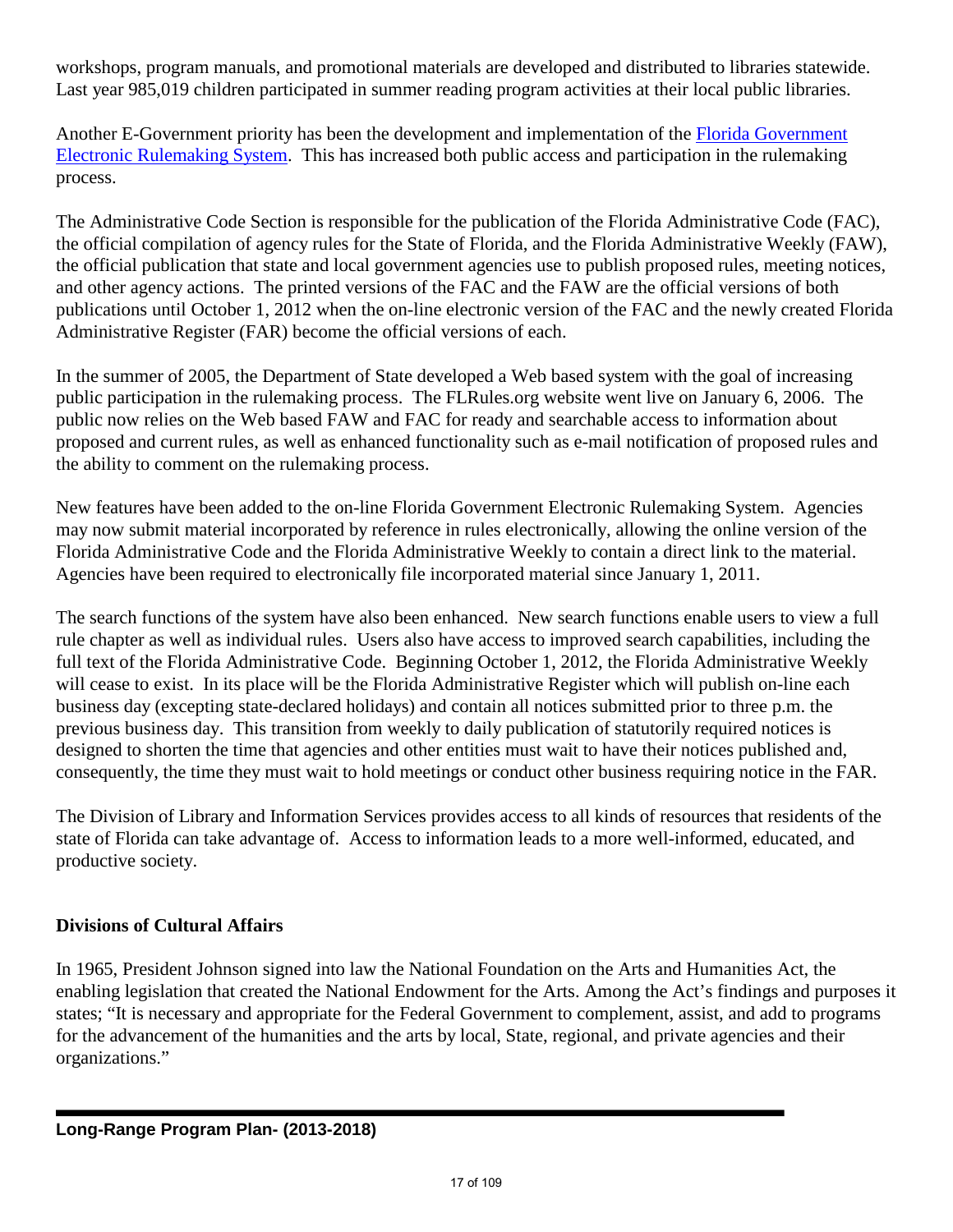The federal legislation (20 U.S.C. section 954, National Endowment for the Arts) requires that federal funds be accessed and distributed only through an approved application known as a "state plan" ; directs the states to designate a State agency as the sole agency for the administration of the State plan; requires that funds paid to the State under this subsection will be expended solely on projects and productions approved by the State agency; and that the State agency will provide reports to the National Endowment for the Arts as required.

In 1969, the Division of Cultural Affairs and the Fine Arts Council of Florida were established under Florida's Secretary of State. Statutory authority (Chapter 265, F.S.) was given in 1976 to accept and administer state appropriations for arts grants. This was followed, in 1980, by the establishment of the Florida Arts Council renamed the Florida Council on Arts and Culture in 2009. The Council is a 15-member advisory board whose membership is appointed by the Governor, President of the Senate, and Speaker of the House. The Council advises the Secretary of State on cultural matters, reviews grant funding recommendations, and provides guidance on policy and advocacy.

The Division of Cultural Affairs has crafted its mission in response to s. 265.284, F.S. and to federal law. Division programs strive to enrich the daily lives of Florida's citizens, enhance the experiences of its visitors, provide direct economic benefit to communities and contribute to economic stabilization and revitalization. A recent American for the Arts impact study of Florida nonprofit arts and cultural organizations reported that these organizations annually spend over 1.4 billion dollars and generate state and local tax revenues of \$500,000,000. State funding for cultural programming leverages financial support as grant awards require local matching funds. In addition to the primary benefits of a vibrant cultural environment, the Division's grant programs contribute to economic development goals by spurring community redevelopment, influencing business relocation decisions and promoting tourism. The economic impact of Florida's support for the cultural industries includes jobs created and spending by cultural tourists who visit museums, attend festivals, dine at local restaurants, and stay in area hotels.

In 2011, the Division launched a marketing campaign entitled *Culture Builds Florida* to highlight the comprehensive benefits of arts and culture in Florida. A survey was developed to access data about creative expression and support for the arts and to build a Florida registry of organizations and private businesses engaged in the arts.

Division priorities are reflected in the ten-year strategic plan *Culture Builds Florida's Future*. This plan was developed over a two-year period through statewide meetings with input from stakeholders, the public, business interests, and local governments. Four key issues were identified: strengthening the economy, learning and wellness, design and development, and leadership. These areas address the state's challenges in education, tourism, economic development, healthcare, and environment.

Division programs address social problem areas such as at-risk youth by introducing art and cultural activities into after-school programs. According to a study by the John D. and Catherine T. MacArthur Foundation, the Arts Education Partnership, and the President's Committee on the Arts and Humanities, at-risk youth participating in the arts demonstrated an increased ability to communicate effectively, work on tasks, improve attitudes towards school, and decrease frequency of delinquent behavior and court referrals. The Division also supports art in healthcare settings such as hospitals, assisted living facilities, rehabilitation centers and hospices. The Apalachicola Arts in Medicine program founded in 2009 through a partnership grant with the University of Florida is now a national model for rural areas with international applications as well.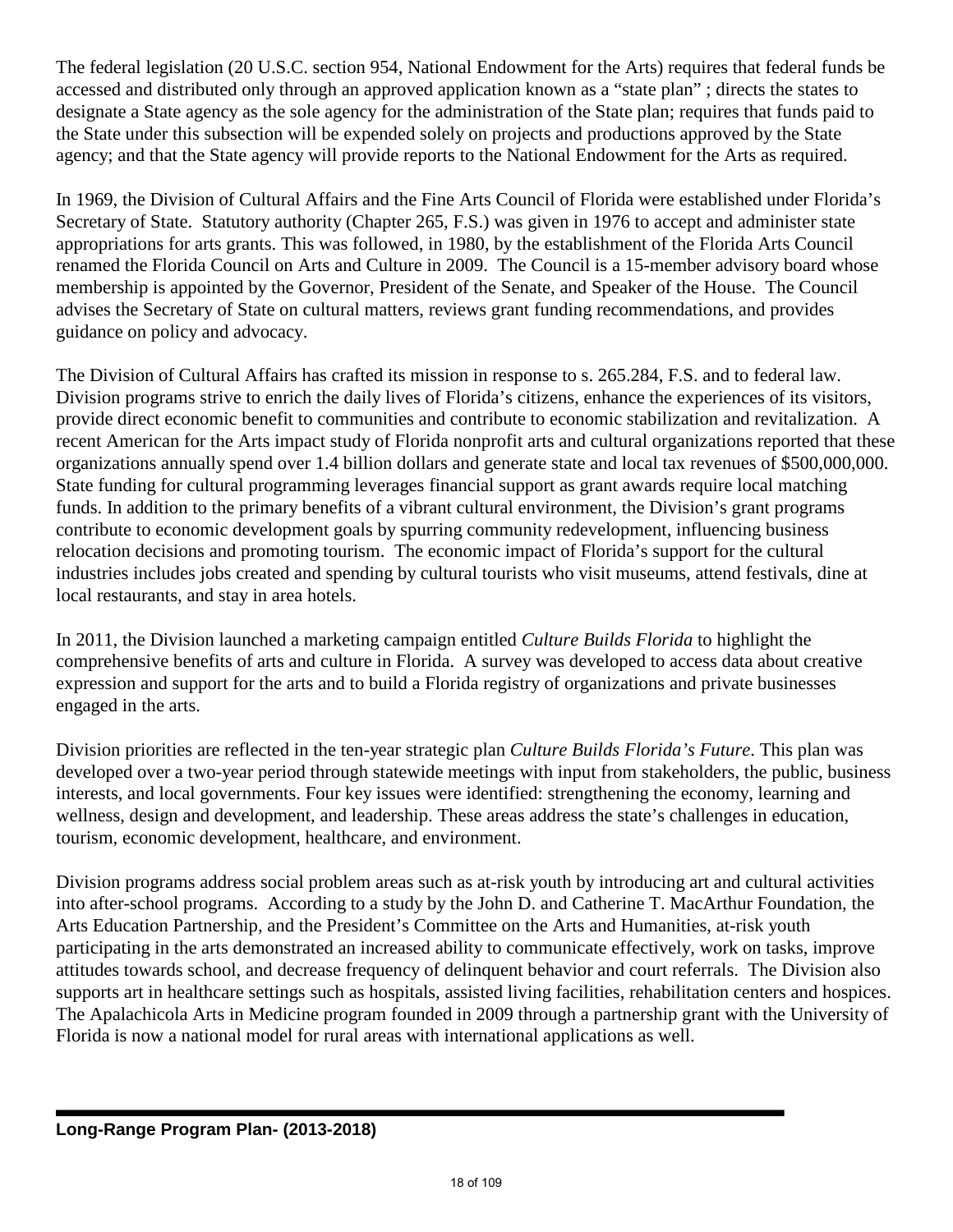In 2008, the Historical Museums Grants-in-Aid Program was statutorily transferred from the Division of Historical Resources to the Division of Cultural Affairs; the result was that all types of museums - art, youth and children, science, and history - were included in the Cultural Support Program. Grant programs were consolidated from 12 to 5 major programs in order to streamline the programs and make them more inclusive to all nonprofit organizations providing arts and cultural programming. The Division met with county and local arts agencies, state service organizations, other cultural nonprofit organizations, and community leaders at a Cultural Summit to evaluate the impact of the changes, assess the state of the arts and culture in Florida, and solicit recommendations for maintaining access and excellence in state funded programs.

To increase accessibility the Division utilizes technology to promote arts and culture and communicate with constituents. Webinars are routinely scheduled on timely topics for local arts and cultural agencies and grantees. Teleconferencing for advisory and grant panel review meetings, first introduced by the Division in 2007, continues to reduce costs. Newer e-mail management tools and social networking offer opportunities to promote the arts and cultural events to a worldwide audience. In 2011, the Division launched its new website developed in house at considerable cost savings and developed an in house electronic grant management system providing further savings by eliminating outside maintenance and licensing fees.

The pursuit of public and private partnerships is important to the mission and goals of the Division. Currently, the Division partners with VSA Florida to provide specialized training and promote awareness of disability issues. The Division also partners with the Governor's Office on initiatives such as Black Heritage Month and Hispanic Heritage Month and provides support for visiting foreign dignitaries. Working with the Governor's Office, VISIT FLORIDA and the Florida Humanities Council, the Division promotes Viva Florida 500, the commemoration of the 500<sup>th</sup> anniversary of European exploration in Florida. The Florida Association of Museums receives funding from the Division to provide a curatorial, financial and marketing mentoring program for small and emerging museums. The Division also partners with the National Endowment for the Arts to administer Poetry Out Loud, a national poetry recitation contest, offering a poetry curriculum to Florida high schools and the opportunity to participate in a statewide competition hosted by the Division. In 2012, over 10,000 high school students participated in the local programs. The state champion competes in Washington, D.C. for the national championship and a college scholarship.

The most significant internal change to the Division occurred on July 1, 2008 when the management of the Museum of Florida History (located in the R. A. Gray Building) was statutorily transferred from the Division of Historical Resources to the Division of Cultural Affairs unifying exhibit and museum programs in the same statute. The Museum adds museum administration functions such as facility maintenance, collections management, design and fabrication, exhibitions, installations, educational activities, research, tours, volunteers, and gift shop management.

The Museum was established in statute by the Florida Legislature in 1967. Its mission is to collect, preserve, exhibit, and interpret human culture in Florida and to promote and encourage knowledge and appreciation of Florida history throughout the state. The Museum accomplishes this through exhibitions, educational programming, community outreach, and consultation and technical assistance to agencies and individuals. Accredited by the American Association of Museums since 1986, the Museum houses more than 45,300 artifacts and is open to the public 363 days a year receiving over 58,000 visitors annually. The 27,000 square foot gallery has more than 3,000 square feet of changing exhibit space. The Museum also manages the Knott House Museum, a historical home built in 1843 and restored to its 1930s appearance. In recent years, new educational activities have been introduced at the Museum, including extended hours, free evening programs on the third Thursday of each month, and free family activities on the second Saturday of each month. At the Knott

#### **Long-Range Program Plan- (2013-2018)**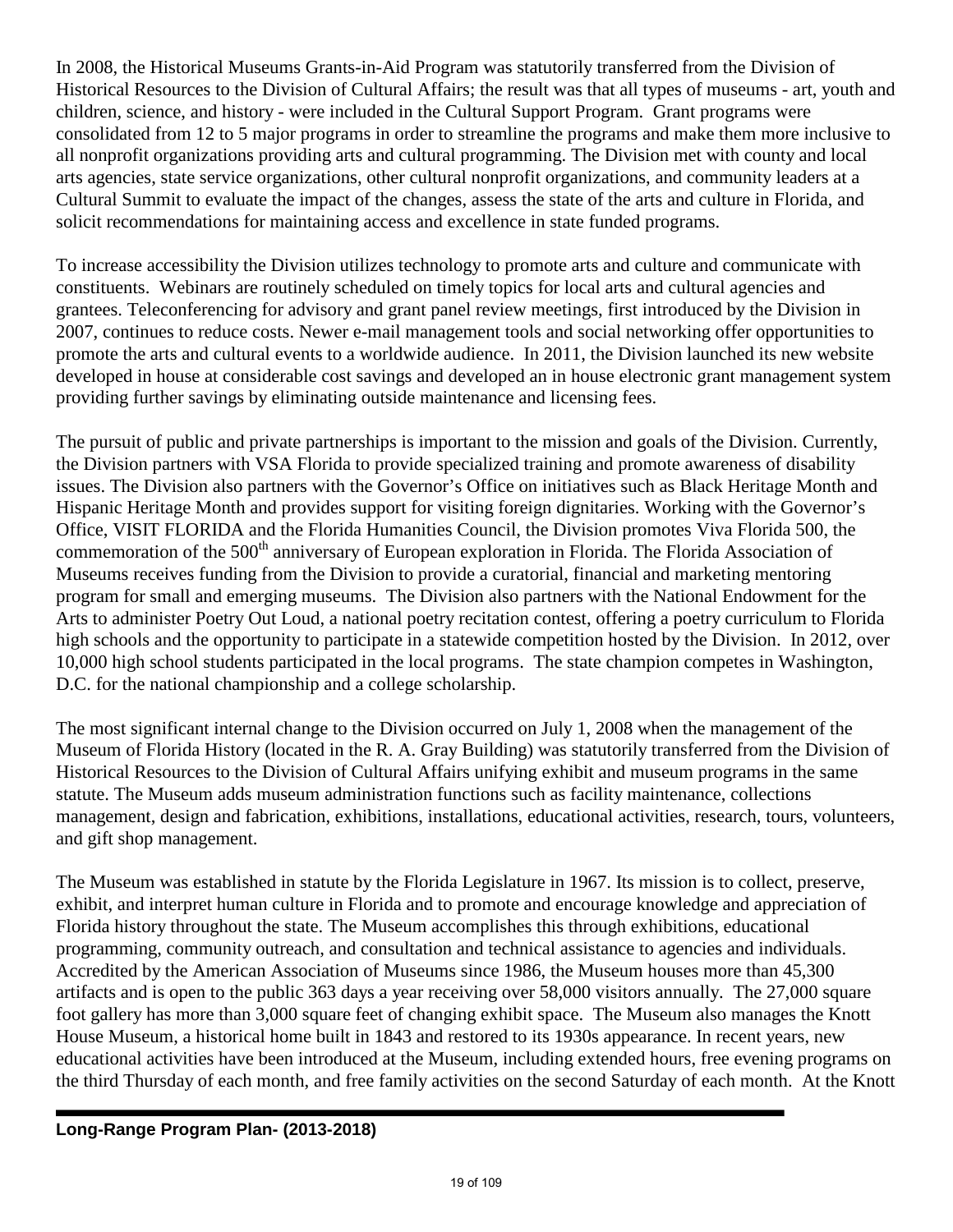House, programs such as Swing Dancing in the Street and the Emancipation Day celebration have become wellestablished community events.

Community and statewide outreach is a significant part of the Museum's education focus with new programs geared to K–12 students. The Museum coordinates the State History Fair competition held every year in May on the campus of Tallahassee Community College. More than 1,000 middle and high school students competed in the 2012 state contest to represent Florida at the national level. At the National History Day Contest in College Park, Maryland, Florida achieved two first-place winners, ten finalists, and four special award entries. Since 2002, Florida History Fair has more than doubled in size, increasing from 22,100 to 55,301 students who participate statewide. The program now ranks second among the fifty-five National History Day affiliates, which include all U.S. states and five international programs.

Major exhibitions presented by the Museum in 2011–12 included *Beaches, Creatures, and Cowboys,* an exhibit of Florida movie posters from the permanent collections, *Black Wings: American Dreams of Flight,* a national traveling exhibit on loan from the Smithsonian*,* and *Ships, Sailors, and Shipwrecks of Civil War Florida,* an exhibition produced by the Museum to commemorate the Sesquicentennial of the Civil War. In 2012–13, the Museum will host a highly-acclaimed exhibition of artist's depictions of the Florida landscape: *Reflections: Paintings of Florida 1865–1965, From the Collection of Cici and Hyatt Brown.*

The opening of Phase 1 of *Forever Changed: La Florida, 1513–1821*, on March 3, 2012, marked a major milestone for the Museum. This permanent exhibit highlights the arrival of European nations to Florida and the interaction with Florida's native populations. Phase 1 covers the period from 1513 to 1565 and depicts the Native groups in Florida at the time of European contact; early Spanish exploration; and meeting of the cultures. It includes artifacts and reproductions, a recreated Native dwelling and Spanish ship, life-sized historical figures, exhibit panels, interactive stations, and low-tech interactive elements in English and Spanish. The remaining sections of the exhibit are on-hold awaiting the possibility of funding in the future.

Priorities for the next five-year period focus on expanding the physical facilities and visitor services of the Museum. Ongoing visitor surveys and attendance statistics indicate that Museum public accessibility is limited due to a lack of visibility and inadequate space for school groups to engage in programs and workshops. Visibility has improved through the addition in recent years of exterior banners and additional signage. Infrastructure improvements in 2011–12 included a major upgrade to the security system with funds appropriated by the Legislature in 2011. The Museum also worked with accessibility consultants to create an audio-described bilingual tour of the new *Forever Changed* exhibit for visitors who are blind or have low vision; it is also designed to be useable by all visitors. Improvements planned for 2012–13 include completing production of this tour and upgrading the existing audio tour equipment to current technology.

In addition to managing the Museum of Florida History and grant programs, the Division conducts the following programs in response to Legislative mandates (s. 265.282, FS.): Florida Artists Hall of Fame, Art in State Buildings, Capitol Complex Exhibitions, and the Department of State Art Collection.

The Division partners with two citizen support organizations. Citizens for Florida Arts, Inc. provides financial support for Division initiatives such as Individual Artist professional development workshops and other state sponsored special events. The Friends of the Museums of Florida History, Inc. support the Museum by assisting in evaluating the museums' needs and raise funds accordingly. The Friends' current focus is the major fundraising effort for the Museum's permanent exhibit entitled, "*Forever Changed: La Florida, 1513-1821."*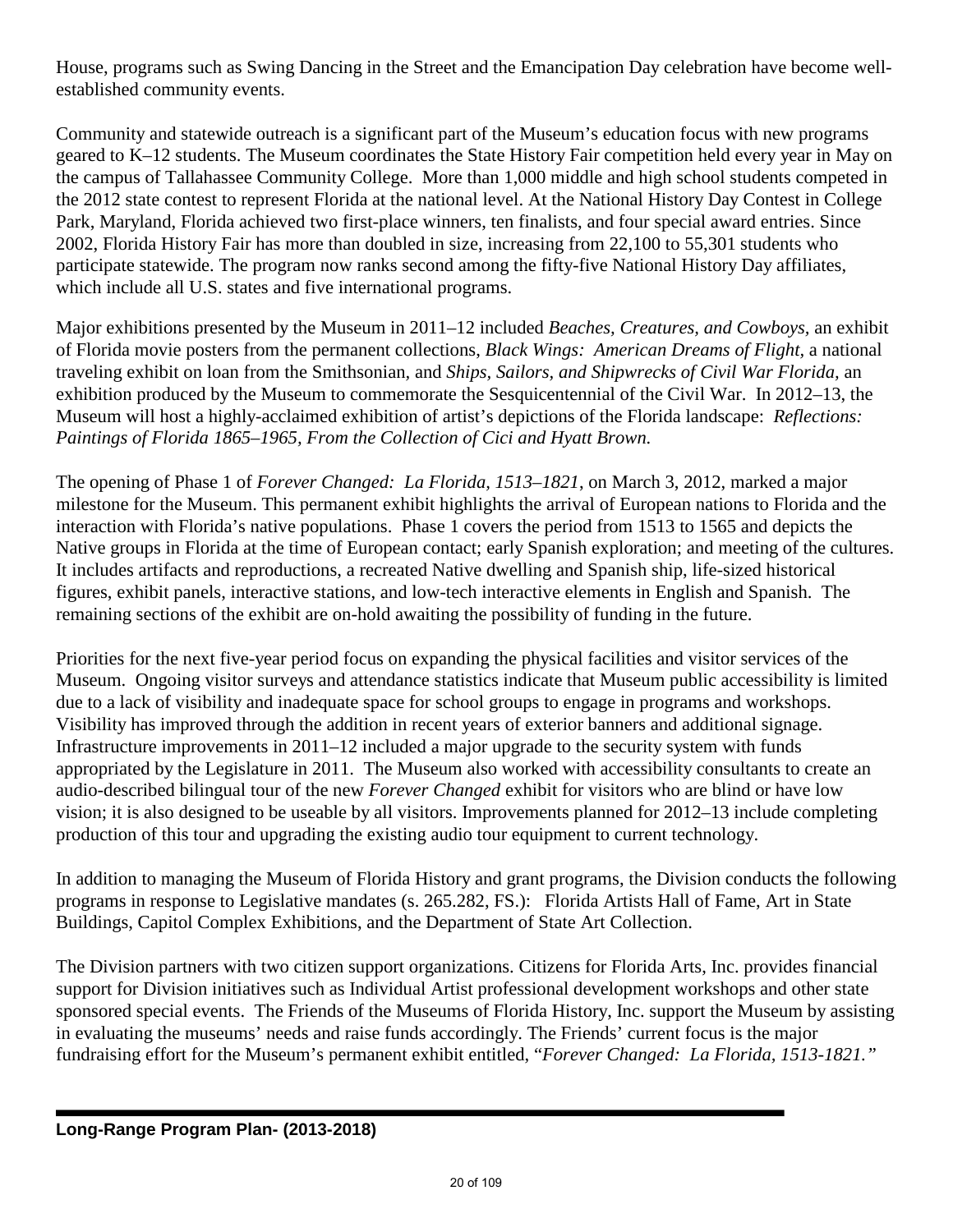#### **LIST OF POTENTIAL POLICY CHANGES**

- 1. Consolidation of Notary Services into the Division of Corporations.
- 2. Streamlining the State Publications Program (Division of Library and Information Services).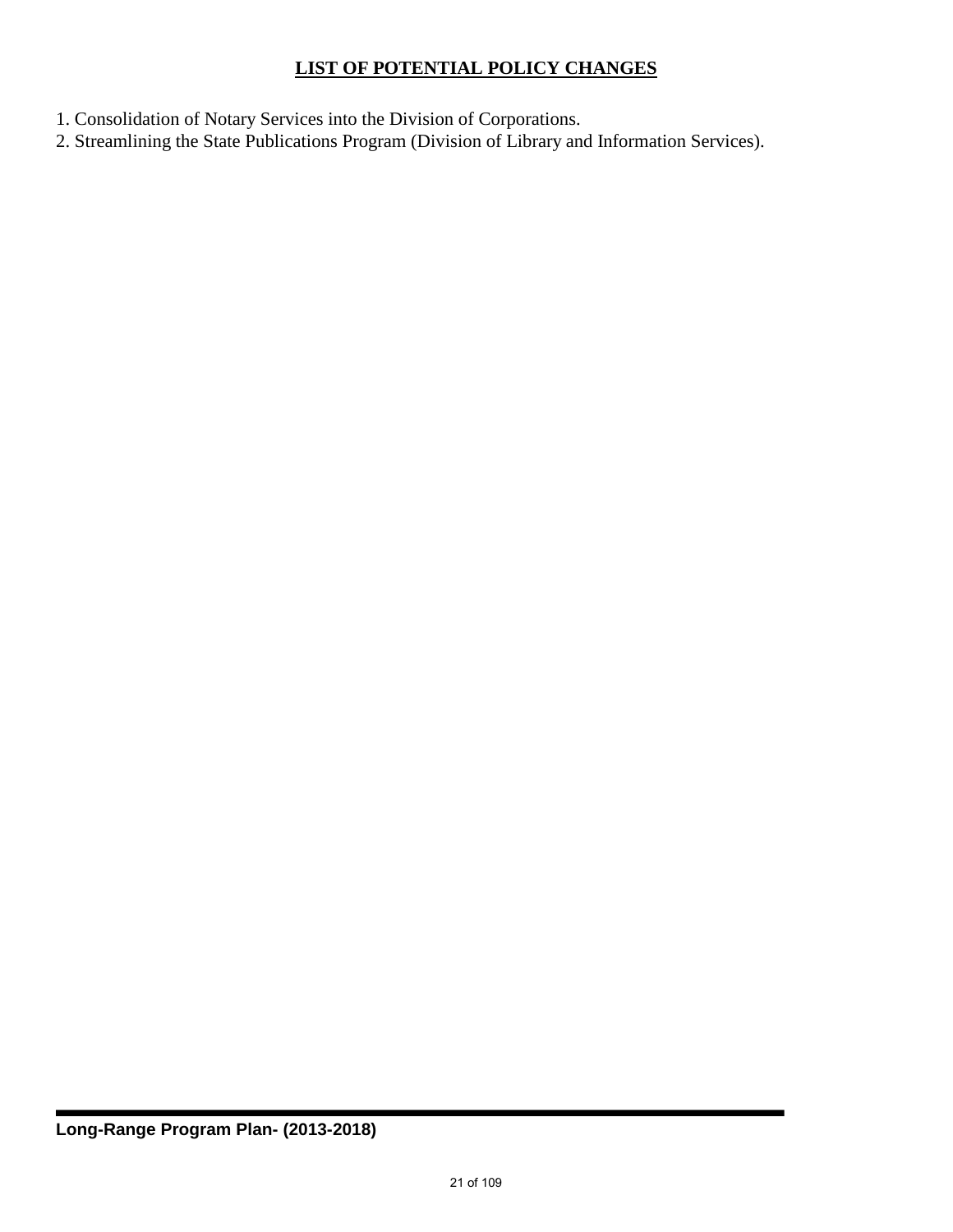#### **LIST OF CHANGES THAT WOULD REQUIRE LEGISLATIVE ACTION**

**None**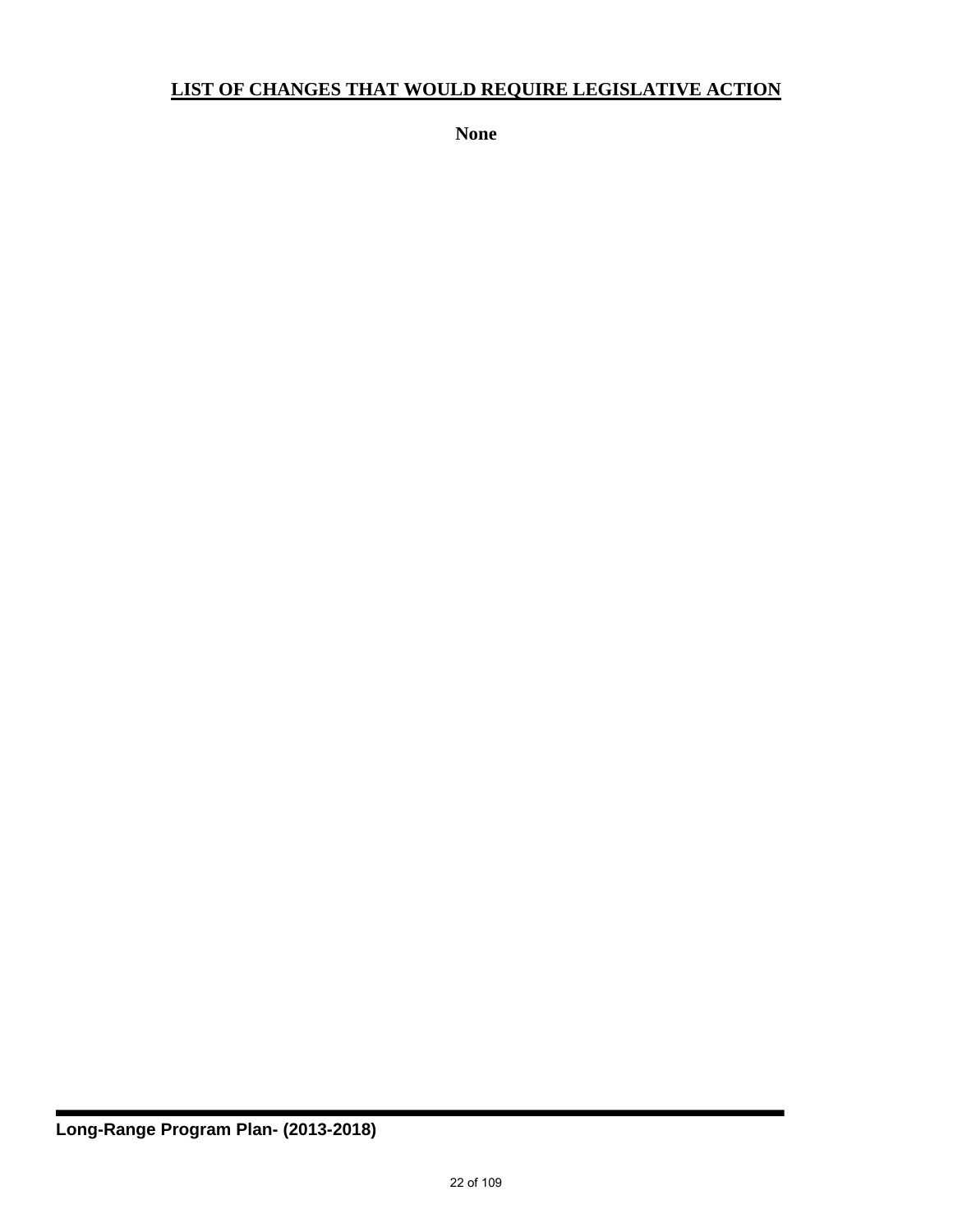#### **LIST OF ALL TASK FORCES AND STUDIES IN PROGRESS**

**None**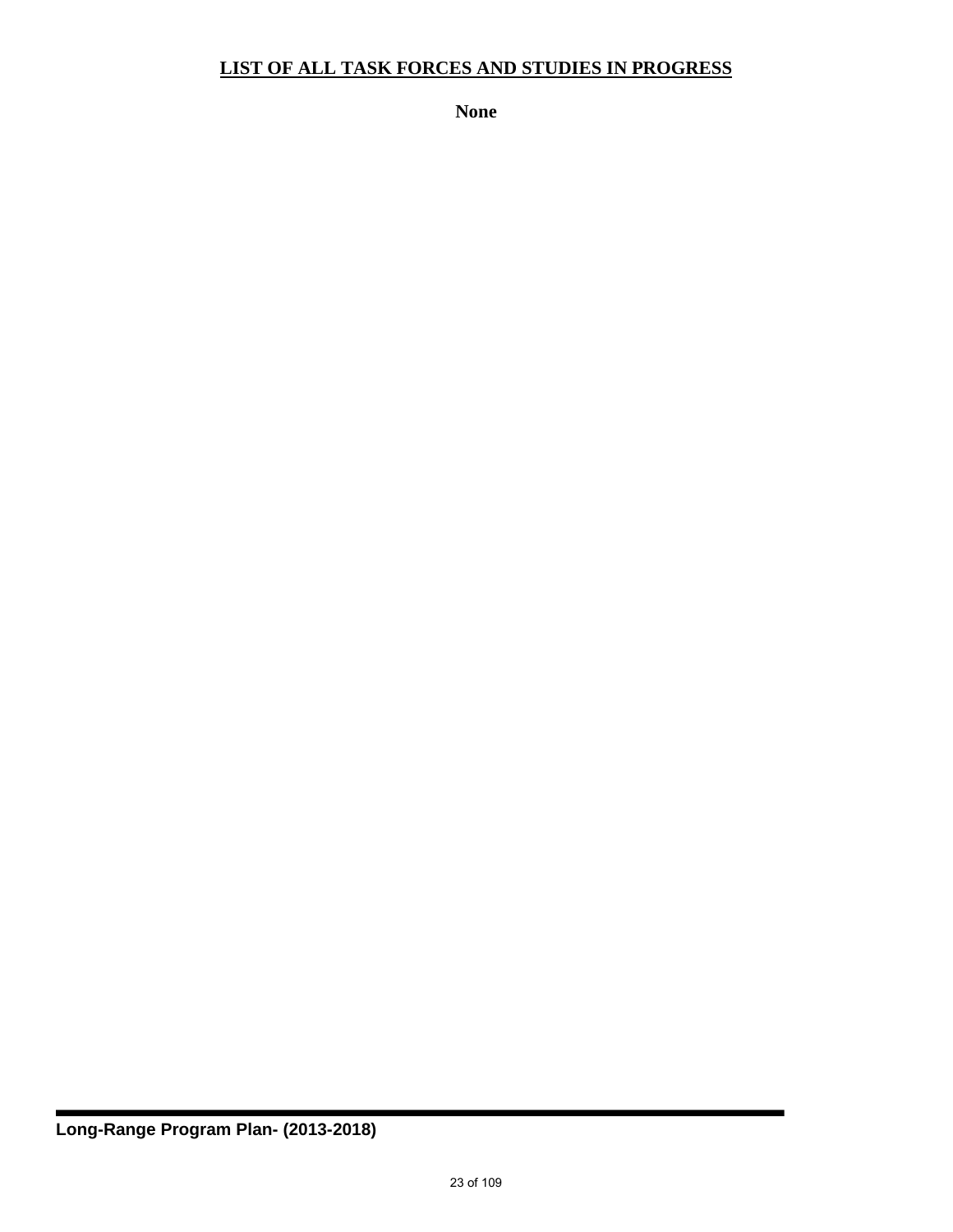## **Performance Measures and Standards – Exhibit II**

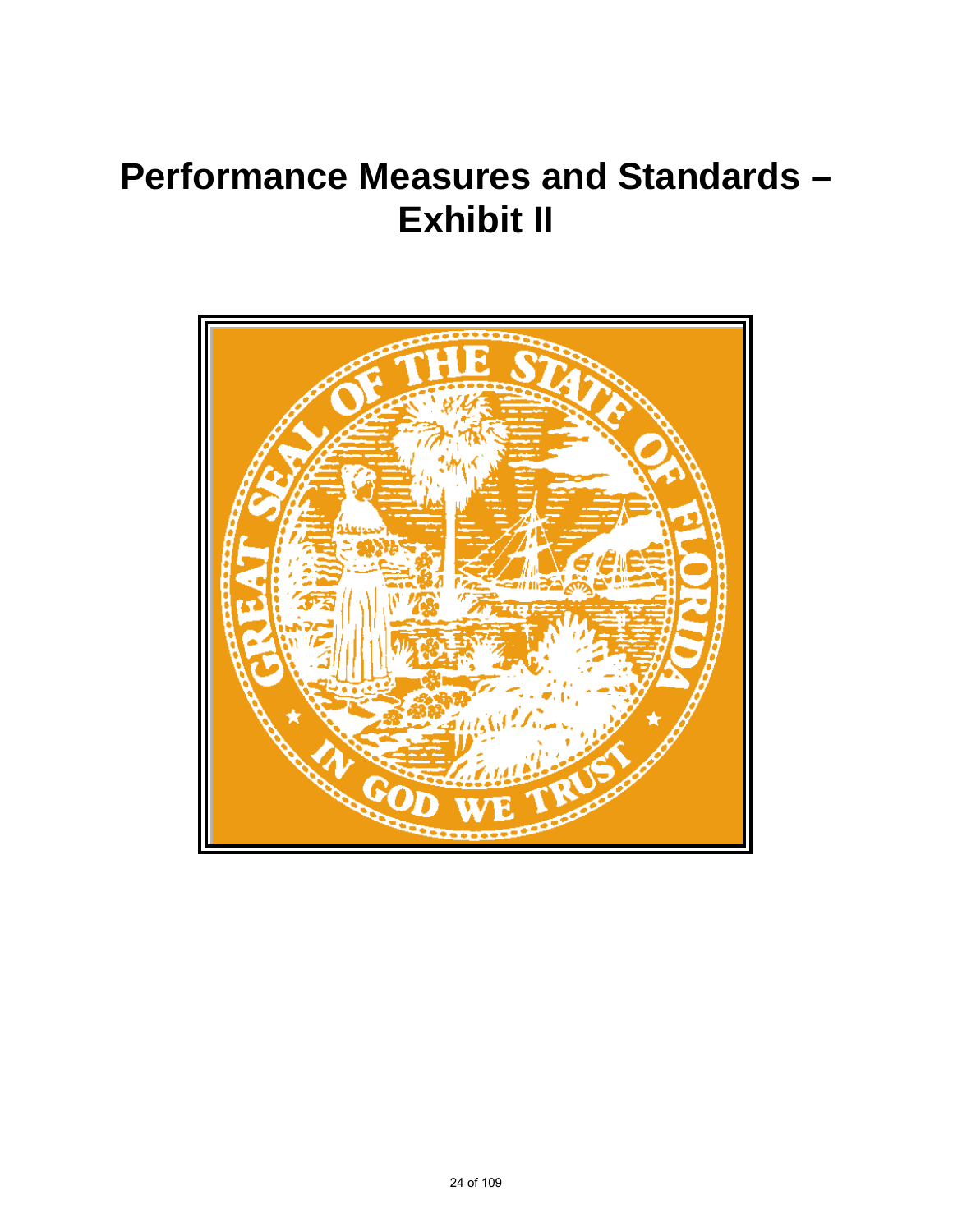| Department:                      | State | Department No.: 4500 |  |
|----------------------------------|-------|----------------------|--|
|                                  |       |                      |  |
| Program:<br>Elections            |       | Code: 4510           |  |
| Service/Budget Entity: Elections |       | Code: 45100200       |  |

|                                                                       | Approved Prior |                          | <b>Approved</b> | <b>Requested</b> |
|-----------------------------------------------------------------------|----------------|--------------------------|-----------------|------------------|
| Approved Performance Measures for                                     | Year Standard  | <b>Prior</b> Year Actual | Standards for   | FY 2013-14       |
| FY 2012-13                                                            | FY 2011-12     | FY 2011-12               | FY 2012-13      | Standard         |
| (Words)                                                               | (Numbers)      | (Numbers)                | (Numbers)       | (Numbers)        |
| Percent of survey respondents satisfied with services (quality and    | 90%            | 92%                      | 90%             | 90%              |
| timeliness of response)                                               |                |                          |                 |                  |
| Percent of training session/workshop attendees satisfied (quality of  | 98%            | N/A                      | 98%             | 98%              |
| content and applicability of materials presented)                     |                |                          |                 |                  |
| Number of campaign reports received/processed                         | 13,000         | 9,190                    | 13,000          | 13,000           |
| Percent of voter registration applications timely processed within 13 | 95%            | 100%                     | 95%             | 95%              |
| <b>Idays</b>                                                          |                |                          |                 |                  |
| Percent of commissions of office issued within 5 business days        | 95%            | 97%                      | 95%             | 95%              |
| Number of web accesses                                                | 10.000.000     | 7.438.204                | 10,000,000      | 10,000,000       |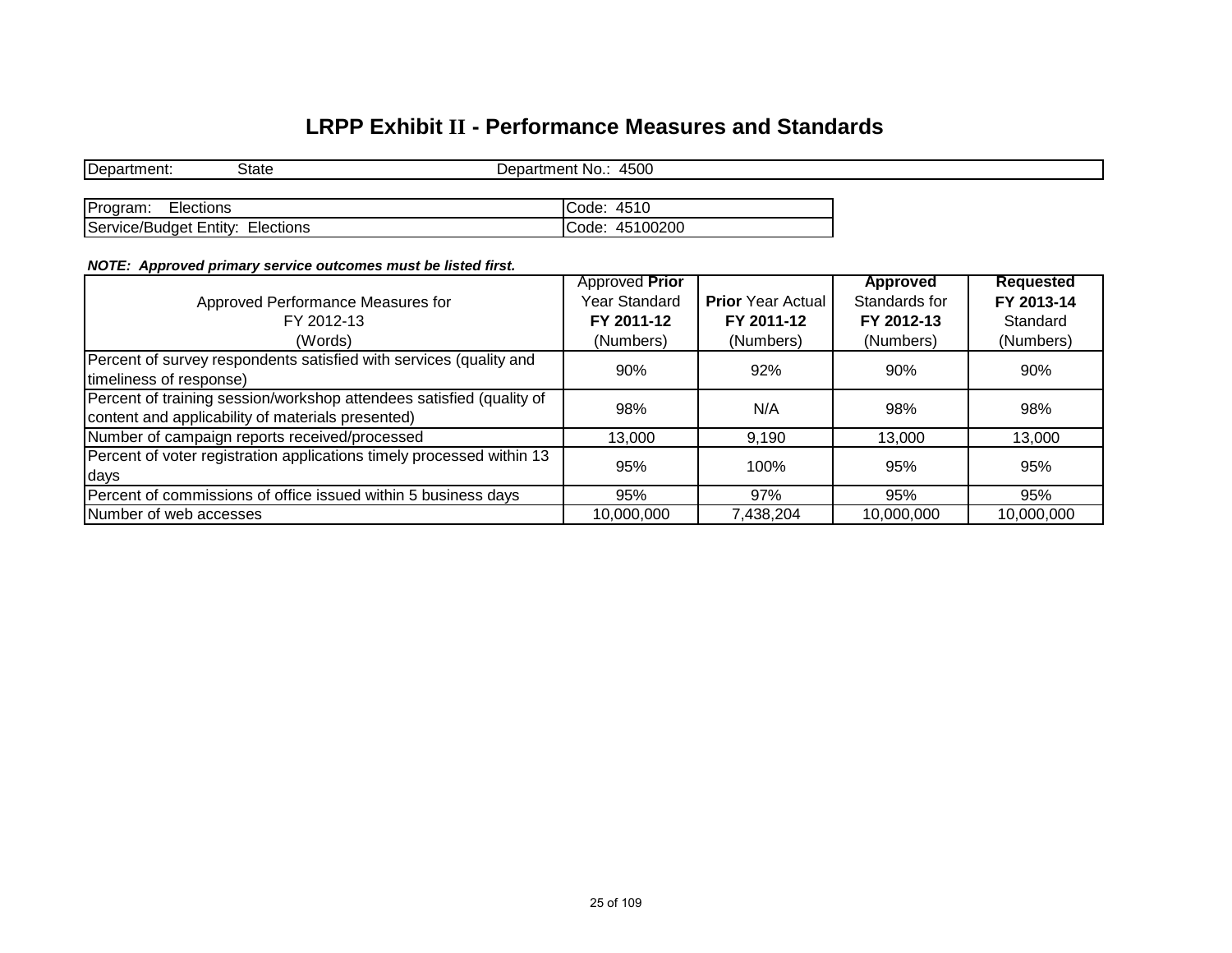| IDepartment: State                                         | Department No.: 4500 |  |
|------------------------------------------------------------|----------------------|--|
|                                                            |                      |  |
| : Historical Resources<br>IProgram:                        | 4520<br>Code:        |  |
| Service/Budget Entity: Historic Preservation and Education | Code: 45200700       |  |

|                                                                                                 | Approved <b>Prior</b> |                          | <b>Approved</b> | <b>Requested</b> |
|-------------------------------------------------------------------------------------------------|-----------------------|--------------------------|-----------------|------------------|
| Approved Performance Measures for                                                               | <b>Year Standard</b>  | <b>Prior</b> Year Actual | Standards for   | FY 2013-14       |
| FY 2012-13                                                                                      | FY 2011-12            | FY 2011-12               | FY 2012-13      | Standard         |
| (Words)                                                                                         | (Numbers)             | (Numbers)                | (Numbers)       | (Numbers)        |
| Total number of properties protected or preserved                                               | 9,900                 | 10,080                   | 9,900           | 11,000           |
| Number of preservation services applications reviews                                            | 13,000                | 9,183                    | 13,000          | 9,500            |
| Number of copies or viewings of publications including internet<br>website hits                 | 4,000,000             | 2,150,913                | 4,000,000       | Delete           |
| Citizens served - Historic properties                                                           | 7,000,000             | 280,652                  | 7,000,000       | Delete           |
| Total number of historical and archaeological sites recorded in the<br>Florida Master Site File | 154,000               | 187,918                  | 154,000         | Delete           |
| Number of historic and archaeological objects maintained for public<br>use                      | 318,000               | 964,381                  | 318,000         | Delete           |
| Citizens served - Archaeological Research                                                       | 4,000,000             | 2,113,008                | 4,000,000       | Delete           |
| Total funds leveraged by historical resources program                                           | \$150,000,000         | \$221,753,445            | \$150,000,000   | \$200,000,000    |
| Percent of customers satisfied with the quality/timeliness of technical<br>assistance provided  | 96%                   | 99%                      | 96%             | 96%              |
| Number of grants awarded                                                                        | 160                   | 38                       | 160             | Delete           |
| Number of dollars awarded through grants                                                        | \$13,000,000          | \$1,218,250              | \$13,000,000    | Delete           |
| Number of attendees at produced and sponsored events                                            | 20,000                | 282,435                  | 20,000          | Delete           |
| Number of publications and multimedia products available for the<br>general public              | 65                    | 411                      | 65              | Delete           |
|                                                                                                 |                       |                          |                 |                  |
| New Performance Measures for FY 2013-14                                                         |                       |                          |                 |                  |
| Public impact - sites, services and products                                                    | N/A                   | N/A                      | N/A             | 2,000,000        |
| Historical & Archaeological materials available for public access                               | N/A                   | N/A                      | N/A             | 1,200,000        |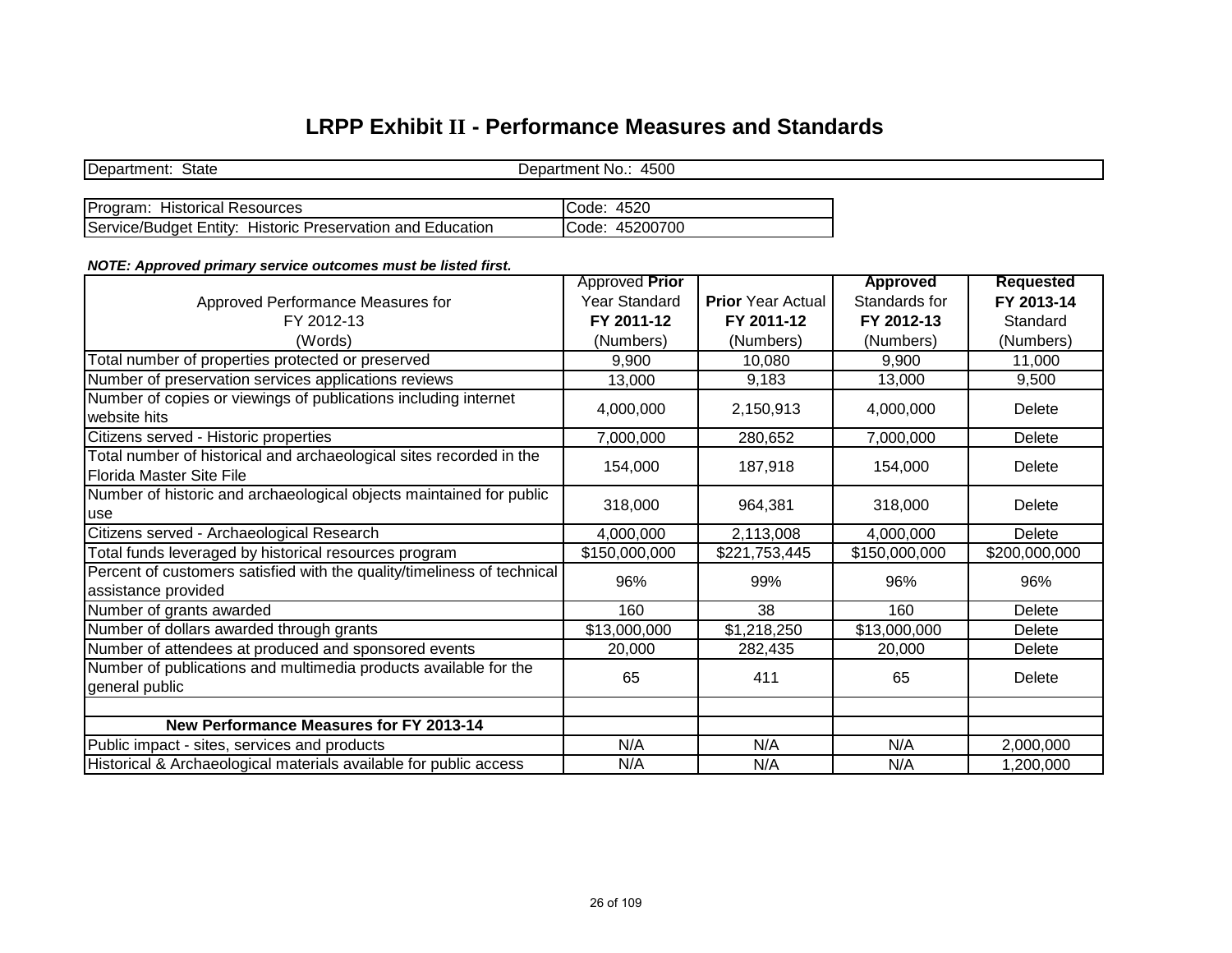| Department:<br>State                                           | Department No.: 4500 |
|----------------------------------------------------------------|----------------------|
|                                                                |                      |
| Program: Corporations                                          | <b>Code: 4530</b>    |
| Service/Budget Entity: Commercial Recordings and Registrations | Code: 45300100       |

|                                                             | Approved Prior |                          | Approved      | Requested   |
|-------------------------------------------------------------|----------------|--------------------------|---------------|-------------|
| Approved Performance Measures for                           | Year Standard  | <b>Prior</b> Year Actual | Standards for | FY 2013-14  |
| FY 2012-13                                                  | FY 2011-12     | FY 2011-12               | FY 2012-13    | Standard    |
| (Words)                                                     | (Numbers)      | (Numbers)                | (Numbers)     | (Numbers)   |
| Percent of total certifications handled by electronic means | 61%            | 63.22%                   | 61%           | 61%         |
| Percent of total filings handled by electronic means        | 61%            | 62.19%                   | 61%           | 61%         |
| Number of public electronic uses                            | 280,000,000    | 346,000,000              | 280,000,000   | 280,000,000 |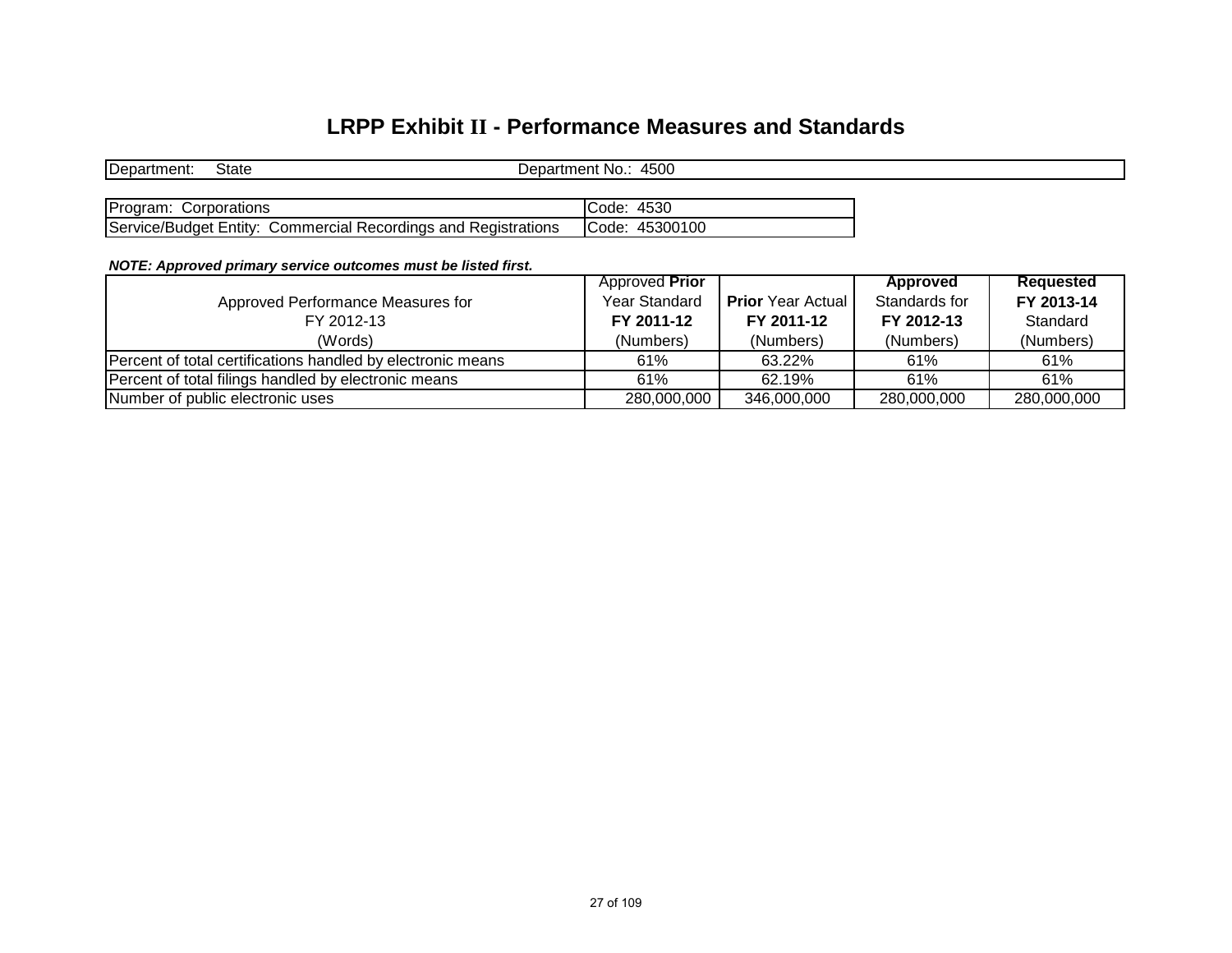| Department: | State                                                              | Department No.: 4500 |                |  |
|-------------|--------------------------------------------------------------------|----------------------|----------------|--|
|             |                                                                    |                      |                |  |
|             | <b>Program: Library and Information Services</b>                   |                      | Code: 4540     |  |
|             | Service/Budget Entity: Library, Archives, and Information Services |                      | Code: 45400100 |  |

|                                                                    | Approved Prior       |                          | <b>Approved</b> | <b>Requested</b> |
|--------------------------------------------------------------------|----------------------|--------------------------|-----------------|------------------|
| Approved Performance Measures for                                  | <b>Year Standard</b> | <b>Prior</b> Year Actual | Standards for   | FY 2013-14       |
| FY 2012-13                                                         | FY 2011-12           | FY 2011-12               | FY 2012-13      | Standard         |
| (Words)                                                            | (Numbers)            | (Numbers)                | (Numbers)       | (Numbers)        |
| Annual increase in the use of local public library services        | 2%                   | 28.95%                   | 2%              | 2%               |
| Annual cost avoidance achieved by government agencies through      |                      |                          |                 |                  |
| records storage, disposition, and micrographics                    | 85,000,000           | 96,154,680               | 85,000,000      | 85,000,000       |
| Customer satisfaction with the Division of Library and Information |                      |                          |                 |                  |
| Services                                                           | 95%                  | 98.16%                   | 95%             | 95%              |
| Annual amount of additional information resources available for    |                      |                          |                 |                  |
| research by the Division of Library and Information Services       | 90.000               | 95,631                   | 90,000          | 90,000           |
| Annual increase in the usage of the Division of Library and        |                      |                          |                 |                  |
| Information Services' resources                                    | $2\%$                | n/a                      | 2%              | $2\%$            |
| Total local financial support leveraged by grant funding awarded   | 250,000              | 509,427,095              | 250,000         | 500,000,000      |
| Number of Florida Electronic Library uses                          | 60,000,000           | 79,764,138               | 60,000,000      | 60,000,000       |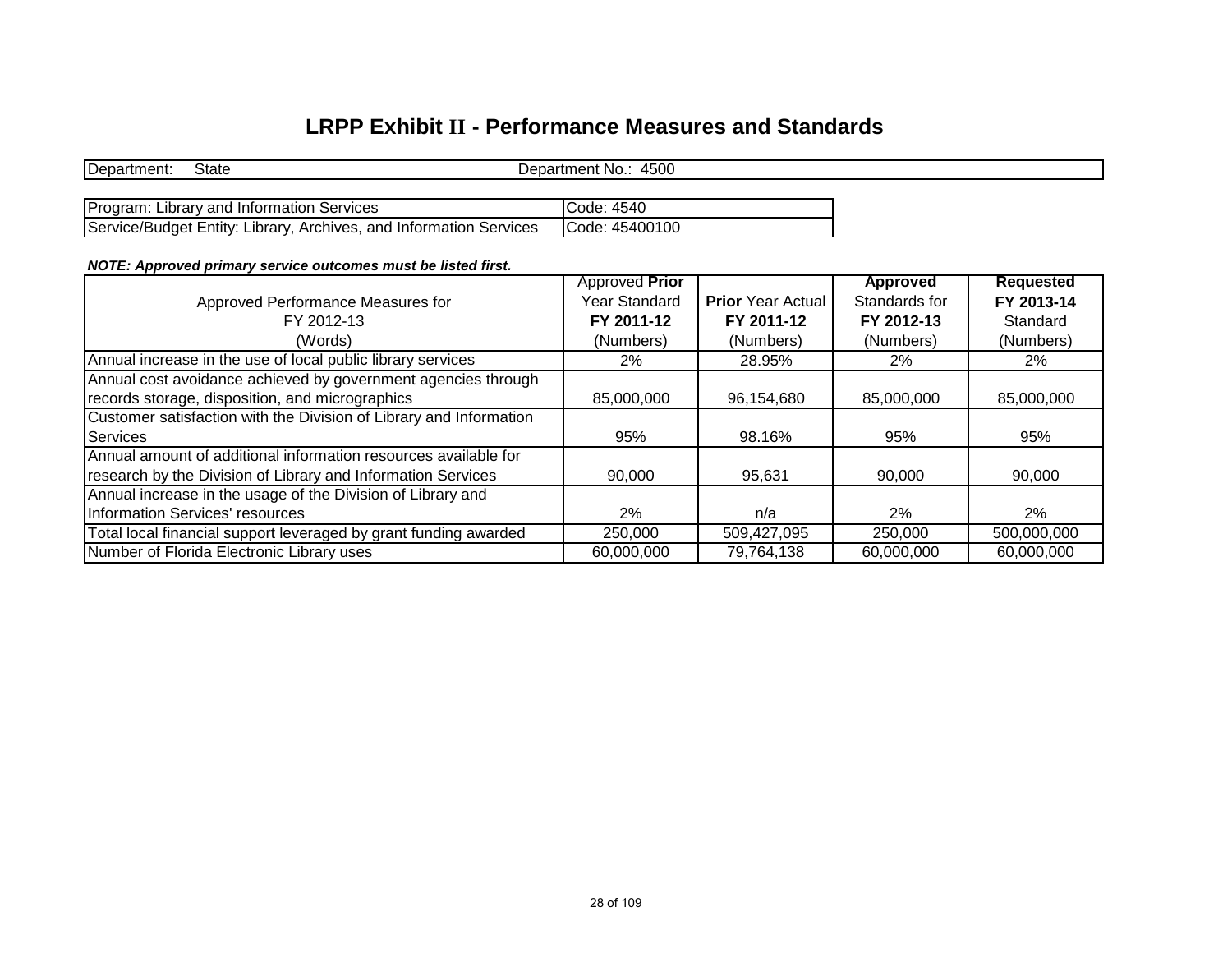| Department:<br>State                    | Department No.: 4500 |  |  |
|-----------------------------------------|----------------------|--|--|
| Program: Cultural Affairs               | Code: 4550           |  |  |
| Service/Budget Entity: Cultural Affairs | Code: 45500300       |  |  |

|                                                                      | Approved <b>Prior</b> |                          | <b>Approved</b>      | <b>Requested</b> |
|----------------------------------------------------------------------|-----------------------|--------------------------|----------------------|------------------|
| Approved Performance Measures for                                    | <b>Year Standard</b>  | <b>Prior</b> Year Actual | Standards for        | FY 2013-14       |
| FY 2012-13                                                           | FY 2011-12            | FY 2011-12               | FY 2012-13           | Standard         |
| (Words)                                                              | (Numbers)             | (Numbers)                | (Numbers)            | (Numbers)        |
| Percent of Museum of Florida History Visitors rating the experience  | 90%                   | 100%                     | 90%                  |                  |
| good or excellent                                                    |                       |                          |                      | 90%              |
| Number of museum exhibits                                            | 70                    | 87                       | 70                   | 70               |
| Citizens Served - Historic Museums                                   | 250,000               | 317,770                  | 250,000              | <b>Delete</b>    |
| Attendance at supported cultural events                              | 23,000,000            | 23,811,035               | 23,000,000           | Delete           |
| Number of individuals served by professional associations            | 5,000,000             | 6,353,770                | 5,000,000            | Delete           |
| Total local financial support leveraged by state funding             | \$400,000,000         | 301,331,052              | $\sqrt{400,000,000}$ | 300,000,000      |
| Number of children attending school-based, organized cultural events | 4,500,000             | 5,549,885                | 4,500,000            | 4,500,000        |
| Number of program grants awarded                                     | 650                   | 292                      | 650                  | Delete           |
| Dollars awarded through program grants                               | \$11,799,901          | \$3,781,138              | \$11,799,901         | Delete           |
| Percent of counties funded by the program                            | 83.60%                | 76%                      | 83.60%               | 70%              |
| Percent of large counties (N=35; population greater than 75,000)     | 97.10%                | 49%                      | 97.10%               | Delete           |
| funded by the program                                                |                       |                          |                      |                  |
| Percent of small counties (N=32; population less than 75,000)        | 81.30%                | 27%                      | 81.30%               | <b>Delete</b>    |
| funded by the program                                                |                       |                          |                      |                  |
| Number of state-supported performances and exhibits                  | 27,000                | 18,941                   | 27,000               | Delete           |
| Number of individuals attending cultural events or served by         | 28,000,000            | 30,346,805               | 28,000,000           | Delete           |
| professional associations                                            |                       |                          |                      |                  |
|                                                                      |                       |                          |                      |                  |
| New Requested Measures and Standards for 13-14                       |                       |                          |                      |                  |
| Citizens served by state supported cultural activities               | N/A                   | N/A                      | N/A                  | 28,000,000       |
| Number of state supported cultural activities                        | N/A                   | N/A                      | N/A                  | 20,000           |
| Number of grant applications processed                               | N/A                   | N/A                      | N/A                  | 500              |
| Citizens Served - Museum of Florida History                          | N/A                   | N/A                      | N/A                  | 250,000          |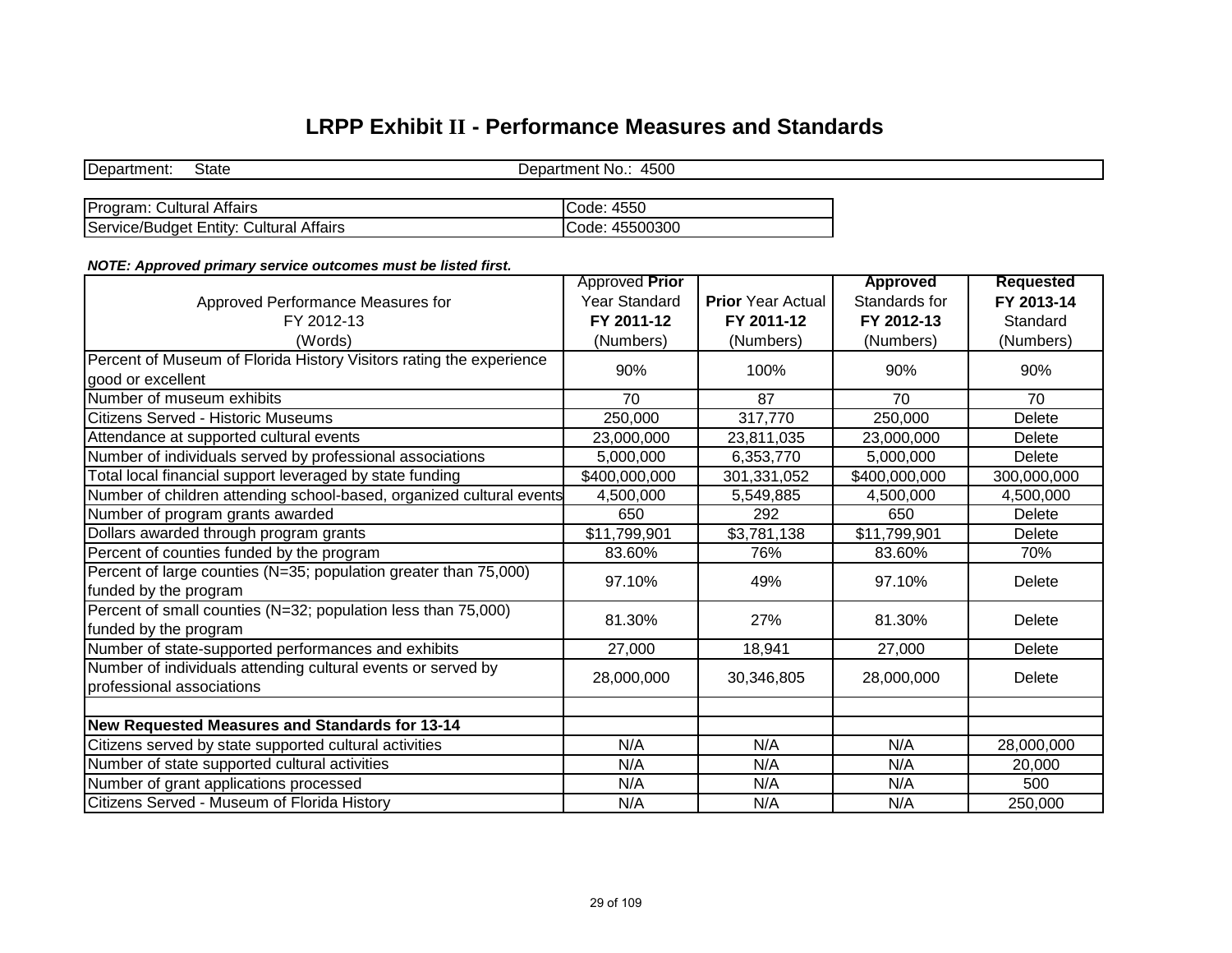## **Assessment of Performance for Approved Performance Measures-Exhibit III**

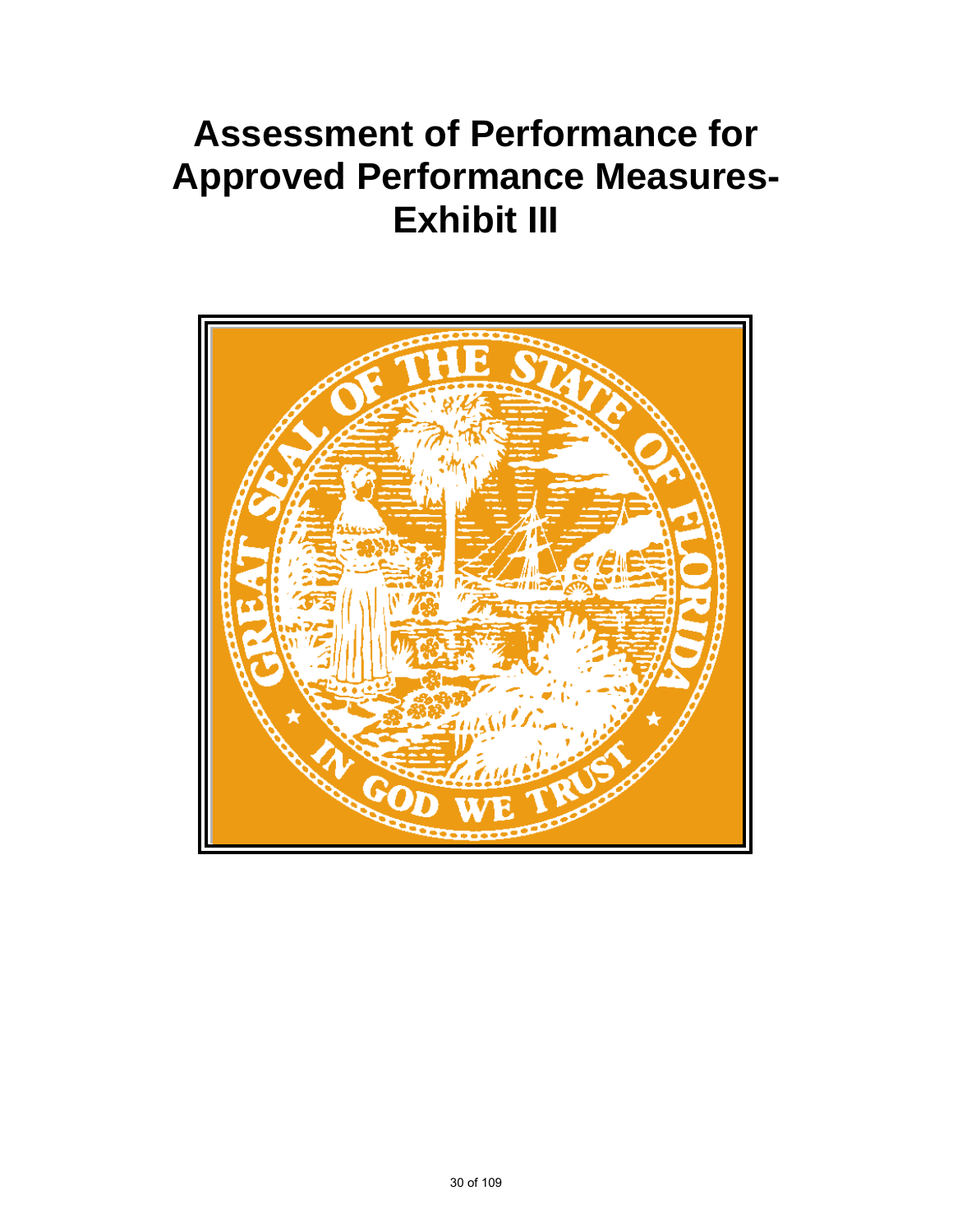| <b>Department: State</b><br><b>Program: Elections</b><br><b>Service/Budget Entity: Elections</b><br>Measure: Percent of training session/workshop attendees satisfied (quality of content and<br>applicability of materials presented)                                                                                                                                                                                                                                                                                                                                        |                                             |                         |                                 |  |
|-------------------------------------------------------------------------------------------------------------------------------------------------------------------------------------------------------------------------------------------------------------------------------------------------------------------------------------------------------------------------------------------------------------------------------------------------------------------------------------------------------------------------------------------------------------------------------|---------------------------------------------|-------------------------|---------------------------------|--|
| <b>Action:</b><br>Performance Assessment of Outcome Measure<br><b>Revision of Measure</b><br>Performance Assessment of Output Measure<br><b>Deletion of Measure</b><br>$\boxtimes$<br>Adjustment of GAA Performance Standards                                                                                                                                                                                                                                                                                                                                                 |                                             |                         |                                 |  |
| <b>Approved Standard</b>                                                                                                                                                                                                                                                                                                                                                                                                                                                                                                                                                      | <b>Actual Performance</b><br><b>Results</b> | Difference (Over/Under) | Percentage<br><b>Difference</b> |  |
| 98%                                                                                                                                                                                                                                                                                                                                                                                                                                                                                                                                                                           | N/A                                         | N/A                     | N/A                             |  |
| <b>Factors Accounting for the Difference:</b><br><b>Internal Factors</b> (check all that apply):<br><b>Personnel Factors</b><br><b>Staff Capacity</b><br>Level of Training<br><b>Competing Priorities</b><br>Other (Identify)<br><b>Previous Estimate Incorrect</b><br><b>Explanation:</b><br>The Division of Elections was not asked to present at the Summer 2012 Florida State Association of<br>Supervisors of Elections Conference. Surveys were not handed out at the last conference attended<br>by the division; therefore the division does not have data to report. |                                             |                         |                                 |  |
| <b>External Factors (check all that apply):</b><br><b>Resources Unavailable</b><br><b>Technological Problems</b><br><b>Natural Disaster</b><br>Legal/Legislative Change<br><b>Target Population Change</b><br>Other (Identify)<br>This Program/Service Cannot Fix the Problem<br>Current Laws Are Working Against the Agency Mission<br><b>Explanation:</b>                                                                                                                                                                                                                   |                                             |                         |                                 |  |
| Management Efforts to Address Differences/Problems (check all that apply):<br>Training<br>Technology<br>Personnel<br>Other (Identify)<br><b>Recommendations:</b>                                                                                                                                                                                                                                                                                                                                                                                                              |                                             |                         |                                 |  |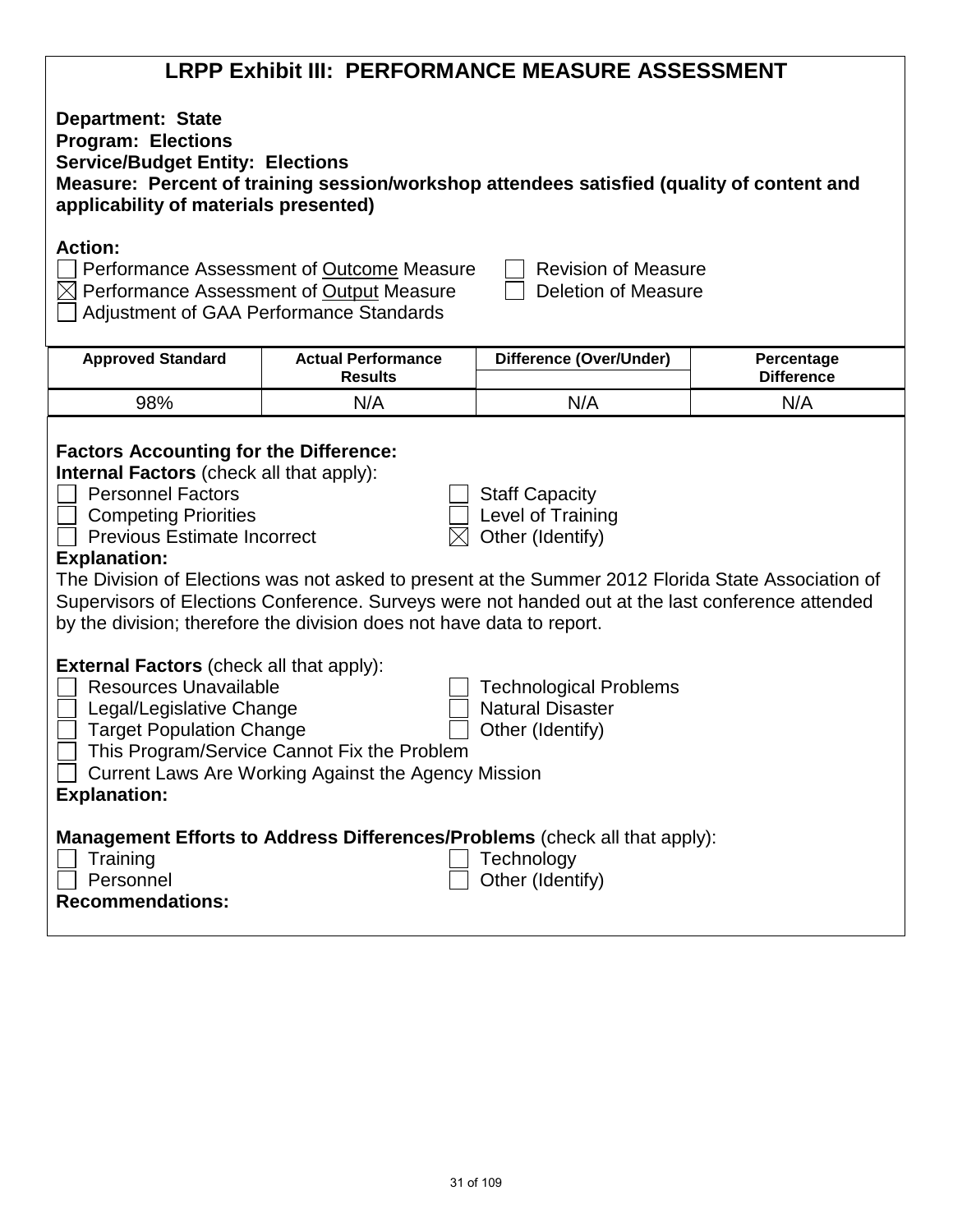| <b>LRPP Exhibit III: PERFORMANCE MEASURE ASSESSMENT</b>                                                                                                                                                                                                                                                                                                                                                                                                                                                                                                                                                                 |                                             |                         |                                 |  |
|-------------------------------------------------------------------------------------------------------------------------------------------------------------------------------------------------------------------------------------------------------------------------------------------------------------------------------------------------------------------------------------------------------------------------------------------------------------------------------------------------------------------------------------------------------------------------------------------------------------------------|---------------------------------------------|-------------------------|---------------------------------|--|
| <b>Department: State</b><br><b>Program: Elections</b><br><b>Service/Budget Entity: Elections</b><br>Measure: Number of campaign reports received/processed                                                                                                                                                                                                                                                                                                                                                                                                                                                              |                                             |                         |                                 |  |
| <b>Action:</b><br>Performance Assessment of Outcome Measure<br><b>Revision of Measure</b><br>$\boxtimes$ Performance Assessment of Output Measure<br><b>Deletion of Measure</b><br>Adjustment of GAA Performance Standards                                                                                                                                                                                                                                                                                                                                                                                              |                                             |                         |                                 |  |
| <b>Approved Standard</b>                                                                                                                                                                                                                                                                                                                                                                                                                                                                                                                                                                                                | <b>Actual Performance</b><br><b>Results</b> | Difference (Over/Under) | Percentage<br><b>Difference</b> |  |
| 13,000                                                                                                                                                                                                                                                                                                                                                                                                                                                                                                                                                                                                                  | 9,190                                       | 3,810                   | $-29.30%$                       |  |
| <b>Factors Accounting for the Difference:</b><br><b>Internal Factors</b> (check all that apply):<br><b>Personnel Factors</b><br><b>Staff Capacity</b><br>Level of Training<br><b>Competing Priorities</b><br><b>Previous Estimate Incorrect</b><br>Other (Identify)<br><b>Explanation:</b>                                                                                                                                                                                                                                                                                                                              |                                             |                         |                                 |  |
| <b>External Factors (check all that apply):</b><br><b>Resources Unavailable</b><br><b>Technological Problems</b><br><b>Natural Disaster</b><br>Legal/Legislative Change<br><b>Target Population Change</b><br>Other (Identify)<br>IХI<br>This Program/Service Cannot Fix the Problem<br>Current Laws Are Working Against the Agency Mission<br><b>Explanation:</b><br>The numbers fell below the standard because FY 11-12 only had four quarterly reports fall within the<br>timeframe. Candidates that qualified for the 2012 election did not begin filing election related<br>campaign reports until July 13, 2012. |                                             |                         |                                 |  |
| Management Efforts to Address Differences/Problems (check all that apply):<br>Training<br>Technology<br>Other (Identify)<br>Personnel<br><b>Recommendations:</b>                                                                                                                                                                                                                                                                                                                                                                                                                                                        |                                             |                         |                                 |  |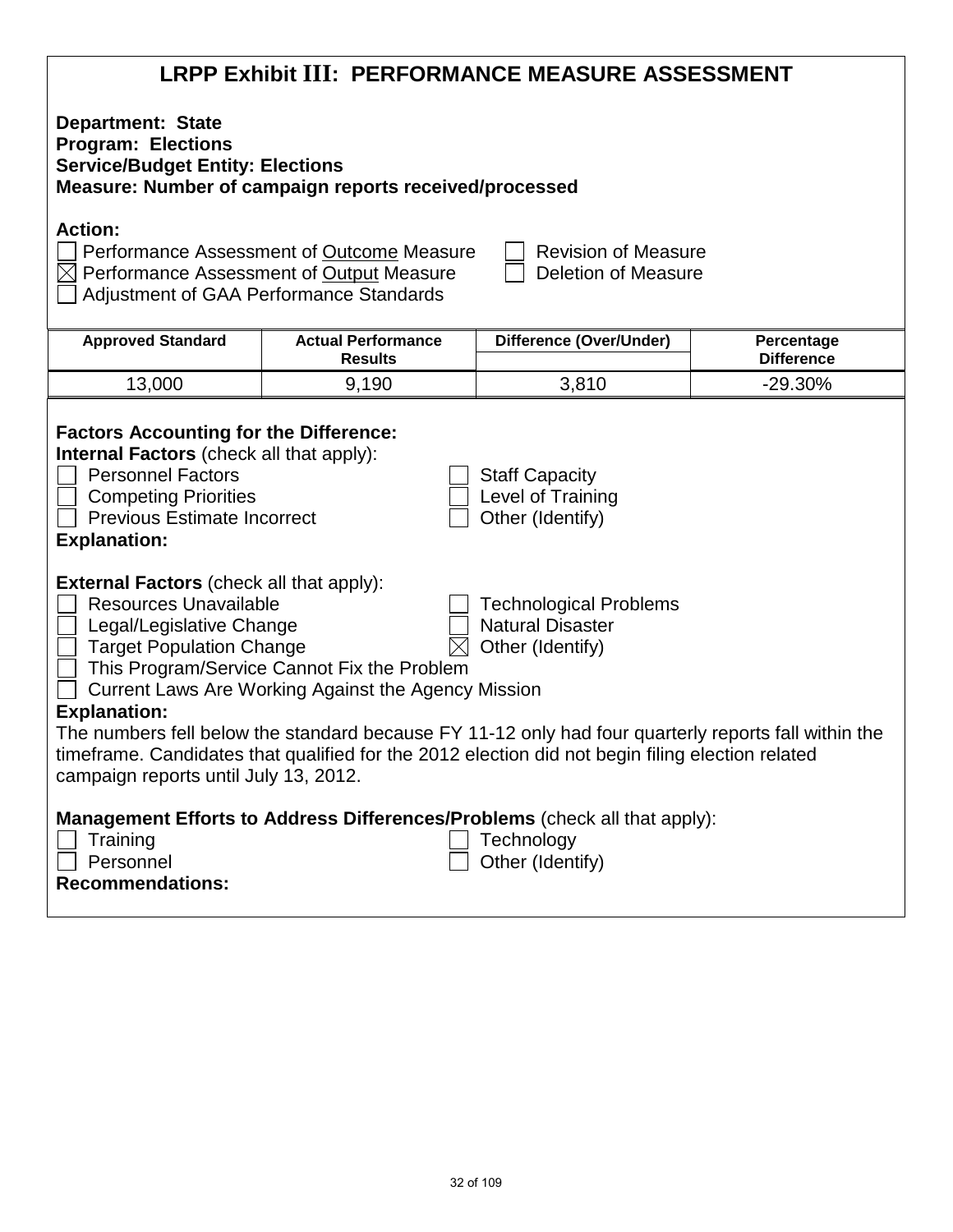| LRPP Exhibit III: PERFORMANCE MEASURE ASSESSMENT                                                                                                                                                                                                                                                                                                                                                                                                                                                                                                                                                                                                                                                                                                                                                                                                              |                                             |                         |                                 |  |
|---------------------------------------------------------------------------------------------------------------------------------------------------------------------------------------------------------------------------------------------------------------------------------------------------------------------------------------------------------------------------------------------------------------------------------------------------------------------------------------------------------------------------------------------------------------------------------------------------------------------------------------------------------------------------------------------------------------------------------------------------------------------------------------------------------------------------------------------------------------|---------------------------------------------|-------------------------|---------------------------------|--|
| <b>Department: State</b><br><b>Program: Elections</b><br><b>Service/Budget Entity: Elections</b><br><b>Measure: Number of web accesses</b>                                                                                                                                                                                                                                                                                                                                                                                                                                                                                                                                                                                                                                                                                                                    |                                             |                         |                                 |  |
| <b>Action:</b><br>Performance Assessment of Outcome Measure<br><b>Revision of Measure</b><br><b>Deletion of Measure</b><br>$\boxtimes$ Performance Assessment of Output Measure<br>Adjustment of GAA Performance Standards                                                                                                                                                                                                                                                                                                                                                                                                                                                                                                                                                                                                                                    |                                             |                         |                                 |  |
| <b>Approved Standard</b>                                                                                                                                                                                                                                                                                                                                                                                                                                                                                                                                                                                                                                                                                                                                                                                                                                      | <b>Actual Performance</b><br><b>Results</b> | Difference (Over/Under) | Percentage<br><b>Difference</b> |  |
| 10,000,000                                                                                                                                                                                                                                                                                                                                                                                                                                                                                                                                                                                                                                                                                                                                                                                                                                                    | 7,438,204                                   | $-2,561,796$            | $-25.62%$                       |  |
| <b>Factors Accounting for the Difference:</b><br><b>Internal Factors</b> (check all that apply):<br><b>Personnel Factors</b><br><b>Staff Capacity</b><br><b>Competing Priorities</b><br>Level of Training<br><b>Previous Estimate Incorrect</b><br>Other (Identify)<br><b>Explanation:</b><br><b>External Factors</b> (check all that apply):<br><b>Resources Unavailable</b><br><b>Technological Problems</b><br><b>Natural Disaster</b><br>Legal/Legislative Change<br><b>Target Population Change</b><br>Other (Identify)<br>This Program/Service Cannot Fix the Problem<br><b>Current Laws Are Working Against the Agency Mission</b><br><b>Explanation:</b><br>This is the first year of the new measure, Web Access. The approved standard was a starting point<br>for the division's measure, having no static data to provide a more accurate number. |                                             |                         |                                 |  |
| Management Efforts to Address Differences/Problems (check all that apply):<br>Technology<br>Training<br>Other (Identify)<br>Personnel<br><b>Recommendations:</b><br>Given that this year will be the second year into the new measure the division should consider,<br>reevaluating the approved standard in the next reporting period having more static data.                                                                                                                                                                                                                                                                                                                                                                                                                                                                                               |                                             |                         |                                 |  |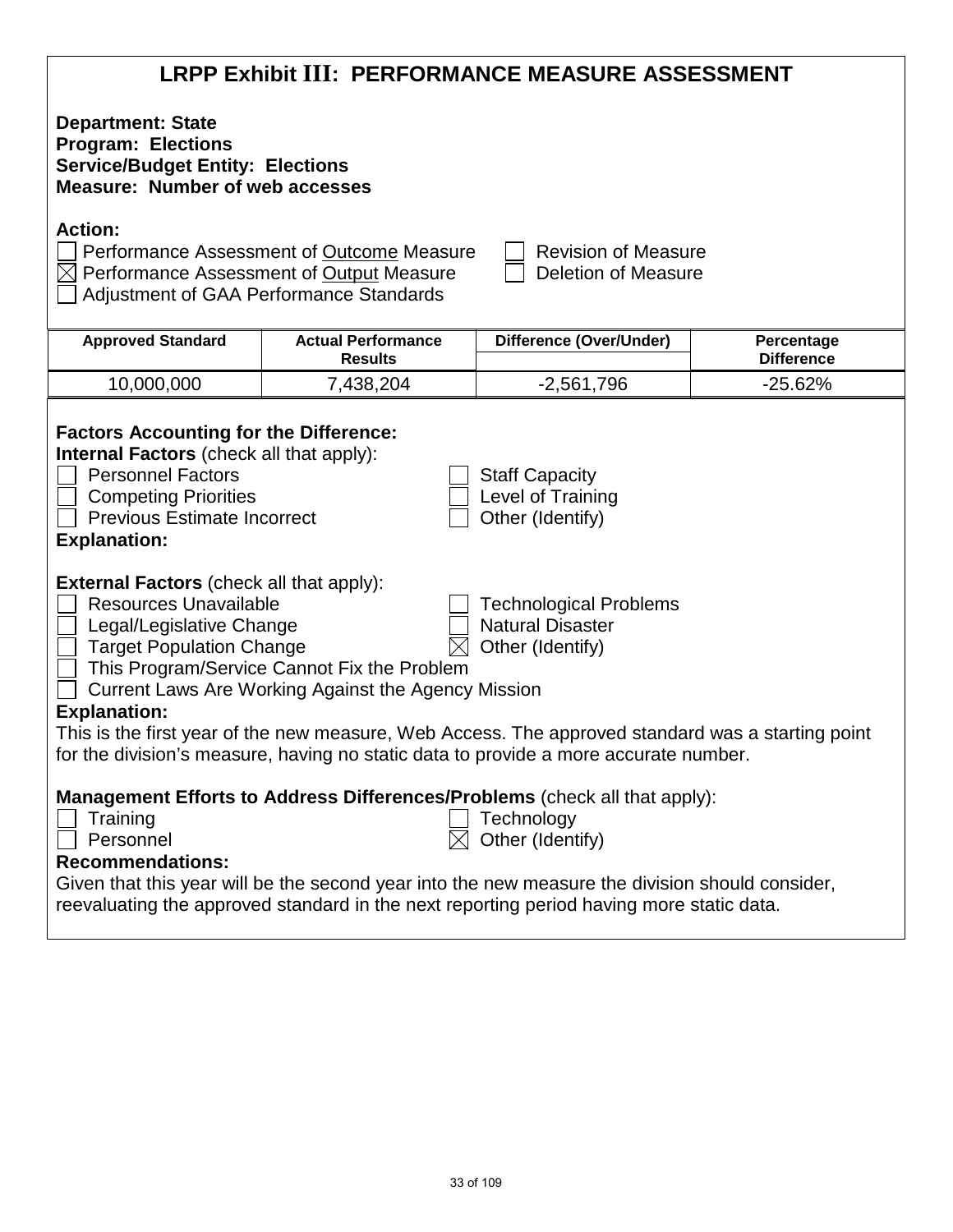| <b>LRPP Exhibit III: PERFORMANCE MEASURE ASSESSMENT</b>                                                                                                                                                                                                                                                                                                            |                                             |                         |                                 |  |
|--------------------------------------------------------------------------------------------------------------------------------------------------------------------------------------------------------------------------------------------------------------------------------------------------------------------------------------------------------------------|---------------------------------------------|-------------------------|---------------------------------|--|
| <b>Department: State</b><br><b>Program: Historical Resources</b><br>Service/Budget Entity: Historical Resources Preservation and Exhibition<br>Measure: Total number of properties protected or preserved                                                                                                                                                          |                                             |                         |                                 |  |
| <b>Action:</b><br>$\boxtimes$ Performance Assessment of Outcome Measure<br><b>Revision of Measure</b><br>$\times$ l<br>Performance Assessment of Output Measure<br><b>Deletion of Measure</b><br>Adjustment of GAA Performance Standards                                                                                                                           |                                             |                         |                                 |  |
| <b>Approved Standard</b>                                                                                                                                                                                                                                                                                                                                           | <b>Actual Performance</b><br><b>Results</b> | Difference (Over/Under) | Percentage<br><b>Difference</b> |  |
| 9,900                                                                                                                                                                                                                                                                                                                                                              | 10,080                                      | $+180$                  | $+2%$                           |  |
| <b>Factors Accounting for the Difference:</b><br><b>Internal Factors</b> (check all that apply):<br><b>Personnel Factors</b><br><b>Staff Capacity</b><br>Level of Training<br><b>Competing Priorities</b><br><b>Previous Estimate Incorrect</b><br>Other (Identify)<br><b>Explanation:</b>                                                                         |                                             |                         |                                 |  |
| <b>External Factors (check all that apply):</b><br><b>Resources Unavailable</b><br><b>Technological Problems</b><br><b>Natural Disaster</b><br>Legal/Legislative Change<br><b>Target Population Change</b><br>Other (Identify)<br>This Program/Service Cannot Fix The Problem<br><b>Current Laws Are Working Against The Agency Mission</b><br><b>Explanation:</b> |                                             |                         |                                 |  |
| Management Efforts to Address Differences/Problems (check all that apply):<br>Training<br>Technology<br>Personnel<br>Other (Identify)<br><b>Recommendations:</b>                                                                                                                                                                                                   |                                             |                         |                                 |  |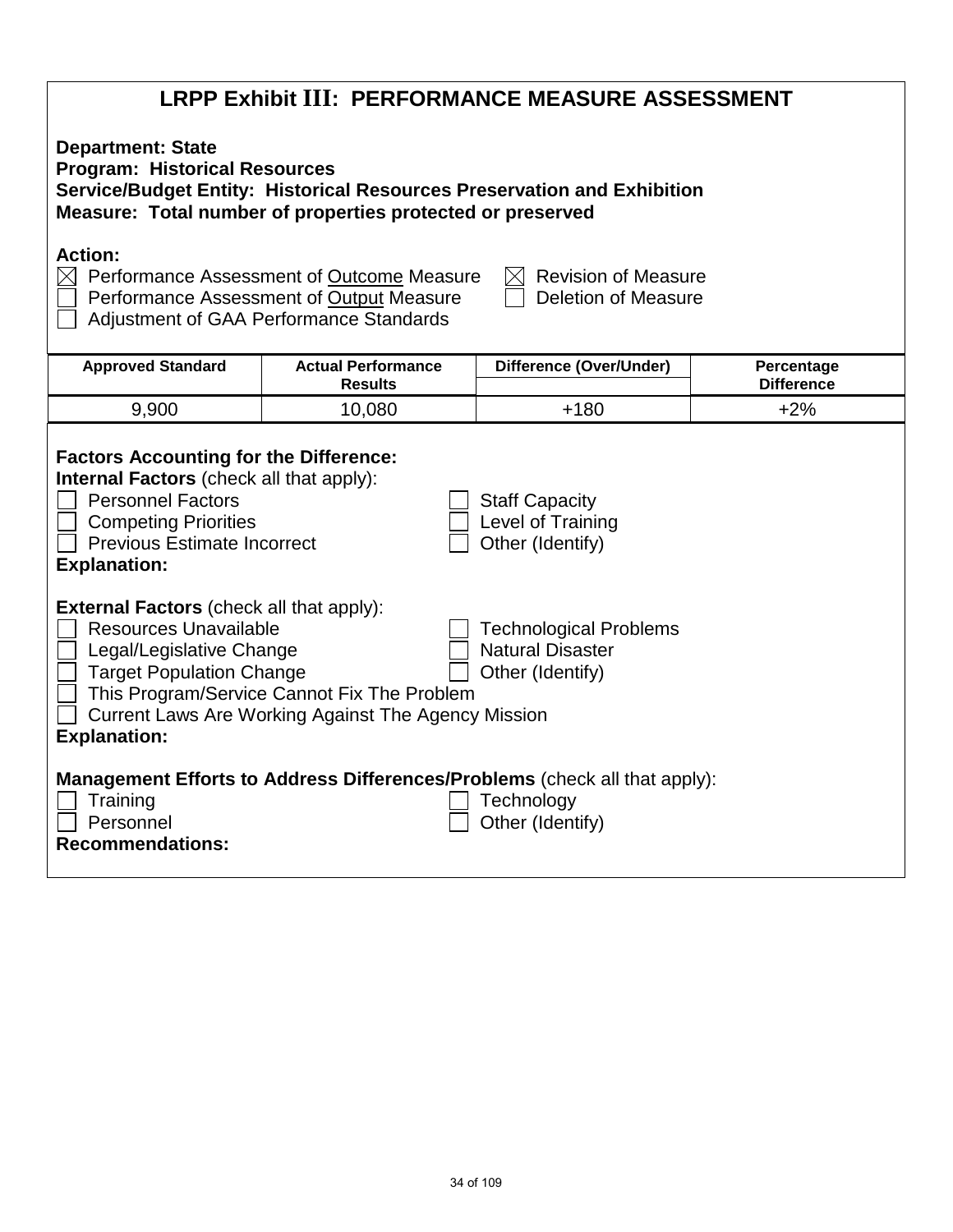| <b>LRPP Exhibit III: PERFORMANCE MEASURE ASSESSMENT</b>                                                                                                                                                                                                                                                                                                                                                                                                                                                                                               |                                             |                         |                                 |  |
|-------------------------------------------------------------------------------------------------------------------------------------------------------------------------------------------------------------------------------------------------------------------------------------------------------------------------------------------------------------------------------------------------------------------------------------------------------------------------------------------------------------------------------------------------------|---------------------------------------------|-------------------------|---------------------------------|--|
| <b>Department: State</b><br><b>Program: Historical Resources</b><br>Service/Budget Entity: Historical Resources Preservation and Exhibition<br>Measure: Number of preservation services applications reviewed                                                                                                                                                                                                                                                                                                                                         |                                             |                         |                                 |  |
| <b>Action:</b><br>Performance Assessment of Outcome Measure<br><b>Revision of Measure</b><br>$\boxtimes$<br>Performance Assessment of Output Measure<br><b>Deletion of Measure</b><br>Adjustment of GAA Performance Standards                                                                                                                                                                                                                                                                                                                         |                                             |                         |                                 |  |
| <b>Approved Standard</b>                                                                                                                                                                                                                                                                                                                                                                                                                                                                                                                              | <b>Actual Performance</b><br><b>Results</b> | Difference (Over/Under) | Percentage<br><b>Difference</b> |  |
| 13,000                                                                                                                                                                                                                                                                                                                                                                                                                                                                                                                                                | 9,183                                       | $-3,817$                | $-29%$                          |  |
| <b>Factors Accounting for the Difference:</b><br><b>Internal Factors</b> (check all that apply):<br><b>Personnel Factors</b><br><b>Staff Capacity</b><br>Level of Training<br><b>Competing Priorities</b><br>$\boxtimes$ Previous Estimate Incorrect<br>Other (Identify)<br><b>Explanation:</b><br>The previous estimate was made not knowing the full impact of the economic downturn on project<br>development and reviews.                                                                                                                         |                                             |                         |                                 |  |
| <b>External Factors</b> (check all that apply):<br><b>Resources Unavailable</b><br><b>Technological Problems</b><br><b>Natural Disaster</b><br>Legal/Legislative Change<br>$\boxtimes$<br><b>Target Population Change</b><br>Other (Identify)<br>This Program/Service Cannot Fix The Problem<br><b>Current Laws Are Working Against The Agency Mission</b><br><b>Explanation:</b><br>The state of the economy significantly impacts project development and as a result the number of<br>preservation services applications reviewed by the Division. |                                             |                         |                                 |  |
| Management Efforts to Address Differences/Problems (check all that apply):<br>Training<br>Technology<br>Personnel<br>Other (Identify)<br><b>Recommendations:</b><br>Future projections should be revised to reflect ongoing impact of the economic downturn.                                                                                                                                                                                                                                                                                          |                                             |                         |                                 |  |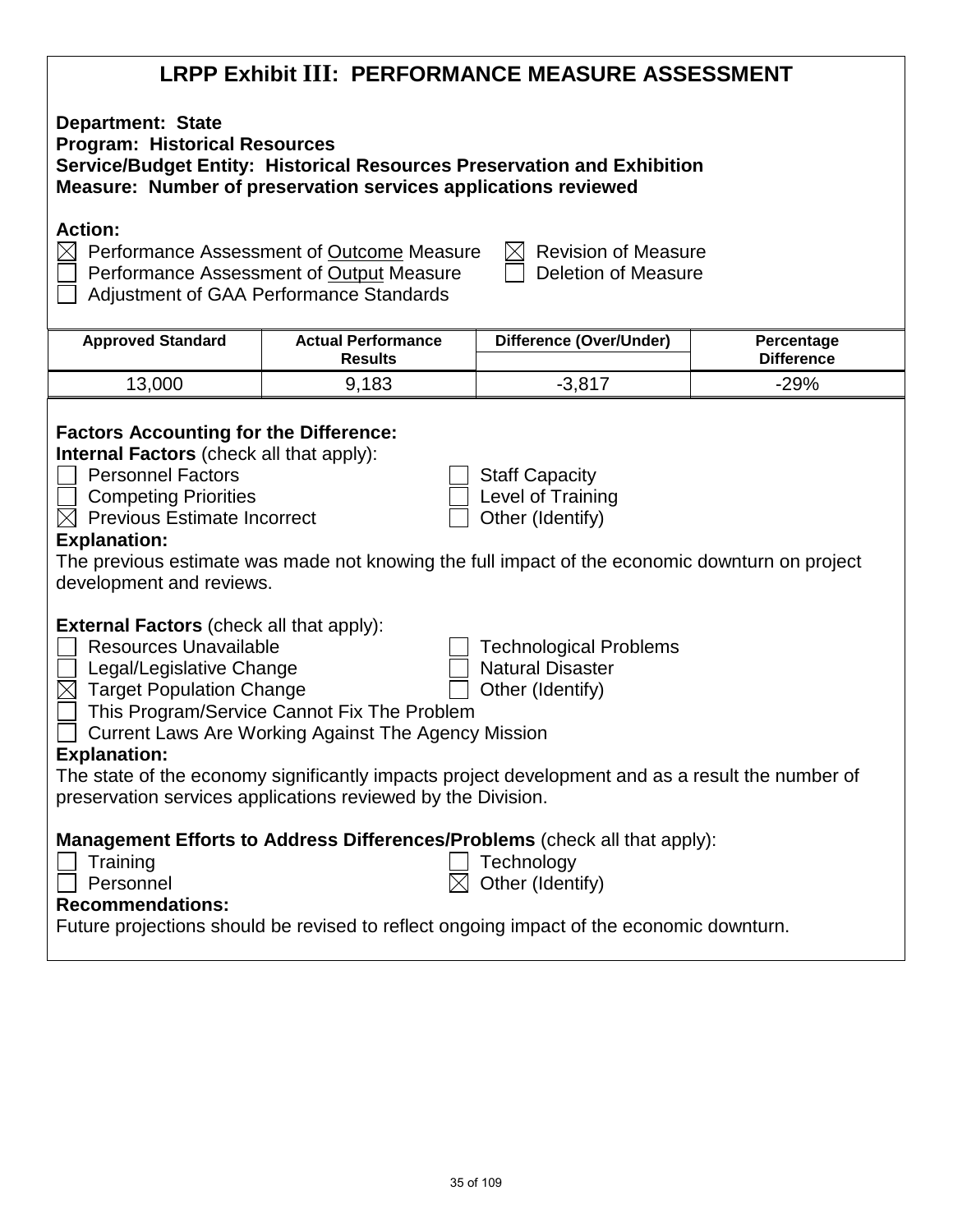| LRPP Exhibit III: PERFORMANCE MEASURE ASSESSMENT                                                                                                                                                                                                                                                                                                                             |                                             |                         |                                 |  |
|------------------------------------------------------------------------------------------------------------------------------------------------------------------------------------------------------------------------------------------------------------------------------------------------------------------------------------------------------------------------------|---------------------------------------------|-------------------------|---------------------------------|--|
| <b>Department: State</b><br><b>Program: Historical Resources</b><br>Service/Budget Entity: Historical Resources Preservation and Exhibition<br>Measure: Number of copies or viewings of publications including internet website accesses                                                                                                                                     |                                             |                         |                                 |  |
| <b>Action:</b><br>$\boxtimes$<br>Performance Assessment of Outcome Measure<br><b>Revision of Measure</b><br>Performance Assessment of Output Measure<br><b>Deletion of Measure</b><br>IXI<br>Adjustment of GAA Performance Standards                                                                                                                                         |                                             |                         |                                 |  |
| <b>Approved Standard</b>                                                                                                                                                                                                                                                                                                                                                     | <b>Actual Performance</b><br><b>Results</b> | Difference (Over/Under) | Percentage<br><b>Difference</b> |  |
| 4,000,000                                                                                                                                                                                                                                                                                                                                                                    | 2,150,913                                   | $-1,849,087$            | $-46%$                          |  |
| <b>Factors Accounting for the Difference:</b><br>Internal Factors (check all that apply):<br><b>Personnel Factors</b><br><b>Staff Capacity</b><br>Level of Training<br><b>Competing Priorities</b><br>$\boxtimes$ Previous Estimate Incorrect<br>Other (Identify)<br><b>Explanation:</b><br>The approved standard was determined prior to analytical software modifications. |                                             |                         |                                 |  |
| <b>External Factors</b> (check all that apply):<br><b>Resources Unavailable</b><br><b>Technological Problems</b><br><b>Natural Disaster</b><br>Legal/Legislative Change<br><b>Target Population Change</b><br>Other (Identify)<br>This Program/Service Cannot Fix The Problem<br><b>Current Laws Are Working Against The Agency Mission</b><br><b>Explanation:</b>           |                                             |                         |                                 |  |
| Management Efforts to Address Differences/Problems (check all that apply):<br>Technology<br>Training<br>Other (Identify)<br>Personnel<br><b>Recommendations:</b><br>Measure should be deleted until accurate statistical analysis can be implemented.                                                                                                                        |                                             |                         |                                 |  |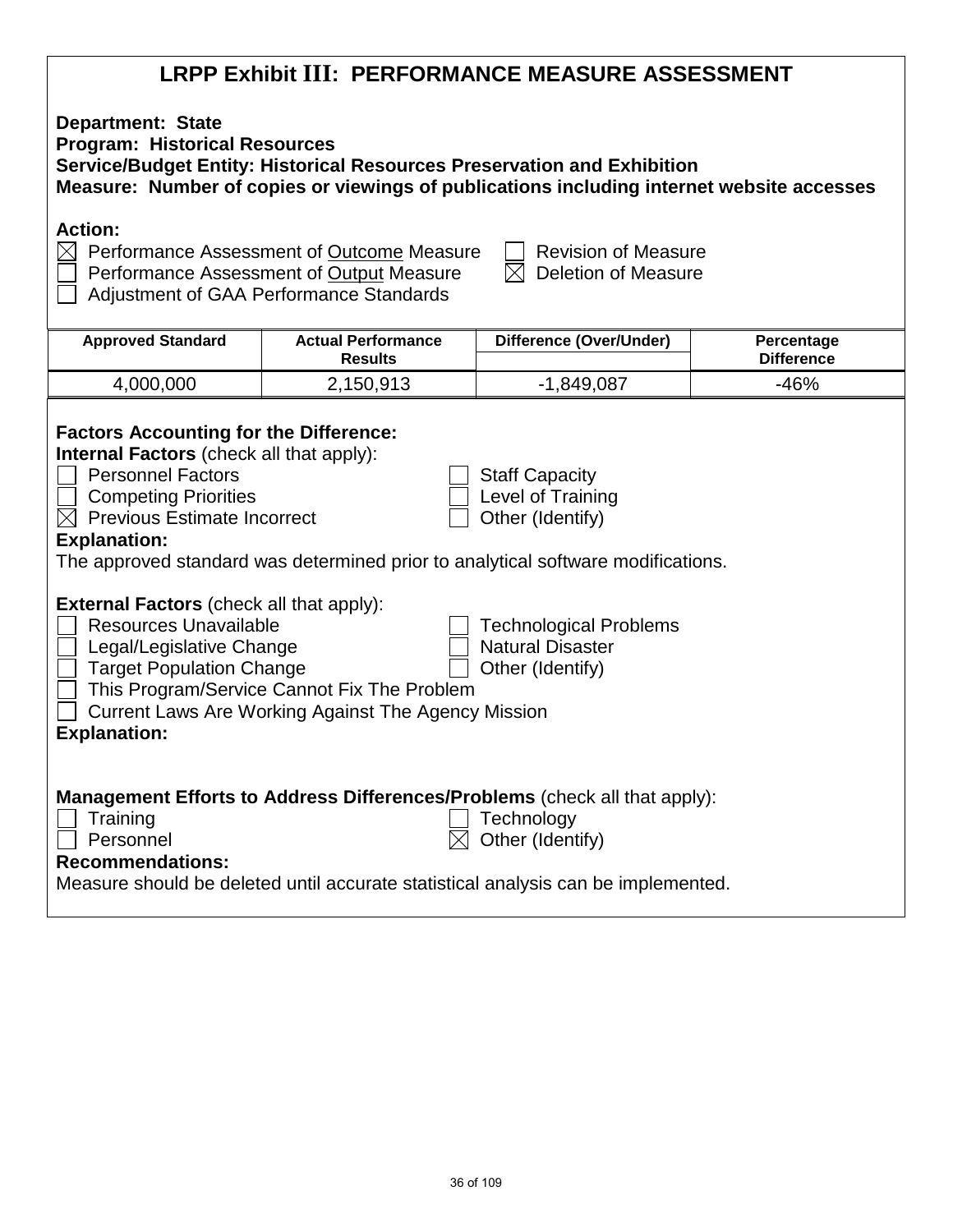|                                                                                                                                                                                                                                                                                                                                                                    |                                             | LRPP Exhibit III: PERFORMANCE MEASURE ASSESSMENT |                                 |
|--------------------------------------------------------------------------------------------------------------------------------------------------------------------------------------------------------------------------------------------------------------------------------------------------------------------------------------------------------------------|---------------------------------------------|--------------------------------------------------|---------------------------------|
| <b>Department: State</b><br><b>Program: Historical Resources</b><br>Service/Budget Entity: Historical Resources Preservation and Exhibition<br><b>Measure: Citizens served-Historic properties</b><br><b>Action:</b><br>$\boxtimes$ Performance Assessment of Outcome Measure<br><b>Revision of Measure</b>                                                        |                                             |                                                  |                                 |
| Performance Assessment of Output Measure<br>$\boxtimes$<br><b>Deletion of Measure</b><br>Adjustment of GAA Performance Standards                                                                                                                                                                                                                                   |                                             |                                                  |                                 |
| <b>Approved Standard</b>                                                                                                                                                                                                                                                                                                                                           | <b>Actual Performance</b><br><b>Results</b> | Difference (Over/Under)                          | Percentage<br><b>Difference</b> |
| 7,000,000                                                                                                                                                                                                                                                                                                                                                          | 280,652                                     | $-6,719,348$                                     | $-96%$                          |
| <b>Factors Accounting for the Difference:</b><br>Internal Factors (check all that apply):<br><b>Personnel Factors</b><br><b>Staff Capacity</b><br>Level of Training<br><b>Competing Priorities</b><br>$\boxtimes$ Previous Estimate Incorrect<br>Other (Identify)<br><b>Explanation:</b><br>Approved standard was determined prior to economic downturn.           |                                             |                                                  |                                 |
| <b>External Factors</b> (check all that apply):<br><b>Resources Unavailable</b><br><b>Technological Problems</b><br><b>Natural Disaster</b><br>Legal/Legislative Change<br><b>Target Population Change</b><br>Other (Identify)<br>This Program/Service Cannot Fix The Problem<br><b>Current Laws Are Working Against The Agency Mission</b><br><b>Explanation:</b> |                                             |                                                  |                                 |
| Management Efforts to Address Differences/Problems (check all that apply):<br>Technology<br>Training<br>Other (Identify)<br>Personnel<br><b>Recommendations:</b><br>Measure should be deleted and incorporated into new comprehensive measure.                                                                                                                     |                                             |                                                  |                                 |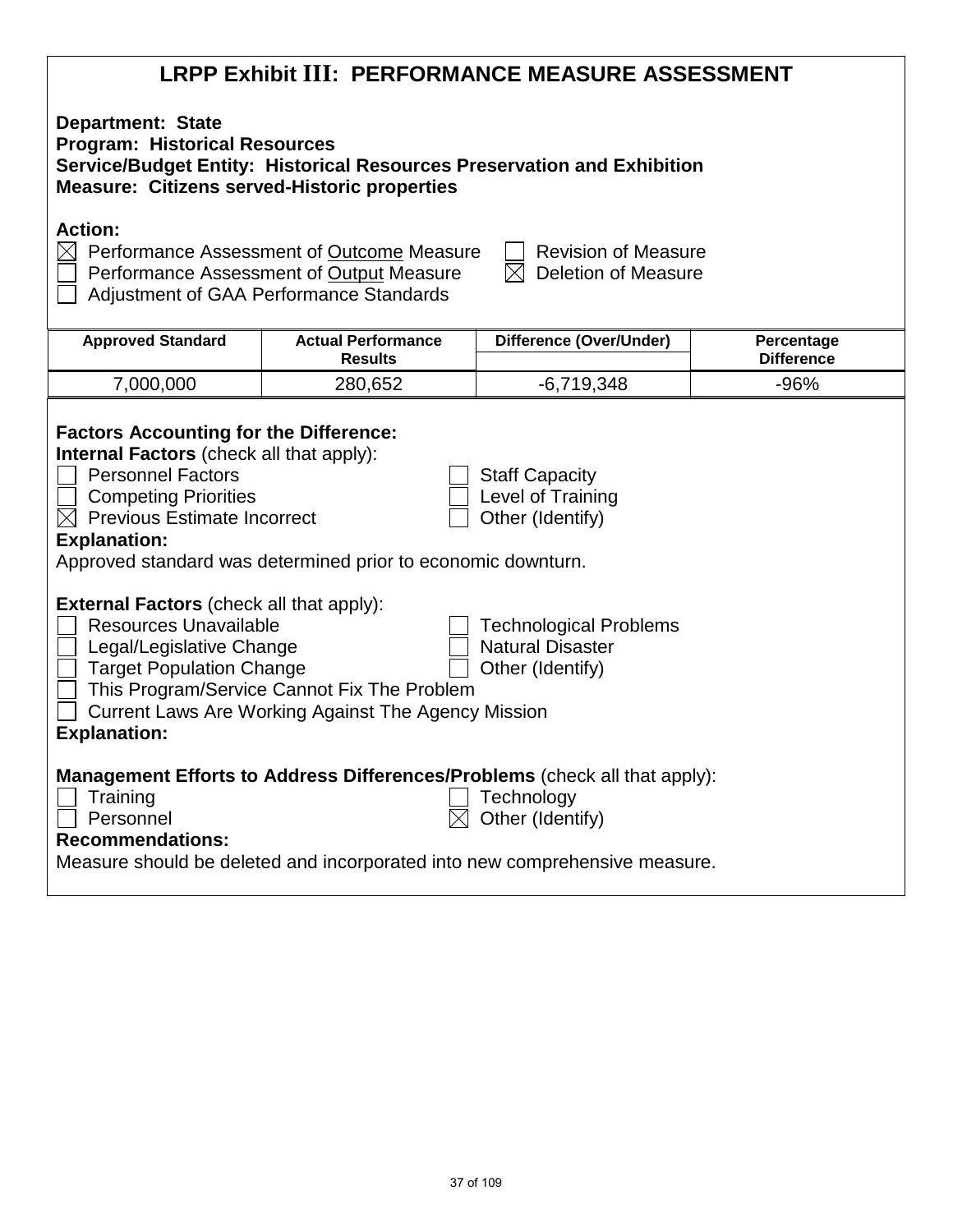|                                                                                                                                                                                                                                                                                                                                                                                                                                                                                        |                                             | LRPP Exhibit III: PERFORMANCE MEASURE ASSESSMENT |                                 |  |
|----------------------------------------------------------------------------------------------------------------------------------------------------------------------------------------------------------------------------------------------------------------------------------------------------------------------------------------------------------------------------------------------------------------------------------------------------------------------------------------|---------------------------------------------|--------------------------------------------------|---------------------------------|--|
| <b>Department: State</b><br><b>Program: Historical Resources</b><br>Service/Budget Entity: Historical Resources Preservation and Exhibition<br>Measure: Total number of historical and archaeological sites recorded in the Master Site File                                                                                                                                                                                                                                           |                                             |                                                  |                                 |  |
| <b>Action:</b><br>$\boxtimes$<br>Performance Assessment of Outcome Measure<br><b>Revision of Measure</b><br>Performance Assessment of Output Measure<br><b>Deletion of Measure</b><br>$\boxtimes$<br>Adjustment of GAA Performance Standards                                                                                                                                                                                                                                           |                                             |                                                  |                                 |  |
| <b>Approved Standard</b>                                                                                                                                                                                                                                                                                                                                                                                                                                                               | <b>Actual Performance</b><br><b>Results</b> | Difference (Over/Under)                          | Percentage<br><b>Difference</b> |  |
| 154,000                                                                                                                                                                                                                                                                                                                                                                                                                                                                                | 187,918                                     | $+33,918$                                        | $+22%$                          |  |
| <b>Factors Accounting for the Difference:</b><br><b>Internal Factors</b> (check all that apply):<br><b>Personnel Factors</b><br><b>Staff Capacity</b><br>Level of Training<br><b>Competing Priorities</b><br>Other (Identify)<br>$\boxtimes$ Previous Estimate Incorrect<br><b>Explanation:</b><br>Previous standard not adjusted for growth.                                                                                                                                          |                                             |                                                  |                                 |  |
| <b>External Factors</b> (check all that apply):<br><b>Resources Unavailable</b><br><b>Technological Problems</b><br><b>Natural Disaster</b><br>Legal/Legislative Change<br><b>Target Population Change</b><br>Other (Identify)<br>This Program/Service Cannot Fix The Problem<br><b>Current Laws Are Working Against The Agency Mission</b><br><b>Explanation:</b><br>Florida Master Site File listings are largely driven by public submittals and as such vary from year to<br>year. |                                             |                                                  |                                 |  |
| Management Efforts to Address Differences/Problems (check all that apply):<br>Training<br>Technology<br>Other (Identify)<br>Personnel<br><b>Recommendations:</b><br>Measure should be deleted and incorporated into more comprehensive measure.                                                                                                                                                                                                                                        |                                             |                                                  |                                 |  |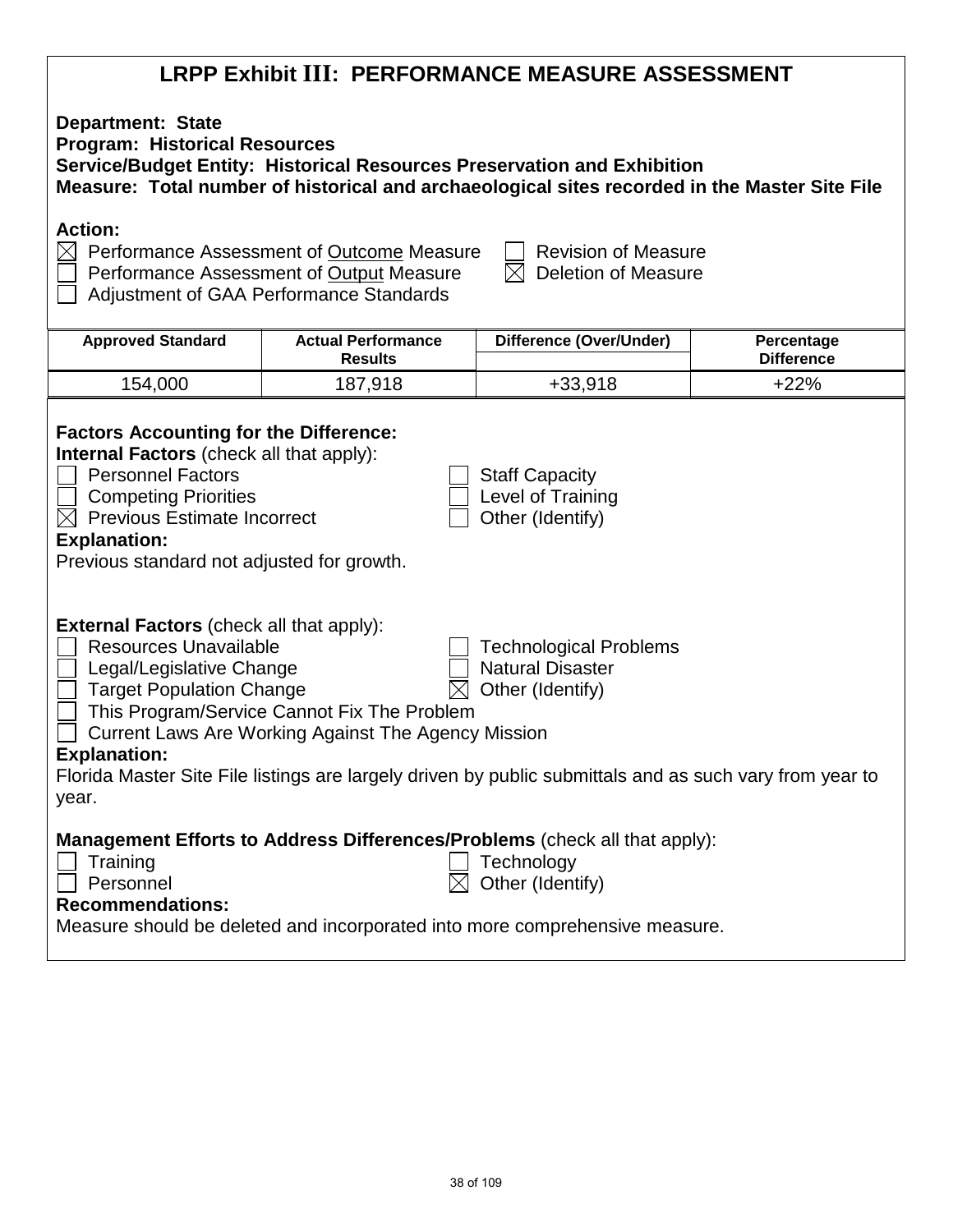|                                                                                                                                                                                                                                                                                                                                                                                                                                                                                                                                                                                                              | <b>LRPP Exhibit III: PERFORMANCE MEASURE ASSESSMENT</b> |                         |                                 |  |
|--------------------------------------------------------------------------------------------------------------------------------------------------------------------------------------------------------------------------------------------------------------------------------------------------------------------------------------------------------------------------------------------------------------------------------------------------------------------------------------------------------------------------------------------------------------------------------------------------------------|---------------------------------------------------------|-------------------------|---------------------------------|--|
| <b>Department: State</b><br><b>Program: Historical Resources</b><br>Service/Budget Entity: Historical Resources Preservation and Exhibition<br>Measure: Number of historical and archaeological objects maintained for public use                                                                                                                                                                                                                                                                                                                                                                            |                                                         |                         |                                 |  |
| <b>Action:</b><br>Performance Assessment of Outcome Measure<br><b>Revision of Measure</b><br>$\bowtie$<br>Performance Assessment of Output Measure<br><b>Deletion of Measure</b><br>$\boxtimes$<br>Adjustment of GAA Performance Standards                                                                                                                                                                                                                                                                                                                                                                   |                                                         |                         |                                 |  |
| <b>Approved Standard</b>                                                                                                                                                                                                                                                                                                                                                                                                                                                                                                                                                                                     | <b>Actual Performance</b><br><b>Results</b>             | Difference (Over/Under) | Percentage<br><b>Difference</b> |  |
| 318,000                                                                                                                                                                                                                                                                                                                                                                                                                                                                                                                                                                                                      | 964,381                                                 | +646,381                | $+203%$                         |  |
| <b>Factors Accounting for the Difference:</b><br>Internal Factors (check all that apply):<br><b>Personnel Factors</b><br><b>Staff Capacity</b><br>Level of Training<br><b>Competing Priorities</b><br>$\boxtimes$ Previous Estimate Incorrect<br>Other (Identify)<br><b>Explanation:</b><br>Previous estimate did not account for growth. Mission San Luis artifacts were never factored into the<br>measure.                                                                                                                                                                                                |                                                         |                         |                                 |  |
| <b>External Factors</b> (check all that apply):<br><b>Resources Unavailable</b><br><b>Technological Problems</b><br><b>Natural Disaster</b><br>Legal/Legislative Change<br><b>Target Population Change</b><br>Other (Identify)<br>This Program/Service Cannot Fix The Problem<br><b>Current Laws Are Working Against The Agency Mission</b><br><b>Explanation:</b><br>Acquisitions are largely driven by externally generated archaeological projects and therefore vary<br>extensively from year to year. This past year the Division consolidated Mission San Luis artifacts into<br>the State collection. |                                                         |                         |                                 |  |
| Management Efforts to Address Differences/Problems (check all that apply):<br>Training<br>Technology<br>Other (Identify)<br>Personnel<br><b>Recommendations:</b><br>Measure should be deleted and incorporated into more comprehensive measure.                                                                                                                                                                                                                                                                                                                                                              |                                                         |                         |                                 |  |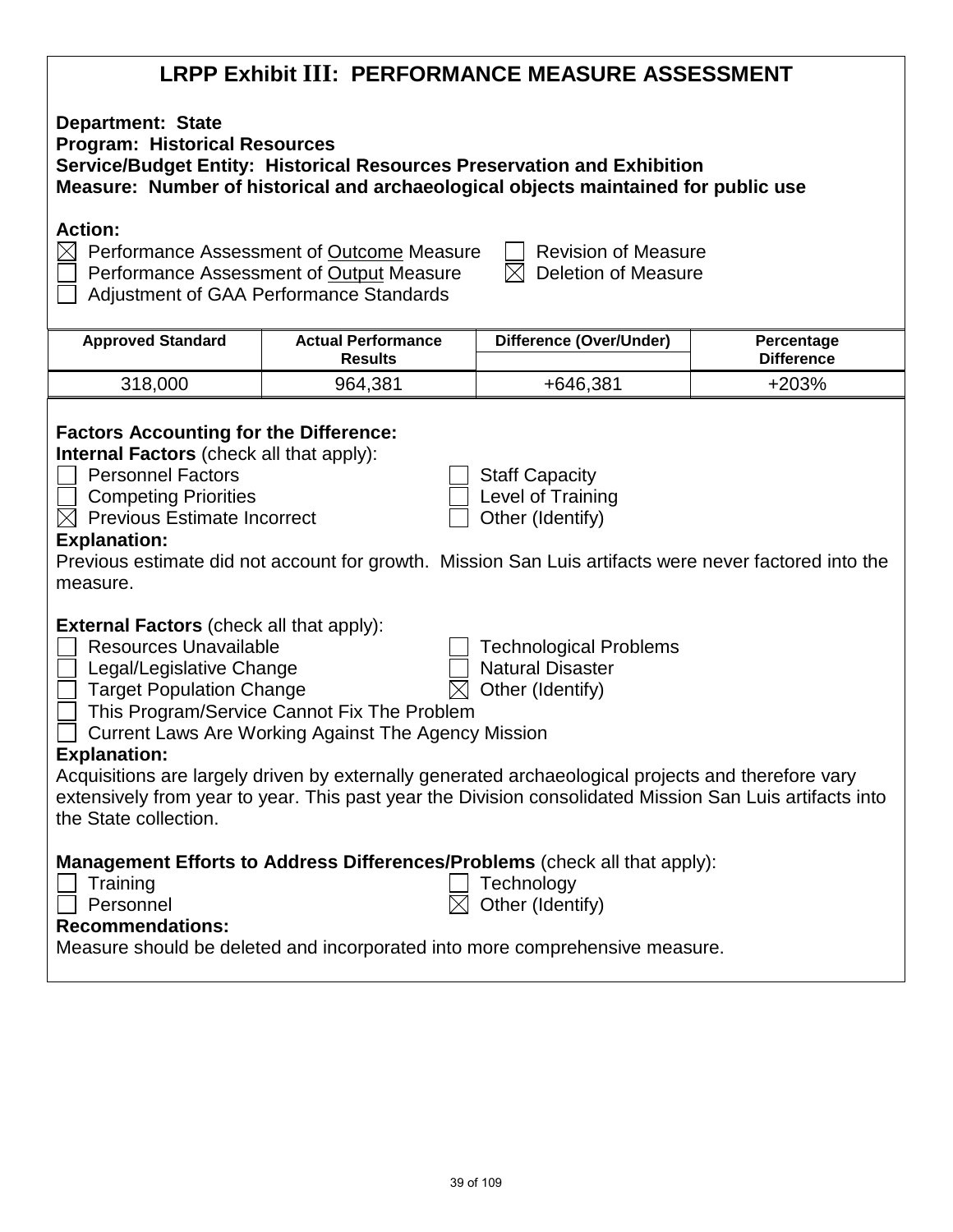|                                                                                                                                                                                                                                                                                                                                                                                                                                         |                                             | <b>LRPP Exhibit III: PERFORMANCE MEASURE ASSESSMENT</b>                                                                                                                                     |                                 |  |
|-----------------------------------------------------------------------------------------------------------------------------------------------------------------------------------------------------------------------------------------------------------------------------------------------------------------------------------------------------------------------------------------------------------------------------------------|---------------------------------------------|---------------------------------------------------------------------------------------------------------------------------------------------------------------------------------------------|---------------------------------|--|
| <b>Department: State</b><br><b>Program: Historical Resources</b><br>Service/Budget Entity: Historical Resources Preservation and Exhibition<br>Measure: Citizens served-Archaeological Research                                                                                                                                                                                                                                         |                                             |                                                                                                                                                                                             |                                 |  |
| <b>Action:</b><br>Performance Assessment of Outcome Measure<br><b>Revision of Measure</b><br>$\boxtimes$<br>Performance Assessment of Output Measure<br><b>Deletion of Measure</b><br>Adjustment of GAA Performance Standards                                                                                                                                                                                                           |                                             |                                                                                                                                                                                             |                                 |  |
| <b>Approved Standard</b>                                                                                                                                                                                                                                                                                                                                                                                                                | <b>Actual Performance</b><br><b>Results</b> | Difference (Over/Under)                                                                                                                                                                     | Percentage<br><b>Difference</b> |  |
| 4,000,000                                                                                                                                                                                                                                                                                                                                                                                                                               | 2,113,008                                   | $-1,886,992$                                                                                                                                                                                | $-47%$                          |  |
| <b>Factors Accounting for the Difference:</b><br><b>Internal Factors</b> (check all that apply):<br><b>Personnel Factors</b><br><b>Staff Capacity</b><br>Level of Training<br><b>Competing Priorities</b><br>Other (Identify)<br>$\boxtimes$ Previous Estimate Incorrect<br><b>Explanation:</b><br>Previous measure did not account for economic downturn and budgetary constraints.<br><b>External Factors</b> (check all that apply): |                                             |                                                                                                                                                                                             |                                 |  |
| <b>Resources Unavailable</b><br><b>Technological Problems</b><br><b>Natural Disaster</b><br>Legal/Legislative Change<br><b>Target Population Change</b><br>Other (Identify)<br>This Program/Service Cannot Fix The Problem<br><b>Current Laws Are Working Against The Agency Mission</b><br><b>Explanation:</b><br>This measure is largely driven by specialized services such as trainings, research and conservation.                 |                                             |                                                                                                                                                                                             |                                 |  |
| Budgetary constraints have limited the public's ability to participate in trainings and have resulted in<br>less artifact conservation, and reduced project development has resulted in less research inquiries.                                                                                                                                                                                                                        |                                             |                                                                                                                                                                                             |                                 |  |
| Training<br>Personnel<br><b>Recommendations:</b>                                                                                                                                                                                                                                                                                                                                                                                        |                                             | Management Efforts to Address Differences/Problems (check all that apply):<br>Technology<br>Other (Identify)<br>Measure should be deleted and incorporated into more comprehensive measure. |                                 |  |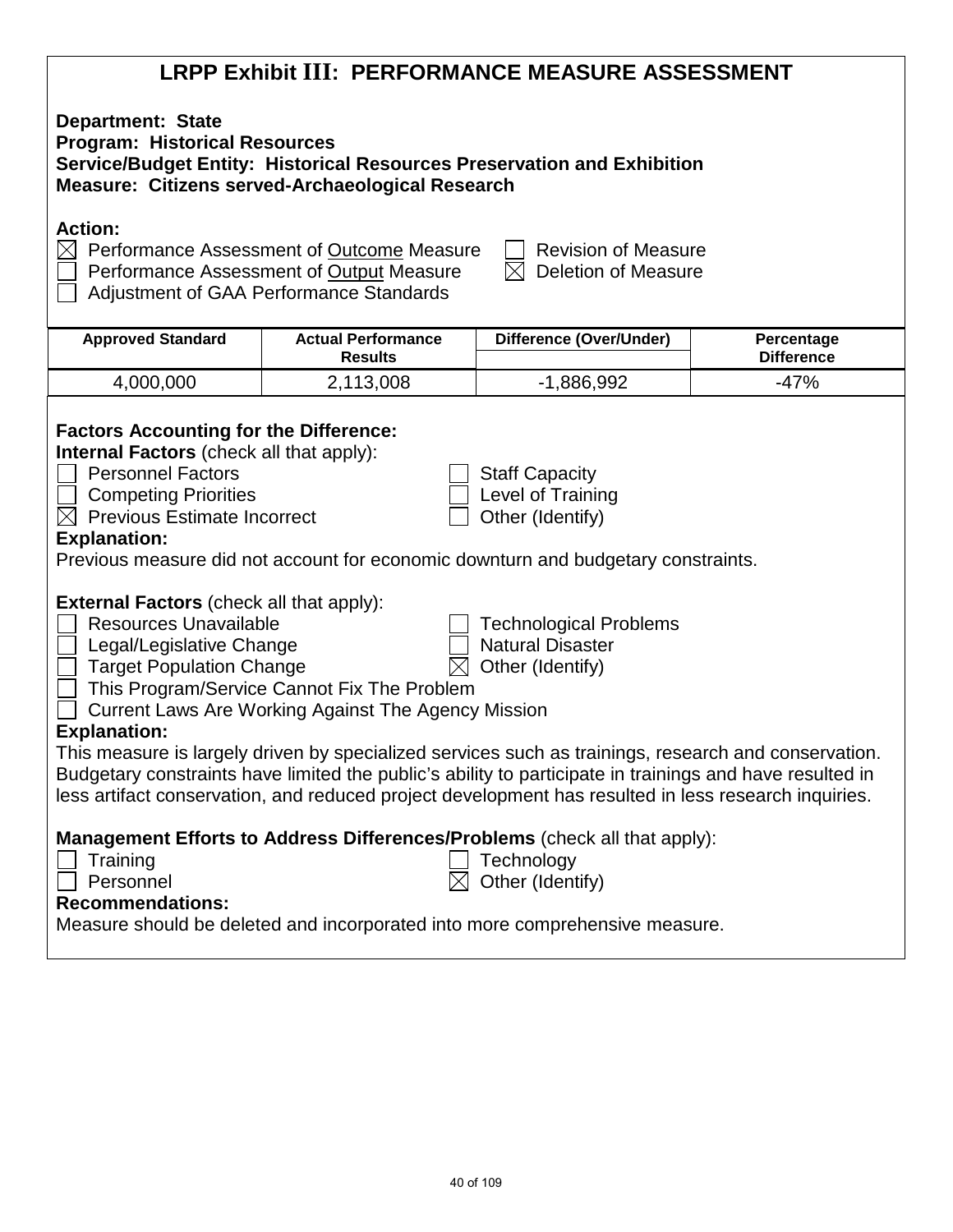|                                                                                                                                                                                                                                                                                                                                                                                                                                                                           |                                             | <b>LRPP Exhibit III: PERFORMANCE MEASURE ASSESSMENT</b> |                                 |  |
|---------------------------------------------------------------------------------------------------------------------------------------------------------------------------------------------------------------------------------------------------------------------------------------------------------------------------------------------------------------------------------------------------------------------------------------------------------------------------|---------------------------------------------|---------------------------------------------------------|---------------------------------|--|
| <b>Department: State</b><br><b>Program: Historical Resources</b><br>Service/Budget Entity: Historical Resources Preservation and Exhibition<br>Measure: Total funds leveraged by historical resources program                                                                                                                                                                                                                                                             |                                             |                                                         |                                 |  |
| <b>Action:</b><br>$\boxtimes$<br>Performance Assessment of Outcome Measure<br><b>Revision of Measure</b><br>$\bowtie$<br>Performance Assessment of Output Measure<br><b>Deletion of Measure</b><br>Adjustment of GAA Performance Standards                                                                                                                                                                                                                                |                                             |                                                         |                                 |  |
| <b>Approved Standard</b>                                                                                                                                                                                                                                                                                                                                                                                                                                                  | <b>Actual Performance</b><br><b>Results</b> | Difference (Over/Under)                                 | Percentage<br><b>Difference</b> |  |
| \$150,000,000                                                                                                                                                                                                                                                                                                                                                                                                                                                             | \$221,753,445                               | +\$71,753,445                                           | $+48%$                          |  |
| <b>Factors Accounting for the Difference:</b><br><b>Internal Factors</b> (check all that apply):<br><b>Personnel Factors</b><br><b>Staff Capacity</b><br>Level of Training<br><b>Competing Priorities</b><br>$\boxtimes$ Previous Estimate Incorrect<br>Other (Identify)<br><b>Explanation:</b><br>Improved reporting from all impacted sectors has resulted in more accurate numbers and the need to<br>adjust the prior estimate.                                       |                                             |                                                         |                                 |  |
| <b>External Factors (check all that apply):</b><br><b>Resources Unavailable</b><br><b>Technological Problems</b><br><b>Natural Disaster</b><br>Legal/Legislative Change<br><b>Target Population Change</b><br>Other (Identify)<br>This Program/Service Cannot Fix The Problem<br><b>Current Laws Are Working Against The Agency Mission</b><br><b>Explanation:</b><br>Main Street Program contributions toward historic preservation projects were factored into measure. |                                             |                                                         |                                 |  |
| Management Efforts to Address Differences/Problems (check all that apply):<br>Training<br>Technology<br>Other (Identify)<br>Personnel<br><b>Recommendations:</b><br>Future projections should be revised to reflect Main Street Program contributions.                                                                                                                                                                                                                    |                                             |                                                         |                                 |  |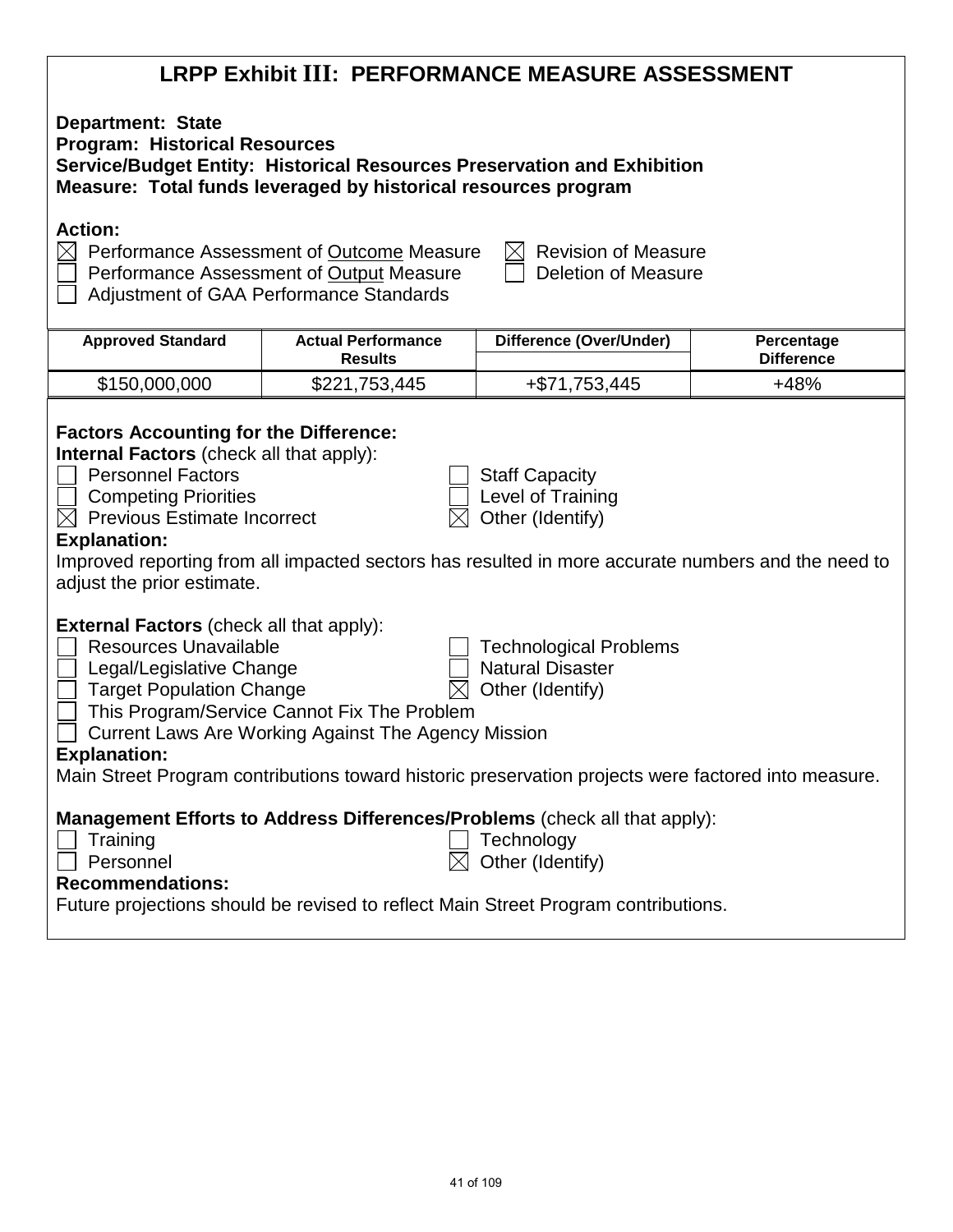| LRPP Exhibit III: PERFORMANCE MEASURE ASSESSMENT<br><b>Department: State</b><br><b>Program: Historical Resources</b><br>Service/Budget Entity: Historical Resources Preservation and Exhibition<br><b>Measure: Number of grants awarded</b><br><b>Action:</b><br>Performance Assessment of Outcome Measure<br><b>Revision of Measure</b><br>$\bowtie$<br>Performance Assessment of Output Measure<br>$\boxtimes$<br><b>Deletion of Measure</b><br>Adjustment of GAA Performance Standards |                                             |                         |                                 |
|-------------------------------------------------------------------------------------------------------------------------------------------------------------------------------------------------------------------------------------------------------------------------------------------------------------------------------------------------------------------------------------------------------------------------------------------------------------------------------------------|---------------------------------------------|-------------------------|---------------------------------|
| <b>Approved Standard</b>                                                                                                                                                                                                                                                                                                                                                                                                                                                                  | <b>Actual Performance</b><br><b>Results</b> | Difference (Over/Under) | Percentage<br><b>Difference</b> |
| 160                                                                                                                                                                                                                                                                                                                                                                                                                                                                                       | 38                                          | $-122$                  | $-76%$                          |
| <b>Factors Accounting for the Difference:</b><br><b>Internal Factors</b> (check all that apply):<br><b>Personnel Factors</b><br><b>Staff Capacity</b><br>Level of Training<br><b>Competing Priorities</b><br>$\boxtimes$ Previous Estimate Incorrect<br>Other (Identify)<br><b>Explanation:</b><br>Approved standard was not adjusted to reflect downward trend in amount of appropriated funds and<br>grant proposals received by the Division.                                          |                                             |                         |                                 |
| <b>External Factors</b> (check all that apply):<br><b>Resources Unavailable</b><br><b>Technological Problems</b><br><b>Natural Disaster</b><br>Legal/Legislative Change<br><b>Target Population Change</b><br>Other (Identify)<br>This Program/Service Cannot Fix The Problem<br>Current Laws Are Working Against The Agency Mission<br><b>Explanation:</b><br>The total amount of appropriated funds and grant proposals received impacts the number of grants<br>made by the Division.  |                                             |                         |                                 |
| Management Efforts to Address Differences/Problems (check all that apply):<br>Training<br>Technology<br>Other (Identify)<br>Personnel<br><b>Recommendations:</b><br>Measure should be deleted and incorporated into new comprehensive measure.                                                                                                                                                                                                                                            |                                             |                         |                                 |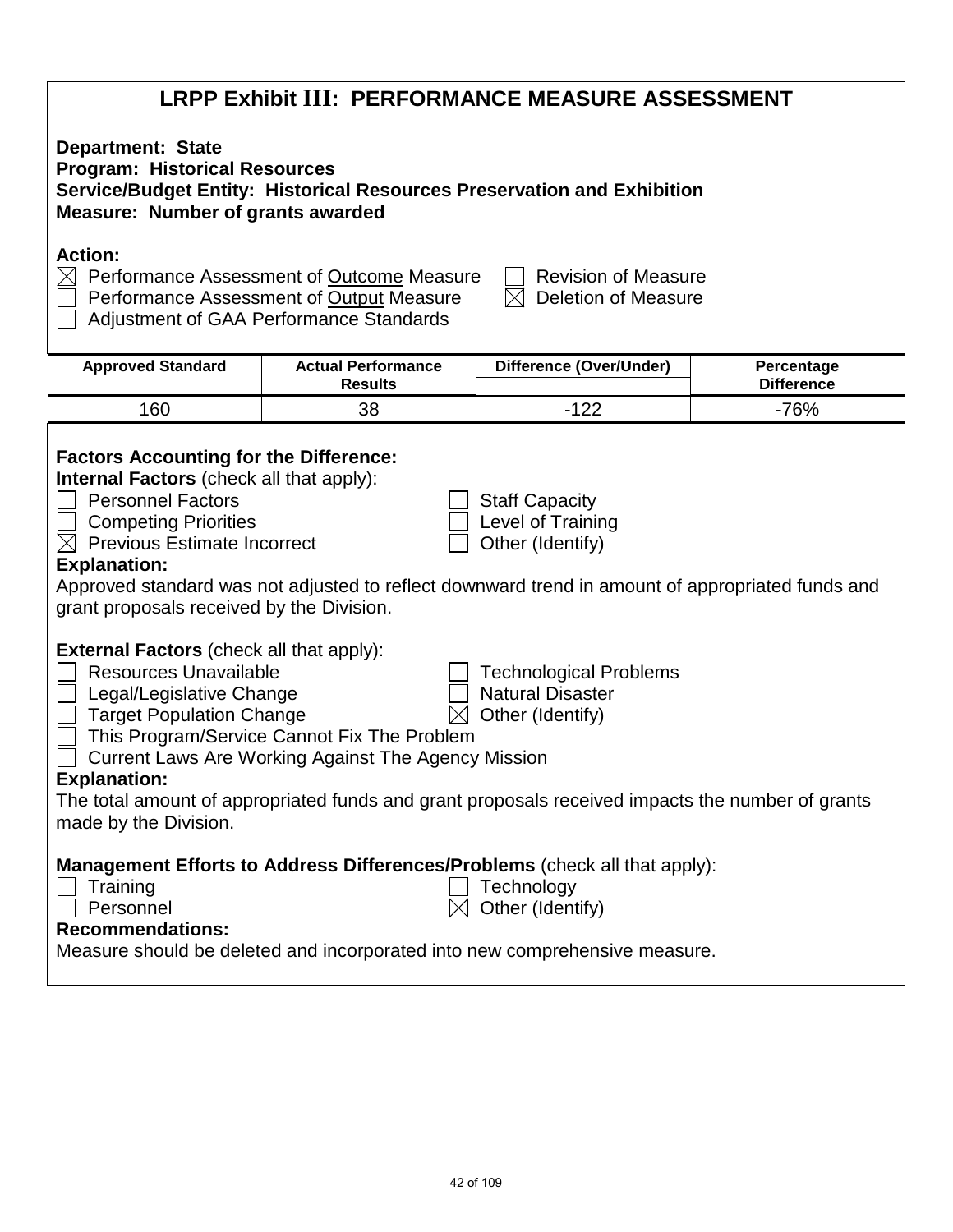|                                                                                                                                                                                                                                                                                                                                                                                                                                                                                                          |                                             | <b>LRPP Exhibit III: PERFORMANCE MEASURE ASSESSMENT</b> |                                 |  |
|----------------------------------------------------------------------------------------------------------------------------------------------------------------------------------------------------------------------------------------------------------------------------------------------------------------------------------------------------------------------------------------------------------------------------------------------------------------------------------------------------------|---------------------------------------------|---------------------------------------------------------|---------------------------------|--|
| <b>Department: State</b><br><b>Program: Historical Resources</b><br>Service/Budget Entity: Historical Resources Preservation and Exhibition<br>Measure: Number of dollars awarded through grants                                                                                                                                                                                                                                                                                                         |                                             |                                                         |                                 |  |
| <b>Action:</b><br>$\boxtimes$<br>Performance Assessment of Outcome Measure<br><b>Revision of Measure</b><br>$\boxtimes$<br>Performance Assessment of Output Measure<br><b>Deletion of Measure</b><br>Adjustment of GAA Performance Standards                                                                                                                                                                                                                                                             |                                             |                                                         |                                 |  |
| <b>Approved Standard</b>                                                                                                                                                                                                                                                                                                                                                                                                                                                                                 | <b>Actual Performance</b><br><b>Results</b> | Difference (Over/Under)                                 | Percentage<br><b>Difference</b> |  |
| \$13,000,000                                                                                                                                                                                                                                                                                                                                                                                                                                                                                             | \$1,218,250                                 | $-$11,781,750$                                          | $-91%$                          |  |
| <b>Factors Accounting for the Difference:</b><br><b>Internal Factors</b> (check all that apply):<br><b>Personnel Factors</b><br><b>Staff Capacity</b><br>Level of Training<br><b>Competing Priorities</b><br>$\boxtimes$ Previous Estimate Incorrect<br>Other (Identify)<br><b>Explanation:</b><br>The previous estimate was made based on appropriation amounts which have subsequently<br>decreased.                                                                                                   |                                             |                                                         |                                 |  |
| <b>External Factors</b> (check all that apply):<br><b>Resources Unavailable</b><br><b>Technological Problems</b><br><b>Natural Disaster</b><br>Legal/Legislative Change<br>Other (Identify)<br><b>Target Population Change</b><br>This Program/Service Cannot Fix The Problem<br><b>Current Laws Are Working Against The Agency Mission</b><br><b>Explanation:</b><br>The number of dollars awarded through grants is a function of available State dollars and the annual<br>legislative appropriation. |                                             |                                                         |                                 |  |
| Management Efforts to Address Differences/Problems (check all that apply):<br>Training<br>Technology<br>Other (Identify)<br>Personnel<br><b>Recommendations:</b><br>Measure should be deleted and incorporated into new comprehensive measure.                                                                                                                                                                                                                                                           |                                             |                                                         |                                 |  |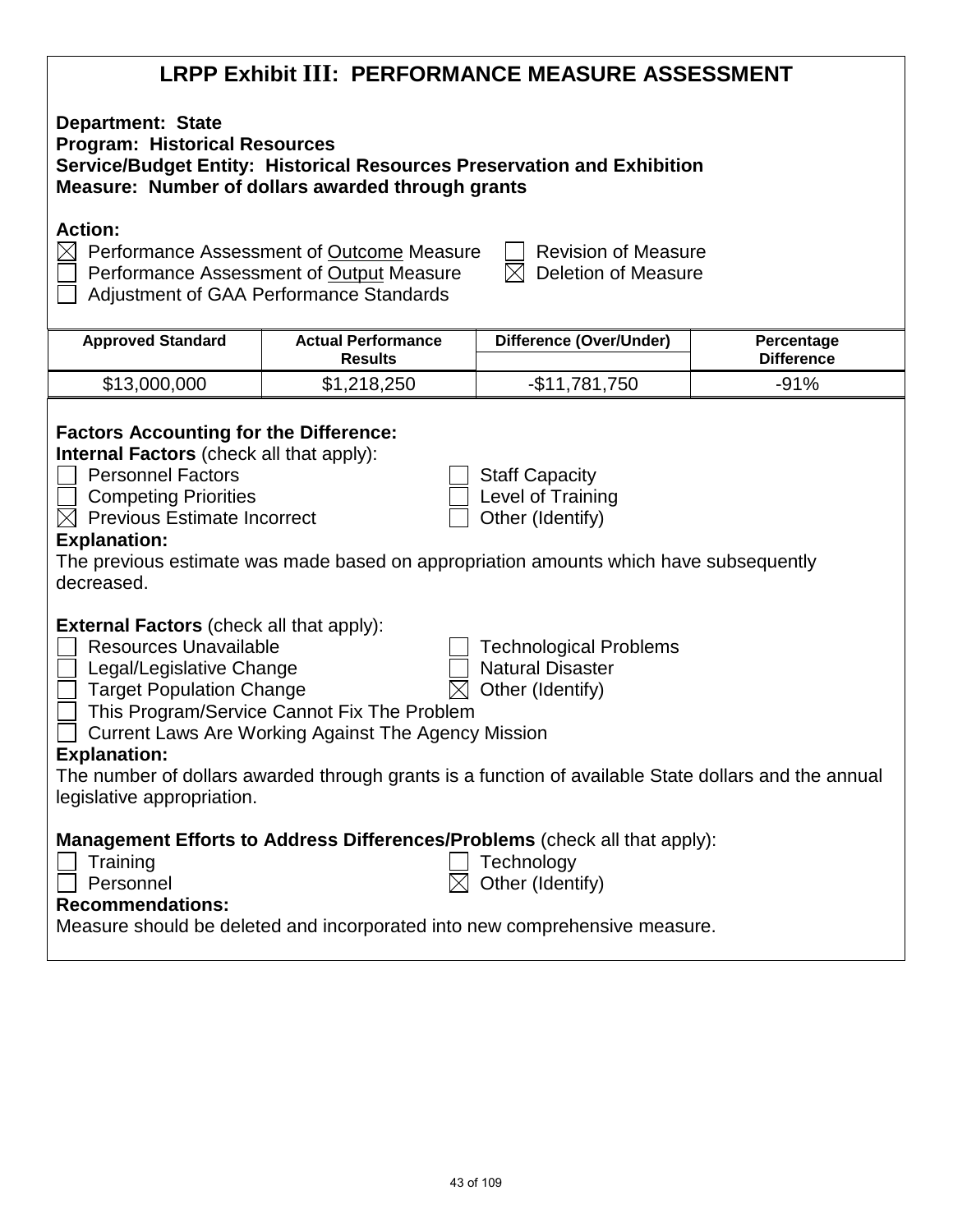|                                                                                                                                                                                                                                                                                                                                                                                                                                                                                                                                               |                                             | <b>LRPP Exhibit III: PERFORMANCE MEASURE ASSESSMENT</b> |                                 |  |
|-----------------------------------------------------------------------------------------------------------------------------------------------------------------------------------------------------------------------------------------------------------------------------------------------------------------------------------------------------------------------------------------------------------------------------------------------------------------------------------------------------------------------------------------------|---------------------------------------------|---------------------------------------------------------|---------------------------------|--|
| <b>Department: State</b><br><b>Program: Historical Resources</b><br>Service/Budget Entity: Historical Resources Preservation and Exhibition<br>Measure: Number of attendees at produced and sponsored events                                                                                                                                                                                                                                                                                                                                  |                                             |                                                         |                                 |  |
| <b>Action:</b><br>$\bowtie$<br>Performance Assessment of Outcome Measure<br><b>Revision of Measure</b><br>Performance Assessment of Output Measure<br>$\bowtie$<br><b>Deletion of Measure</b><br>Adjustment of GAA Performance Standards                                                                                                                                                                                                                                                                                                      |                                             |                                                         |                                 |  |
| <b>Approved Standard</b>                                                                                                                                                                                                                                                                                                                                                                                                                                                                                                                      | <b>Actual Performance</b><br><b>Results</b> | Difference (Over/Under)                                 | Percentage<br><b>Difference</b> |  |
| 20,000                                                                                                                                                                                                                                                                                                                                                                                                                                                                                                                                        | 282,435                                     | $+262,435$                                              | $+1,312%$                       |  |
| <b>Factors Accounting for the Difference:</b><br>Internal Factors (check all that apply):<br><b>Personnel Factors</b><br><b>Staff Capacity</b><br>Level of Training<br><b>Competing Priorities</b><br>$\boxtimes$ Previous Estimate Incorrect<br>Other (Identify)<br><b>Explanation:</b><br>Previous estimate did not take into account Florida State Fair, Florida Folk Fest attendance as well as<br>expanded outreach programs provided by Mission San Luis.                                                                               |                                             |                                                         |                                 |  |
| <b>External Factors</b> (check all that apply):<br><b>Resources Unavailable</b><br><b>Technological Problems</b><br><b>Natural Disaster</b><br>Legal/Legislative Change<br><b>Target Population Change</b><br>Other (Identify)<br>This Program/Service Cannot Fix The Problem<br><b>Current Laws Are Working Against The Agency Mission</b><br><b>Explanation:</b><br>Increased attendance due to improved facilities and programs at Mission San Luis. More accurate<br>attendance figures for the Florida State Fair and Florida Folk Fest. |                                             |                                                         |                                 |  |
| Management Efforts to Address Differences/Problems (check all that apply):<br>Training<br>Technology<br>Other (Identify)<br>Personnel<br><b>Recommendations:</b><br>Measure should be deleted and incorporated into new comprehensive measure.                                                                                                                                                                                                                                                                                                |                                             |                                                         |                                 |  |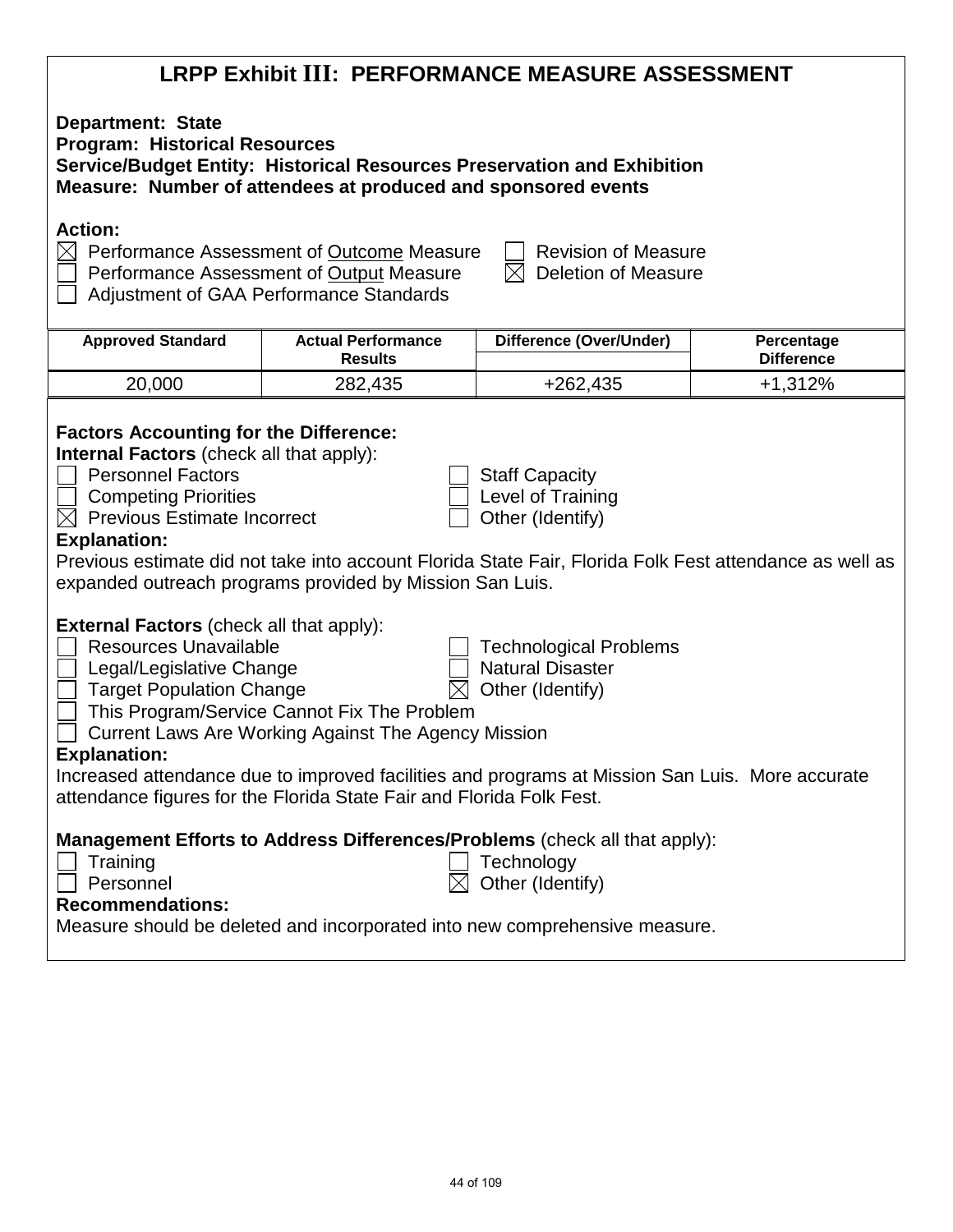|                                                                                                                                                                                                                                                                                                                                                                                                                                          |                                             | <b>LRPP Exhibit III: PERFORMANCE MEASURE ASSESSMENT</b> |                                 |  |
|------------------------------------------------------------------------------------------------------------------------------------------------------------------------------------------------------------------------------------------------------------------------------------------------------------------------------------------------------------------------------------------------------------------------------------------|---------------------------------------------|---------------------------------------------------------|---------------------------------|--|
| <b>Department: State</b><br><b>Program: Historical Resources</b><br>Service/Budget Entity: Historical Resources Preservation and Exhibition<br>Measure: Number of publications and multimedia products available for the general public                                                                                                                                                                                                  |                                             |                                                         |                                 |  |
| <b>Action:</b><br>Performance Assessment of Outcome Measure<br><b>Revision of Measure</b><br>Performance Assessment of Output Measure<br><b>Deletion of Measure</b><br>Adjustment of GAA Performance Standards                                                                                                                                                                                                                           |                                             |                                                         |                                 |  |
| <b>Approved Standard</b>                                                                                                                                                                                                                                                                                                                                                                                                                 | <b>Actual Performance</b><br><b>Results</b> | Difference (Over/Under)                                 | Percentage<br><b>Difference</b> |  |
| 65                                                                                                                                                                                                                                                                                                                                                                                                                                       | 411                                         | $+346$                                                  | +532%                           |  |
| <b>Factors Accounting for the Difference:</b><br>Internal Factors (check all that apply):<br><b>Personnel Factors</b><br><b>Staff Capacity</b><br>Level of Training<br><b>Competing Priorities</b><br>Other (Identify)<br>$\boxtimes$ Previous Estimate Incorrect<br><b>Explanation:</b><br>Approved standard was not adjusted for growth. Performance results reflect an increased focus on<br>multi-media and electronic publications. |                                             |                                                         |                                 |  |
| <b>External Factors (check all that apply):</b><br><b>Resources Unavailable</b><br><b>Technological Problems</b><br><b>Natural Disaster</b><br>Legal/Legislative Change<br><b>Target Population Change</b><br>Other (Identify)<br>This Program/Service Cannot Fix The Problem<br><b>Current Laws Are Working Against The Agency Mission</b><br><b>Explanation:</b>                                                                       |                                             |                                                         |                                 |  |
| Management Efforts to Address Differences/Problems (check all that apply):<br>Training<br>Technology<br>Personnel<br>Other (Identify)<br><b>Recommendations:</b><br>Measure should be deleted and incorporated into new comprehensive measure.                                                                                                                                                                                           |                                             |                                                         |                                 |  |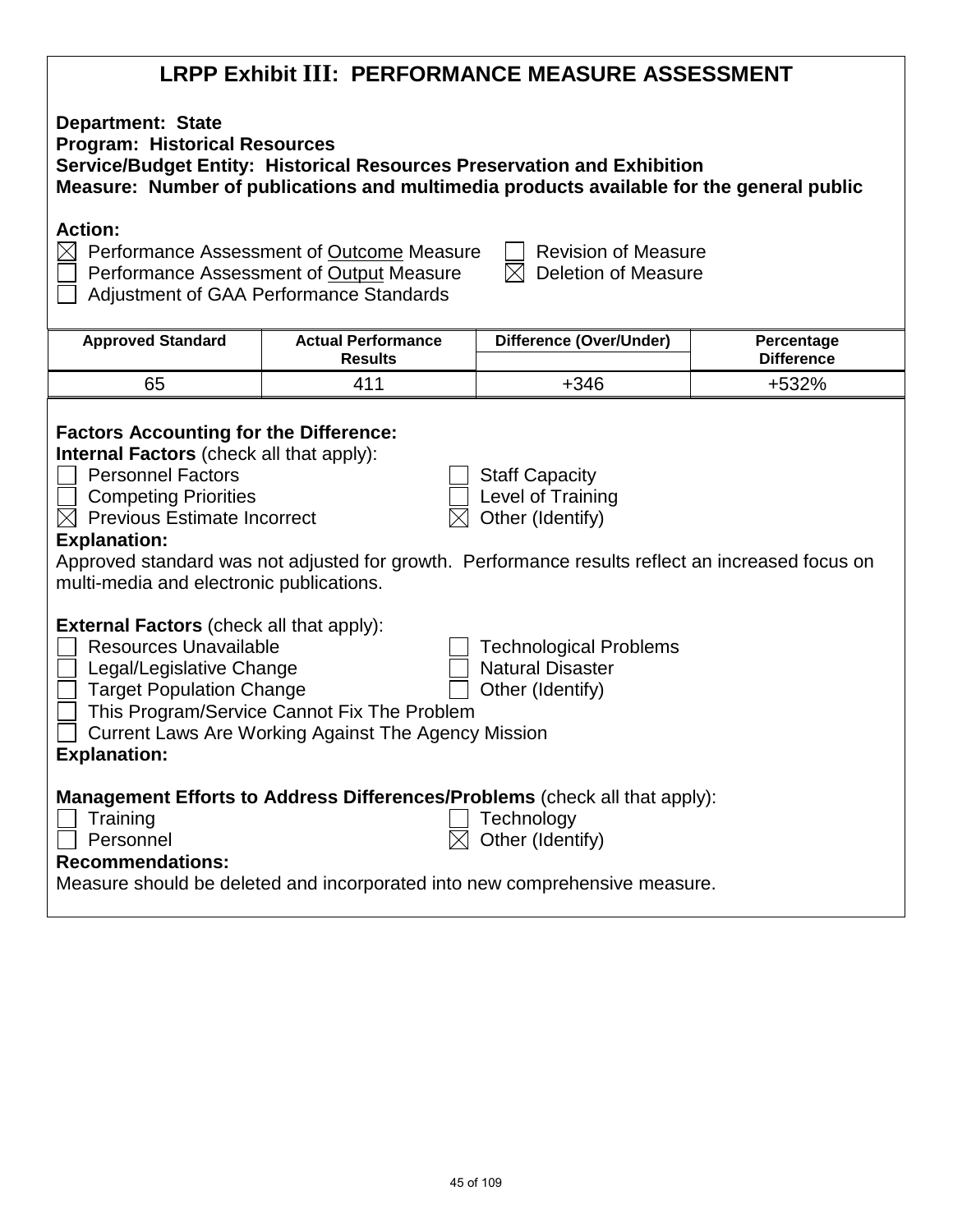| LRPP Exhibit III: PERFORMANCE MEASURE ASSESSMENT |
|--------------------------------------------------|
|--------------------------------------------------|

| <b>Department: State</b> |
|--------------------------|
|--------------------------|

**Program: Library and Information Services**

**Service/Budget Entity: Library, Archives, and Information Services**

**Measure: Annual increase in the usage of the Division of Library and Information Services' resources**

#### **Action:**

 $\boxtimes$  Performance Assessment of Outcome Measure  $\Box$  Revision of Measure

Performance Assessment of Output Measure

Adjustment of GAA Performance Standards

| <b>Revision of Measure</b> |  |
|----------------------------|--|
| Deletion of Measure        |  |

**Approved Standard Actual Performance Results Difference (Over/Under) Percentage Difference** 2% n/a n/a n/a **Factors Accounting for the Difference:** 

**Internal Factors** (check all that apply):

 $\Box$  Personnel Factors  $\Box$  Staff Capacity

 $\Box$  Previous Estimate Incorrect

| <b>I GIOVILIGI LAULUIS</b>         | $\Box$ vian vapavity       |
|------------------------------------|----------------------------|
| <b>Competing Priorities</b>        | $\Box$ Level of Training   |
| <b>Previous Estimate Incorrect</b> | $\bowtie$ Other (Identify) |

#### **Explanation:**

This is a new measure that requires one year of baseline data collection before comparison can be made.

#### **External Factors** (check all that apply):

| Resources Unavailable    |  |  |
|--------------------------|--|--|
| Logal/Logiclative Change |  |  |

Technological Problems □ Legal/Legislative Change Natural Disaster  $\Box$  Target Population Change  $\Box$  Other (Identify)

- This Program/Service Cannot Fix The Problem
- $\Box$  Current Laws Are Working Against The Agency Mission

#### **Explanation:**

| Management Efforts to Address Differences/Problems (check all that apply): |  |  |  |
|----------------------------------------------------------------------------|--|--|--|
|                                                                            |  |  |  |

| Iraining                | Technology              |
|-------------------------|-------------------------|
| Personnel               | $\Box$ Other (Identify) |
| <b>Recommendations:</b> |                         |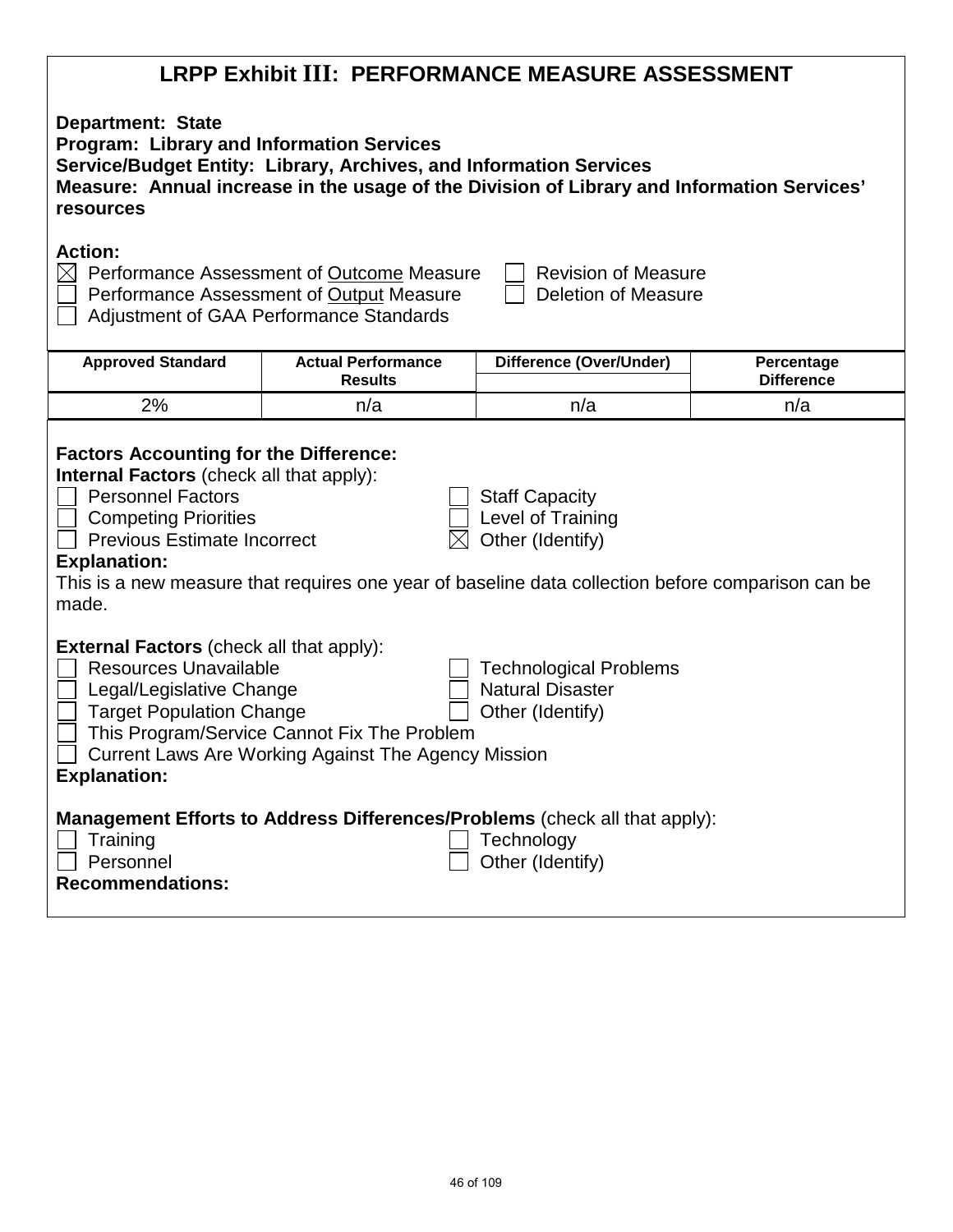|                                                                                                                                                                                                                                                                                                                                                                                                                                                                               |                                                                                                                                                                                            | <b>LRPP Exhibit III: PERFORMANCE MEASURE ASSESSMENT</b> |                                 |  |
|-------------------------------------------------------------------------------------------------------------------------------------------------------------------------------------------------------------------------------------------------------------------------------------------------------------------------------------------------------------------------------------------------------------------------------------------------------------------------------|--------------------------------------------------------------------------------------------------------------------------------------------------------------------------------------------|---------------------------------------------------------|---------------------------------|--|
| <b>Department: State</b><br><b>Program: Library and Information Services</b><br>Service/Budget Entity: Library, Archives, and Information Services<br>Measure: Total local financial support leveraged by grant funding awarded<br><b>Action:</b><br>$\boxtimes$<br>Performance Assessment of Outcome Measure<br><b>Revision of Measure</b><br>$\bowtie$<br>Performance Assessment of Output Measure<br><b>Deletion of Measure</b><br>Adjustment of GAA Performance Standards |                                                                                                                                                                                            |                                                         |                                 |  |
| <b>Approved Standard</b>                                                                                                                                                                                                                                                                                                                                                                                                                                                      | <b>Actual Performance</b><br><b>Results</b>                                                                                                                                                | Difference (Over/Under)                                 | Percentage<br><b>Difference</b> |  |
| 250,000                                                                                                                                                                                                                                                                                                                                                                                                                                                                       | 509,427,095                                                                                                                                                                                | 509,177,095                                             | n/a                             |  |
| <b>Factors Accounting for the Difference:</b><br><b>Internal Factors</b> (check all that apply):<br><b>Personnel Factors</b><br><b>Staff Capacity</b><br>Level of Training<br><b>Competing Priorities</b><br>$\boxtimes$ Previous Estimate Incorrect<br>Other (Identify)<br><b>Explanation:</b><br>There was a staff data input error for the requested standard for FY2011-2012.                                                                                             |                                                                                                                                                                                            |                                                         |                                 |  |
| <b>External Factors (check all that apply):</b><br><b>Resources Unavailable</b><br><b>Technological Problems</b><br><b>Natural Disaster</b><br>Legal/Legislative Change<br><b>Target Population Change</b><br>Other (Identify)<br>This Program/Service Cannot Fix The Problem<br><b>Current Laws Are Working Against The Agency Mission</b><br><b>Explanation:</b>                                                                                                            |                                                                                                                                                                                            |                                                         |                                 |  |
| Training<br>Personnel<br><b>Recommendations:</b>                                                                                                                                                                                                                                                                                                                                                                                                                              | Management Efforts to Address Differences/Problems (check all that apply):<br>Technology<br>Other (Identify)<br>The measure's standard for FY2013-2014 should be increased to 500,000,000. |                                                         |                                 |  |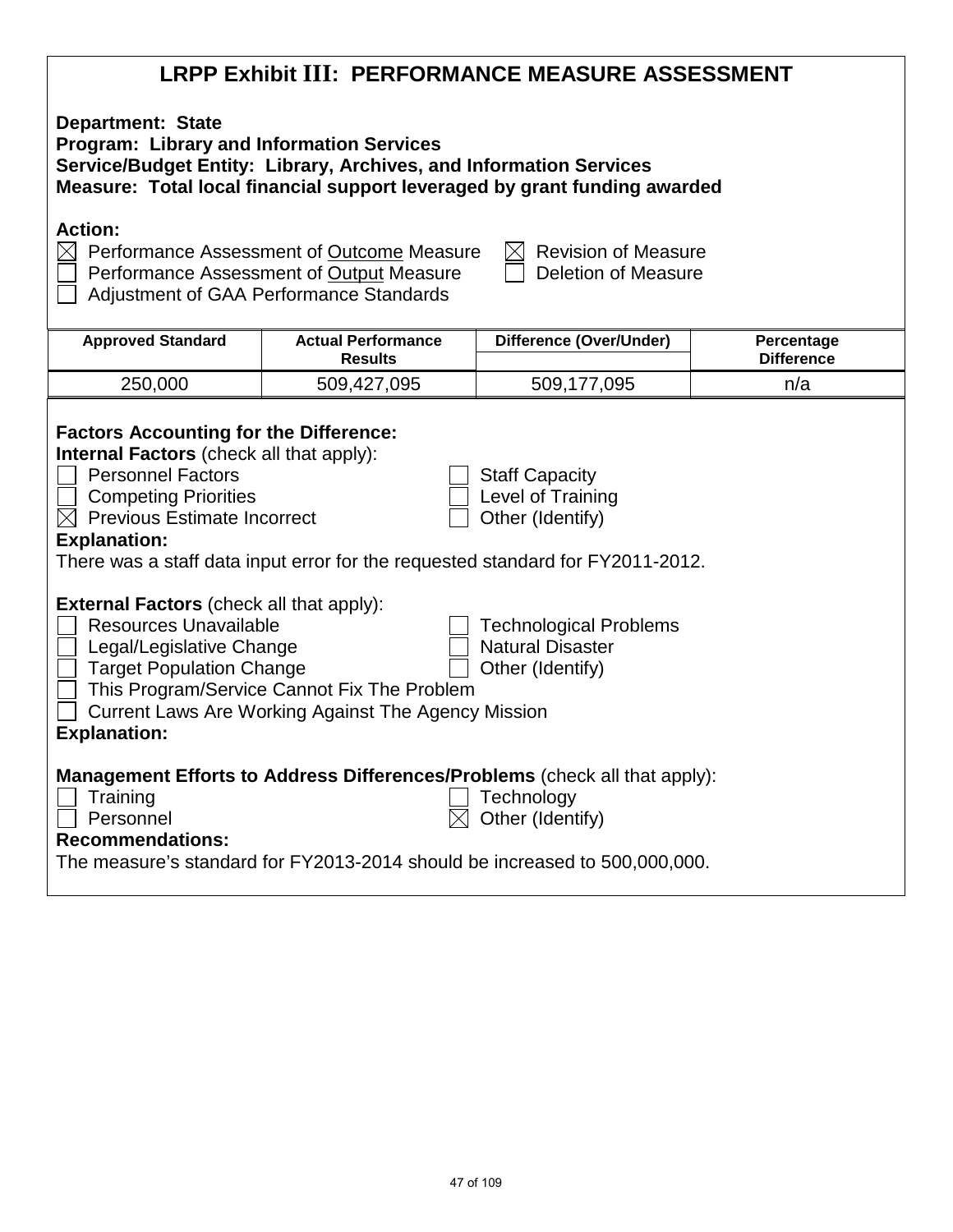| <b>LRPP Exhibit III: PERFORMANCE MEASURE ASSESSMENT</b>                                                                                                                                                                                                                                                                                                                                                      |                           |                         |                   |  |
|--------------------------------------------------------------------------------------------------------------------------------------------------------------------------------------------------------------------------------------------------------------------------------------------------------------------------------------------------------------------------------------------------------------|---------------------------|-------------------------|-------------------|--|
| <b>Department: State</b><br><b>Program: Cultural Affairs</b><br>Service/Budget Entity: Museum of Florida History<br>Measure: Citizens served - Historic Museums<br><b>Action:</b><br>$\boxtimes$ Performance Assessment of Outcome Measure<br><b>Revision of Measure</b><br>Performance Assessment of Output Measure<br>$\boxtimes$<br><b>Deletion of Measure</b><br>Adjustment of GAA Performance Standards |                           |                         |                   |  |
| <b>Approved Standard</b>                                                                                                                                                                                                                                                                                                                                                                                     | <b>Actual Performance</b> | Difference (Over/Under) | Percentage        |  |
|                                                                                                                                                                                                                                                                                                                                                                                                              | <b>Results</b>            |                         | <b>Difference</b> |  |
| 250,000                                                                                                                                                                                                                                                                                                                                                                                                      | 317,770                   | $+67,770$               | 27%               |  |
| <b>Factors Accounting for the Difference:</b><br><b>Internal Factors</b> (check all that apply):<br><b>Personnel Factors</b><br><b>Staff Capacity</b><br>Level of Training<br><b>Competing Priorities</b><br><b>Previous Estimate Incorrect</b><br>Other (Identify)<br><b>Explanation:</b>                                                                                                                   |                           |                         |                   |  |
| <b>External Factors</b> (check all that apply):<br><b>Resources Unavailable</b><br><b>Technological Problems</b><br><b>Natural Disaster</b><br>Legal/Legislative Change<br><b>Target Population Change</b><br>Other (Identify)<br>This Program/Service Cannot Fix the Problem<br>Current Laws Are Working Against the Agency Mission<br><b>Explanation:</b>                                                  |                           |                         |                   |  |
| Management Efforts to Address Differences/Problems (check all that apply):<br>Training<br>Technology<br>Personnel<br>Other (Identify)<br>Recommendations: Revise data sources in measure narrative.                                                                                                                                                                                                          |                           |                         |                   |  |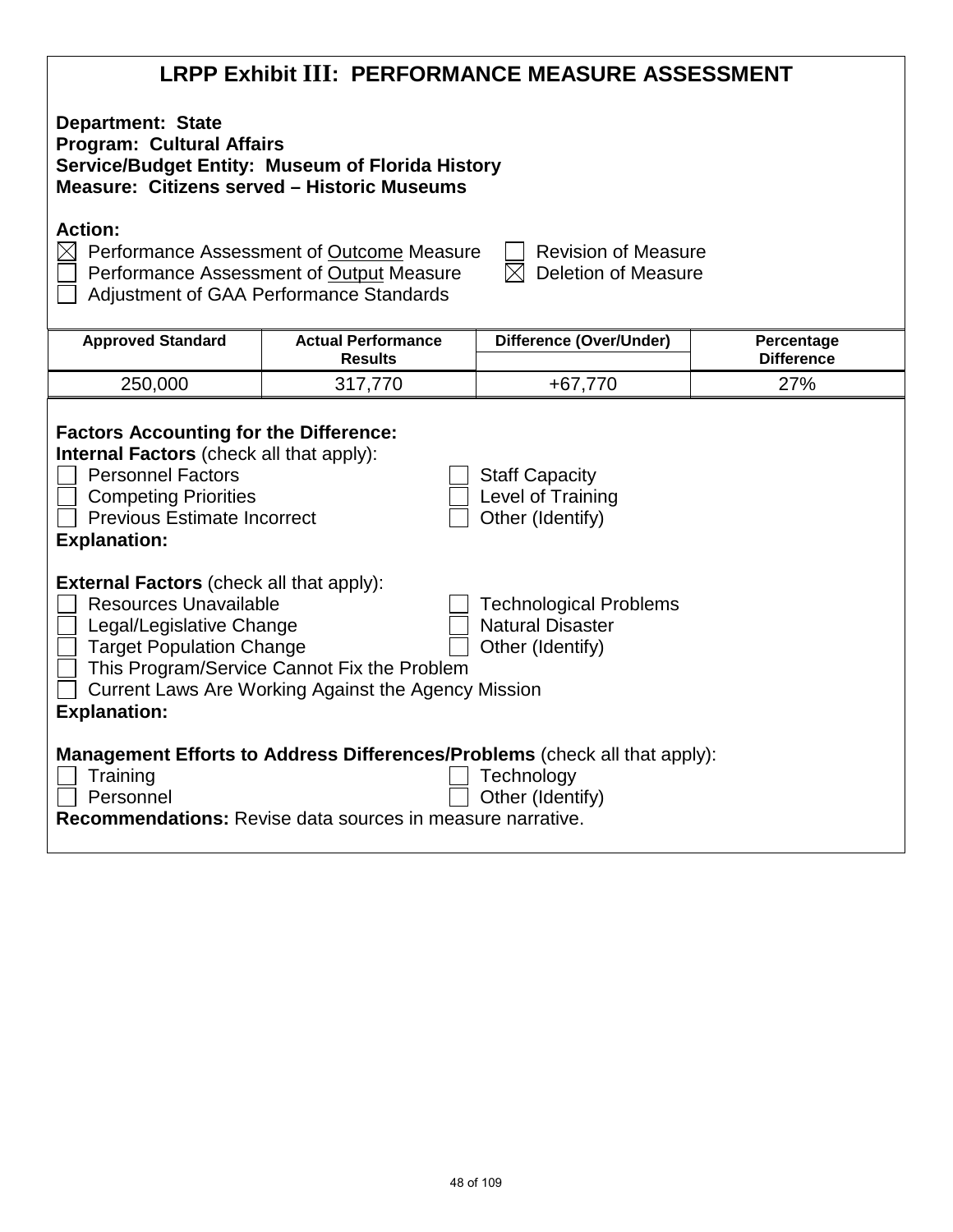| LRPP Exhibit III: PERFORMANCE MEASURE ASSESSMENT<br><b>Department: State</b><br><b>Program: Cultural Affairs</b><br><b>Service/Budget Entity: Cultural Grant Programs</b><br>Measure: Attendance at supported cultural events<br><b>Action:</b><br><b>Revision of Measure</b><br>$\boxtimes$<br>Performance Assessment of Outcome Measure<br>Performance Assessment of Output Measure<br><b>Deletion of Measure</b><br>$\bowtie$<br>Adjustment of GAA Performance Standards |                                             |                         |                                 |  |
|-----------------------------------------------------------------------------------------------------------------------------------------------------------------------------------------------------------------------------------------------------------------------------------------------------------------------------------------------------------------------------------------------------------------------------------------------------------------------------|---------------------------------------------|-------------------------|---------------------------------|--|
| <b>Approved Standard</b>                                                                                                                                                                                                                                                                                                                                                                                                                                                    | <b>Actual Performance</b><br><b>Results</b> | Difference (Over/Under) | Percentage<br><b>Difference</b> |  |
| 23,000,000                                                                                                                                                                                                                                                                                                                                                                                                                                                                  | 23,811,035                                  | 811,035 over            | $4%+$                           |  |
| <b>Factors Accounting for the Difference:</b><br><b>Internal Factors</b> (check all that apply):<br><b>Personnel Factors</b><br><b>Staff Capacity</b><br>Level of Training<br><b>Competing Priorities</b><br>Other (Identify)<br><b>Previous Estimate Incorrect</b><br><b>Explanation:</b>                                                                                                                                                                                  |                                             |                         |                                 |  |
| <b>External Factors</b> (check all that apply):<br>Resources Unavailable<br><b>Technological Problems</b><br><b>Natural Disaster</b><br>Legal/Legislative Change<br><b>Target Population Change</b><br>Other (Identify)<br>This Program/Service Cannot Fix The Problem<br>Current Laws Are Working Against The Agency Mission<br><b>Explanation:</b>                                                                                                                        |                                             |                         |                                 |  |
| Management Efforts to Address Differences/Problems (check all that apply):<br>Technology<br>Training<br>Other (Identify)<br>Personnel<br>Recommendations: Delete and incorporate into new measure to eliminate redundancy of measures                                                                                                                                                                                                                                       |                                             |                         |                                 |  |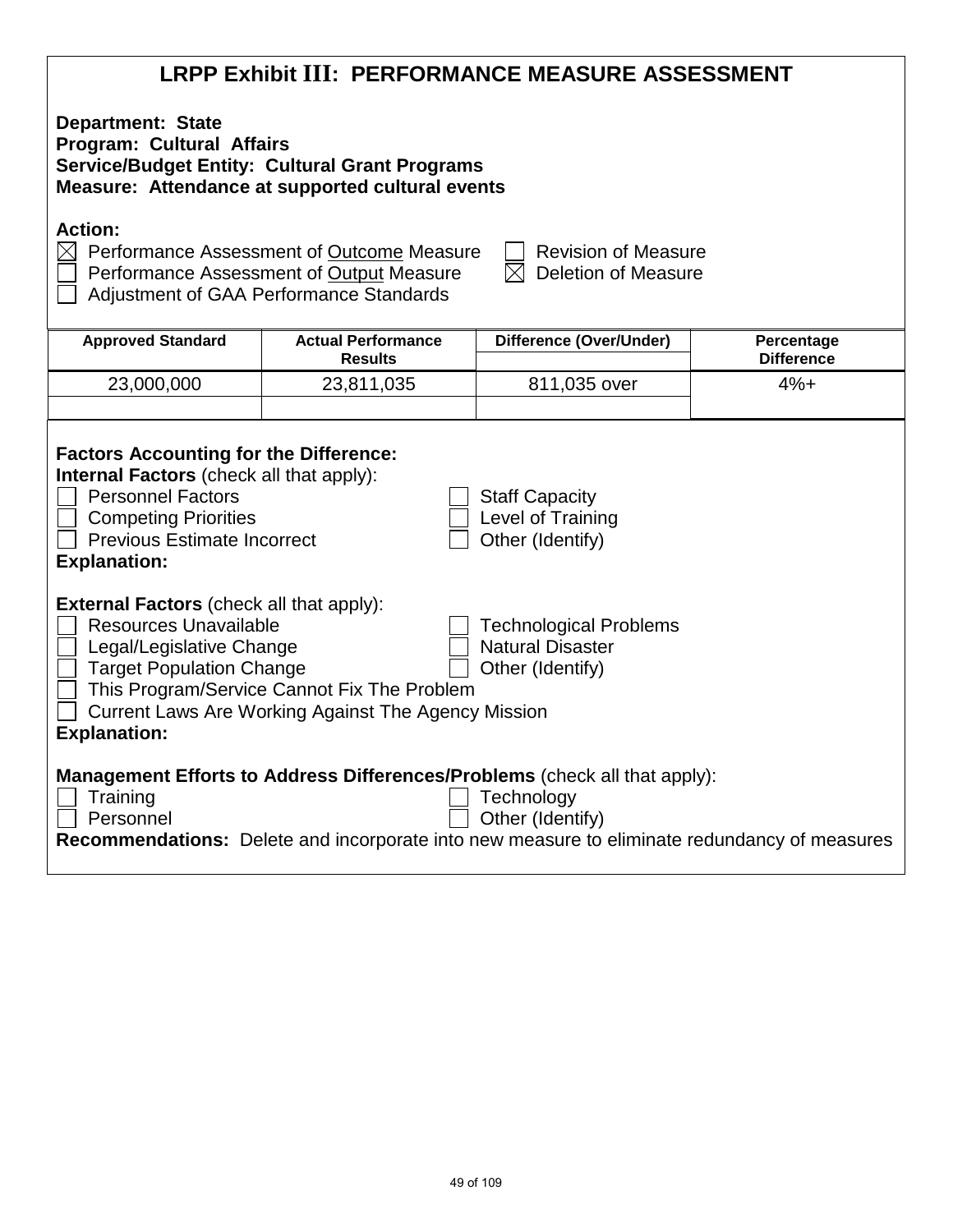| LRPP Exhibit III: PERFORMANCE MEASURE ASSESSMENT                                                                                                                                                                                                                                                                                                                                                                    |                                             |                         |                                 |  |
|---------------------------------------------------------------------------------------------------------------------------------------------------------------------------------------------------------------------------------------------------------------------------------------------------------------------------------------------------------------------------------------------------------------------|---------------------------------------------|-------------------------|---------------------------------|--|
| <b>Department: State</b><br><b>Program: Cultural Affairs</b><br>Service/Budget Entity: 45500300<br>Measure: Number of individuals served by professional associations<br><b>Action:</b><br>$\bowtie$<br>Performance Assessment of Outcome Measure<br><b>Revision of Measure</b><br>$\boxtimes$<br>Performance Assessment of Output Measure<br><b>Deletion of Measure</b><br>Adjustment of GAA Performance Standards |                                             |                         |                                 |  |
| <b>Approved Standard</b>                                                                                                                                                                                                                                                                                                                                                                                            | <b>Actual Performance</b><br><b>Results</b> | Difference (Over/Under) | Percentage<br><b>Difference</b> |  |
| 5,000,000                                                                                                                                                                                                                                                                                                                                                                                                           | 6,353,770                                   | +1,353,770              | $+27%$                          |  |
| <b>Factors Accounting for the Difference:</b><br>Internal Factors (check all that apply):<br><b>Personnel Factors</b><br><b>Staff Capacity</b><br>Level of Training<br><b>Competing Priorities</b><br><b>Previous Estimate Incorrect</b><br>Other (Identify)<br><b>Explanation:</b>                                                                                                                                 |                                             |                         |                                 |  |
| <b>External Factors (check all that apply):</b><br><b>Resources Unavailable</b><br><b>Technological Problems</b><br><b>Natural Disaster</b><br>Legal/Legislative Change<br><b>Target Population Change</b><br>Other (Identify)<br>This Program/Service Cannot Fix The Problem<br><b>Current Laws Are Working Against The Agency Mission</b><br><b>Explanation:</b>                                                  |                                             |                         |                                 |  |
| Management Efforts to Address Differences/Problems (check all that apply):<br>Training<br>Technology<br>Other (Identify)<br>Personnel<br>Recommendations: Delete and incorporate in new measure to eliminate redundancy.                                                                                                                                                                                            |                                             |                         |                                 |  |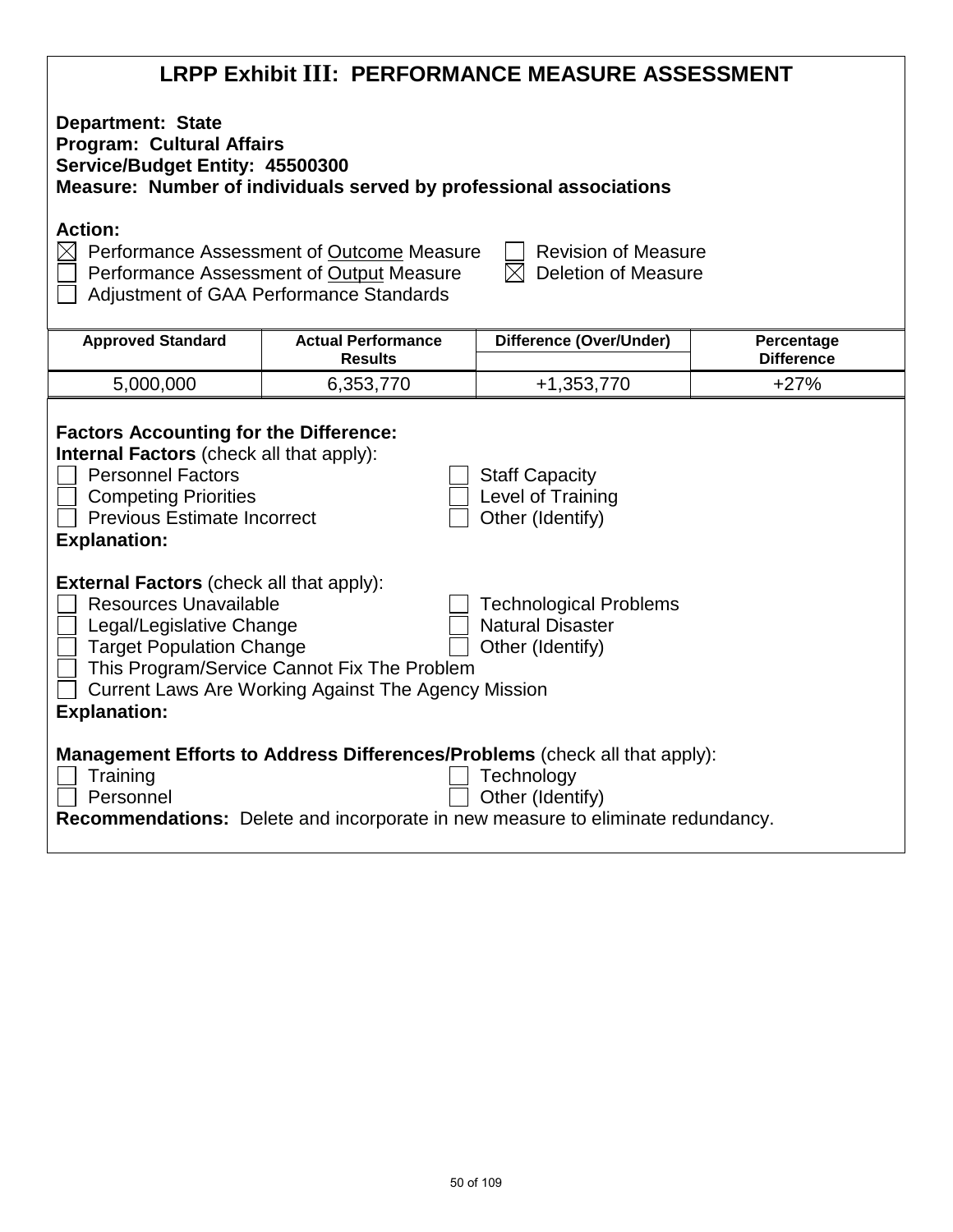| LRPP Exhibit III: PERFORMANCE MEASURE ASSESSMENT                                                                                                                                                                                                                                                                                                                                                                                                                                                                                                                                                                                                                                                                                                         |                                             |                         |                                 |  |
|----------------------------------------------------------------------------------------------------------------------------------------------------------------------------------------------------------------------------------------------------------------------------------------------------------------------------------------------------------------------------------------------------------------------------------------------------------------------------------------------------------------------------------------------------------------------------------------------------------------------------------------------------------------------------------------------------------------------------------------------------------|---------------------------------------------|-------------------------|---------------------------------|--|
| <b>Department: State</b><br><b>Program: Cultural Affairs</b><br>Service/Budget Entity: 45500300<br>Measure: Total local financial support leveraged by state funding<br><b>Action:</b><br>$\boxtimes$ Performance Assessment of Outcome Measure<br><b>Revision of Measure</b><br>IХI<br>Performance Assessment of Output Measure<br><b>Deletion of Measure</b><br>$\bowtie$<br>Adjustment of GAA Performance Standards                                                                                                                                                                                                                                                                                                                                   |                                             |                         |                                 |  |
| <b>Approved Standard</b>                                                                                                                                                                                                                                                                                                                                                                                                                                                                                                                                                                                                                                                                                                                                 | <b>Actual Performance</b><br><b>Results</b> | Difference (Over/Under) | Percentage<br><b>Difference</b> |  |
| 400,000,000                                                                                                                                                                                                                                                                                                                                                                                                                                                                                                                                                                                                                                                                                                                                              | 301,331,052                                 | -98,668,948             | 24%                             |  |
| <b>Factors Accounting for the Difference:</b><br>Internal Factors (check all that apply):<br><b>Personnel Factors</b><br><b>Staff Capacity</b><br>Level of Training<br><b>Competing Priorities</b><br>Other (Identify)<br><b>Previous Estimate Incorrect</b><br><b>Explanation:</b><br><b>External Factors (check all that apply):</b><br><b>Resources Unavailable</b><br>$\boxtimes$<br><b>Technological Problems</b><br><b>Natural Disaster</b><br>Legal/Legislative Change<br><b>Target Population Change</b><br>Other (Identify)<br>This Program/Service Cannot Fix The Problem<br>Current Laws Are Working Against The Agency Mission<br><b>Explanation:</b> Reduced funding results in a reduction in the local dollars leveraged. The majority of |                                             |                         |                                 |  |
| grant programs require a 1:1 match but the vast majority of organizations provide in excess of the<br>required match. While funding for the programs has been declining, so has private and corporate<br>funding.<br>Management Efforts to Address Differences/Problems (check all that apply):<br>Training<br>Technology<br>Other (Identify)<br>Personnel<br>Recommendations: Adjust standard to more accurately reflect economic reality of funding levels.<br>Measurement also requires data source revision to reflect the statutory grant program consolidation<br>effective in 2009. The new standard of \$300,000,000 is requested to reflect the reduced program<br>funding.                                                                     |                                             |                         |                                 |  |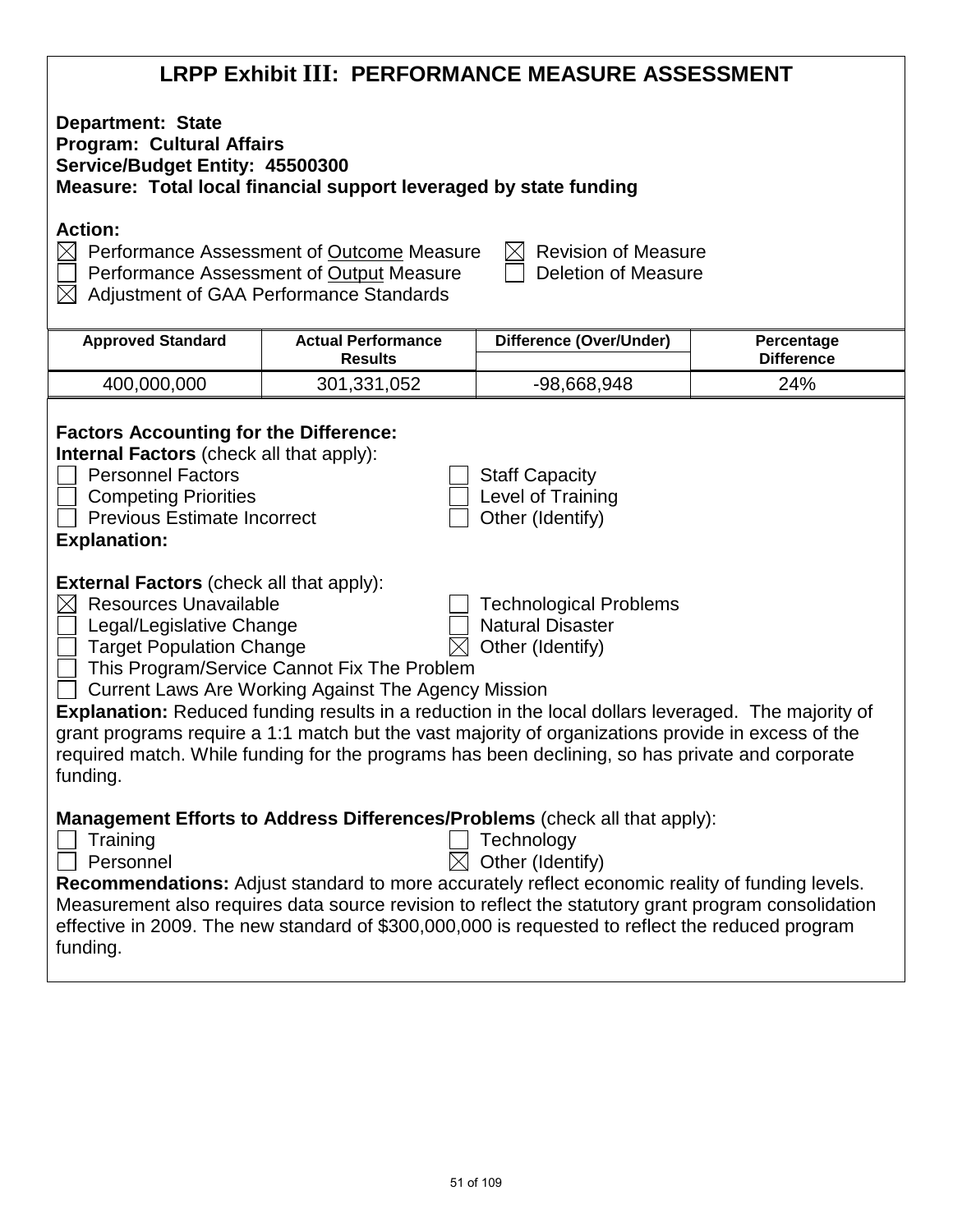| LRPP Exhibit III: PERFORMANCE MEASURE ASSESSMENT                                                                                                                                                                                                                                                                                                                   |                                                                                                                                                                                                           |                                                                |                                 |  |  |  |
|--------------------------------------------------------------------------------------------------------------------------------------------------------------------------------------------------------------------------------------------------------------------------------------------------------------------------------------------------------------------|-----------------------------------------------------------------------------------------------------------------------------------------------------------------------------------------------------------|----------------------------------------------------------------|---------------------------------|--|--|--|
| <b>Department: State</b><br><b>Program: Cultural Affairs</b><br>Service/Budget Entity: 45500300<br>Measure: Number of children attending school based, organized cultural events                                                                                                                                                                                   |                                                                                                                                                                                                           |                                                                |                                 |  |  |  |
| <b>Action:</b><br>$\bowtie$                                                                                                                                                                                                                                                                                                                                        | Performance Assessment of Outcome Measure<br><b>Revision of Measure</b><br>$\bowtie$<br>Performance Assessment of Output Measure<br><b>Deletion of Measure</b><br>Adjustment of GAA Performance Standards |                                                                |                                 |  |  |  |
| <b>Approved Standard</b>                                                                                                                                                                                                                                                                                                                                           | <b>Actual Performance</b><br><b>Results</b>                                                                                                                                                               | Difference (Over/Under)                                        | Percentage<br><b>Difference</b> |  |  |  |
| 4,500,000                                                                                                                                                                                                                                                                                                                                                          | 5,549,885                                                                                                                                                                                                 | 1,549,885                                                      | $+38%$                          |  |  |  |
| <b>Factors Accounting for the Difference:</b><br><b>Internal Factors</b> (check all that apply):<br><b>Personnel Factors</b><br><b>Competing Priorities</b><br><b>Previous Estimate Incorrect</b><br><b>Explanation:</b>                                                                                                                                           |                                                                                                                                                                                                           | <b>Staff Capacity</b><br>Level of Training<br>Other (Identify) |                                 |  |  |  |
| <b>External Factors</b> (check all that apply):<br><b>Resources Unavailable</b><br><b>Technological Problems</b><br><b>Natural Disaster</b><br>Legal/Legislative Change<br><b>Target Population Change</b><br>Other (Identify)<br>This Program/Service Cannot Fix The Problem<br><b>Current Laws Are Working Against The Agency Mission</b><br><b>Explanation:</b> |                                                                                                                                                                                                           |                                                                |                                 |  |  |  |
| Management Efforts to Address Differences/Problems (check all that apply):<br>Technology<br>Training<br>Personnel<br>Other (Identify)<br><b>Recommendations:</b><br>The measure narrative needs revision of data sources to reflect the 2009 statutory changes that<br>consolidated grant programs.                                                                |                                                                                                                                                                                                           |                                                                |                                 |  |  |  |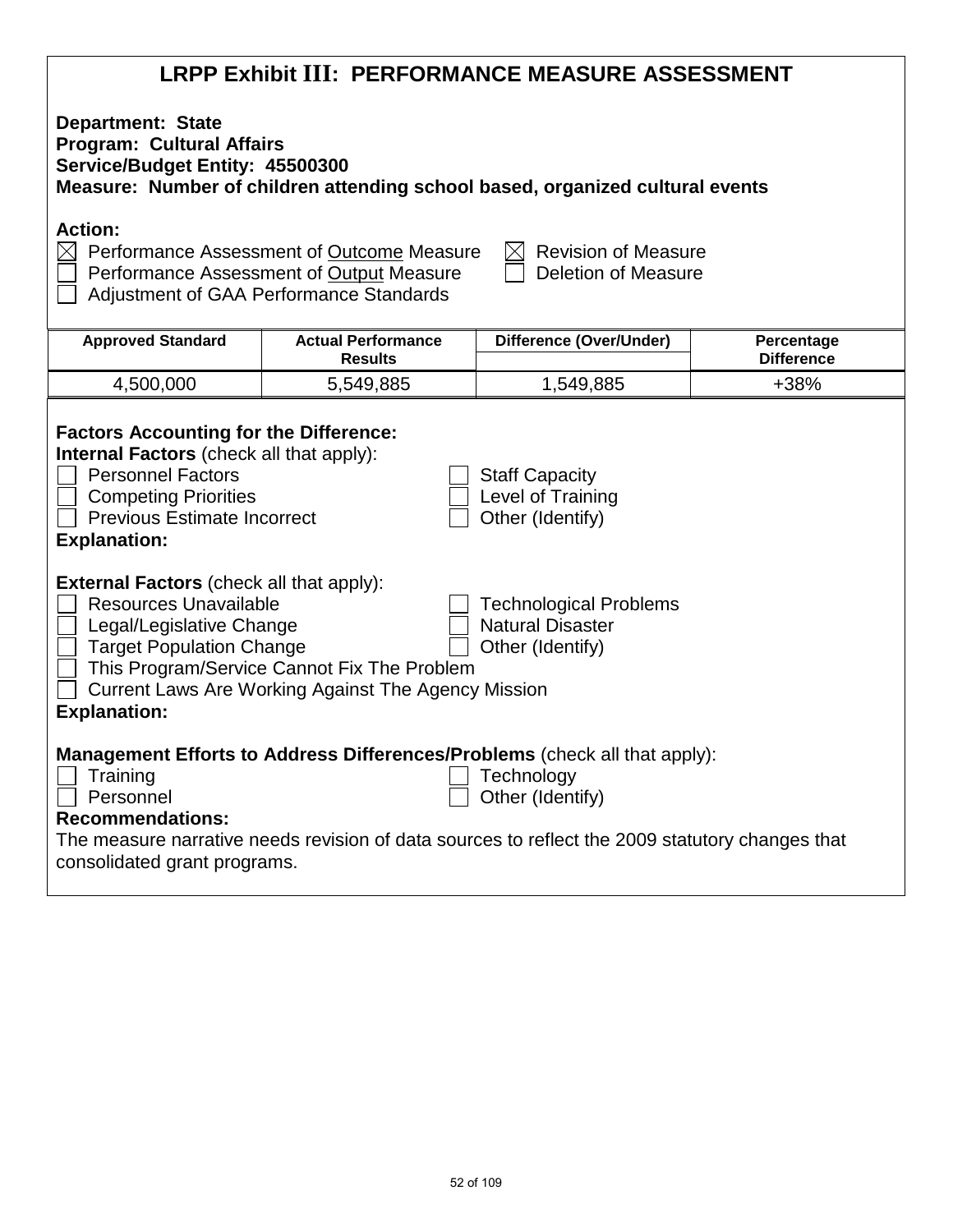| LRPP Exhibit III: PERFORMANCE MEASURE ASSESSMENT                                                                                                                                                                                                                                                                                                                                                                                                                                                                                                                            |                                                                                                                                         |                                                                       |                                 |  |
|-----------------------------------------------------------------------------------------------------------------------------------------------------------------------------------------------------------------------------------------------------------------------------------------------------------------------------------------------------------------------------------------------------------------------------------------------------------------------------------------------------------------------------------------------------------------------------|-----------------------------------------------------------------------------------------------------------------------------------------|-----------------------------------------------------------------------|---------------------------------|--|
| <b>Department: State</b><br><b>Program: Cultural Affairs</b><br>Service/Budget Entity: 45500300<br>Measure: Number of program grants awarded                                                                                                                                                                                                                                                                                                                                                                                                                                |                                                                                                                                         |                                                                       |                                 |  |
| <b>Action:</b><br>$\boxtimes$                                                                                                                                                                                                                                                                                                                                                                                                                                                                                                                                               | Performance Assessment of Outcome Measure<br>Performance Assessment of Output Measure<br><b>Adjustment of GAA Performance Standards</b> | <b>Revision of Measure</b><br>$\bowtie$<br><b>Deletion of Measure</b> |                                 |  |
| <b>Approved Standard</b>                                                                                                                                                                                                                                                                                                                                                                                                                                                                                                                                                    | <b>Actual Performance</b><br><b>Results</b>                                                                                             | Difference (Over/Under)                                               | Percentage<br><b>Difference</b> |  |
| 650                                                                                                                                                                                                                                                                                                                                                                                                                                                                                                                                                                         | 292                                                                                                                                     | 358                                                                   | $-55%$                          |  |
| <b>Factors Accounting for the Difference:</b><br><b>Internal Factors</b> (check all that apply):<br><b>Personnel Factors</b><br><b>Staff Capacity</b><br>Level of Training<br><b>Competing Priorities</b><br>Other (Identify)<br><b>Previous Estimate Incorrect</b><br>$\bowtie$<br><b>Explanation:</b> Standard was established before the state experienced budget short falls and<br>reductions to appropriations for grant programs.<br><b>External Factors</b> (check all that apply):<br><b>Resources Unavailable</b><br><b>Technological Problems</b><br>$\boxtimes$ |                                                                                                                                         |                                                                       |                                 |  |
| <b>Natural Disaster</b><br>$\boxtimes$<br>Legal/Legislative Change<br><b>Target Population Change</b><br>Other (Identify)<br>This Program/Service Cannot Fix The Problem<br><b>Current Laws Are Working Against The Agency Mission</b><br>Explanation: Reductions in appropriations and fewer grant programs funded impact the number of<br>grants awarded. Also, statutory changes eliminated the number of grants that an applicant could<br>apply for.                                                                                                                   |                                                                                                                                         |                                                                       |                                 |  |
| Management Efforts to Address Differences/Problems (check all that apply):<br>Training<br>Technology<br>Other (Identify)<br>Personnel<br>Recommendations: This measure should be deleted. The Division has no mechanism to impact<br>this number as it is a direct function of funding.                                                                                                                                                                                                                                                                                     |                                                                                                                                         |                                                                       |                                 |  |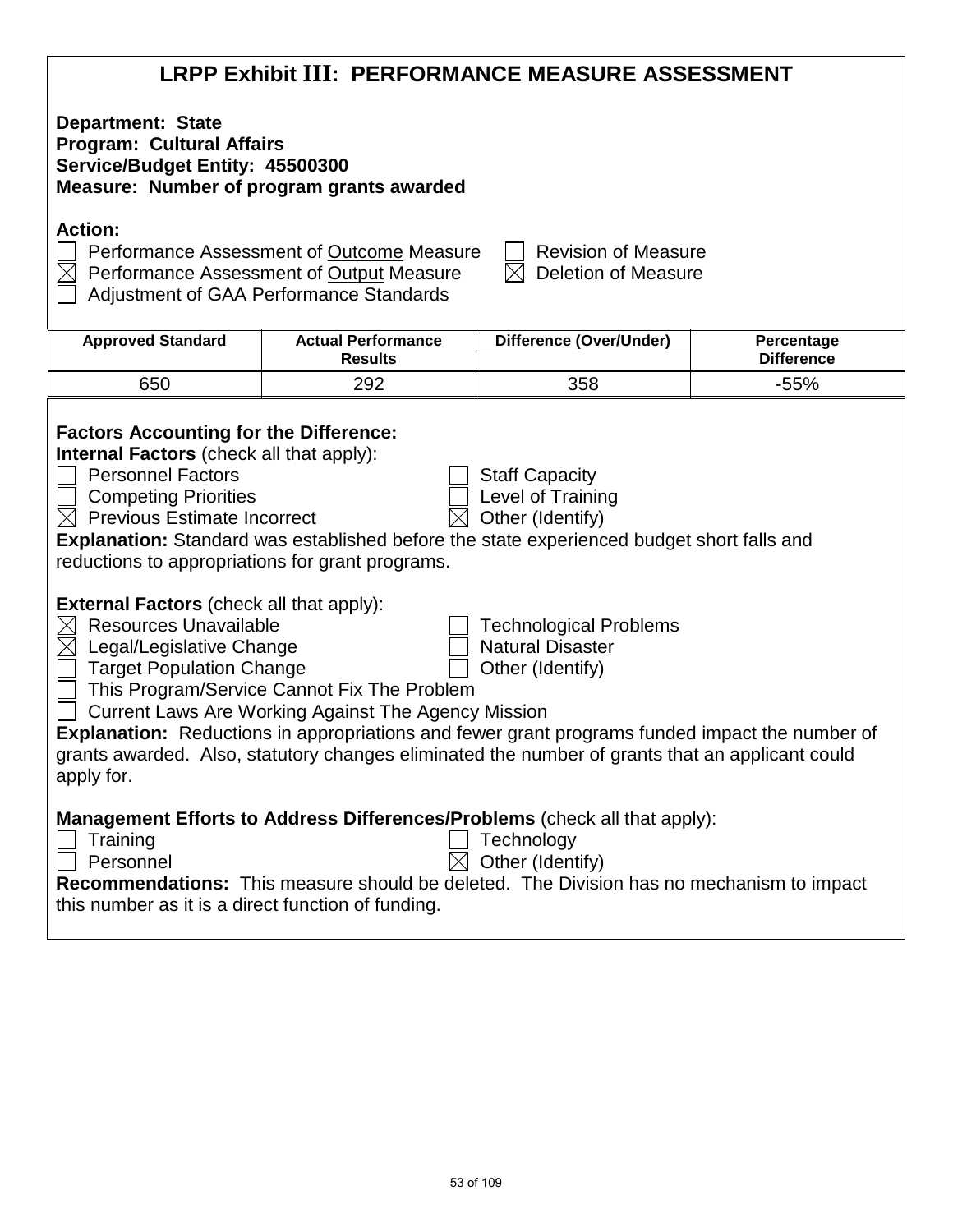| <b>LRPP Exhibit III: PERFORMANCE MEASURE ASSESSMENT</b>                                                                                                                                                                                                                                                                                                                                                                                                                                             |                                                                                                                                                                                                                    |                                                                |                                 |  |  |
|-----------------------------------------------------------------------------------------------------------------------------------------------------------------------------------------------------------------------------------------------------------------------------------------------------------------------------------------------------------------------------------------------------------------------------------------------------------------------------------------------------|--------------------------------------------------------------------------------------------------------------------------------------------------------------------------------------------------------------------|----------------------------------------------------------------|---------------------------------|--|--|
| <b>Department: State</b><br><b>Program: Cultural Affairs</b><br>Service/Budget Entity: 45500300<br>Measure: Dollars awarded through program grants                                                                                                                                                                                                                                                                                                                                                  |                                                                                                                                                                                                                    |                                                                |                                 |  |  |
| <b>Action:</b><br>$\boxtimes$                                                                                                                                                                                                                                                                                                                                                                                                                                                                       | Performance Assessment of Outcome Measure<br><b>Revision of Measure</b><br>Performance Assessment of Output Measure<br><b>Deletion of Measure</b><br>$\boxtimes$<br><b>Adjustment of GAA Performance Standards</b> |                                                                |                                 |  |  |
| <b>Approved Standard</b>                                                                                                                                                                                                                                                                                                                                                                                                                                                                            | <b>Actual Performance</b><br><b>Results</b>                                                                                                                                                                        | Difference (Over/Under)                                        | Percentage<br><b>Difference</b> |  |  |
| 11,799,901                                                                                                                                                                                                                                                                                                                                                                                                                                                                                          | 3,781,138                                                                                                                                                                                                          | $-8,018,763$                                                   | 68%                             |  |  |
| <b>Factors Accounting for the Difference:</b><br><b>Internal Factors</b> (check all that apply):<br><b>Personnel Factors</b><br><b>Competing Priorities</b><br>$\boxtimes$ Previous Estimate Incorrect                                                                                                                                                                                                                                                                                              | <b>Explanation:</b> Dollars awarded is a function of appropriations over which the division has no control.<br>This figure was established during more prosperous economic times.                                  | <b>Staff Capacity</b><br>Level of Training<br>Other (Identify) |                                 |  |  |
| <b>External Factors</b> (check all that apply):<br><b>Resources Unavailable</b><br>$\bowtie$<br><b>Technological Problems</b><br><b>Natural Disaster</b><br>Legal/Legislative Change<br><b>Target Population Change</b><br>Other (Identify)<br>This Program/Service Cannot Fix The Problem<br><b>Current Laws Are Working Against The Agency Mission</b><br><b>Explanation:</b> Appropriation for grant programs has declined due to the state of Florida's economy<br>and available state revenue. |                                                                                                                                                                                                                    |                                                                |                                 |  |  |
| Management Efforts to Address Differences/Problems (check all that apply):<br>Technology<br>Training<br>Other (Identify)<br>Personnel<br>Recommendations: This measure should be deleted as the Division has no control of appropriation<br>levels for programs.                                                                                                                                                                                                                                    |                                                                                                                                                                                                                    |                                                                |                                 |  |  |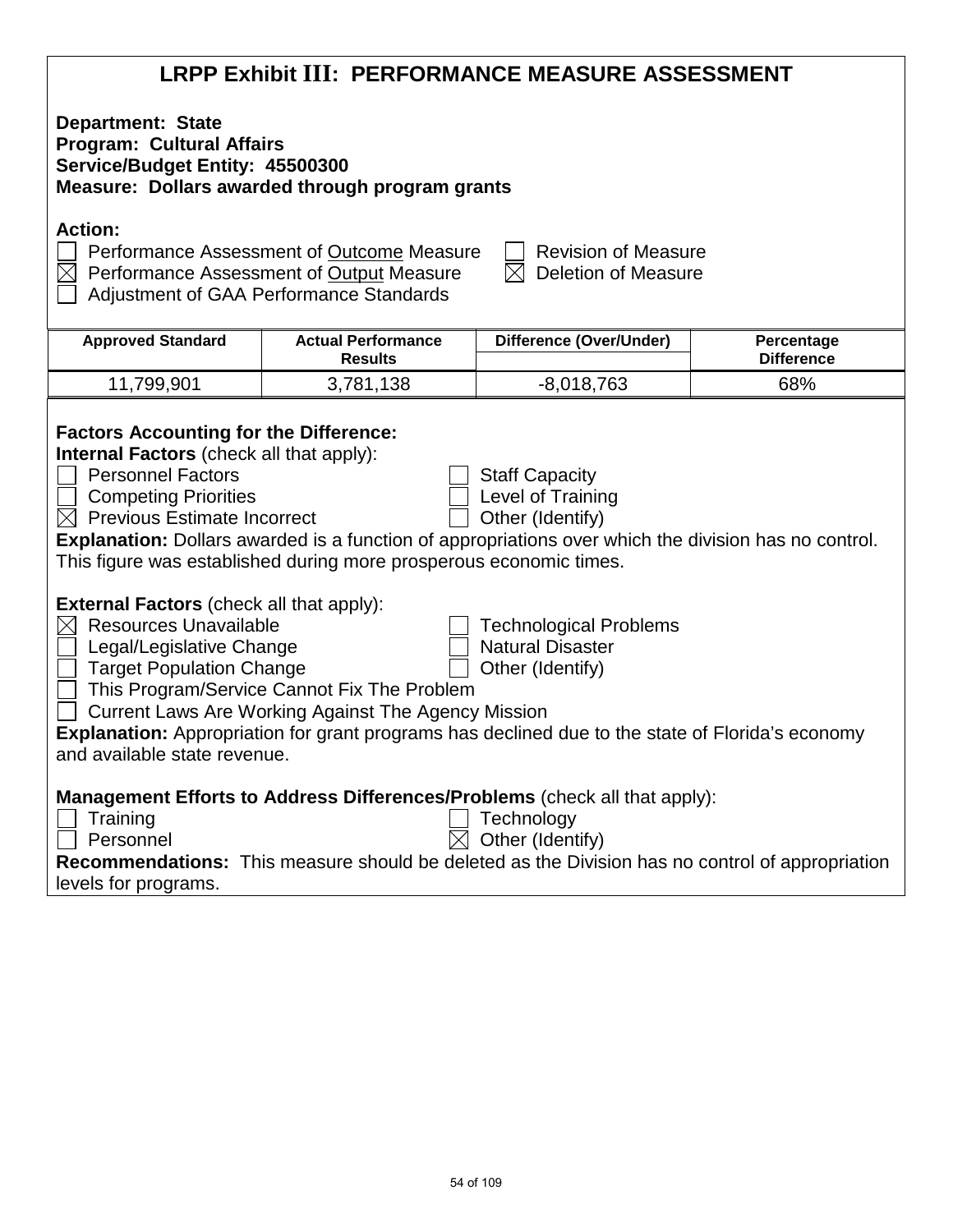| <b>LRPP Exhibit III: PERFORMANCE MEASURE ASSESSMENT</b>                                                                                                                                                                                                                                                                                                                                                                                                                                                                                                                                                                                                                                                                                                                                     |                                             |                                                                                                     |                                 |
|---------------------------------------------------------------------------------------------------------------------------------------------------------------------------------------------------------------------------------------------------------------------------------------------------------------------------------------------------------------------------------------------------------------------------------------------------------------------------------------------------------------------------------------------------------------------------------------------------------------------------------------------------------------------------------------------------------------------------------------------------------------------------------------------|---------------------------------------------|-----------------------------------------------------------------------------------------------------|---------------------------------|
| <b>Department: State</b>                                                                                                                                                                                                                                                                                                                                                                                                                                                                                                                                                                                                                                                                                                                                                                    |                                             |                                                                                                     |                                 |
| <b>Program: Cultural Affairs</b>                                                                                                                                                                                                                                                                                                                                                                                                                                                                                                                                                                                                                                                                                                                                                            |                                             |                                                                                                     |                                 |
| Service/Budget Entity: 45500300<br>Measure: Percent of counties funded by the program                                                                                                                                                                                                                                                                                                                                                                                                                                                                                                                                                                                                                                                                                                       |                                             |                                                                                                     |                                 |
|                                                                                                                                                                                                                                                                                                                                                                                                                                                                                                                                                                                                                                                                                                                                                                                             |                                             |                                                                                                     |                                 |
| <b>Action:</b><br>$\boxtimes$<br>Performance Assessment of Outcome Measure<br><b>Revision of Measure</b><br>$\mathbb{X}% _{n}$<br>Performance Assessment of Output Measure<br><b>Deletion of Measure</b><br>$\bowtie$<br>Adjustment of GAA Performance Standards                                                                                                                                                                                                                                                                                                                                                                                                                                                                                                                            |                                             |                                                                                                     |                                 |
| <b>Approved Standard</b>                                                                                                                                                                                                                                                                                                                                                                                                                                                                                                                                                                                                                                                                                                                                                                    | <b>Actual Performance</b><br><b>Results</b> | Difference (Over/Under)                                                                             | Percentage<br><b>Difference</b> |
| 83.6%                                                                                                                                                                                                                                                                                                                                                                                                                                                                                                                                                                                                                                                                                                                                                                                       | 76%                                         | $-4.6%$                                                                                             | 9%                              |
| <b>Factors Accounting for the Difference:</b>                                                                                                                                                                                                                                                                                                                                                                                                                                                                                                                                                                                                                                                                                                                                               |                                             |                                                                                                     |                                 |
| <b>Internal Factors</b> (check all that apply):                                                                                                                                                                                                                                                                                                                                                                                                                                                                                                                                                                                                                                                                                                                                             |                                             |                                                                                                     |                                 |
| <b>Personnel Factors</b>                                                                                                                                                                                                                                                                                                                                                                                                                                                                                                                                                                                                                                                                                                                                                                    |                                             | <b>Staff Capacity</b>                                                                               |                                 |
| <b>Competing Priorities</b>                                                                                                                                                                                                                                                                                                                                                                                                                                                                                                                                                                                                                                                                                                                                                                 |                                             | Level of Training                                                                                   |                                 |
| <b>Previous Estimate Incorrect</b>                                                                                                                                                                                                                                                                                                                                                                                                                                                                                                                                                                                                                                                                                                                                                          |                                             | Other (Identify)                                                                                    |                                 |
|                                                                                                                                                                                                                                                                                                                                                                                                                                                                                                                                                                                                                                                                                                                                                                                             |                                             | <b>Explanation:</b> The division awards grants based on excellence but not geographic distribution. |                                 |
| <b>External Factors (check all that apply):</b><br><b>Resources Unavailable</b><br><b>Technological Problems</b><br>$\times$<br><b>Natural Disaster</b><br>Legal/Legislative Change<br><b>Target Population Change</b><br>Other (Identify)<br>This Program/Service Cannot Fix The Problem<br><b>Current Laws Are Working Against The Agency Mission</b><br>Explanation: Funding is a function of the Legislature. Reduced funding impacts the number of<br>counties receiving grants.                                                                                                                                                                                                                                                                                                       |                                             |                                                                                                     |                                 |
| Management Efforts to Address Differences/Problems (check all that apply):<br>Training<br>Technology<br>$\boxtimes$ Other (Identify)<br>Personnel<br><b>Recommendations:</b> Fund State Touring Program from General Revenue combined with<br>supplemental federal funds from NEA Partnership Award. State Touring grants have a greater ability<br>to serve counties where no cultural organizations (other than schools and libraries) have the capacity<br>to apply for funding. Until such funding is available, the Division will continue to fund this program with<br>federal dollars in order to increase the number of counties served. Anticipated reductions in federal<br>partnership award will negatively impact this standard. Standard should be revised to 70% until there |                                             |                                                                                                     |                                 |
| is some stability in the appropriation & historically accurate data is available for projections. Data<br>sources in the measure should also be revised to align with 2009 statute changes to grant programs.                                                                                                                                                                                                                                                                                                                                                                                                                                                                                                                                                                               |                                             |                                                                                                     |                                 |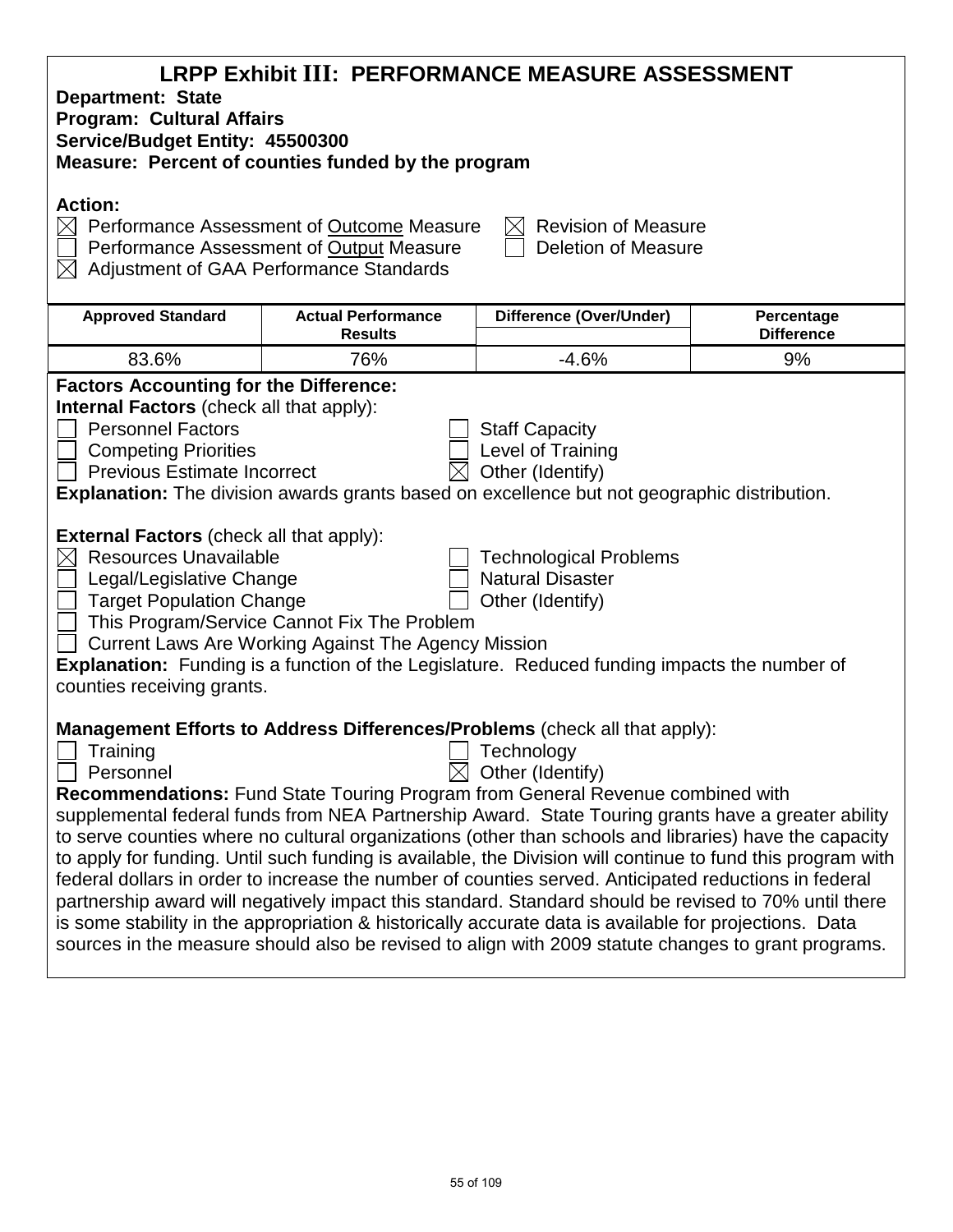| LRPP Exhibit III: PERFORMANCE MEASURE ASSESSMENT                                                                                                                                                                                                                                                                                                                                                                                                                                                                                                                                                                                                                                                                                                                                                                                                                                                             |                                             |                         |                                 |  |
|--------------------------------------------------------------------------------------------------------------------------------------------------------------------------------------------------------------------------------------------------------------------------------------------------------------------------------------------------------------------------------------------------------------------------------------------------------------------------------------------------------------------------------------------------------------------------------------------------------------------------------------------------------------------------------------------------------------------------------------------------------------------------------------------------------------------------------------------------------------------------------------------------------------|---------------------------------------------|-------------------------|---------------------------------|--|
| <b>Department: State</b><br><b>Program: Cultural Affairs</b><br>Service/Budget Entity: 45500300<br>Measure: Percent of large counties funded by the program                                                                                                                                                                                                                                                                                                                                                                                                                                                                                                                                                                                                                                                                                                                                                  |                                             |                         |                                 |  |
| <b>Action:</b><br>$\boxtimes$ Performance Assessment of Outcome Measure<br><b>Revision of Measure</b><br>Performance Assessment of Output Measure<br>$\boxtimes$<br><b>Deletion of Measure</b><br>Adjustment of GAA Performance Standards                                                                                                                                                                                                                                                                                                                                                                                                                                                                                                                                                                                                                                                                    |                                             |                         |                                 |  |
| <b>Approved Standard</b>                                                                                                                                                                                                                                                                                                                                                                                                                                                                                                                                                                                                                                                                                                                                                                                                                                                                                     | <b>Actual Performance</b><br><b>Results</b> | Difference (Over/Under) | Percentage<br><b>Difference</b> |  |
| 97.1                                                                                                                                                                                                                                                                                                                                                                                                                                                                                                                                                                                                                                                                                                                                                                                                                                                                                                         | 49%                                         | $-48.1%$                | 50%                             |  |
| <b>Factors Accounting for the Difference:</b><br><b>Internal Factors</b> (check all that apply):<br><b>Personnel Factors</b><br><b>Staff Capacity</b><br>Level of Training<br><b>Competing Priorities</b><br><b>Previous Estimate Incorrect</b><br>Other (Identify)<br>$\boxtimes$<br><b>Explanation:</b> The division awards grants based on excellence but not geographic distribution.<br><b>External Factors (check all that apply):</b><br><b>Resources Unavailable</b><br><b>Technological Problems</b><br>$\bowtie$<br><b>Natural Disaster</b><br>Legal/Legislative Change<br><b>Target Population Change</b><br>Other (Identify)<br>This Program/Service Cannot Fix The Problem<br><b>Current Laws Are Working Against The Agency Mission</b><br>Explanation: Reduced funding impacts the number of all counties, large and small, that receive<br>grants. Funding is a function of the Legislature. |                                             |                         |                                 |  |
| Management Efforts to Address Differences/Problems (check all that apply):<br>Technology<br>Training<br>Other (Identify)<br>Personnel<br>Recommendations: This measure should be deleted and replaced with the performance measure<br>that reports the percentage of all counties receiving funding. The Division will continue to advocate<br>for funding the State Touring program which has the ability to reach all 67 counties with cultural<br>programming and arts education for schools (K-12).                                                                                                                                                                                                                                                                                                                                                                                                      |                                             |                         |                                 |  |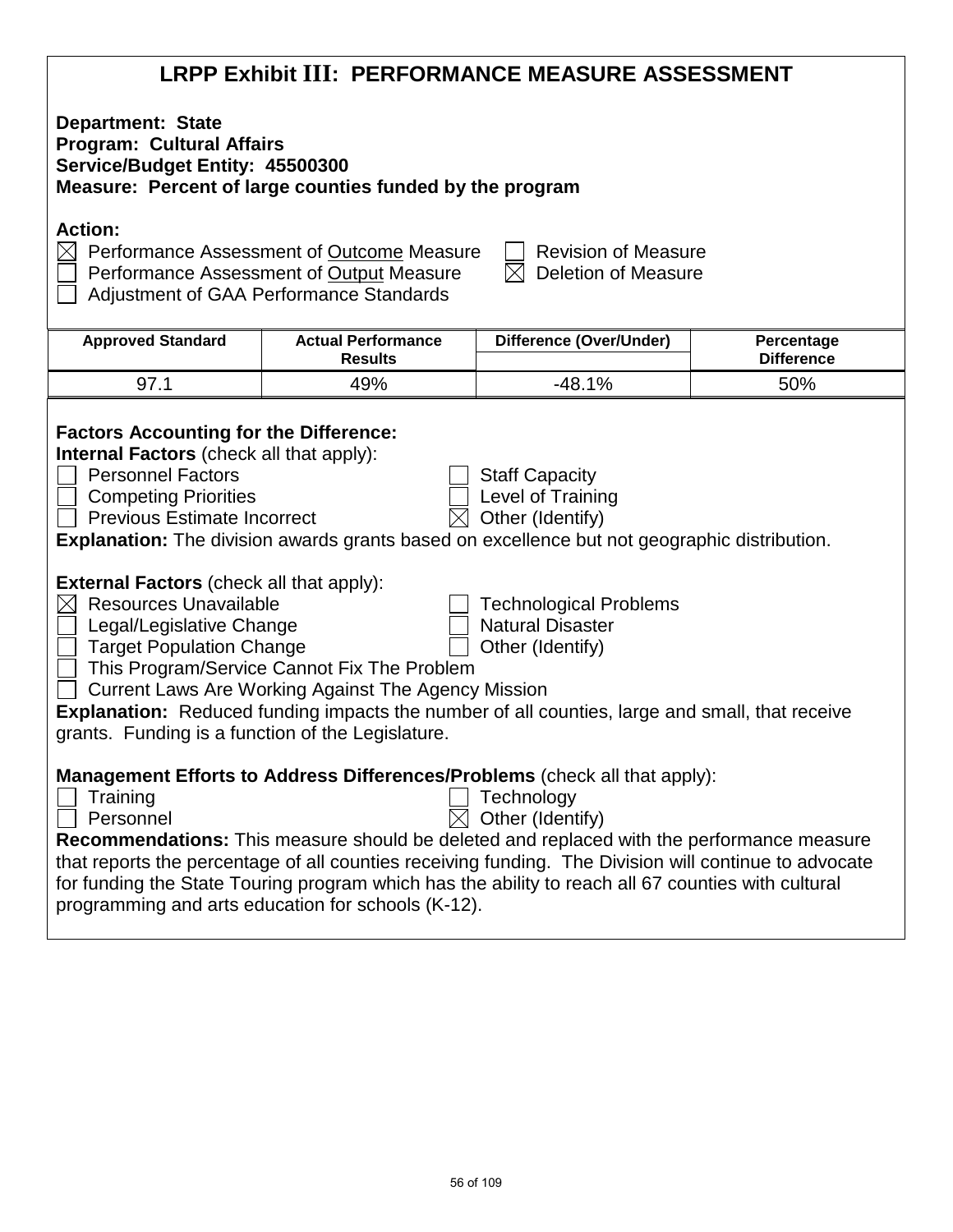| LRPP Exhibit III: PERFORMANCE MEASURE ASSESSMENT                                                                                                                                                                                                                                                                                                                                                                                                                                                                                                                                                                                                                                                                                                                                                                                                                                                                                                                      |                                             |                                                                                                                                                                                                                                                                                                                                                                                                                                                                                                                                           |                                 |
|-----------------------------------------------------------------------------------------------------------------------------------------------------------------------------------------------------------------------------------------------------------------------------------------------------------------------------------------------------------------------------------------------------------------------------------------------------------------------------------------------------------------------------------------------------------------------------------------------------------------------------------------------------------------------------------------------------------------------------------------------------------------------------------------------------------------------------------------------------------------------------------------------------------------------------------------------------------------------|---------------------------------------------|-------------------------------------------------------------------------------------------------------------------------------------------------------------------------------------------------------------------------------------------------------------------------------------------------------------------------------------------------------------------------------------------------------------------------------------------------------------------------------------------------------------------------------------------|---------------------------------|
| <b>Department: State</b><br><b>Program: Cultural Affairs</b><br>Service/Budget Entity: 45500300<br>Measure: Percent of small counties funded by the program                                                                                                                                                                                                                                                                                                                                                                                                                                                                                                                                                                                                                                                                                                                                                                                                           |                                             |                                                                                                                                                                                                                                                                                                                                                                                                                                                                                                                                           |                                 |
| <b>Action:</b><br>$\bowtie$<br>Performance Assessment of Outcome Measure<br><b>Revision of Measure</b><br>Performance Assessment of Output Measure<br><b>Deletion of Measure</b><br>$\boxtimes$<br>Adjustment of GAA Performance Standards                                                                                                                                                                                                                                                                                                                                                                                                                                                                                                                                                                                                                                                                                                                            |                                             |                                                                                                                                                                                                                                                                                                                                                                                                                                                                                                                                           |                                 |
| <b>Approved Standard</b>                                                                                                                                                                                                                                                                                                                                                                                                                                                                                                                                                                                                                                                                                                                                                                                                                                                                                                                                              | <b>Actual Performance</b><br><b>Results</b> | Difference (Over/Under)                                                                                                                                                                                                                                                                                                                                                                                                                                                                                                                   | Percentage<br><b>Difference</b> |
| 81.3%                                                                                                                                                                                                                                                                                                                                                                                                                                                                                                                                                                                                                                                                                                                                                                                                                                                                                                                                                                 | 27%                                         | $-54.3%$                                                                                                                                                                                                                                                                                                                                                                                                                                                                                                                                  | $-67%$                          |
| <b>Factors Accounting for the Difference:</b><br><b>Internal Factors</b> (check all that apply):<br><b>Personnel Factors</b><br><b>Staff Capacity</b><br>Level of Training<br><b>Competing Priorities</b><br>Other (Identify)<br>Previous Estimate Incorrect<br><b>Explanation:</b> Reduced funding impacts the number of counties receiving grants. The division<br>awards grants based on excellence but not geographic distribution.<br><b>External Factors</b> (check all that apply):<br><b>Resources Unavailable</b><br>$\boxtimes$<br><b>Technological Problems</b>                                                                                                                                                                                                                                                                                                                                                                                            |                                             |                                                                                                                                                                                                                                                                                                                                                                                                                                                                                                                                           |                                 |
| <b>Natural Disaster</b><br>Legal/Legislative Change<br>Other (Identify)<br><b>Target Population Change</b><br>This Program/Service Cannot Fix The Problem<br><b>Current Laws Are Working Against The Agency Mission</b><br><b>Explanation:</b> Reduced funding impacts the number of counties receiving grants. Funding is a<br>function of the Legislature. Failure of standard is also related to a lack of cultural organizations in<br>small counties with the capacity to apply for grants. These counties tend to be poorer and with less<br>private and corporate support available. The State Touring grant program (an arts and education<br>program) has the greatest potential for increasing the number of small counties served (and thus the<br>measure for all counties), but it has not received funding in several years. The State Touring program<br>targets small rural and underserved counties where schools (K-12) are the primary recipients. |                                             |                                                                                                                                                                                                                                                                                                                                                                                                                                                                                                                                           |                                 |
| Training<br>Personnel<br>counties funded.                                                                                                                                                                                                                                                                                                                                                                                                                                                                                                                                                                                                                                                                                                                                                                                                                                                                                                                             |                                             | Management Efforts to Address Differences/Problems (check all that apply):<br>Technology<br>Other (Identify)<br>Recommendations: Until state funding for State Touring is provided, the Division will continue to<br>fund this program with federal dollars in order to impact the number of counties served. However, this<br>funding is in jeopardy as the state partnership grant (federal NEA grant) continues to face reductions.<br>To eliminate redundancy, this measure should be deleted and reported with the percentage of all |                                 |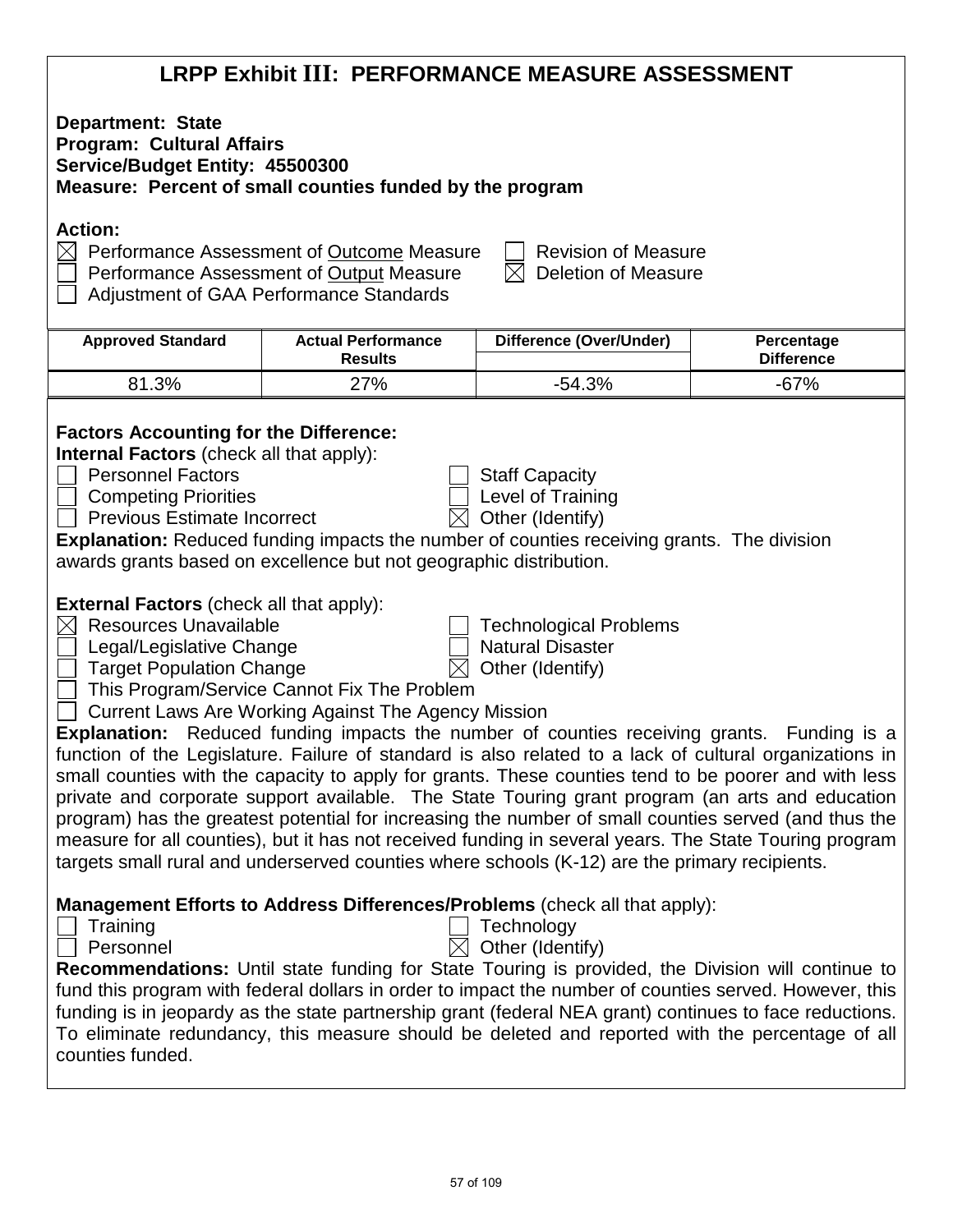| <b>LRPP Exhibit III: PERFORMANCE MEASURE ASSESSMENT</b>                                                                                                                                                                                                                                                                                                                                                                                                                                                                                                                                                                                                        |                                             |                         |                                 |
|----------------------------------------------------------------------------------------------------------------------------------------------------------------------------------------------------------------------------------------------------------------------------------------------------------------------------------------------------------------------------------------------------------------------------------------------------------------------------------------------------------------------------------------------------------------------------------------------------------------------------------------------------------------|---------------------------------------------|-------------------------|---------------------------------|
| <b>Department: State</b><br><b>Program: Cultural Affairs</b><br>Service/Budget Entity: 45500300<br>Measure: Number of state supported performances & exhibits                                                                                                                                                                                                                                                                                                                                                                                                                                                                                                  |                                             |                         |                                 |
| <b>Action:</b><br>$\boxtimes$ Performance Assessment of Outcome Measure<br><b>Revision of Measure</b><br>Performance Assessment of Output Measure<br>$\bowtie$<br><b>Deletion of Measure</b><br>Adjustment of GAA Performance Standards                                                                                                                                                                                                                                                                                                                                                                                                                        |                                             |                         |                                 |
| <b>Approved Standard</b>                                                                                                                                                                                                                                                                                                                                                                                                                                                                                                                                                                                                                                       | <b>Actual Performance</b><br><b>Results</b> | Difference (Over/Under) | Percentage<br><b>Difference</b> |
| 27,000                                                                                                                                                                                                                                                                                                                                                                                                                                                                                                                                                                                                                                                         | 18,941                                      | $-8,049$                | 30%                             |
| <b>Factors Accounting for the Difference:</b><br><b>Internal Factors</b> (check all that apply):<br><b>Personnel Factors</b><br><b>Staff Capacity</b><br>Level of Training<br><b>Competing Priorities</b><br><b>Previous Estimate Incorrect</b><br>Other (Identify)<br><b>Explanation:</b>                                                                                                                                                                                                                                                                                                                                                                     |                                             |                         |                                 |
| <b>External Factors (check all that apply):</b><br><b>Resources Unavailable</b><br><b>Technological Problems</b><br><b>Natural Disaster</b><br>Legal/Legislative Change<br>Other (Identify)<br><b>Target Population Change</b><br>This Program/Service Cannot Fix The Problem<br><b>Current Laws Are Working Against The Agency Mission</b><br><b>Explanation:</b> Number of events supported by grants is directly related to funding and the number of<br>grants funded. The continued problems in the economy impact appropriations and the availability<br>also of private funding which results in fewer performances and exhibits presented by grantees. |                                             |                         |                                 |
| Management Efforts to Address Differences/Problems (check all that apply):<br>Technology<br>Training<br>Other (Identify)<br>Personnel<br><b>Recommendations:</b> Delete this measure and develop new measure to include the grantee activities<br>and Division managed events and activities.                                                                                                                                                                                                                                                                                                                                                                  |                                             |                         |                                 |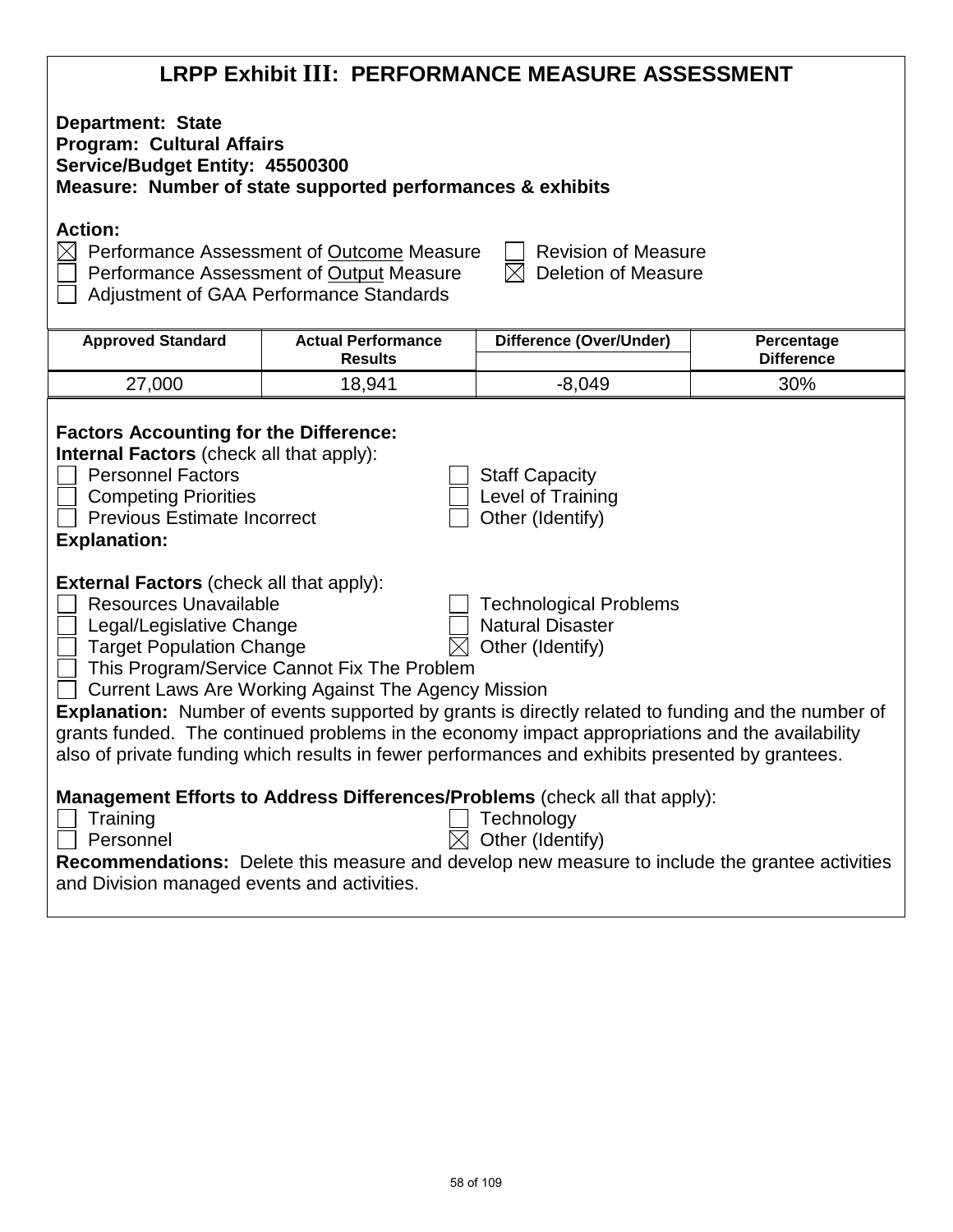| <b>Department: State</b><br><b>Program: Cultural Affairs</b><br>Service/Budget Entity: 45500300<br>Measure: Number of individuals attending cultural events or served by professional<br>associations                                                                                                                                                                                                                                                                                                                                                                                                                                     |                                             |                         |                                 |
|-------------------------------------------------------------------------------------------------------------------------------------------------------------------------------------------------------------------------------------------------------------------------------------------------------------------------------------------------------------------------------------------------------------------------------------------------------------------------------------------------------------------------------------------------------------------------------------------------------------------------------------------|---------------------------------------------|-------------------------|---------------------------------|
| <b>Action:</b><br>$\boxtimes$ Performance Assessment of Outcome Measure<br><b>Revision of Measure</b><br>Performance Assessment of Output Measure<br>$\boxtimes$<br><b>Deletion of Measure</b><br>Adjustment of GAA Performance Standards                                                                                                                                                                                                                                                                                                                                                                                                 |                                             |                         |                                 |
| <b>Approved Standard</b>                                                                                                                                                                                                                                                                                                                                                                                                                                                                                                                                                                                                                  | <b>Actual Performance</b><br><b>Results</b> | Difference (Over/Under) | Percentage<br><b>Difference</b> |
| 28,000,000                                                                                                                                                                                                                                                                                                                                                                                                                                                                                                                                                                                                                                | 30,346,805                                  | 2,346,805 over          | $8%+$                           |
| <b>Factors Accounting for the Difference:</b><br><b>Internal Factors</b> (check all that apply):<br><b>Personnel Factors</b><br><b>Staff Capacity</b><br><b>Competing Priorities</b><br>Level of Training<br><b>Previous Estimate Incorrect</b><br>Other (Identify)<br><b>Explanation:</b><br><b>External Factors (check all that apply):</b><br><b>Resources Unavailable</b><br><b>Technological Problems</b><br><b>Natural Disaster</b><br>Legal/Legislative Change<br><b>Target Population Change</b><br>Other (Identify)<br>This Program/Service Cannot Fix The Problem<br><b>Current Laws Are Working Against The Agency Mission</b> |                                             |                         |                                 |
| <b>Explanation:</b><br>Management Efforts to Address Differences/Problems (check all that apply):                                                                                                                                                                                                                                                                                                                                                                                                                                                                                                                                         |                                             |                         |                                 |
| Training<br>Technology<br>Personnel<br>Other (Identify)<br><b>Recommendations:</b><br>Delete measure and request new measure that will include number of attendees at cultural events,<br>individuals served by professional organizations and add individuals attending activities and events<br>provided directly by the Division programs other than grant programs.                                                                                                                                                                                                                                                                   |                                             |                         |                                 |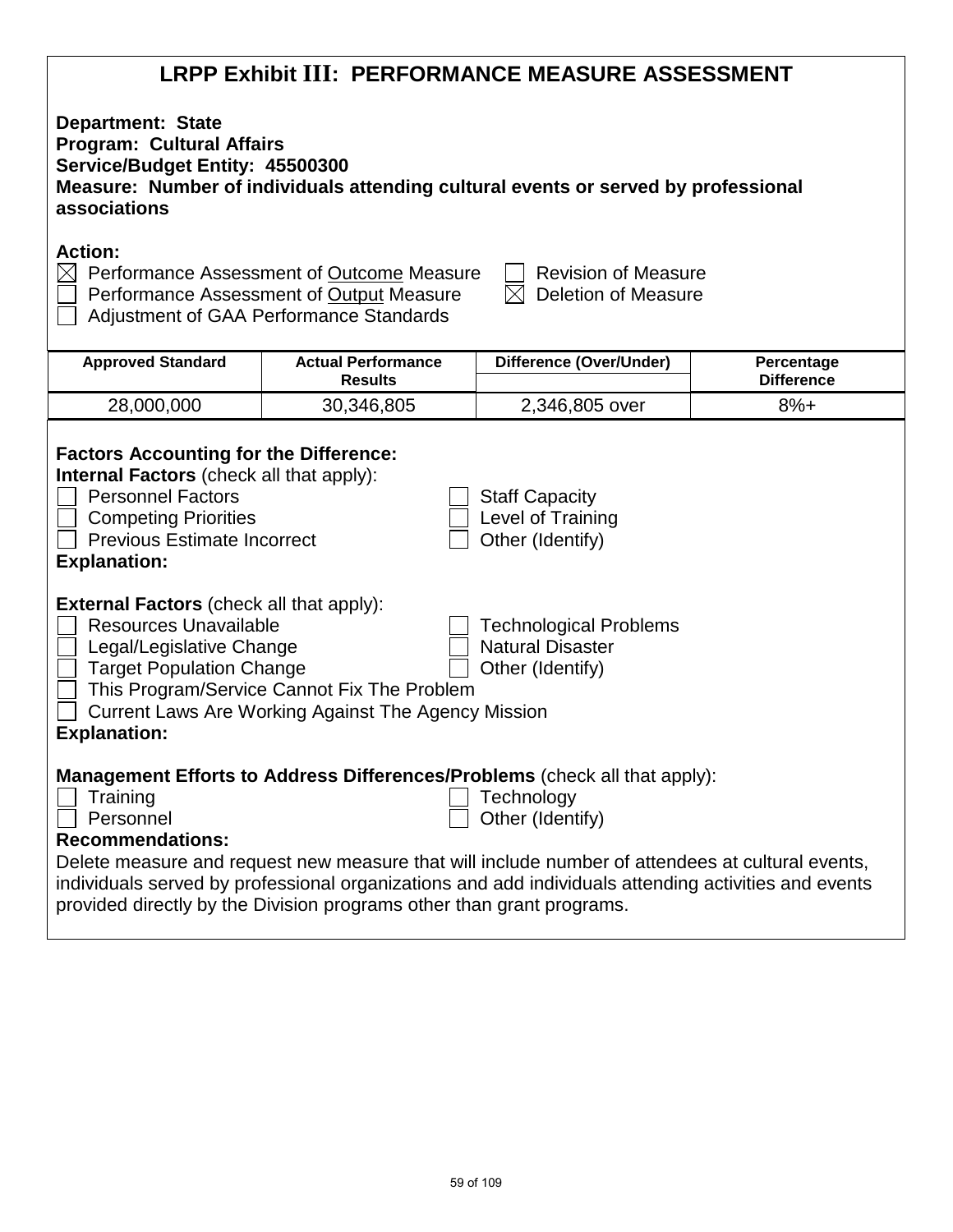# **Performance Validity and Reliability – Exhibit IV**

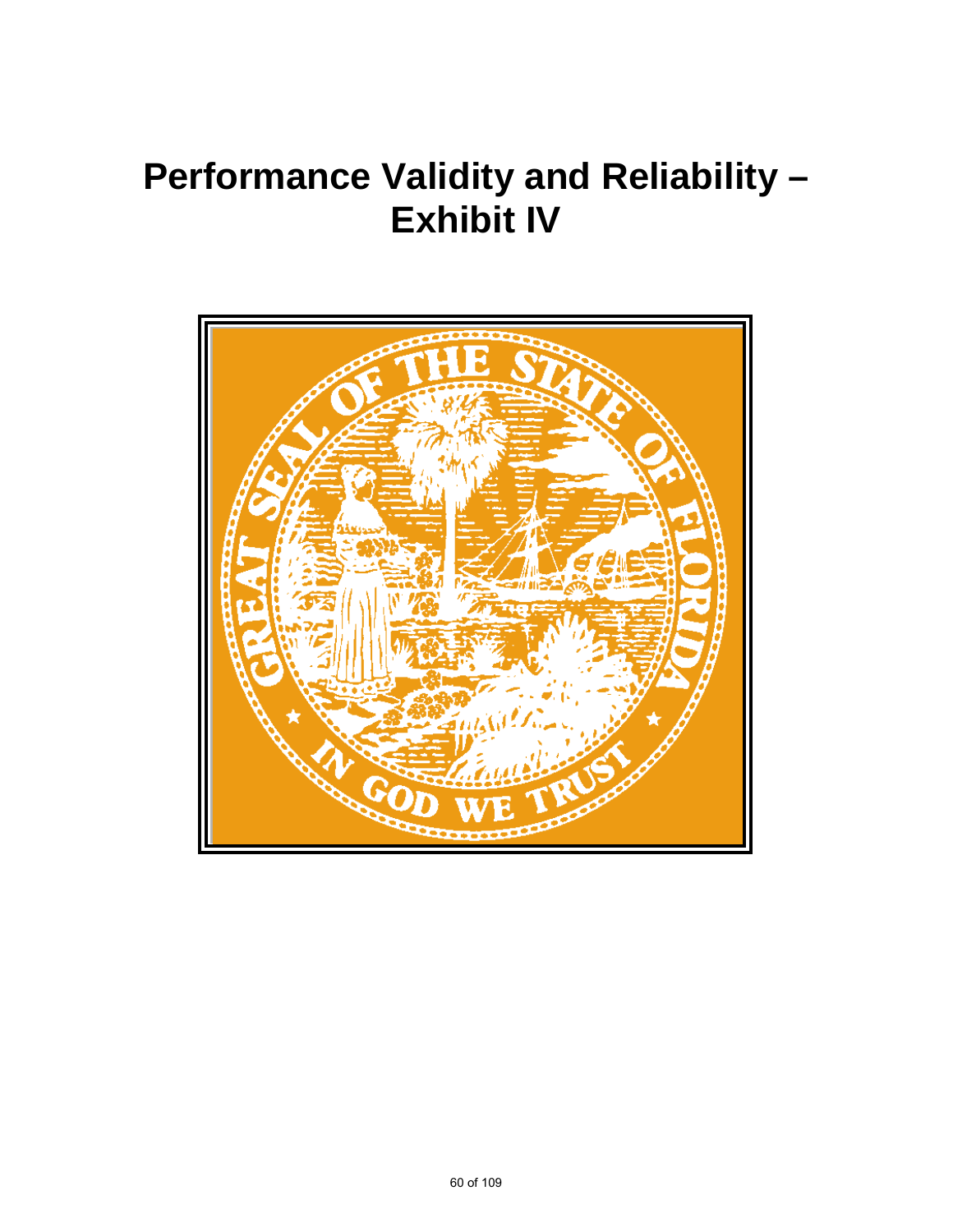**Department: State Program: Elections Service/Budget Entity: Elections Measure: Percent of survey respondents satisfied with services (quality and timeliness of response)**

**Action** (check one):

Requesting revision to approved performance measure.

Change in data sources or measurement methodologies.

Requesting new measure.

 $\boxtimes$  Backup for performance measure.

**Data Sources and Methodology:** The Department of State provides a customer satisfaction survey both on its web site and in e-mail communications with the public. These surveys ask the recipient of Division services to assess the timeliness and adequacy of the Division's response.

**Validity:** This outcome measure is an indication of customer satisfaction with Division services. While there is a risk of overstating or understating the Division's performance depending on which customers actually return the survey, the aggregate measure should give an indication of the responsiveness of Division staff. Not all surveys that are returned relate to services provided by the Division. For example, a number of persons wrote that they were unable to contact their supervisor of elections for information relating to their registration or absentee ballots. These surveys were not considered when determining the actual numbers for FY 2011-12.

**Reliability:** While a customer satisfaction survey many not provide a fool proof means of determining satisfaction with Division services, the survey should be an adequate proxy for Division responsiveness and should provide a benchmark with which to evaluate Division performance. All surveys which do not relate to Division issues should be ignored when determining whether the measure was met.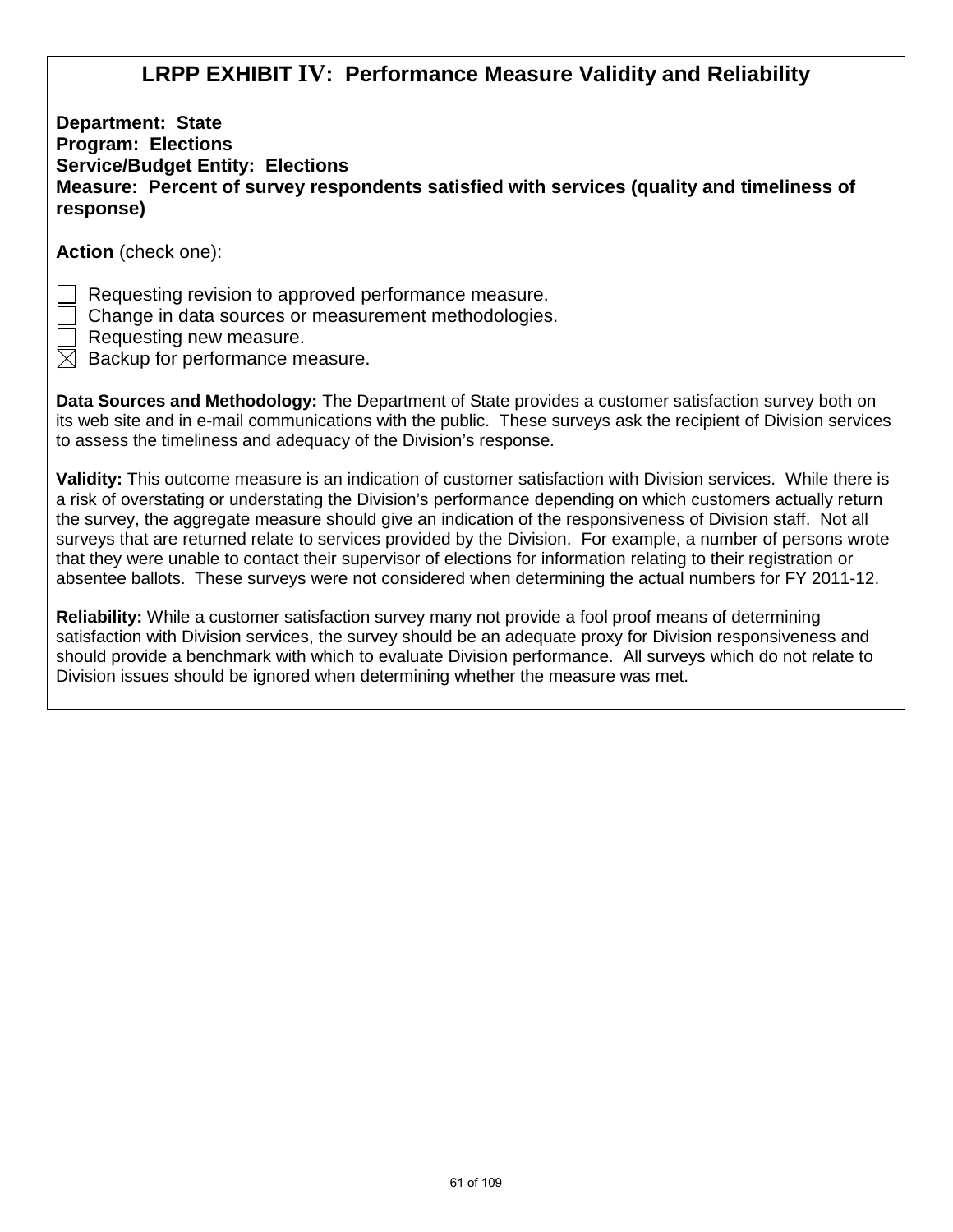**Department: State Program: Elections Service/Budget Entity: Elections Measure: Percent of training session/workshop attendees satisfied (quality of content and applicability of materials presented)**

**Action** (check one):

Requesting revision to approved performance measure.

Change in data sources or measurement methodologies.

Requesting new measure.

 $\boxtimes$  Backup for performance measure.

**Data Sources and Methodology:** The Division utilizes a short training evaluation instrument that is provided to attendees following training. The survey asks the attendee to assess the quality of the content and training materials and the applicability of the training or technical assistance provided.

**Validity:** This outcome measure is an indicator of customer satisfaction with Division services. While there is a risk of overstating or understating the Division's performance depending on which attendees actually complete and return the survey, the aggregate measure should give an indication of the whether the Division staff is providing the type of training needed by attendees.

**Reliability:** While a training evaluation instrument may not provide a fool proof means of determining satisfaction with Division training, the evaluation should be a benchmark with which to evaluate staff's performance.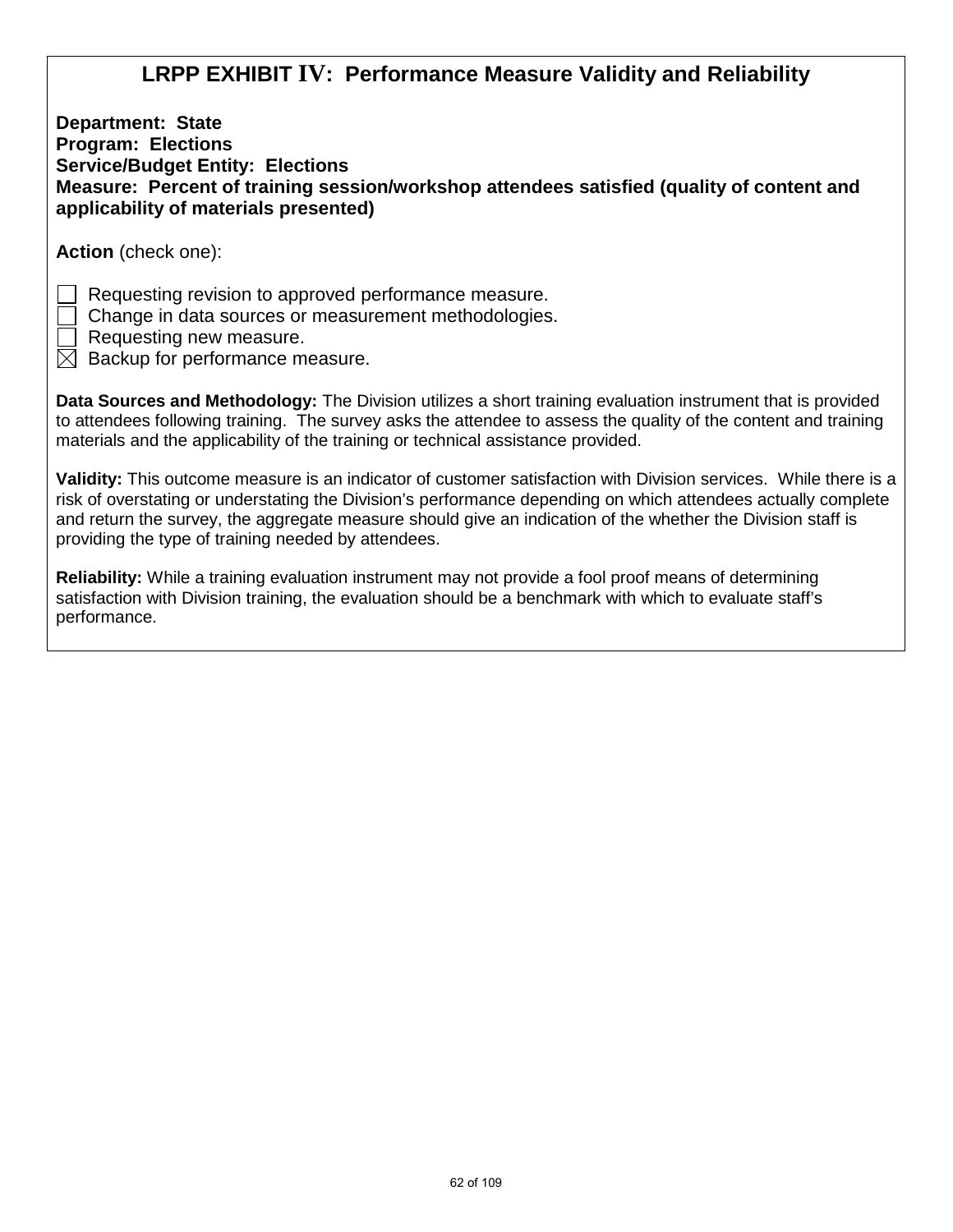**Department: State Program: Elections Service/Budget Entity: Elections Measure: Number of campaign reports received/processed**

**Action** (check one):

Requesting revision to approved performance measure.

Change in data sources or measurement methodologies.

Requesting new measure.

 $\boxtimes$  Backup for performance measure.

**Data Sources and Methodology:** The Division keeps a count of the total number of campaign reports received and processed. Campaign treasurer's reports are required to be filed pursuant to Chapter 106, F.S. by all candidates, political committees, committees of continuous existence and political party executive committees. Information on the number of reports received is entered into the Florida Elections System database for extracting and generation of reports.

**Validity:** This output measure has high validity as one indicator of the Division's workload. Auditing and maintaining campaign finance information is a major workload effort in the Division. While major elections occur on two and four year cycles, election/campaign information is reported and audited continuously throughout every year.

**Reliability:** This measure has high reliability. The Division has a database system in place that accurately tracks the number of campaign reports received and processed.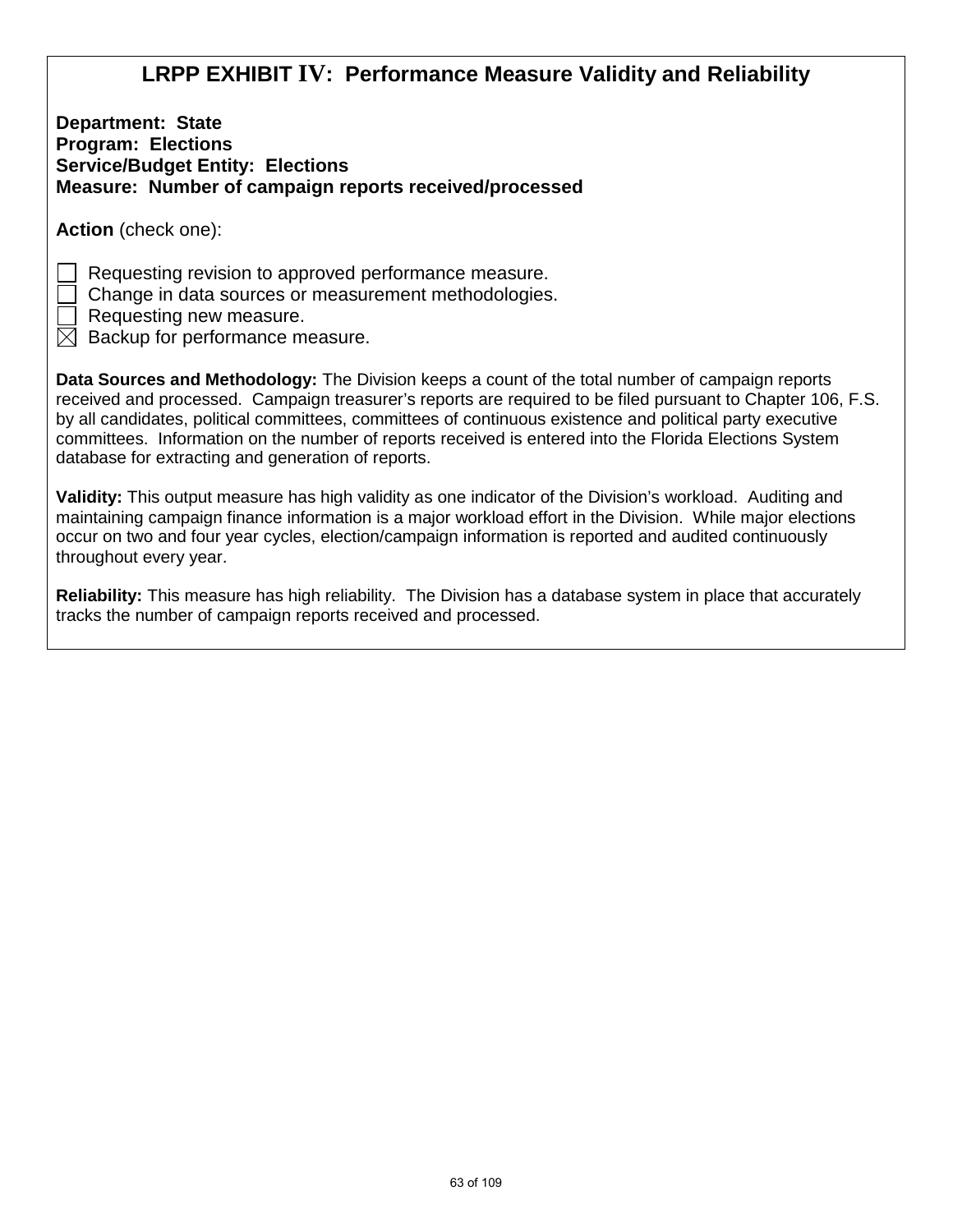**Department: State Program: Elections Service/Budget Entity: Elections Measure: Percent of voter registration applications timely processed within 13 days** 

**Action** (check one):

Requesting revision to approved performance measure.

Change in data sources or measurement methodologies.

Requesting new measure.

 $\boxtimes$  Backup for performance measure.

**Data Sources and Methodology:** The Bureau of Voter Registration Services is required to enter new voter registration applications or updates to the statewide voter registration system within 13 days of receipt. Authorized staff of the Bureau enters information from new applications and updates into the statewide system which includes creating and storing of images of the voter registration applications into the Florida Voter Registration System (FVRS).

**Validity:** This measure is an indicator of the Division's efficiency and output as assessed by Division's staff. This performance measure calculates the percentage of applications that the Bureau of Voter Registration Services staff input and properly process through the FVRS within the statutory timeframe. This measure gives an accurate indication of the efficiency and responsiveness of the Division staff to the submission of voter registration applications and updates by citizens of Florida.

**Reliability:** Although the workload in processing voter registration applications spikes in general election years, the Bureau has a continuous number of applications and updates they are required to process. The Bureau uses manual procedures, including date stamp and spreadsheet of applications batches, to internally track the number of days the application is in the hands of Bureau staff from initial receipt of registration cards to final entry into the statewide database.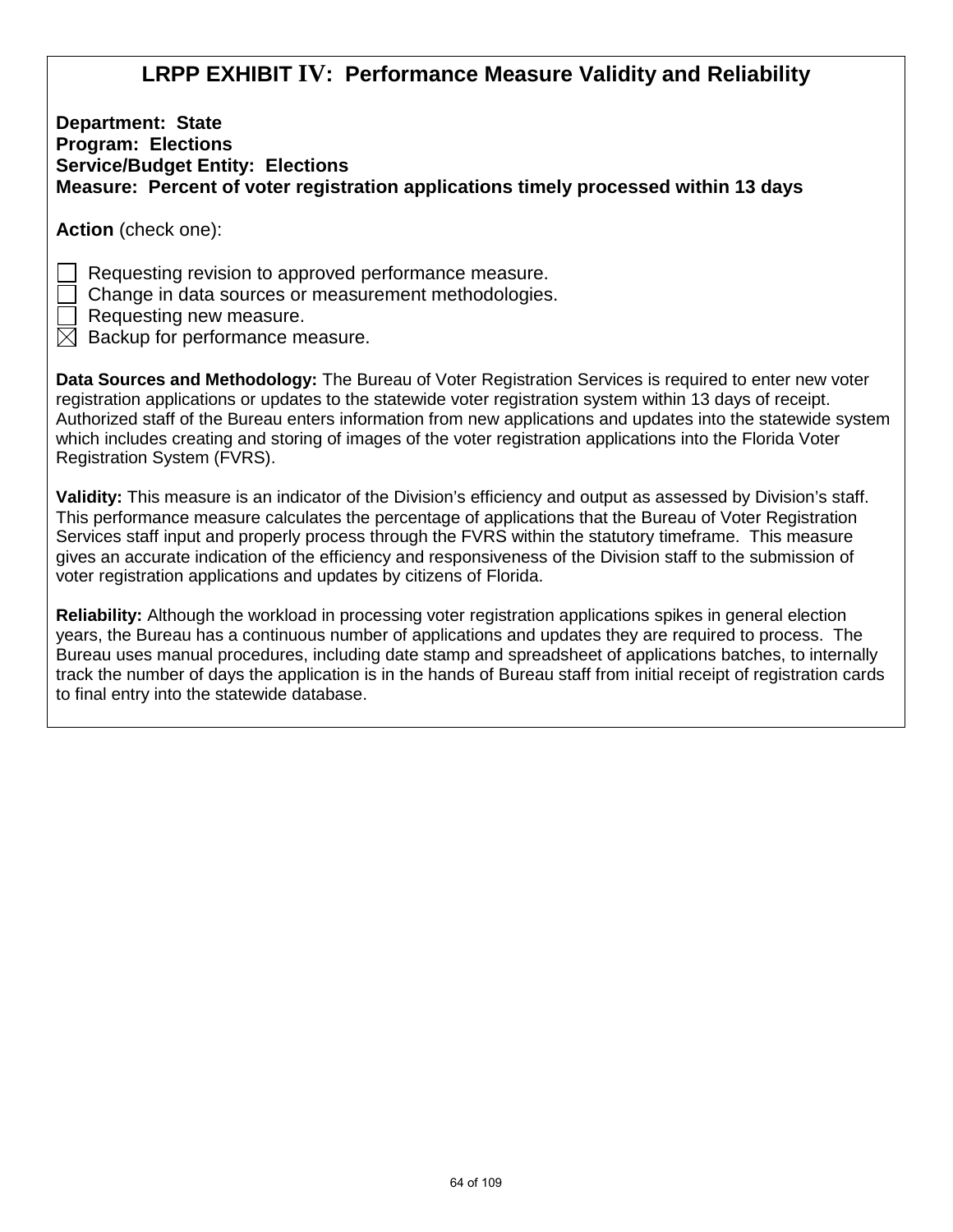**Department: State Program: Elections Service/Budget Entity: Elections Measure: Percent of commissions issued within 5 business days**

**Action** (check one):

Requesting revision to approved performance measure.

Change in data sources or measurement methodologies.

Requesting new measure.

 $\boxtimes$  Backup for performance measure.

**Data Sources and Methodology:** The Bureau of Election Records acts as a liaison between the Governor's Office, the Florida Senate and elected and appointed officials. The Commission Section issues commissions of office for various elected and appointed officials.

**Validity:** This measure is an indicator of the efficiency of continuous service workload as assessed by Division staff. This performance measure should give an accurate indication of the responsiveness of the Division staff in issuing commissions after submission of the proper documentation by elected and appointed officials.

**Reliability:** The automated tracking of this measure is conducted by staff printing out of commission reports monthly through a database for review and determination of performance by the Bureau. Although the workload with issuing commissions is heavier in election years, the Bureau will be conducting this performance measure continuously throughout the year.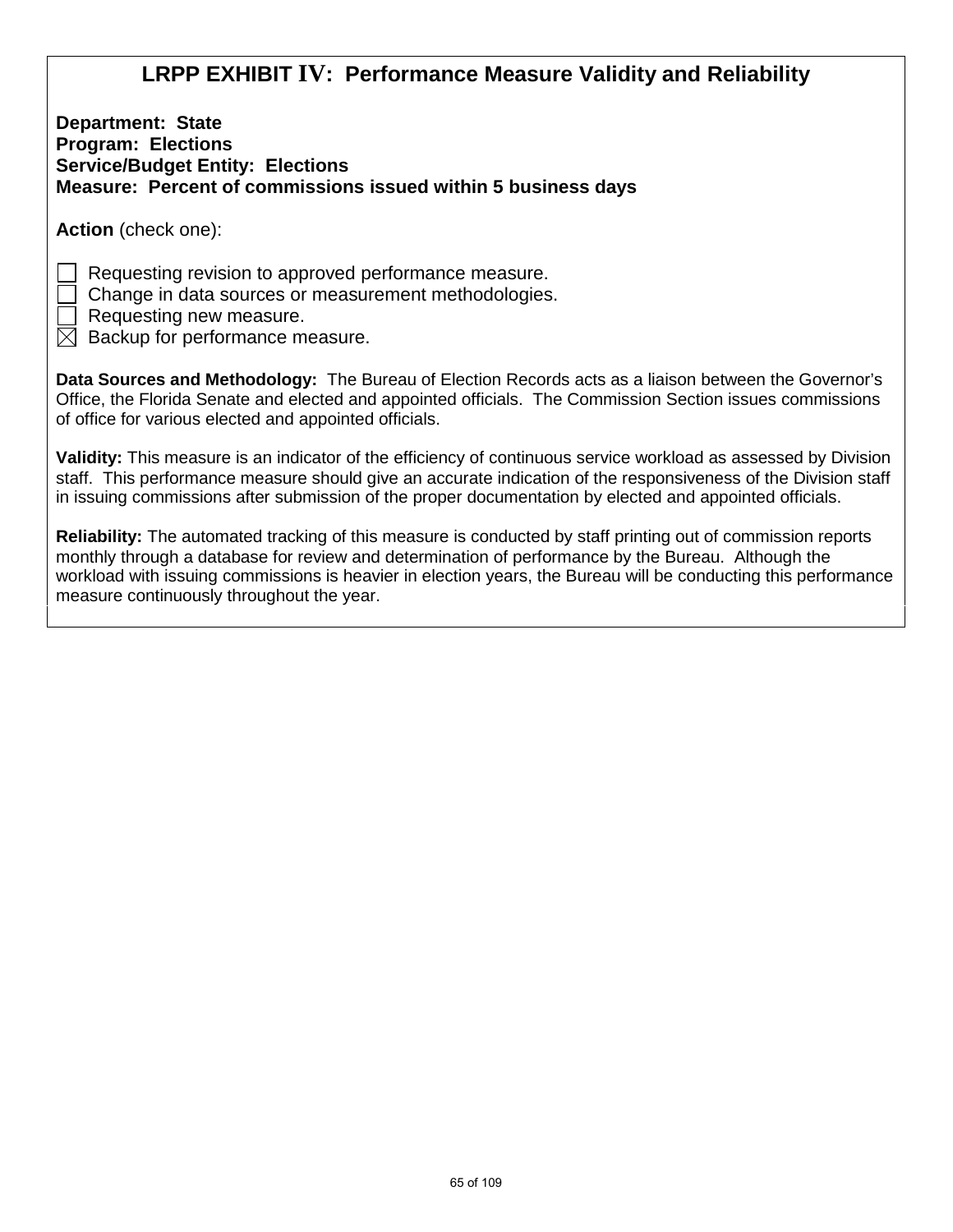**Department: State Program: Elections Service/Budget Entity: Elections Measure: Number of web accesses** 

**Action** (check one):

Requesting revision to approved performance measure.

Change in data sources or measurement methodologies.

Requesting new measure.

 $\boxtimes$  Backup for performance measure.

**Data Sources and Methodology:** This measure represents the number of web accesses on the Division's web site. The Division of Elections provides online access to information to registered voters and citizens of the state on a myriad of election related topics, including voter registration information look-up. Database staff have a means of collecting information based on the number of web visits and number of times Division information is accessed. The performance measure "web accesses" will be accounted for by counting the following file types in the web site web log

- Asp
- Aspx
- Cfm
- Doc
- Exe
- Html
- Htm
- Mdb
- $Mp3$ • Png
- Ppt
- Txt
- Xml
- Zip

**Validity:** This measure is valid as the updated voting content and general accessibility of the website will have a substantial role in the amount of voter and stakeholder traffic to the website. The Division's web site is becoming the major means to communicate with the citizens of the state and interact with campaigns, candidates, and political committees. The data is captured by means of an automated Visit Detail Report generated at the end of the fiscal year which provides the number of visits, requests generated by those individuals, and the total number of web accesses for the Division's web page.

**Reliability:** This measure is automatically captured by the web site activity report. Data is captured based on visits and requests so that activity can be accurately reported by means of Visit Detail Reports.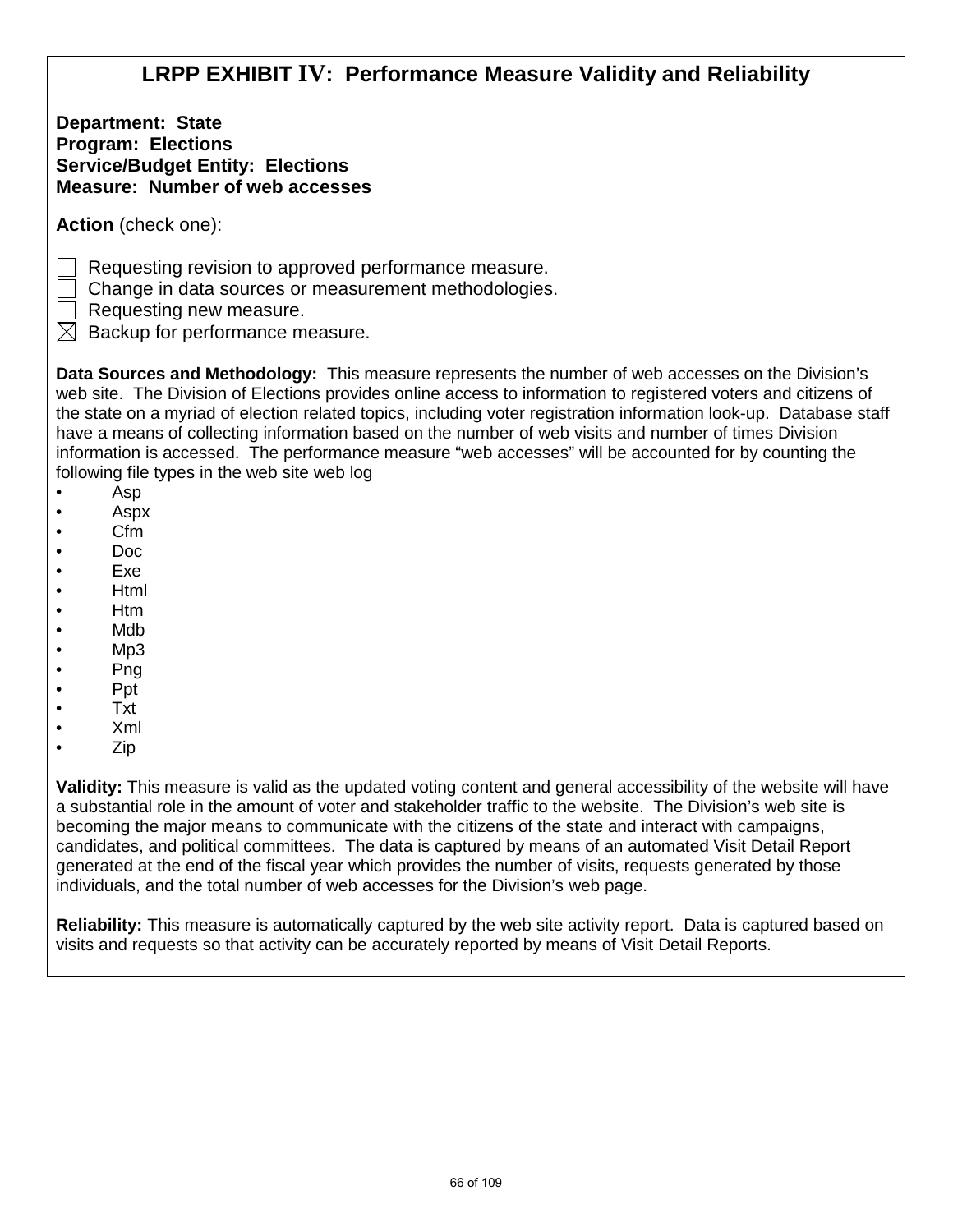**Department: State Program: Historical Resources Service/Budget Entity: Historic Resources Preservation and Exhibition Measure: Total number of properties protected or preserved**

**Action** (check one):

 $\boxtimes$  Requesting revision to approved performance measure.

- Change in data sources or measurement methodologies.
- Requesting new measure.

Backup for performance measure.

**Data Sources and Methodology:** This measure represents the increased number of properties brought into protection during the year, either those administered by the Division or those protected in the private sector. Included would be sites which, after development review and compliance consideration, remain preserved or were the subject of mitigation activities, properties identified for preservation through Division-sponsored grant awards, properties which through the Division's technical assistance have resulted in improved public use, sites acquired by the state during the year as part of Florida Forever, properties for which the Division provides oversight in the architectural review processes as a part of local, state or national programs.

**Validity:** This measure captures the percentage change in the number of properties protected as a result of Division efforts during the year. It includes the continuing protection of properties currently administered by the Division but acquired in previous years.

**Reliability:** This measure has high reliability. The Division has a data collection system in place to track the number of properties protected, broken down by the programs enumerated above. This measure captures a direct product of the agency that leads to protection of Florida's heritage.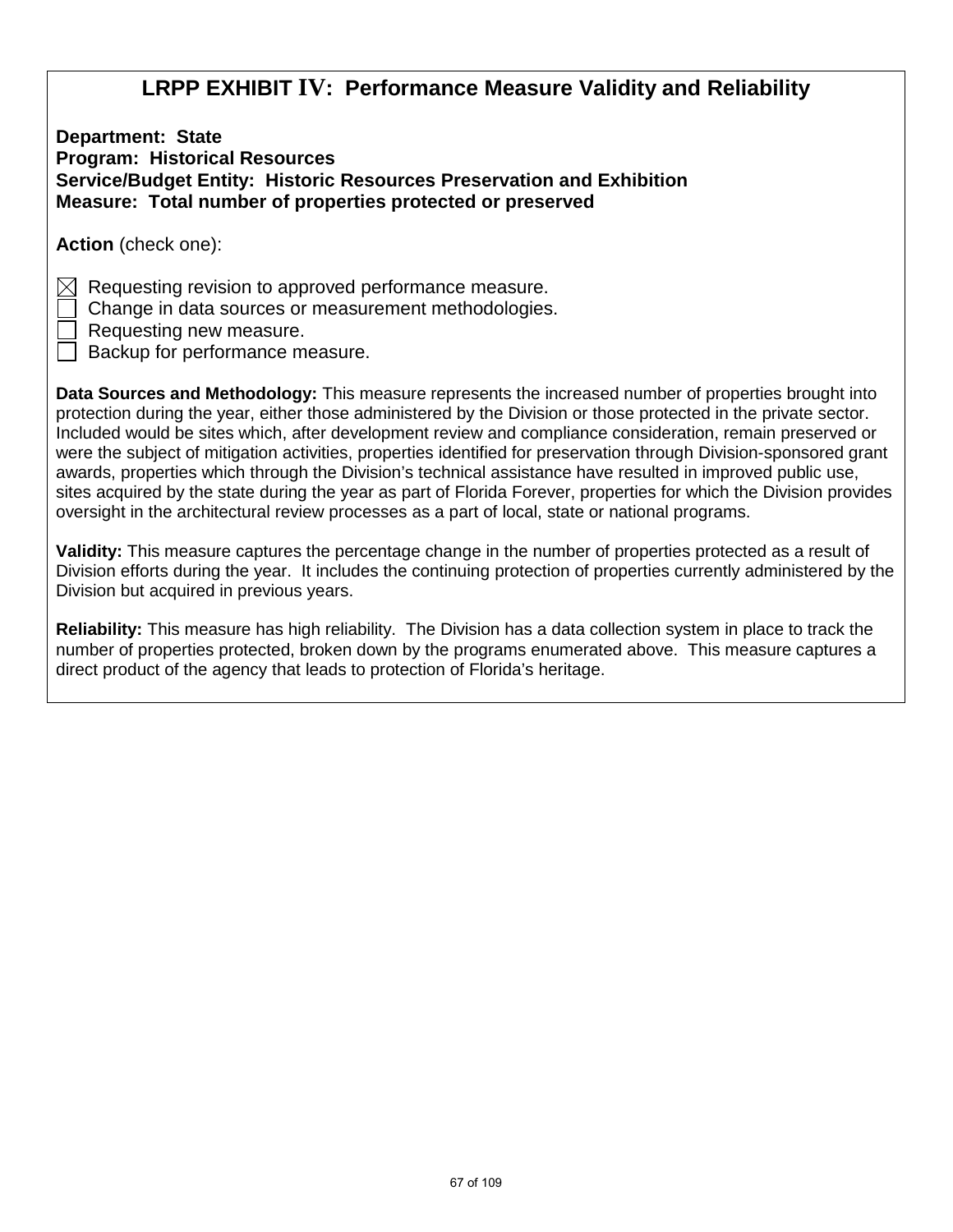**Department: State Program: Historical Resources Service/Budget Entity: Historic Resources Preservation and Exhibition Measure: Number of preservation services applications reviewed**

**Action** (check one):

 $\boxtimes$  Requesting revision to approved performance measure.

Change in data sources or measurement methodologies.

Requesting new measure.

Backup for performance measure.

**Data Sources and Methodology:** Counted in this measure are review and compliance applications, which are monitored for compliance with state and federal historic preservation laws.

**Validity:** This output measure captures technical assistance services in heritage protection. As land is developed, this development carries with it the possibility of destroying or damaging archaeological and historical sites. These compliance reviews are an important step in protecting Florida's heritage.

**Reliability:** This measure has high reliability. The Division has a data collection system in place that accurately records the number of reviews. This measure captures a direct product of the Division that leads to protection of Florida's heritage.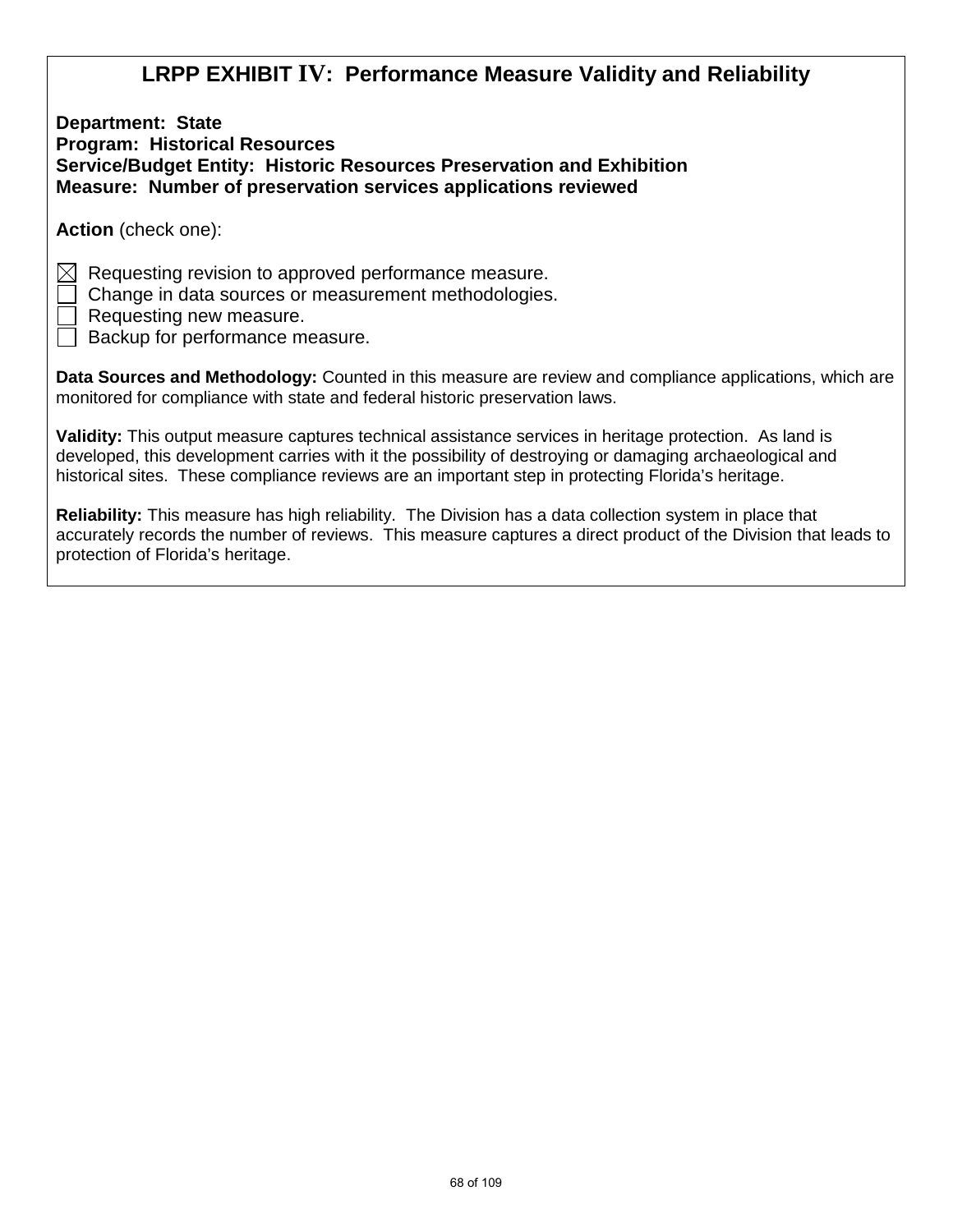**Department: State Program: Historical Resources Service/Budget Entity: Historic Resources Preservation and Exhibition Measure: Total funds leveraged by historical resources program**

**Action** (check one):

 $\boxtimes$  Requesting revision to approved performance measure.

Change in data sources or measurement methodologies.

Requesting new measure.

Backup for performance measure.

**Data Sources and Methodology:** This measure counts the number of local cost share dollars attributed to Division-sponsored grants. It includes both cash and in-kind match provided by local communities. It also includes the total amount of local economic activity directly attributable to federal historic building rehabilitation tax credit and ad valorem tax exemptions, as well as the total amount of local economic activity directly attributable to community revitalization programs such as the Main Street Program. These amounts are tracked separately for each program but combined into a single overall measure. Local contributions that continue for more than one year will be counted each year they recur.

**Validity:** This outcome measure focuses on the ability of state support to attract local dollars. It is an indication of the extent to which state funding can leverage local efforts to protect historic properties. These local preservation efforts benefit the local economy and also serve to raise public awareness and understanding of heritage preservation.

**Reliability:** The Division has developed a regularized data collection system through its grant-reporting requirements for capturing this data. Grant reports that document actual local cost share and in-kind service statistics are received 18-21 months after state funds are appropriated. Therefore, actual local cost share figures and in-kind service documentation are reported in a subsequent fiscal year to the appropriation. However, estimated local cost share and in-kind service amounts could be used to coincide with the fiscal year appropriation. As a set, the measures submitted represent the entire major program activities conducted by the Division.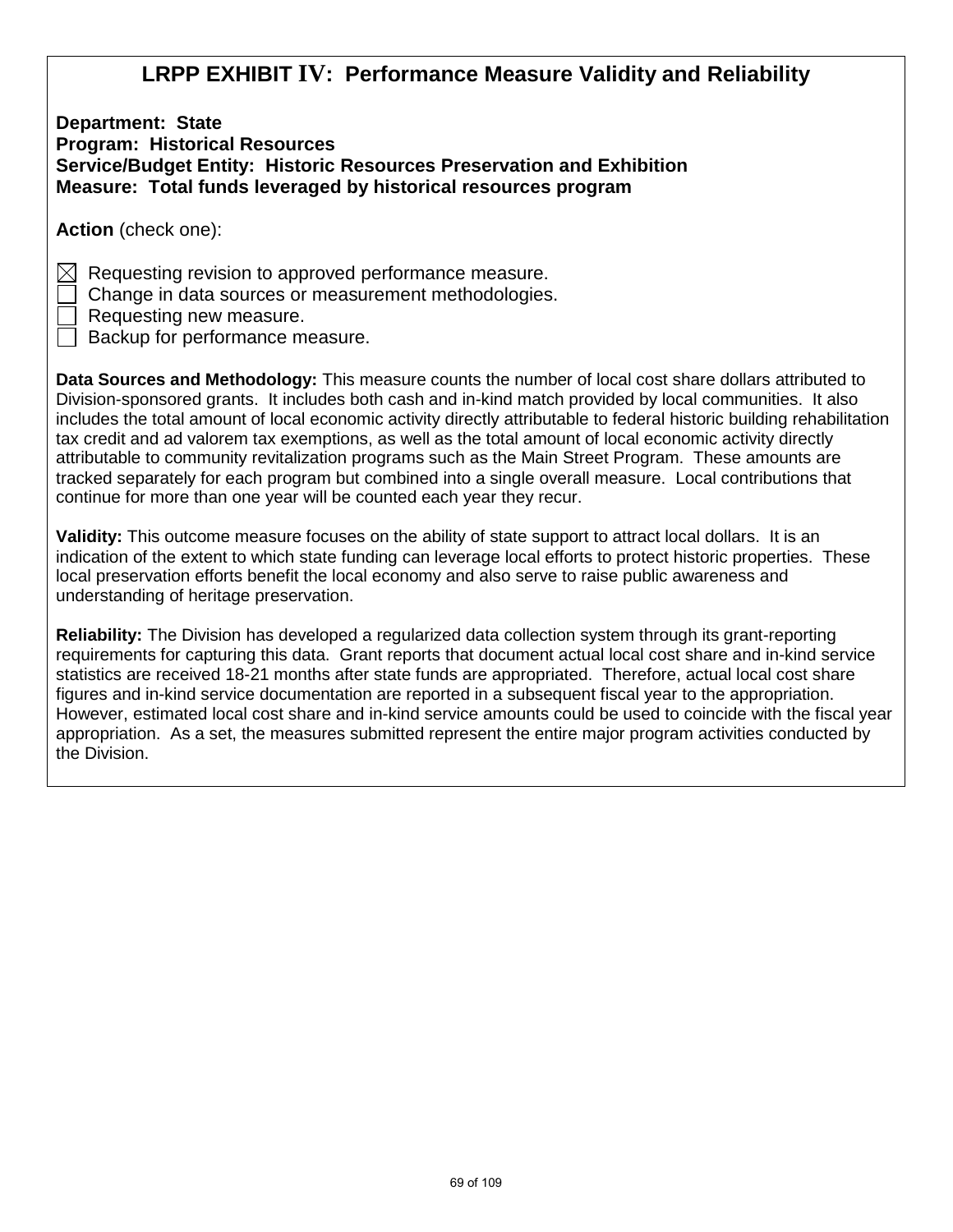**Department: State Program: Historical Resources Service/Budget Entity: Historic Resources Preservation and Exhibition Measure: Percent of customers satisfied with the quality/timeliness of technical assistance provided**

**Action** (check one):

Requesting revision to approved performance measure.

- Change in data sources or measurement methodologies.
- Requesting new measure.

 $\boxtimes$  Backup for performance measure.

**Data Sources and Methodology:** The scope of this measure includes requests for help in all program areas. Recipients of assistance are surveyed using a random sample of public contacts. The calculation for the first measure component (quality) is to divide the number of respondents expressing satisfaction with the quality of help given by the total number of respondents. The calculation for the second component (timeliness) is to divide the number of respondents expressing satisfaction with the timeliness of help given by the total number of respondents. Results for this measure are derived using the questions 1-6 and 9-10 of the Customer Satisfaction Survey Report, a survey that is attached to all outgoing emails. Questions 1-6 ask for responses of Excellent, Good, Fair, and Poor concerning the service provided by the Division's employees. The percentage of satisfied customers for each question is individually is calculated by adding together the percentage figures of customer responses of Excellent and Good. In addition, the percentage of positive answers to questions 9 and 10 (yes/no questions), which address timeliness, are incorporated. The average of the combined Excellent and Good responses to the first six questions and the percentage of positive answers to questions 9 and 10 are then calculated to arrive at the percentage of customers satisfied with the quality/timeliness of technical assistance provided.

**Validity:** This outcome measure is an indicator of service quality as assessed directly by the Division's customers. For services for which people can opt to use or not use a service, this measure may not be as valid an indicator of service quality as is demand for the service, indicated perhaps more appropriately by utilization. The second component of the measure is an indicator of service timeliness as assessed directly by the Division's customers.

**Reliability:** Given a sufficiently large sample size, the repeated samples of the same population within the same timeframe should provide the same assessment of the level of satisfaction. The sampling procedures are yet to be determined. This measure does not cover satisfaction of people who attend sponsored events. Increases in attendance may be a better measure of program quality for these events, given that citizens and tourists can choose the events they deem worth attending and thereby "vote with their feet" rather than filling out survey forms. As a set, the measures submitted represent all the Division's major program activities.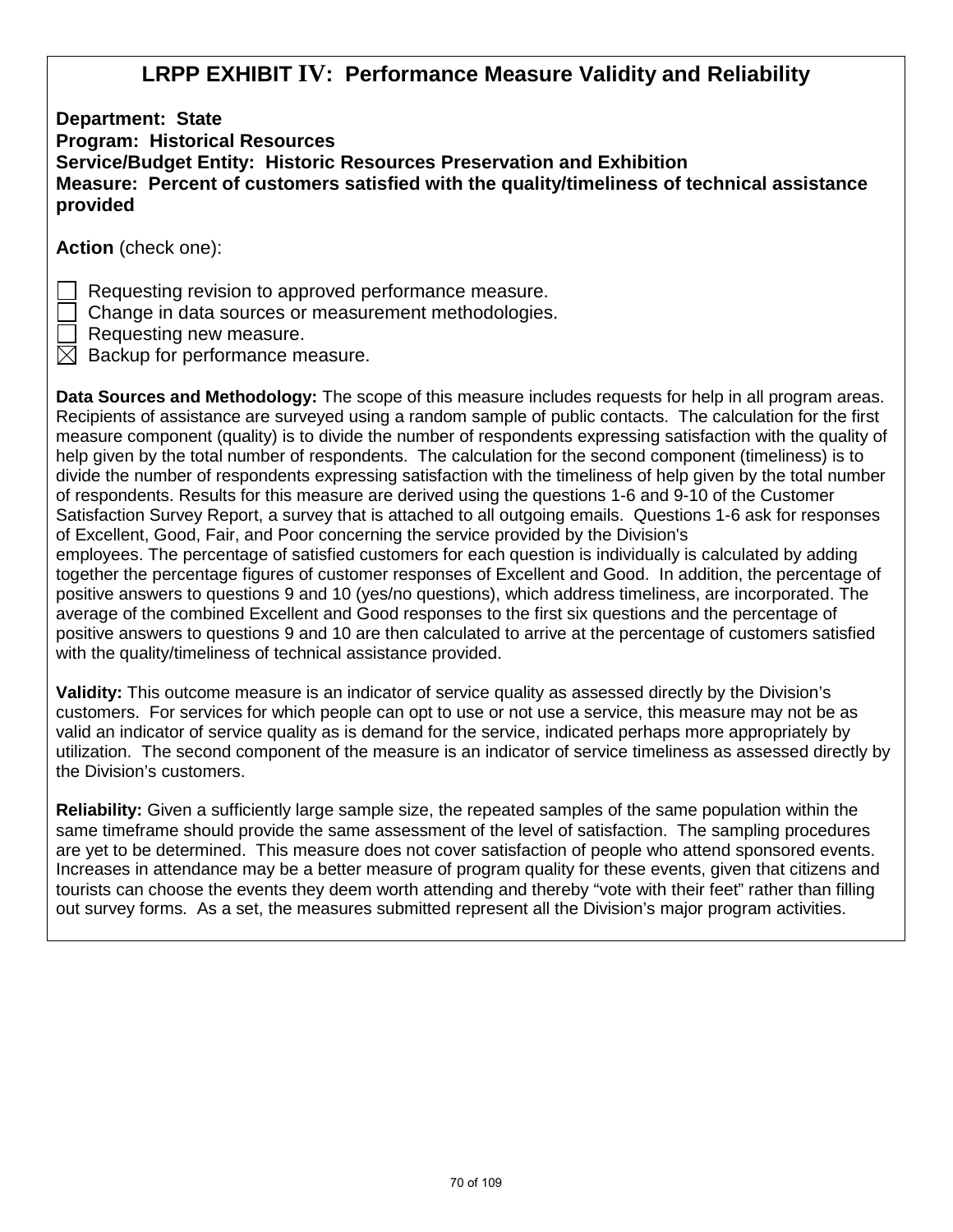**Department: State Program: Historical Resources Service/Budget Entity: Historic Resources Preservation and Exhibition Measure: Public Impact – sites, services and products**

**Action** (check one):

Requesting revision to approved performance measure.

Change in data sources or measurement methodologies.

 $\boxtimes$  Requesting new measure.

Backup for performance measure.

**Data Sources and Methodology:** This measure represents the Division's success in fulfilling a key aspect of its mission and strategic plan, specifically, engaging the public by providing educational, recreational, and inspirational experiences in connection with historic resources. This measure consolidates several existing measures into one comprehensive evaluative tool for overall success in public engagement and education. Data sources will be include attendance data, visits to historic sites managed by the Division, such as the Mission San Luis, The Grove, and the De Soto Winter Encampment Site, the number of people attending activities at Division-sponsored events, such as the Folklife Area at the Florida Folk Festival, grant-sponsored events, such as walking tours and workshop series, and other historic preservation education activities. Attendance counts are maintained separately by program type but are combined here into a single overall measure.

**Validity:** This measure summarizes opportunities for citizens and visitors to enjoy Florida's historical resources. The measure is a quantity indicator of individuals and groups reached by the Division's programs and activities.

**Reliability:** This measure has high reliability. The Division has regularized data collection systems in place to track and evaluate these activities and events. This measure is appropriate in that it represents a significant amount of the Division's resources in carrying out what is a fundamental purpose of the program, the interpretation of Florida history and heritage. As a set, the measures submitted represent the entire major program activities conducted by the Division.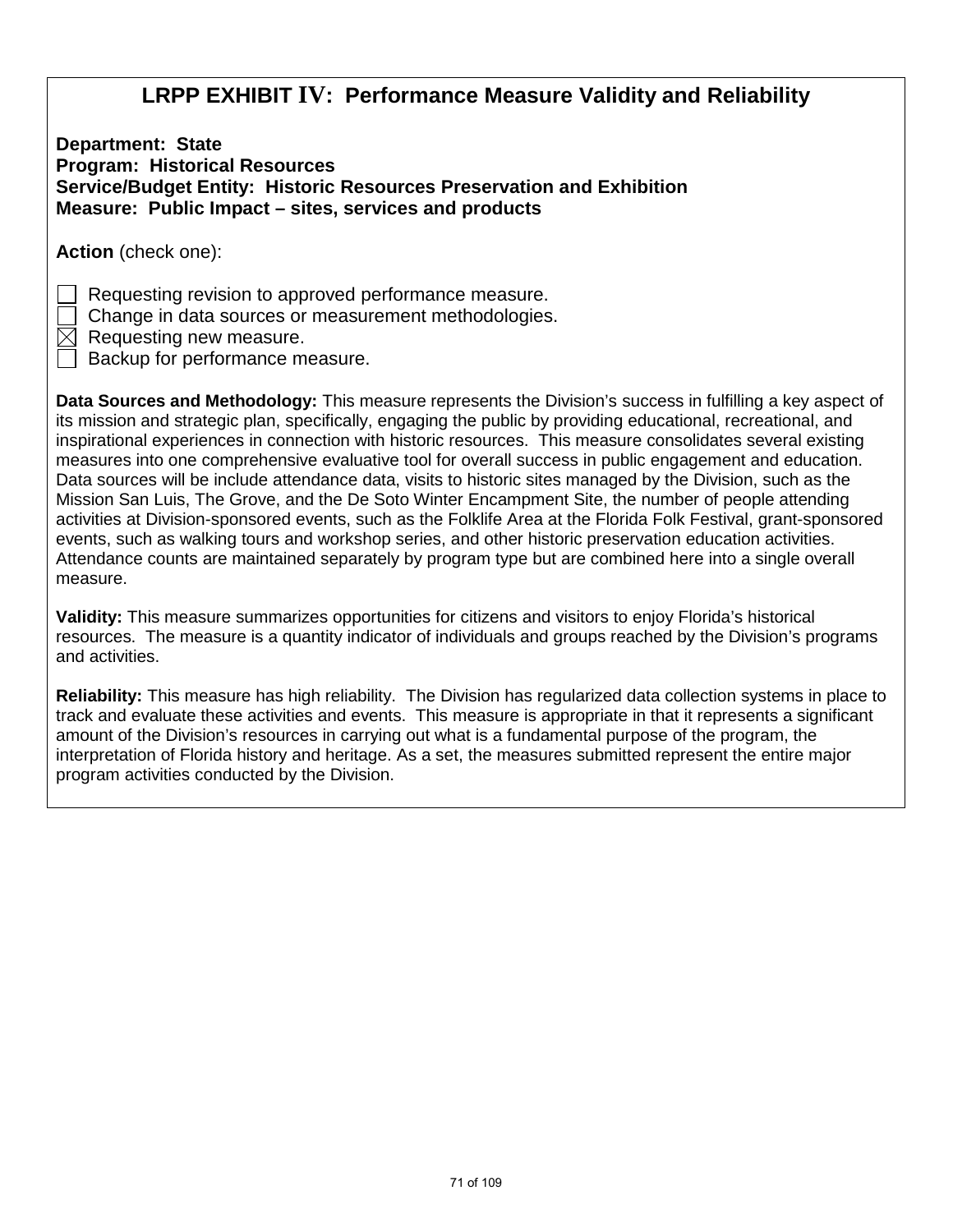**Department: State Program: Historical Resources Service/Budget Entity: Historic Resources Preservation and Exhibition Measure: Historical and Archaeological materials available for public access**

**Action** (check one):

Requesting revision to approved performance measure.

Change in data sources or measurement methodologies.

 $\boxtimes$  Requesting new measure.

Backup for performance measure.

**Data Sources and Methodology:** This measure consolidates several existing measures into one comprehensive evaluative tool for overall success in promoting historical resources and archaeology. This measure represents the total number of reports, books, brochures, and multimedia products prepared by Division staff or prepared as a result of grant award contracts. The count includes all available materials and products, in addition to new products created during the past year. It is a count of work products, not a measure of circulation or distribution measure would be one brochure, not 2,000.

**Validity:** This output measure is a quantity indicator for an important Division activity – promoting and interpreting Florida history and heritage.

**Reliability:** This measure has high reliability. The Division has a data collection system in place that accurately records the number of work products available by type each year. As a set, the measures submitted represent the entire major program activities conducted by the Division.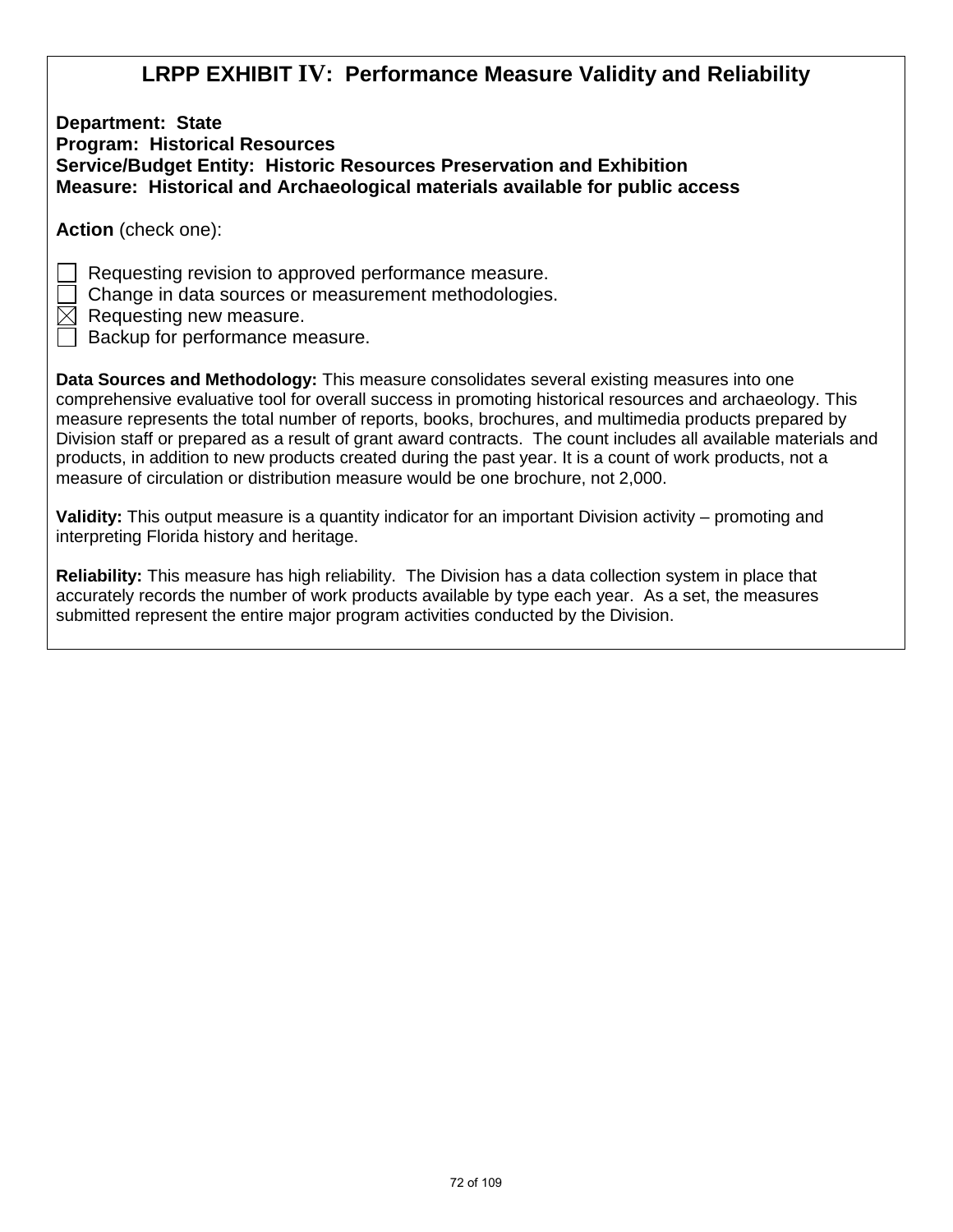**Department: Department of State Program: Corporations Service/Budget Entity: Commercial Recording and Registration Measure: Percent of Total Certifications Handled by Electronic Means**

**Action** (check one):

Requesting revision to approved performance measure.

Change in data sources or measurement methodologies.

Requesting new measure.

 $\boxtimes$  Backup for performance measure.

**Data Sources and Methodology:** The Division has an information system which has the capability to track information related to this performance measure. This information is maintained as part of performing the Division's business filing processes. The system has report generation capabilities that enable the Division to track the performance measure and growth, if applicable. The system also has the capability to create reports as needed. SQL queries against the data base generate the needed information. Annually a report based on these SQL queries is electronically produced and utilized in determining the percentage. This information is obtained from Systems personnel and compiled in the Director's Office.

The percentage is determined by dividing the number of electronic filings by the total number of filings processed by the Division. Both numbers are electronically maintained and generated. The average for the last two fiscal years is 61%. This is the requested standard.

**Validity:** This output measure establishes a product of the Division and is indicative of the level of service that the Division provides. Process changes and the use of technology are reflected in this measure. It measures the Division's efficiency through the use of technology.

This measure is an accurate assessment of the volume of electronic certifications processed. This measure is a valid indicator of the demand for the Division's services and the Division's capability to render those services in an efficient and timely manner. It is expected that an increase in the use of technology will result in an increase in the efficiency of service delivery. Radical changes in conditions can be identified.

This measure is an adequate indicator of effectiveness and efficiency. Its primary purpose is to provide a benchmark against which changes in process, use of technology or privatization issues could be evaluated. This measure provides a common unit of analysis and as such is appropriate for use in performance measurement. This could be affected by changes in resource availability.

All of the Division's filing activities are covered by this performance measure. No activities have been left out. Outputs and outcomes are linked in order to show a relationship between customer satisfaction and the efficiency of program operations. As efficiency is improved, monitoring of customer satisfaction levels is important to ensure quality of service does not suffer. Monitoring this balance will assist policymakers with funding decisions.

**Reliability:** The reliability of this measure is high. All information on filings processed is maintained electronically in the Division's data base. Repeated measurement for identical time periods should provide identical results. Capturing this information in the data base is an integral part of the filing process. All filing transactions are recorded.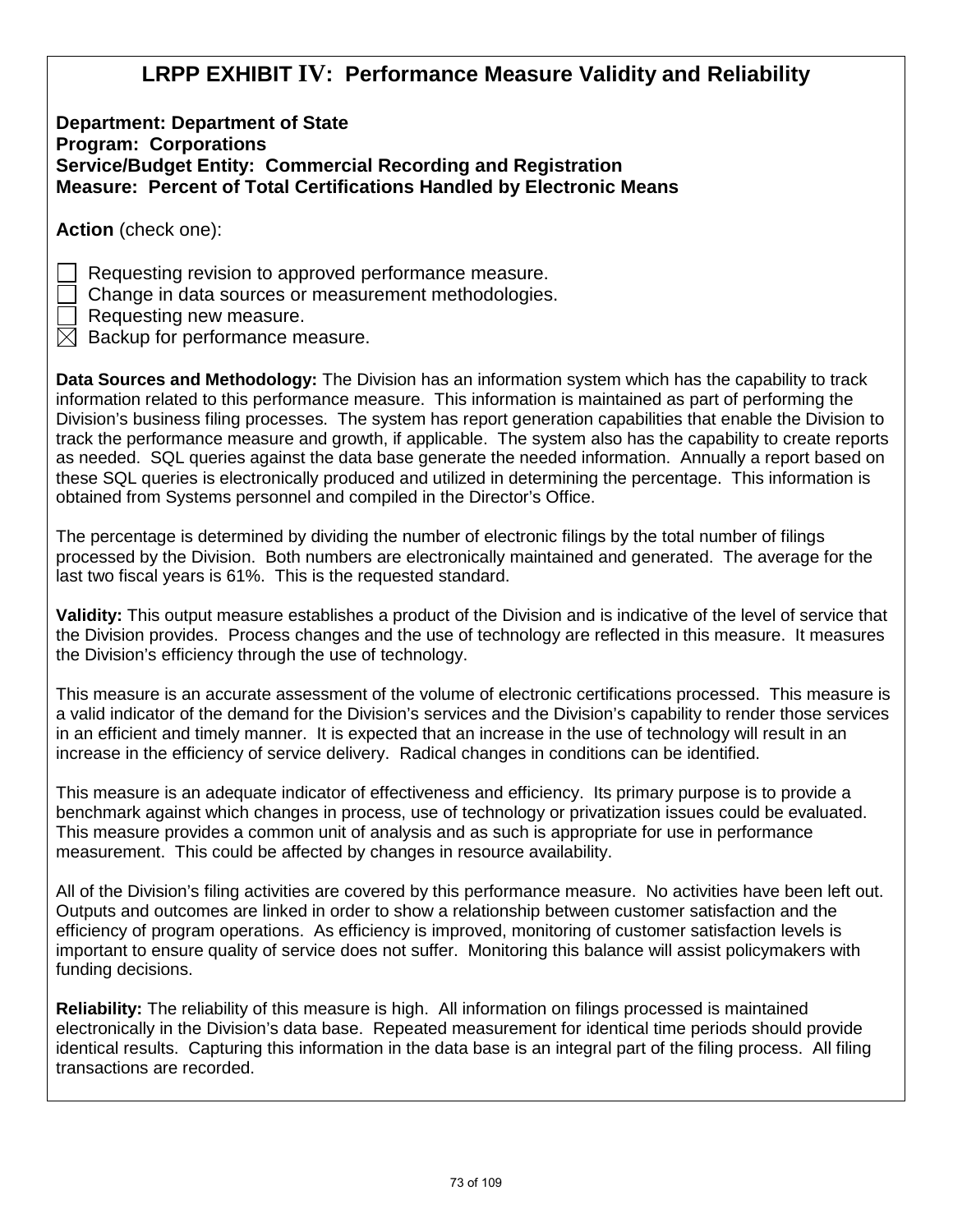**Department: Department of State Program: Corporations Service/Budget Entity: Commercial Recording and Registration Measure: Percent of Total Filings Handled by Electronic Means** 

**Action** (check one):

Requesting revision to approved performance measure.

Change in data sources or measurement methodologies.

Requesting new measure.

 $\boxtimes$  Backup for performance measure.

**Data Sources and Methodology:** The Division has an information system which has the capability to track information related to this performance measure. This information is maintained as part of performing the Division's business filing processes. The system has report generation capabilities that enable the Division to track the performance measure and growth, if applicable. The system also has the capability to create reports as needed. SQL queries against the data base generate the needed information. Annually a report based on these SQL queries is electronically produced and utilized in determining the percentage. This information is obtained from Systems personnel and compiled in the Director's Office.

The percentage is determined by dividing the number of electronic filings by the total number of filings processed by the Division. Both numbers are electronically maintained and generated. The average for the last two fiscal years is 61%. This is the requested standard.

**Validity:** This output measure establishes a product of the Division and is indicative of the level of service that the Division provides. Process changes and the use of technology are reflected in this measure. It measures the Division's efficiency through the use of technology.

This measure is an accurate assessment of the volume of electronic filings processed. This measure is a valid indicator of the demand for the Division's services and the Division's capability to render those services in an efficient and timely manner. It is expected that an increase in the use of technology will result in an increase in the efficiency of service delivery. Radical changes in conditions can be identified.

This measure is an adequate indicator of effectiveness and efficiency. Its primary purpose is to provide a benchmark against which changes in process, use of technology or privatization issues could be evaluated. This measure provides a common unit of analysis and as such is appropriate for use in performance measurement. This could be affected by changes in resource availability.

All of the Division's filing activities are covered by this performance measure. No activities have been left out. Outputs and outcomes are linked in order to show a relationship between customer satisfaction and the efficiency of program operations. As efficiency is improved, monitoring of customer satisfaction levels is important to ensure quality of service does not suffer. Monitoring this balance will assist policymakers with funding decisions.

**Reliability:** The reliability of this measure is high. All information on filings processed is maintained electronically in the Division's data base. Repeated measurement for identical time periods should provide identical results. Capturing this information in the data base is an integral part of the filing process. All filing transactions are recorded.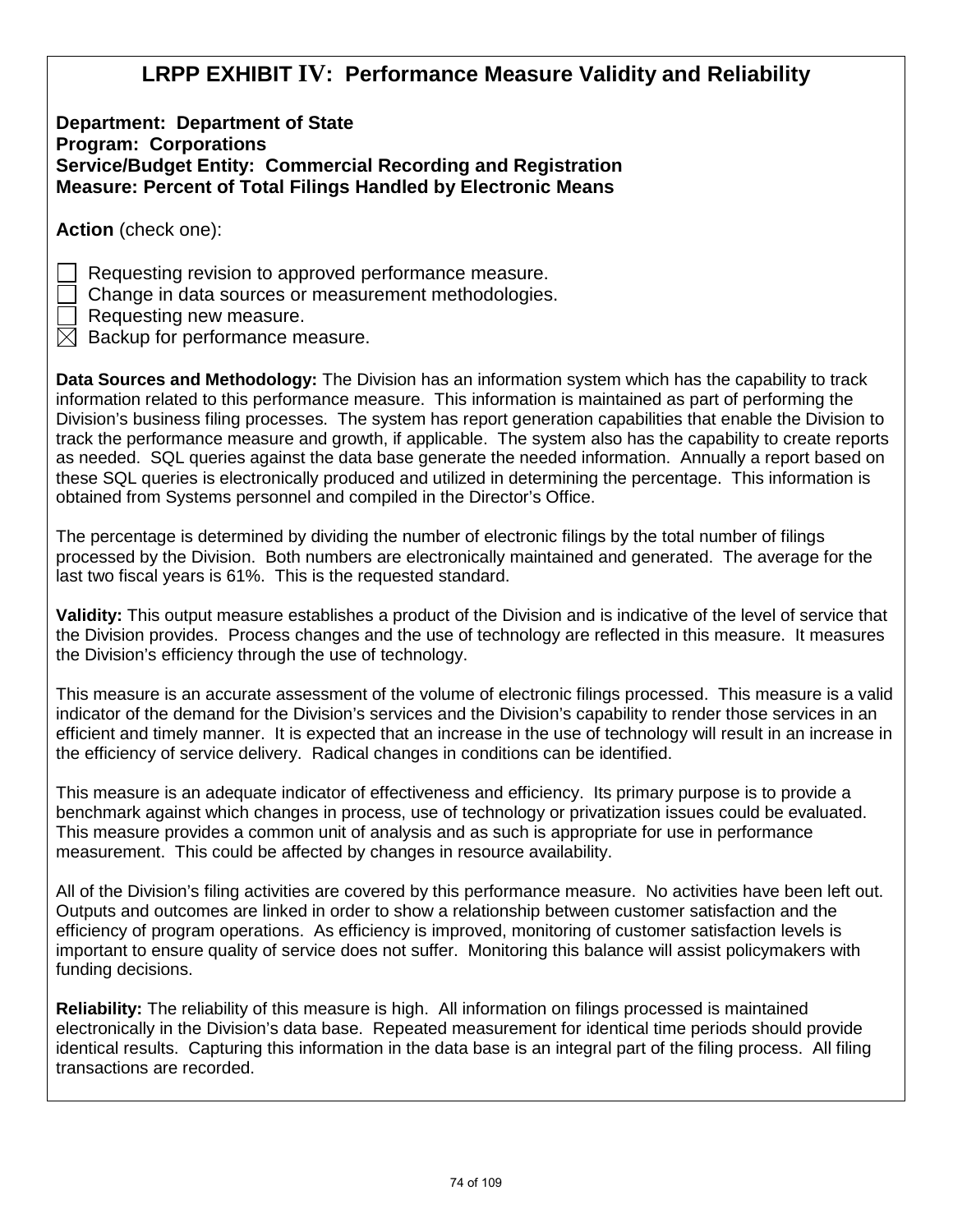**Department: Department of State Program: Corporations Service/Budget Entity: Commercial Recording and Registration Measure: Number of Public Electronic Uses**

**Action** (check one):

Requesting revision to approved performance measure.

Change in data sources or measurement methodologies.

Requesting new measure.

 $\boxtimes$  Backup for performance measure.

**Data Sources and Methodology:** The Division has an information system which has the capability to track information related to this performance measure. This information is maintained as part of performing the Division's business filing processes. The system has report generation capabilities that enable the Division to track the performance measure and growth, if applicable. The system also has the capability to create reports as needed. SQL queries against the data base generate the needed information. Annually a report based on these SQL queries is electronically produced and utilized in determining the number. This information is obtained from Systems personnel and compiled in the Director's Office.

This number is obtained electronically from the Division's computer system. The average for the last two fiscal years is 280M electronic accesses. This is the requested standard.

**Validity:** This output measure establishes a product of the Division and is indicative of the level of service that the Division provides. Process changes and the use of technology are reflected in this measure. It measures the Division's efficiency through the use of technology.

This measure is an accurate assessment of the volume of electronic Web accesses. This measure is a valid indicator of the demand for the Division's services and the Division's capability to render those services in an efficient and timely manner. It is expected that an increase in the use of technology will result in an increase in the efficiency of service delivery. Radical changes in conditions can be identified.

This measure is an adequate indicator of effectiveness and efficiency. Its primary purpose is to provide a benchmark against which changes in process, use of technology or privatization issues could be evaluated. This measure provides a common unit of analysis and as such is appropriate for use in performance measurement. This could be affected by changes in resource availability.

All of the Division's system accesses are covered by this performance measure. No activities have been left out. Outputs and outcomes are linked in order to show a relationship between customer satisfaction and the efficiency of program operations. As efficiency is improved, monitoring of customer satisfaction levels is important to ensure quality of service does not suffer. Monitoring this balance will assist policymakers with funding decisions.

**Reliability:** The reliability of this measure is high. All information on system accesses is maintained electronically in the Division's data base. Repeated measurement for identical time periods should provide identical results. Capturing this information in the data base is an integral part of the system operation. All WEB access transactions are recorded.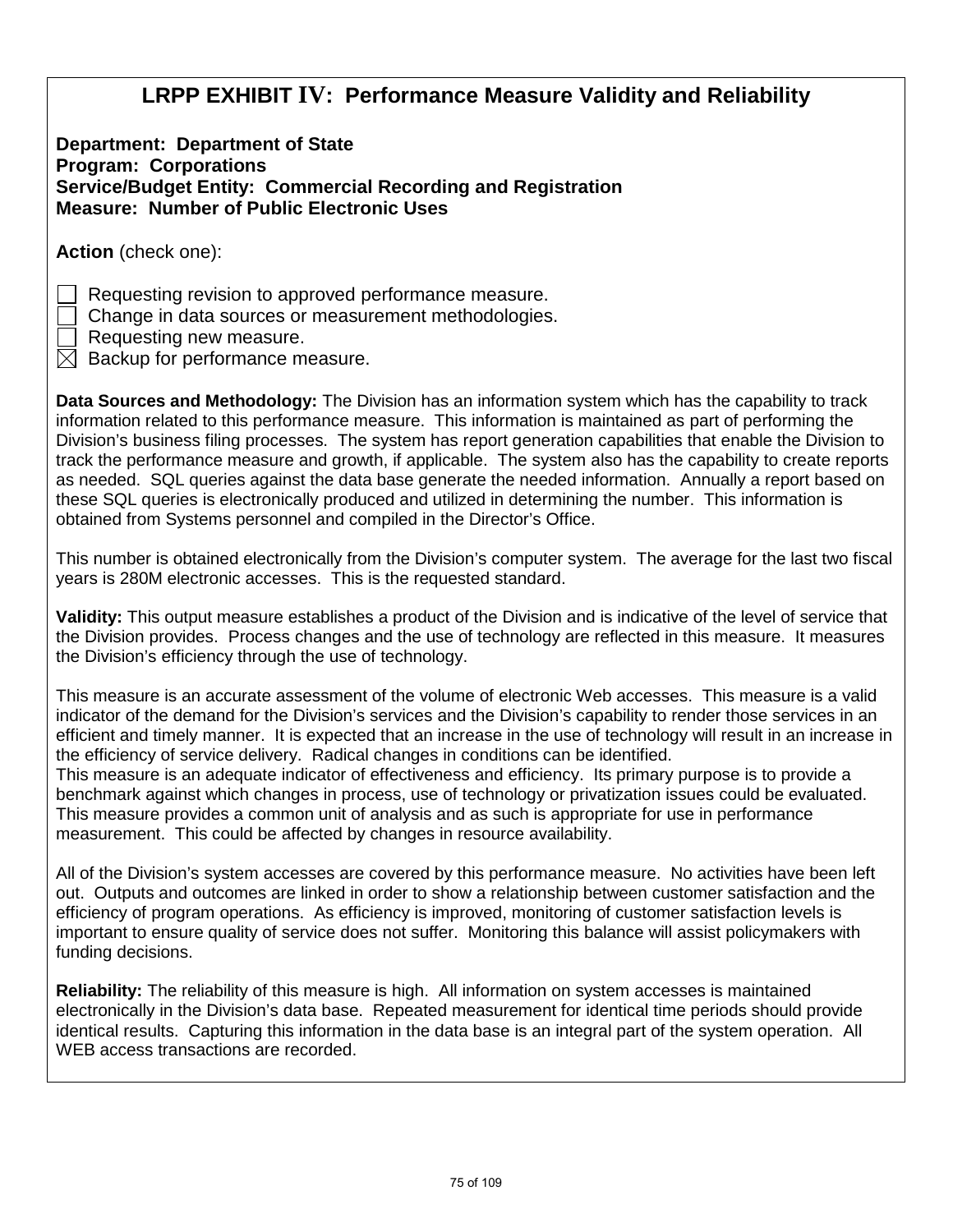**Department: State**

**Program: Division of Library and Information Services Service/Budget Entity: Library, Archives and Information Services Measure: Annual increase in the use of local public library services**

**Action** (check one):

Requesting revision to approved performance measure.

Change in data sources or measurement methodologies.

Requesting new measure.

 $\boxtimes$  Backup for performance measure.

### **Data Sources and Methodology:**

FY2011 Public Library Data (data for local fiscal year 2010-2011) Output Measures for Public Libraries, second edition, American Library Association, 1987.

Instructions and definitions are included with the Annual Statistical Report for Public Libraries, which collect local public library data for the most recent local fiscal year. These instructions and definitions are designed to address quality of data issues by increasing the reliability and validity of data collected and reported, and is consistent with the instructions and definitions used in the Public Libraries Survey which is administered by the Institute of Museum and Library Services. These data elements have gone through a national adjudication process and have been reviewed by the U. S. Census Bureau.

### **TERMS:**

• Number of items loaned by public libraries: Local public libraries annually report the number of circulation transactions (items loaned) for the most recent local fiscal year.

• Circulation transaction: The act of lending an item from the library's collection for use generally (although not always) outside the library. Includes renewals.

• Items: Physical units, volumes, or pieces; print or non-print; cataloged or un-cataloged.

• Number of library customer visits: Local public libraries report the number of library customer visits for the most recent local fiscal year. All members of the public entering the library, for whatever purposes, are counted. A common method used for sampling is outlined in *Output Measures for Public Libraries: A Manual of Standardized Procedures*, second edition, American Library Association, 1987.

• Number of public library reference requests: Local public libraries report the number of reference transactions (requests) completed during the most recent local fiscal year.

• Reference transaction: An information contact that involves the knowledge, use, recommendations, interpretation, or instruction in the use of one or more information sources by a member of the library staff. Information and referral service is included. It may be based on either an actual count or a sample, as outlined in *Output Measures for Public Libraries: A Manual of Standardized Procedures,* second edition, American Library Association, 1987.

• Number of public library registered borrowers: A library user who has applied for and received an identification number or card from the public library that has established conditions under which the user may borrow. Registration records need to be updated regularly to provide an accurate count. It is recommended that public libraries update their files of registered borrowers every three years to ensure validity.

• Number of persons attending public library programs: Count the audience at all programs during the entire year. A program is any planned event which introduces those attending to any of the broad range of library services or activities, or which directly provides information through the presentation of talks, films, dramas, etc. Programs need not take place in the library, but the library must be the primary contributor of time, money, or people in the planning or presentation.

• Number of volumes in public library collections: Public libraries report the number of volumes of books and serials held at the end of the most recent local fiscal year.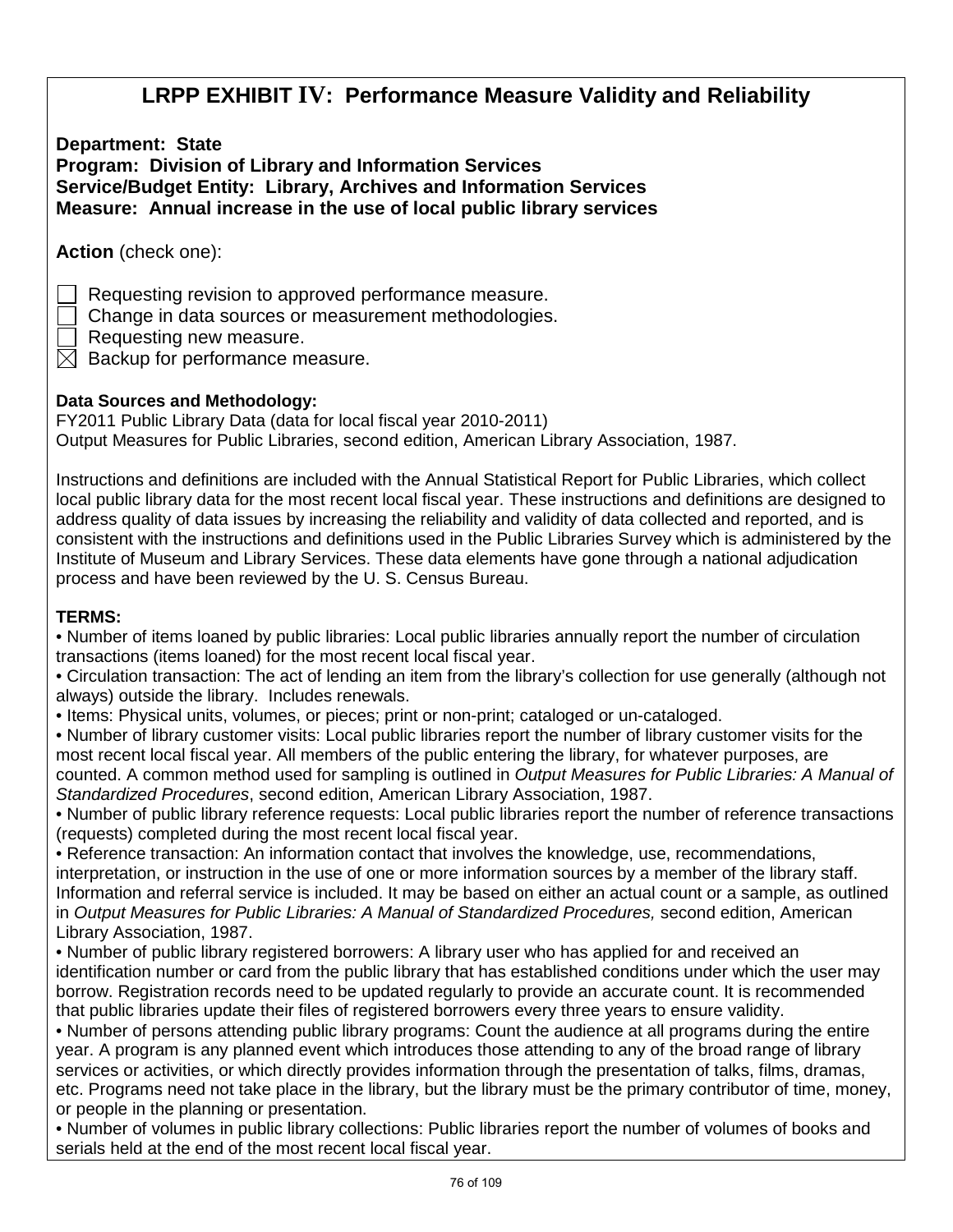Book: A non-periodical printed publication bound in hard or soft covers, or in loose-leaf format, of at least fortynine pages, exclusive of the cover pages; or a juvenile non-periodical publication of any length bound in hard or soft cover.

Serial: A publication issued in successive parts, usually at regular intervals, and as a rule, intended to be continued indefinitely. Serials include periodicals (magazines), newspapers, annuals (reports, yearbooks, etc.), memoirs, proceedings, and transactions of societies. Except for the current volume, count unbound serials when the library has at least half of the issues in a publisher's volume.

Other Factors Effecting Outcome:

• Local and Federal Fiscal years differ from the State of Florida: federal fiscal year of 10-1 through 9-30; local government fiscal year of 10-1 through 9-30; and state fiscal year of 7-1 through 6-30

• Local Government Libraries collect and report data for this measure and provide the data to the state on standard statistical data-gathering forms.

**Validity:** To measure the increase in use of local public library service, output measures developed at the national level are used to count the number of users and the number of uses.

• The following indicators were originally included as output measures but were lower level and will be kept as operational (internal) measures and not included:

• Threats to validity of data would include local government decisions

• A computerized data collection system has been developed to track data for the measures. This is safeguarded by a daily system back-up. All data collected is published.

Validity of this measure has been tested and the results incorporated by the Agency Inspector General in accordance with AIA standards.

**Reliability:** To measure the increase in use of local public library service, output measures developed at the national level are used to count the number of users and the number of uses.

• The following indicators were originally included as output measures but were lower level and will be kept as operational (internal) measures and not included:

• Threats to validity of data would include local government decisions

• A computerized data collection system has been developed to track data for the measures. This is safeguarded by a daily system back-up. All data collected is published.

Reliability of this measure has been tested and the results incorporated by the Agency Inspector General in accordance with AIA standards.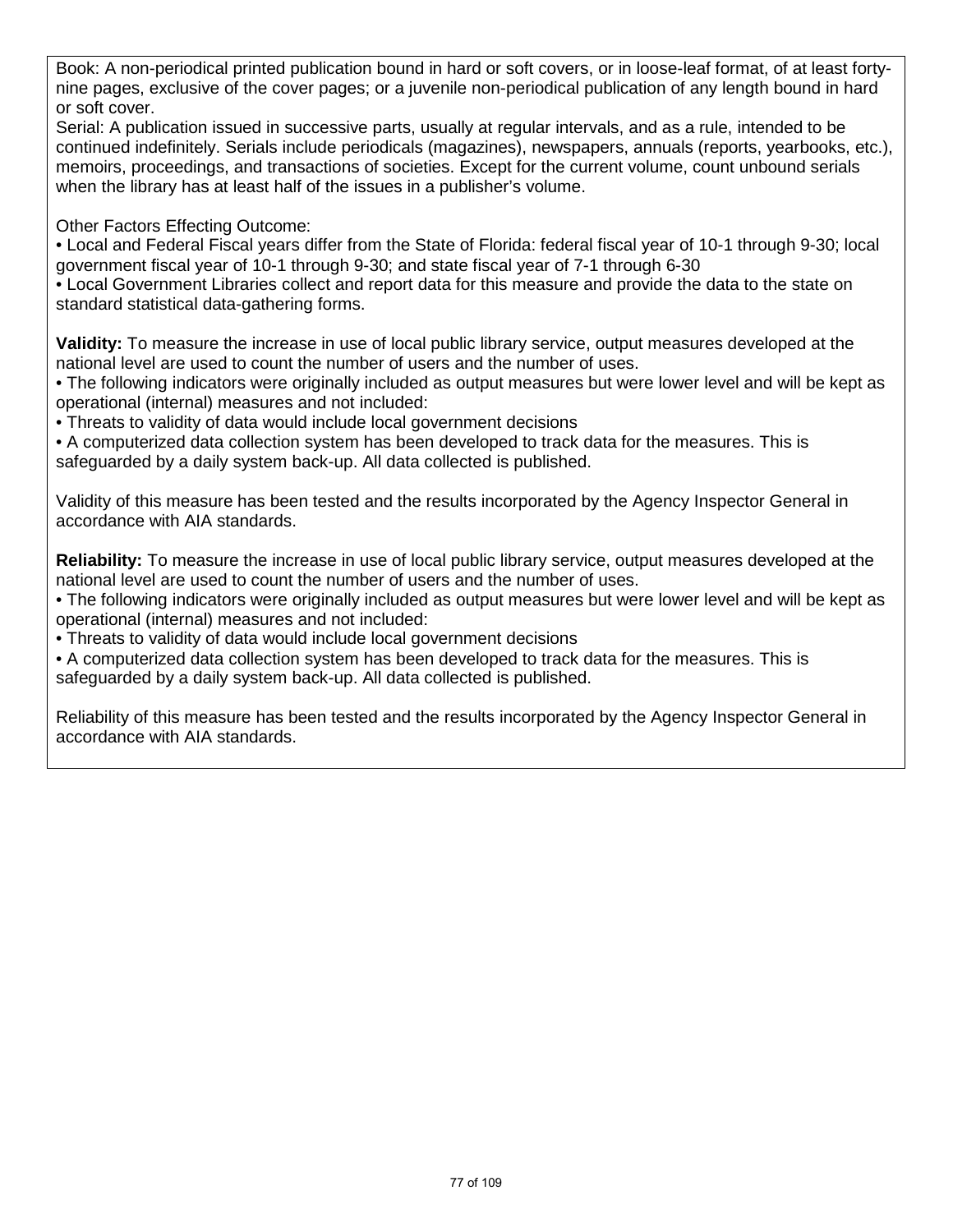**Department: State Program: Division of Library and Information Services Service/Budget Entity: Library, Archives and Information Services Measure: Annual cost avoidance achieved by government agencies through records storage/disposition/micrographics.**

**Action** (check one):

Requesting revision to approved performance measure.

Change in data sources or measurement methodologies.

Requesting new measure.

 $\boxtimes$  Backup for performance measure.

**Data Sources and Methodology:** All data elements for this outcome are contained within the standard state fiscal cycle of July 1 through June 30.

#### **Data Sources, Definitions, Calculations and Manipulations**

The cost avoidance is based on three factors:

• **Actual cubic feet of records approved for destruction multiplied times the cost to maintain one cubic foot of records in an office environment (\$85.00).**(\* see FORMULA). The number of cubic feet approved for destruction is maintained in the Compliance Database.

• **Actual cubic feet of records stored in the State Records Center multiplied times the cost to maintain one cubic foot of records in an office environment (\$85.00)**, less the cost to store in the records center (storage and accession fee \$4.00)=\$81.00 (\*see FORMULA)

• **Actual savings(\*see FORMULA) from elimination of paper and reduction in postage from the use of Computer Output Microfilm (COM).** This is determined from a formula provided considering the cost if the information was printed on paper less the cost to produce the same number of images or pages of computer output microfilm through the services of this program. The actual number of pages or images is reported for billing purposes and the cost of producing the information on COM is taken directly from the billing system reports. Postage savings are calculated with the formula provided. It is based on the cost of postage to mail paper versus mailing the equivalent information in COM format.

### **\*Formula:**

### • **Cost to Maintain One Cubic Foot of Records in an Office Environment:**

#### **FILE CABINET:** \$ 3.27

A four drawer letter size cabinet \$185 on state contract holds 6 cubic feet.

### Amortized over 10 years.

**FLOOR SPACE:** \$15.39

Space required for cabinet including access is 6 square feet, or 1 square foot per cubic foot. The Department of Management Services charges

\$15.39 per square foot for annual rent.

### **SUPPLIES:** \$7.15

Estimated cost of supplies for maintaining one cubic foot of records including labels, folders, tabs, etc.

#### **LABOR:** \$59.81

Cost of the average filing clerk with benefits is \$1,869 per month or \$22,429.92 annualized. Average workload of 25 cabinets per filing clerk \$22,429.92/25 = \$897.20/6 cubic feet = \$149.53. 40% of labor cost saved-\$59.81.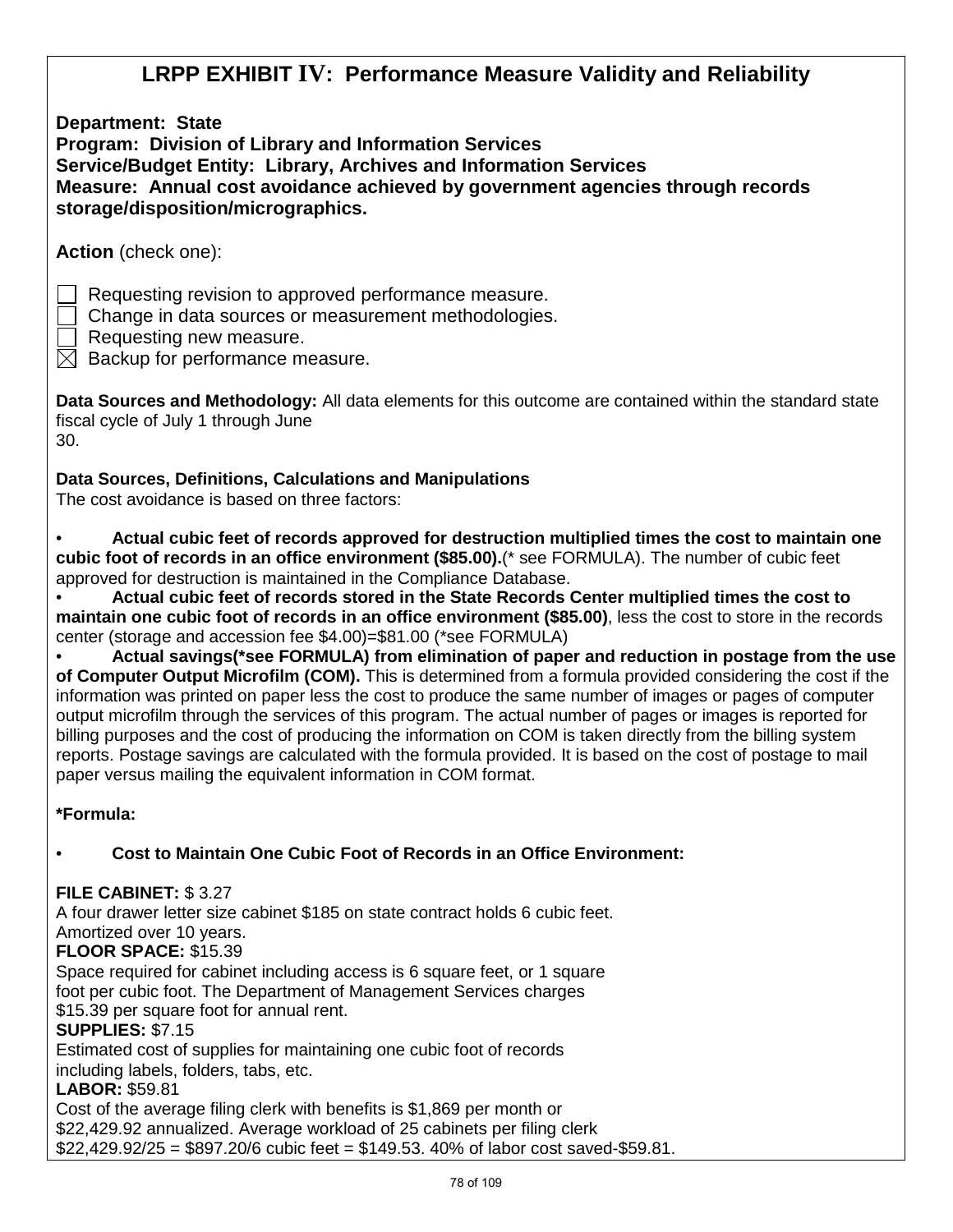**TOTAL ANNUAL COST** \$85.62 per cubic foot.

### • **Cost Savings from Microfilm Services:**

### **COST SAVING FROM MICROFILM SERVICES**

Original microfilm images created and duplicated (COM and source document)

### **COST AVOIDANCE IN PAPER NOT CREATED**

Total images divided by 2700 X \$20 (cost of paper--\$20 per 2700 sheets). Subtract cost to produce microfilm (from billing summary).

### • **Postage cost avoidance:**

### **COST OF POSTAGE TO MAIL PAPER 42 CENTS PER 5 PAGES**

Total images divided by 5 X 42 cents=cost of postage if mailing paper. **COST OF POSTAGE TO MAIL MICROFILM 42 CENTS PER 775 IMAGES** Total microfilm images divided by 775 X 42 cents=cost of postage to mail fiche.

### **NET SAVINGS TO MAIL MICROFILM VS. PAPER**

### **TOTAL COST AVOIDANCE FROM ELIMINATION OF PAPER AND REDUCTION IN POSTAGE**

**Validity:** Validity of this measure has been tested and the results incorporated by the Agency Inspector General in accordance with AIA standards.

**Reliability:** Reliability of this measure has been tested and the results incorporated by the Agency Inspector General in accordance with AIA standards.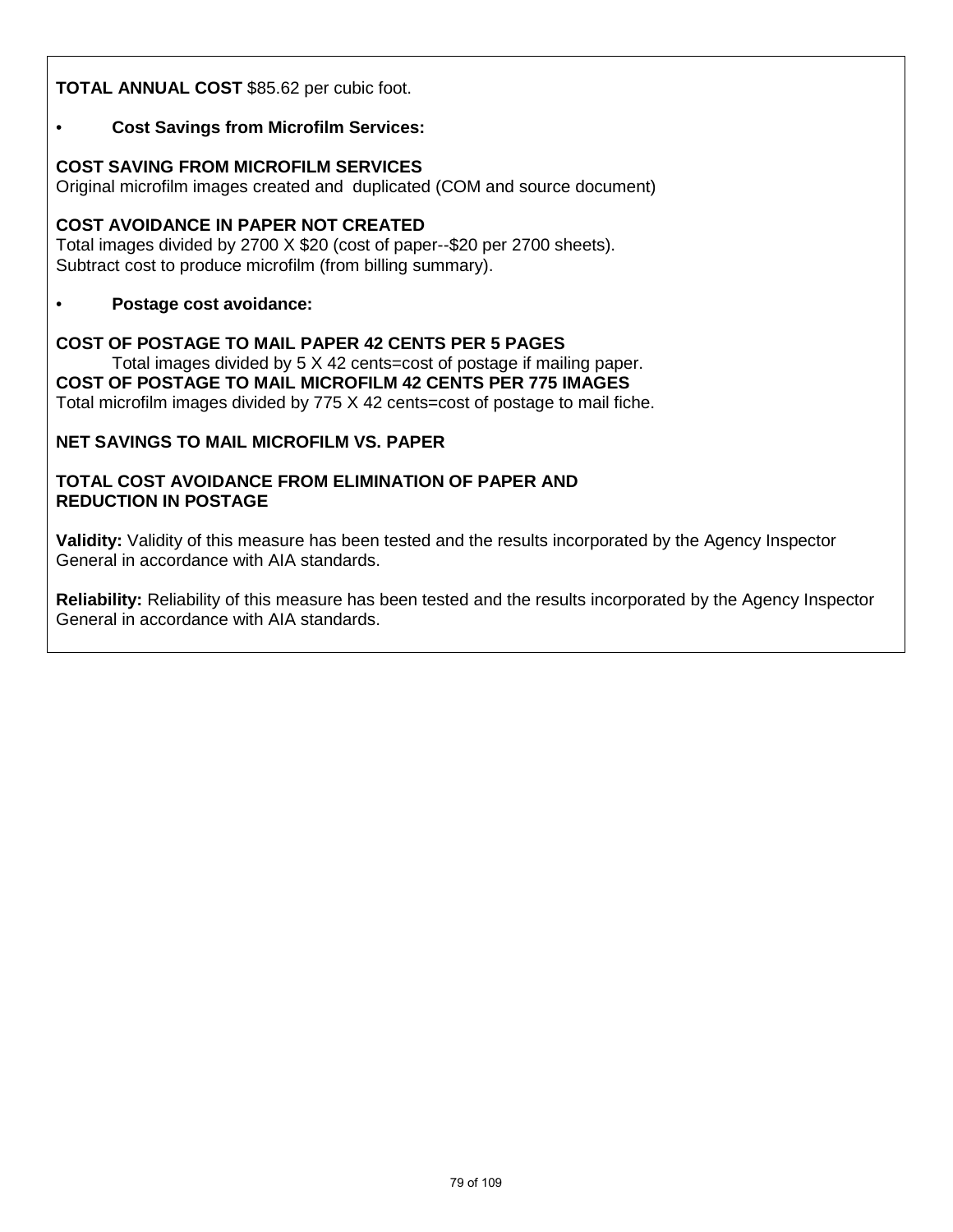**Department: State**

**Program: Division of Library and Information Services Service/Budget Entity: Library, Archives and Information Services Measure: Customer satisfaction with Division of Library and Information Services**

**Action** (check one):

Requesting revision to approved performance measure.

Change in data sources or measurement methodologies.

Requesting new measure.

 $\boxtimes$  Backup for performance measure.

**Data Sources and Methodology:** This performance measure is based on data gathered through surveys of the Division's clientele in key service areas. The purpose is to assess the Division's progress towards meeting customer service expectations in providing research assistance as well as technical assistance and training in a timely manner.

The survey instruments used were developed by Florida State University and are distributed throughout the year measuring key service points including customers served through a variety of communication methods including in-person, telephone, mail, fax, and email contacts. Customer satisfaction is measured in terms of quality of responses, timeliness of response, and accuracy of response.

This new measure merges three customer satisfaction measures presently used by the Division:

- Customer satisfaction with relevancy/timeliness of research response
- Customer satisfaction with Records Management records center services
- Customer satisfaction with Records Management training
- Customer satisfaction with accuracy and timeliness of library consultant responses

The same methodology will be used for the collection of the data as used presently for each of the current measures and the calculations will be merged into one percentage that is reported.

#### **Customer satisfaction with relevancy/timeliness of research response is used to determine the level of customer satisfaction with the relevancy and timeliness of the research response in the State Library and State Archives.**

*State Library:* Surveys are conducted by the designated librarian on a quarterly basis with one of the time periods occurring during the annual Legislative session. The Library surveys both on site and online customers. On site/paper responses are retrieved from collection boxes placed in the library and are tabulated daily. Online responses are tabulated by the online survey instrument as they are taken, and are analyzed once a day. Paper and online response results are entered into an Excel spreadsheet, which calculates timeliness and relevancy percentages by taking an average of the ten questions on the survey. Each quarterly survey period continues until a combination of 100 on site/paper and online responses are collected.

*State Archives*: The data used to calculate customer satisfaction is collected from surveys distributed throughout the fiscal year to State Archives customers. The survey is based on a number of measurement categories, including relevancy and timeliness. Possible responses for each question are Excellent, Good, Fair, Poor or No Opinion. Data from collected surveys is entered into an Excel spreadsheet. Formulas in the Excel spreadsheet calculate the number of Excellent, Good, Fair, Poor and No Opinion responses for each question. Based on these totals and total number of responses, the percentage of Excellent and Good responses and the percentage of Fair and Poor responses are calculated. The number reported for this measure is the percentage of Excellent and Good responses. The Program Manager's Administrative Assistant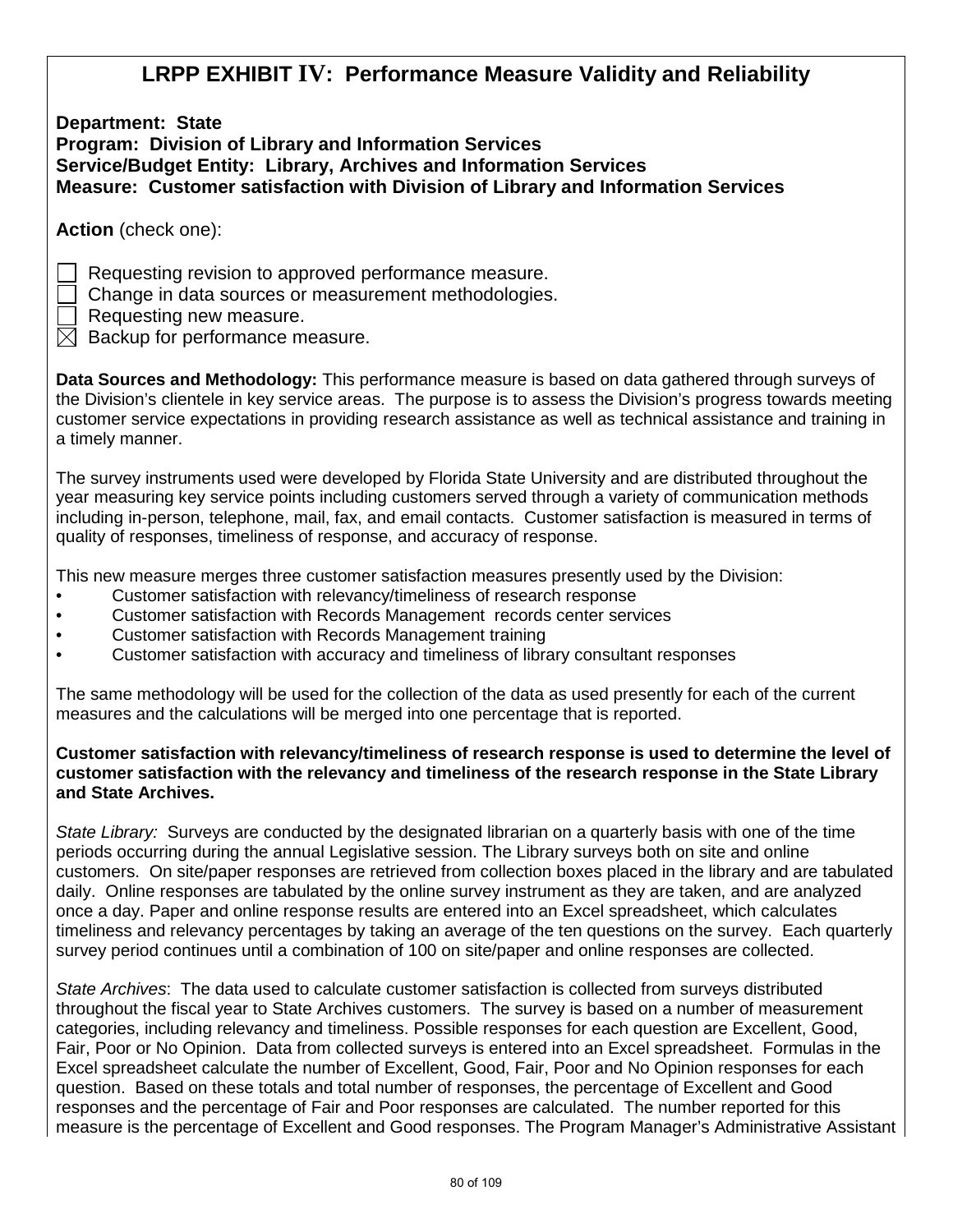collects the surveys entering the results into an Excel spreadsheet which then calculates timeliness and relevancy percentages.

### **Customer satisfaction with Records Center services**

The data used to calculate customer satisfaction is collected from surveys distributed throughout the fiscal year to Record Center customers. The survey contains 13 questions concerning customer satisfaction with the quality, timeliness, and accuracy of Records Center services, including reference service, accession service, and technical assistance. Possible responses for each question are Excellent, Good, Fair, Poor or No Opinion. Data from collected surveys is entered into an Excel spreadsheet by an Administrative Assistant. The data is spot checked against the paper surveys by a Government Operations Consultant II. Formulas in the Excel spreadsheet calculate the number of Excellent, Good, Fair, Poor and No Opinion responses for each question. Based on these totals and total number of responses, the percentage of Excellent and Good responses and the percentage of Fair and Poor responses are calculated. The number reported for this measure is the percentage of Excellent and Good responses.

### **Customer satisfaction with Records Management training**

The data used to calculate customer satisfaction is collected from surveys distributed to training class attendees throughout the fiscal year. The survey contains 11 questions concerning customer satisfaction with the knowledge and communication skills of the presenter and the appropriateness, benefits and relevancy of the presentation. Possible responses for each question are Strongly Agree, Agree, Disagree, Strongly Disagree and Not Applicable. Survey data is entered into an Excel spreadsheet by an Administrative Assistant. The data is spot checked against the paper surveys by a Government Operations Consultant II. Formulas in the Excel spreadsheet calculate the number of Strongly Agree, Agree, Disagree, Strongly Disagree and Not Applicable responses for each question. Based on these totals and total number of responses, the percentage of Agree and Strongly Agree responses and the percentage of Disagree and Strongly Disagree responses are calculated. The number reported for this measure is the percentage of Agree and Strongly Agree responses.

#### **Customer satisfaction with accuracy and timeliness of library consultant responses is used to determine the level of customer satisfaction with the relevance and timeliness of the response given by the library consultants.**

The customer satisfaction survey is sent electronically to public library directors and multi-type library cooperative executive directors. The customer satisfaction survey was created by the Library Development office, and was closely modeled after the survey Florida State University Information Studies Group developed for the Division. Customer satisfaction is measured in the areas of quality of consultant responses, timeliness of response, and accuracy of response. The survey is administered and compiled by the Library Program Administrator in the Planning, Evaluation and Statistics unit. The survey is disseminated and submitted in April.

Customer satisfaction percentages will be an average of the four measures to determine the outcome. The new measure, Customer satisfaction with the Division of Library and Information Services, will present a broader perspective of the success of the Division's efforts to meet its customer's needs.

**Validity:** The customer service measure is derived from the Department's core mission. This measure indicates that Division staffs are performing their job in a manner which exhibits exemplary customer satisfaction. This measure reflects the responses to the customer satisfaction surveys that the Division asks their customers to fill out. By analyzing the results of the surveys we are able to improve our services accordingly.

**Reliability:** The data obtained from these surveys has a high degree of accuracy and reliability. The customer service measures have been measured for a number of years. The same methodologies are being used in the new measure. The difference is that the measures are being averaged across the Division. The methodologies used to determine the individual levels of customer satisfaction have garnered consistent data over the years.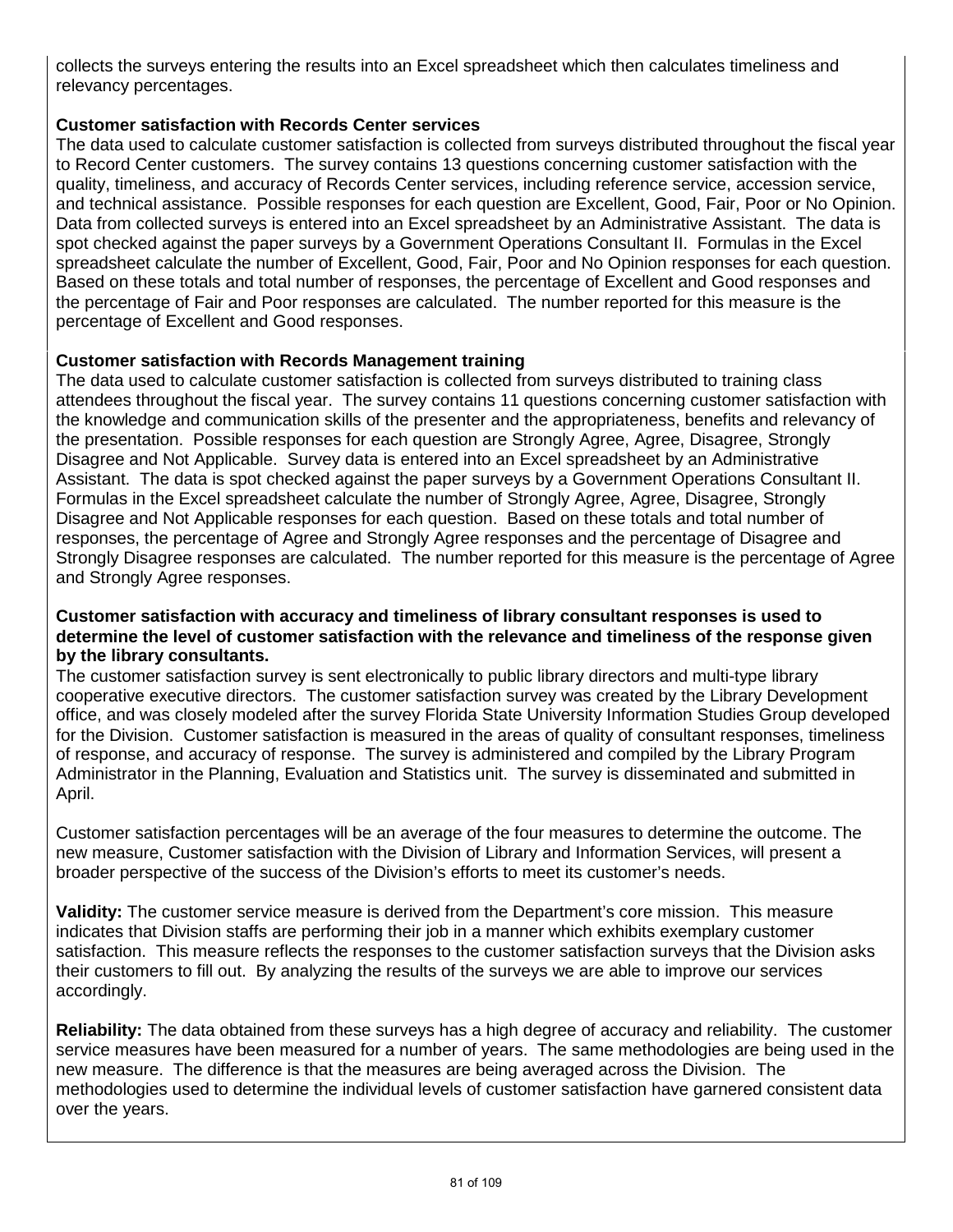**Department: State** 

**Program: Library and Information Services**

**Service/Budget Entity: Library, Archives and Information Services**

**Measure: Annual amount of additional information resources available for research by the Division of Library and Information Services**

**Action** (check one):

Requesting revision to approved performance measure.

Change in data sources or measurement methodologies.

Requesting new measure.

 $\boxtimes$  Backup for performance measure.

### **Data Sources and Methodology:**

### **Number of archival files processed**

This measure represents the quantity of archival files over which the Archives has established intellectual and physical control in order to make the records accessible to researchers. An archival file means a physical file folder or a digital or media equivalent. Establishing intellectual and physical control over records includes compiling descriptive information about the records and entering that descriptive information into the Archives automated catalog, enabling searching and reporting of collections to facilitate access and research use. The Archivist Supervisor II for Archives collections management, compiles the data monthly from reports generated from the Archives automated catalog. Monthly reporting data includes the current month's data as well as the fiscal-year-to-date total. The quantity for this measure is calculated using the following formula: cubic feet x 30 (based on an average of 30 files per cubic foot for quantities measured in cubic feet) plus the number of files in other formats (e.g. number of audio cassettes, number of video cassettes, etc.).

### **Library collection actions**

The information by which this measure is derived is obtained via reports from the State Library's automated library catalog. Data includes number of titles, including books, serials, and government publications, that library cataloging staff process for the State Library's collections. A title is processed by creating, checking in or editing information in the library catalog and preparing the items for distribution to the appropriate locations. The data for the number of actions completed by the cataloging staff is collected and reported monthly and compiled annually by the Library Program Administrator for library cataloging.

### **Number of FAW notices edited and published**

This measure represents the number of notices received, edited, and published by staff for inclusion in the Florida Administrative Weekly. Notices are required to be published by all state agencies pursuant to Chapter 120 F.S. Types of notices include, but are not limited to, Development of Proposed Rules; Proposed Rules; Emergency Rules; and meetings, workshops and public hearings. The source of the number is the printed Florida Administrative Weekly. Staff manually counts the number of notices in each section of the Weekly. The numbers are then entered into a Word table reflecting the total number of notices in each area for the month. This total is included in a monthly report from the Administrative Code, Weekly and Law Section. An Administrative Assistant I is responsible for tallying this measure.

### **Number of laws received and processed**

This measure represents the number of records file with the Department of State and processed through the Administrative Code and Weekly Section. "Processing" is receiving, date stamping, recording, and maintaining the record. Types of records filed include laws, vetoed bills, resolutions; memorials; municipal and county ordinances; municipal charters; Governor's Proclamations; executive orders; and extraditions. There are statutory requirements that these materials be file with the Department. Laws received are stamped by an automatic numbering machine that consecutively numbers each law with a chapter law number. The number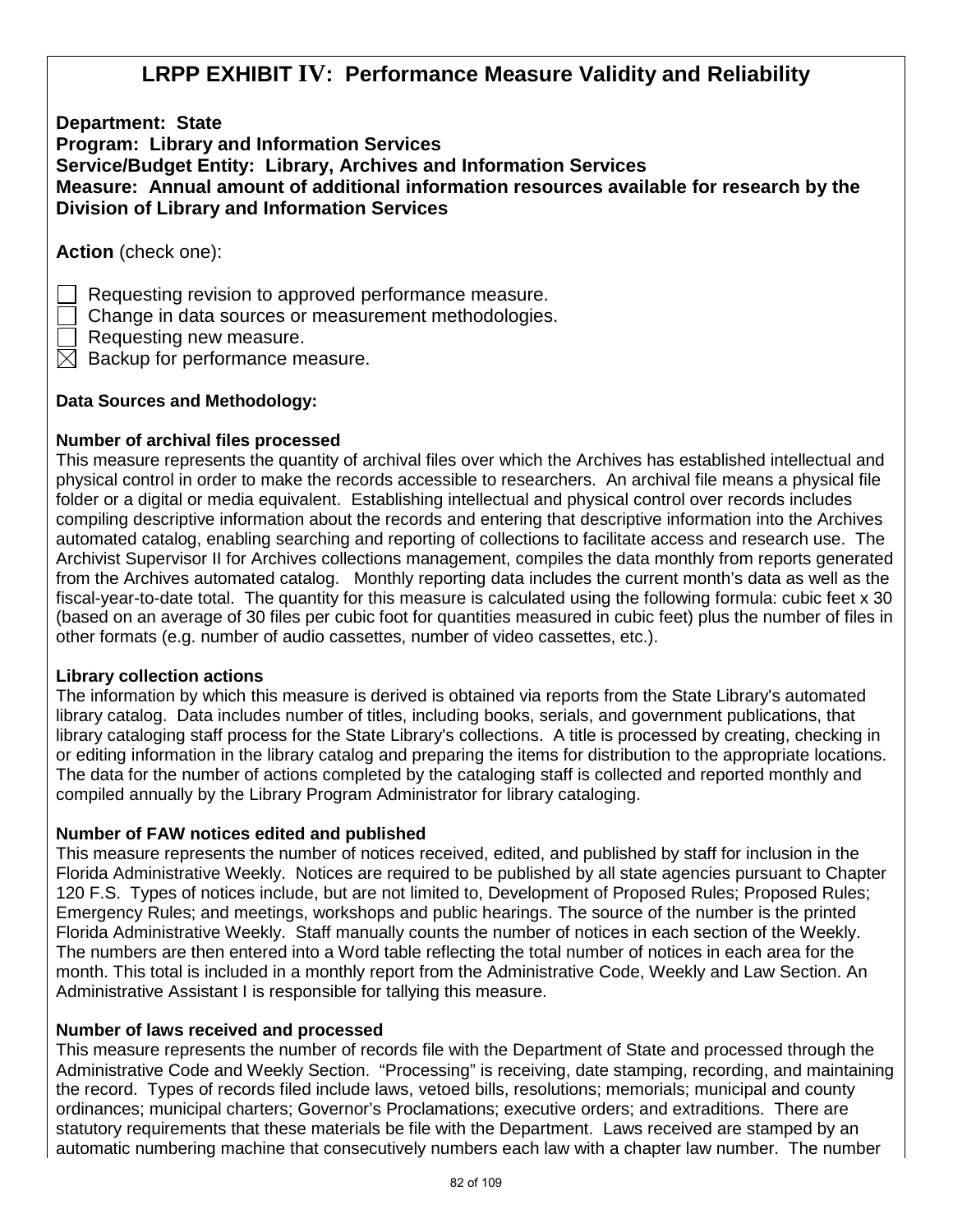on the last law stamped reflects the total number of laws received. This number is added to the Section's monthly report. The number of municipal and county ordinances; municipal charters; Governor's Proclamations; executive orders; and extraditions received and processed are obtained from word processing tables. Each category of records has a table. When material is received, information about the record is entered into the table. In order to retrieve the number of records received each month, a manual count of each table is completed. The numbers are reported in the monthly report. An Information Specialist I, an Accountant I, and a Program Administrator are responsible for this measure.

### **Number of adopted agency rules edited and published**

This measure represents the number of adopted agency rules edited and published in the Florida Administrative Code. Rules are required to be published pursuant to Chapter 120 F.S. The measure number includes rules filed for adoption and those in which technical changes have to be made. Each rule filed for adoption is entered into a database. The database generates a report containing the total number of rules filed. Agency requests for technical changes are received by letter. Each letter will contain a request for one or more technical changes. The total number of technical changes is derived from a count from each letter for the month. An Administrative Assistant III and an Operations and Management Consultant II are responsible for this measure.

### **Number of additional on-line resources made available via the Internet**

This measure represents the number of items from the collections of the State Library and the State Archives that are digitized and made available to the public on the Division's and the Florida Memory websites. Data for the number of items added to the Division's website is generated by the library management system and monthly activity logs and is compiled and reported monthly by the Library Program Administrator. Data for Florida Memory website is compiled annually by the Archives Supervisor using the web server properties statistics supplied in each individual folders/collections. Items added to the State Library and State Archives collections include original records, documents, photographs, audio and video recordings, and maps.

**Validity:** Data for this outcome is compiled from each of the output measures listed above. These outputs are added together to represent the annual amount of new library and archival materials made available. The Division captures the source data for this measure with totals taken from server records, the library management system and monthly activity reports. The source data is consistently gathered each month and by analyzing the results of this information the Division is able to improve the way information is delivered. This measure assures the Division is meeting its statutory mission.

**Reliability:** The data reported for this measure is highly reliable and has been accurately counted for a number of years, and will result in consistent information on the growth of the program from year to year. Periodic reviews are conducted to ensure consistency.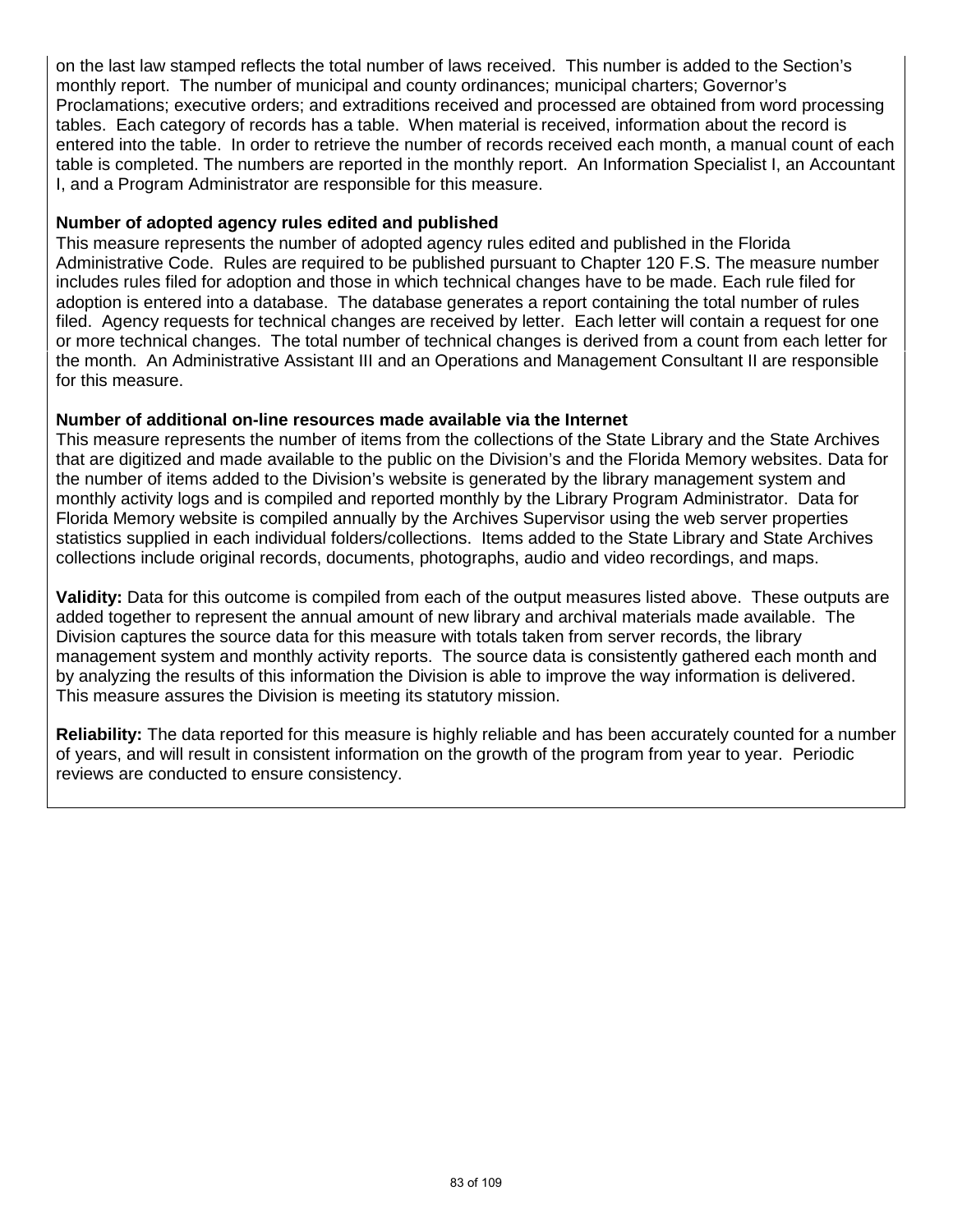**Department: State**

**Program: Library and Information Services**

**Service/Budget Entity: Library, Archives and Information Services**

**Measure: Annual increase in the usage of the Division of Library and Information Services' resources.**

**Action** (check one):

Requesting revision to approved performance measure.

Change in data sources or measurement methodologies.

Requesting new measure.

 $\boxtimes$  Backup for performance measure.

### **Data Sources and Methodology:**

Data for this outcome is compiled from each of the output measures listed below and compared to data from the previous year. These outputs are added together to represent the usage of the Division's research collections and on-line resources. The value is then subtracted from the value obtained in the previous year to determine the annual increase. The numbers include those from the State Library, State Archives, the Florida Administrative Code and Weekly, Library Development and Records Management program.

#### **Number of information requests**

A request for information directed to the State Library, State Archives, Administrative Code and Weekly, and Records Management either through in-person contact or by telephone, fax, e-mail, letters or other forms of communication that is processed by staff members.

This performance measure counts the number of reference requests handled in the State Library, the State Archives, and the Administrative Code and Weekly. The source and calculations of these counts are as follows:

*State Library:* This category includes the number of reference transactions recorded on monthly tally sheets at public service desks (telephone, in-person, fax, mail and interlibrary loan subject requests which were processed by State Library and Capitol Branch staff) as well as the number of reference questions received by e-mail and reference transactions processed through the lending services unit. Data is collected by library staff as the transactions occur. Statistics are compiled and reported by the Library Program Specialist on a monthly basis. This category also includes online chat reference requests received through the Florida Electronic Library Ask a Librarian service and emailed reference requests received from the Get Answers link on the MyFlorida.com Web page. This data is compiled from commercial database vendors and is also reported monthly by the Library Program Specialist.

*State Archives:* This measure represents the number of reference requests handled by the State Archives. The number of reference requests handled is determined by multiplying the number of reference requests by the average number of reference actions per reference request. A reference request is a request for information from a researcher for information from the Archives' collections. Requests are grouped into three categories: genealogy, legislative, and other. Actions include logging patrons into the archives automated system, pulling and refilling archival boxes, logging records in and out of the automated system, refilling microfilm and books, answering information and directional questions, assisting patrons with equipment, photocopying of paper records and duplication of audio and video, answering correspondence and phone calls, and any other actions required to assist the patron. Each law or bill requested by legislative patrons is considered a separate action. The number of actions per request are: genealogy  $-7$  actions per patron; legislative  $-14$  actions per patron; and other  $-7$  actions per patron.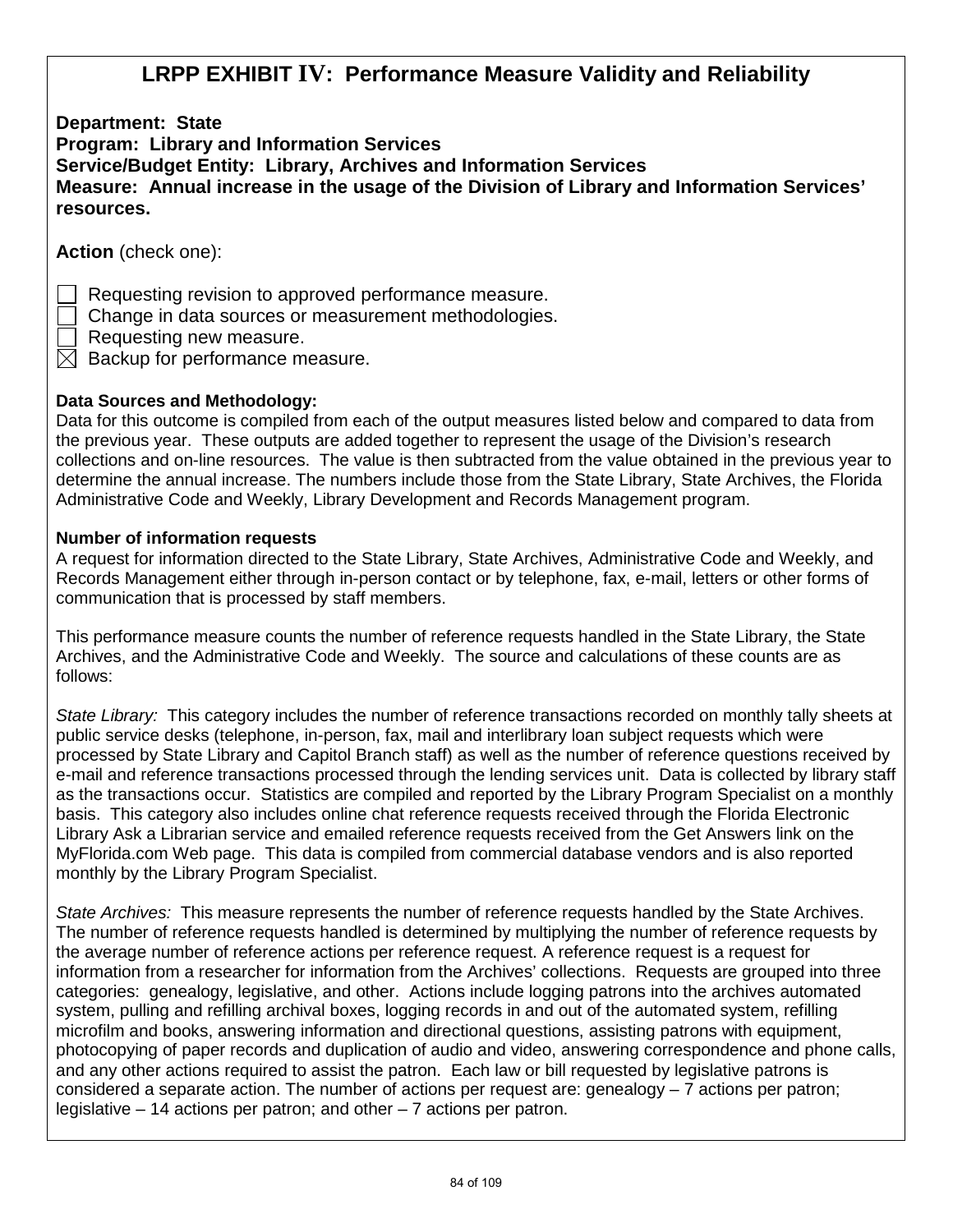The source of the data is the Archives Automated System. Staffs enter reference requests into the system. The system generates a report listing the number of reference requests and the type of research. This number is used for formula above furnishing the ultimate number of reference requests. Positions responsible for this measure are Archives Assistant, Archivist I, Archivist II, Archivist III, and Archives Supervisor II.

*Administrative Code and Weekly*: This category includes the number of reference transactions, both telephone and e-mail, received and completed by the section. The reference transactions include answering requests for information from the Administrative Code and Weekly; providing copies of public records filed with the section and public record certifications; and referrals to other agencies. The telephone transactions are recorded on forms located at each work station. The forms are totaled each month and the number is reported in the monthly report. E-mail totals are obtained from the Department's e-mail system and totals for both actions are recorded in monthly activity reports by the Program Administrator, Records Technician, and Administrative Assistant I.

*Library Development:* The number of contacts with public library and multitype library directors is determined via contact logs and electronic link data collection.

Contact logs are manually filled out twice a year by the staff of Library Development. The Library Program Administrator in the Planning, Evaluation and Statistics unit uses the information collected to determine the annual number of requests for information or assistance. The total number of contacts recorded is multiplied by six to determine the annual count.

The electronic link data collector measures actions taken by e-mail recipients. The data collector specifically measures the number of people who follow an electronic link to additional content. The Administrator in the Planning, Evaluation and Statistics unit updates an electronic file with this information monthly. The data is compiled in the same electronic file with other continuing education statistics.

*Records Management:* This output includes the number of contacts with public agency employees and officials, elected and appointed officials, and citizens requesting information about public records management requirements, standards, policies, and services.

### **Number of uses of electronic resources**

Data is compiled from commercial database vendors and from web server logs for all Division websites and is compiled and reported monthly by the State Library's Program Specialist and the State Archives Archivist Supervisor. Library Development's Library Program Administrator in the Planning, Evaluation and Statistics unit analyzes the web server logs to determine the number of uses of electronic resources related to the Library Development program service area.

Data counts include the following:

• *Page Views:* A page view is, technically, a page that is displayed by a browser. This term is often used loosely to also include page files that are delivered to a browser, whether or not they are displayed on the screen. An example of a page view that is not actually displayed is a redirect page.

• *Visits:* A visit is a series of page views, beginning when a visitor's browser requests the first page from the server, and ending when the visitor leaves the site or remains idle beyond the idle-time limit. It is all the activity of one visitor's browser to a Web site, within certain time constraints.

• *Sessions:* Cycle of user activities that starts when a user connects to a database and ends by connecting to another database or leaving the service through a logout or timeout due to inactivity.

• *Content Downloaded:* Sum of only electronic Content Files examined, downloaded or otherwise supplied to user to the extent these are recordable and controlled by the server, or the commercial database vendor's server, rather than the browser. Examples of content files include but are not limited to files with the following extensions, pdf, doc, txt, wav, mp3, mpg, wmv, wma, xls, avi, zip, asp, aspx, mov, tif, gif, jpg.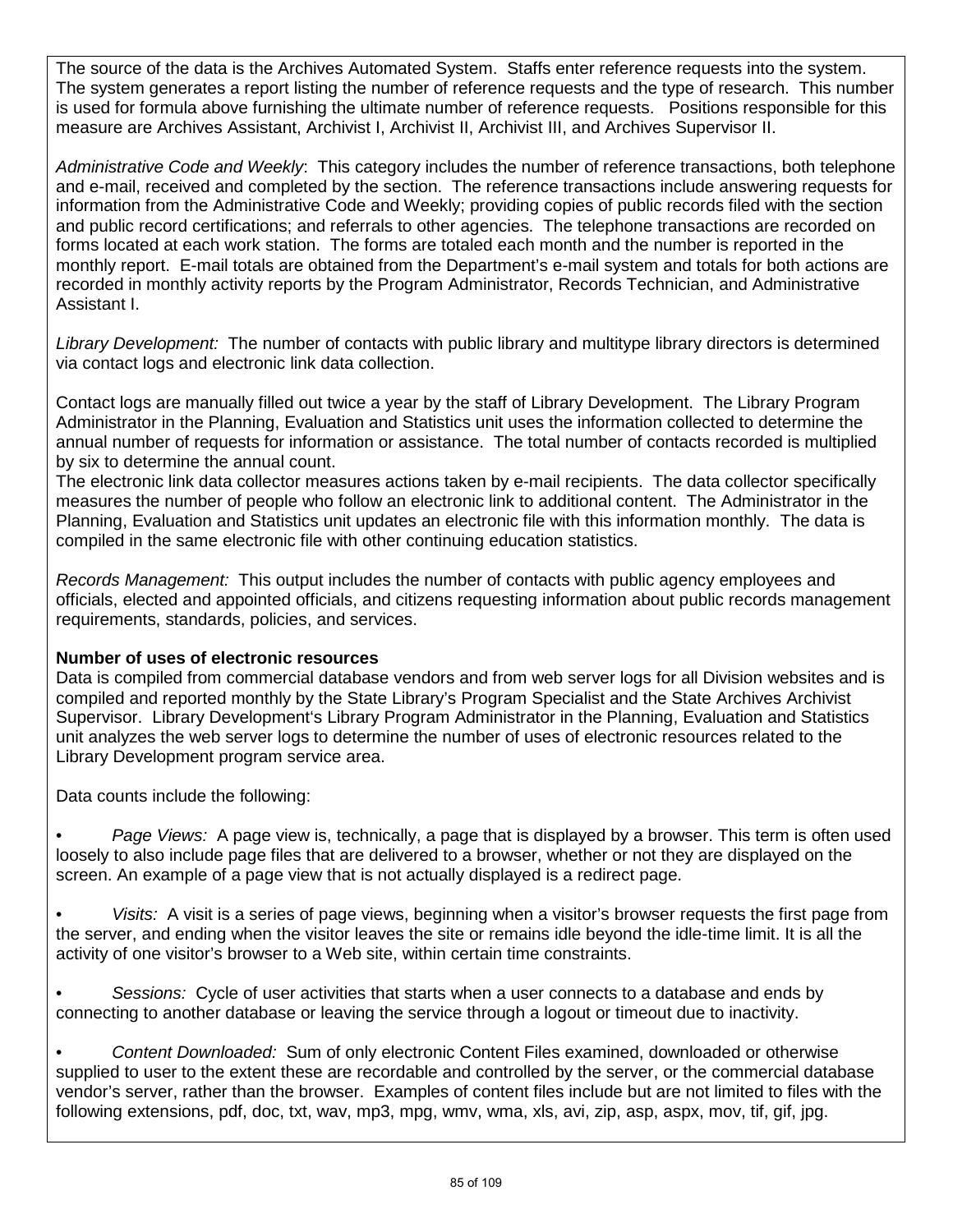• *Retrievals:* An abstract, extended citation or "thumbnail" photo records examined, downloaded, or otherwise supplied to the extent these are recordable and controlled by the server, or the commercial database vendor's server, and not the browser.

• *Number of Searches:* A specific intellectual query submitted through a search form to the database.

#### **Number of items used**

The Division counts items that are used in the State Library's public reference room and not borrowed. Items used include books, periodicals, microfilm, microfiche, documents, maps, archives and manuscript collections and ephemera (vertical file). These items are counted manually on a daily basis as the materials are reshelved. This count also includes the number of items used due to direct circulation (generated by library management system); audio visual circulation (generated by library management system); and interlibrary loan (ILL) circulation (generated by library management system and resource sharing management software). Statistics are compiled and reported on a monthly basis by the Library Program Specialist.

#### **Number of individuals trained**

*Library Development:* The Library Program Consultant responsible for Continuing Education and the Library Program Administrator in the Planning, Evaluation and Statistics unit both compile and analyze the statistics related to training. The electronic data collection file is updated following each training event for in-person and live virtual training. The electronic data collection file is updated at least monthly for the asynchronous (selfpaced) training sessions.

*Records Management:* The Operations & Management Consultant II responsible for records management training compiles statistics related to training including the number of attendees from each training event for inperson and live virtual training. The actual registration sign in sheets are used to determine the total attendees at seminars and agencies inform the Division in writing of the number of individuals attending webinars. The data is included in monthly reports.

**Validity:** These data sources were chosen to measure how effectively the resources of this division are used. The Division captures the source data for this measure with totals taken from databases, web software and monthly activity reports. The source data is consistently gathered each month and by analyzing the results of this information the Division is able to improve the way information is delivered and to meet the Division's statutory requirements.

**Reliability:** The data reported for this measure is highly reliable has been accurately counted for a number of years, and will result in consistent information from year to year. Periodic reviews are conducted to ensure consistency.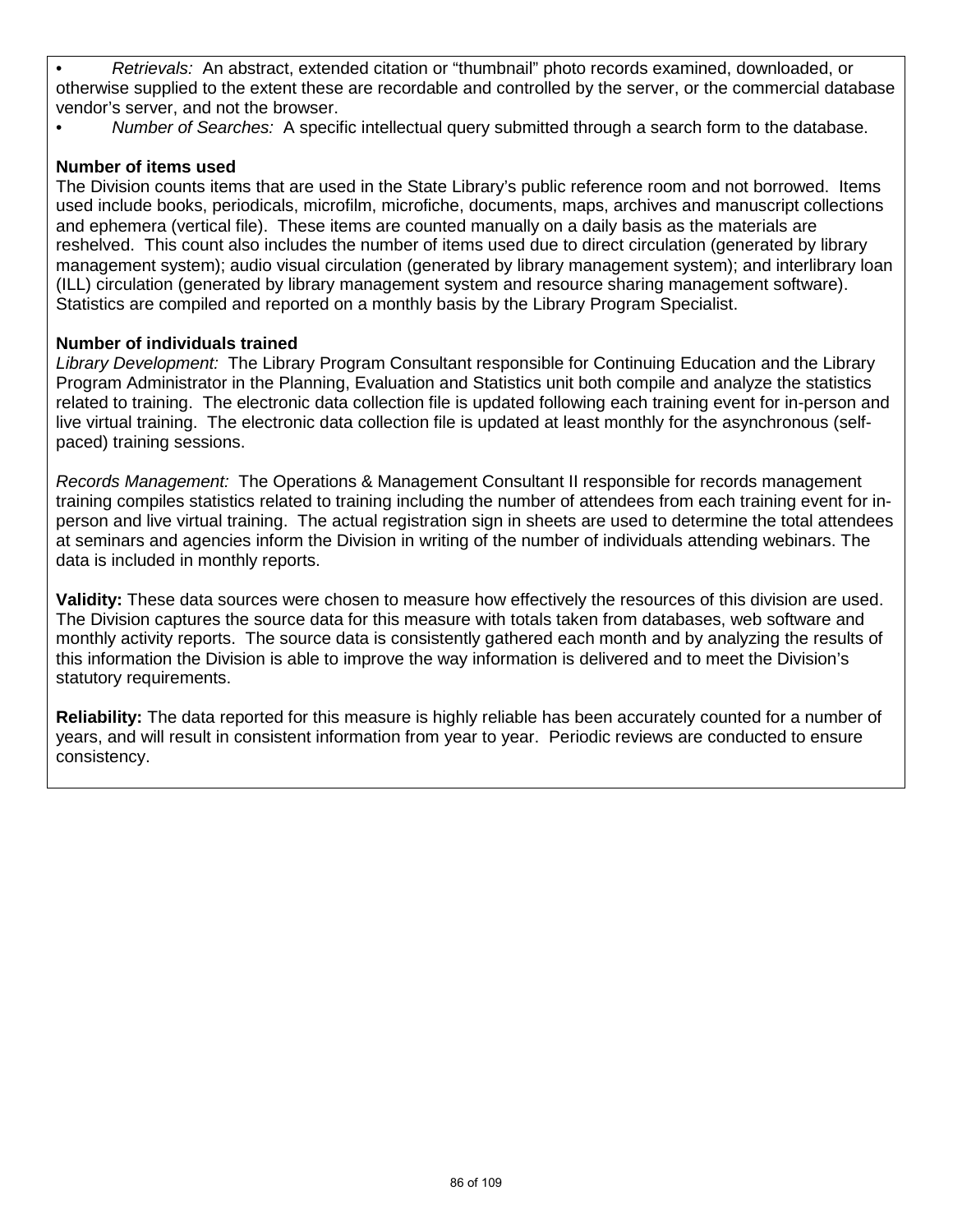**Department: State Program: Library and Information Services Service/Budget Entity: Library, Archives and Information Services Measure: Total local financial support leveraged by grant funding awarded**

**Action** (check one):

Requesting revision to approved performance measure.

Change in data sources or measurement methodologies.

Requesting new measure.

 $\boxtimes$  Backup for performance measure.

### **Data Sources and Methodology:**

The data for this performance measure is reported by libraries as part of their application process for each of the grant programs. The measure is an indicator of the extent to which state dollars encourage local effort. In each case this is the amount of local financial support leveraged from grant awards made by the Division. This includes the State Aid to Libraries, Public Library Construction, and Library Cooperative grant programs. The Library Program Administrator in the Planning, Evaluation and Statistics unit collects the amount of local financial support from the grant applications.

The State Aid to Libraries grant program Summary Financial Report collects in December of each year the local funds expended centrally on the maintenance and operation of a public library during the immediately completed fiscal year. The amount of local funds expended centrally will be collected as the local financial support leveraged for this grant program.

The Public Library Construction grant program collects the total cost of the construction projects awarded in the reporting year. The grant award will be deducted from the total project cost to determine the local financial support leveraged for this grant program.

The Library Cooperative Grant program collects financial information by source from each of the grantees. The local financial support leveraged will include membership fees, local government appropriations/grants, Erate discounts and other sources. These figures are reported in Part II of the Annual Statistical Report Form for Multitype Library Cooperatives.

All three totals will be added together to determine the amount leveraged. The data for this performance measure indicates the amount of local dollars dedicated to the provision of library services.

**Validity:** The Division provides grants to public libraries and to organizations that support library services. In almost every case the grant program requires that local dollars be spent in support of the program. This measure records the extent to which state dollars encourage local effort.

**Reliability:** This data has been reported by the grant applicants and collected by the Agency for several years and is highly reliable.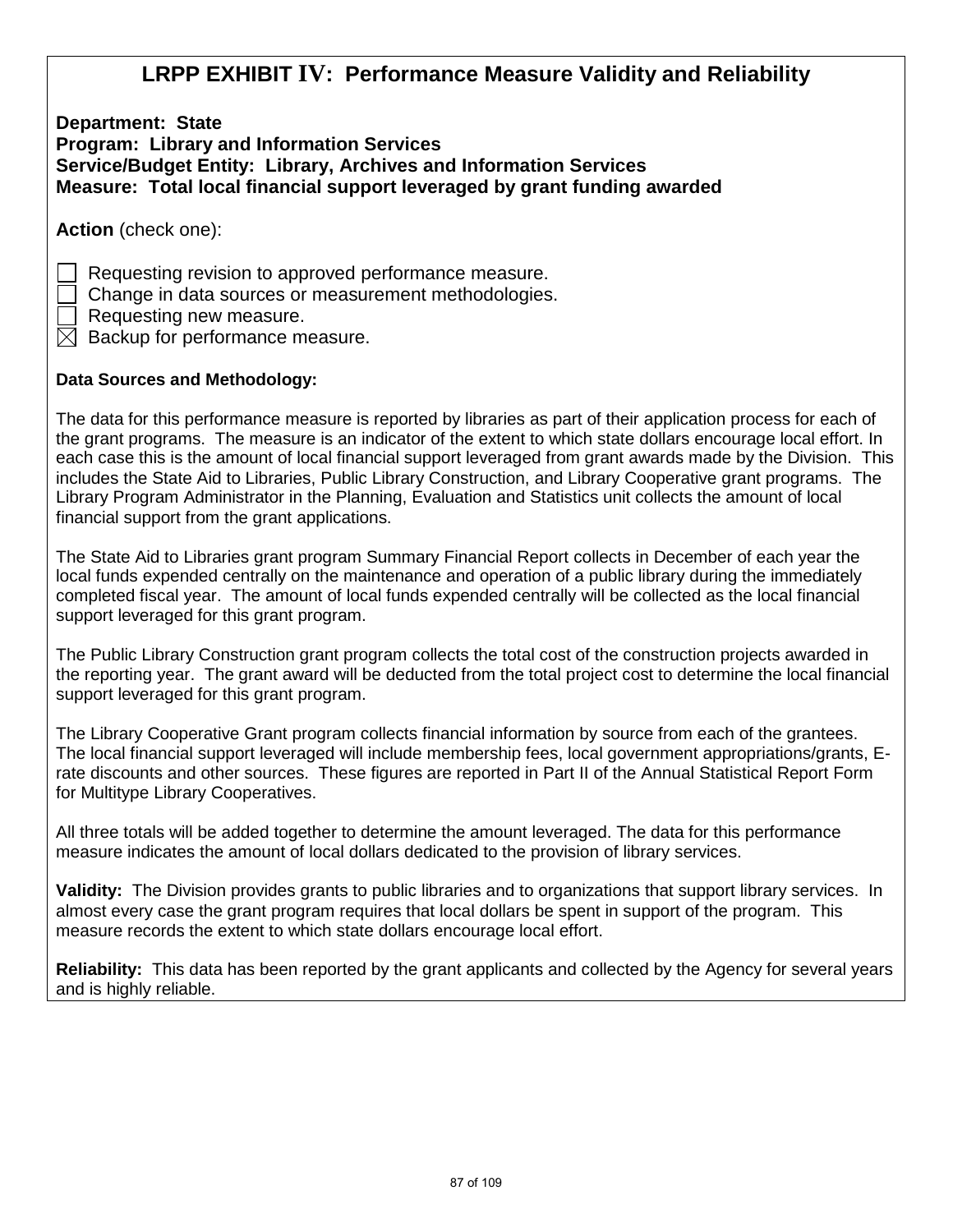| LRPP EXHIBIT IV: Performance Measure Validity and Reliability                                                                                                                                                                                                                                                                                                                                                                                                                        |  |  |  |  |  |
|--------------------------------------------------------------------------------------------------------------------------------------------------------------------------------------------------------------------------------------------------------------------------------------------------------------------------------------------------------------------------------------------------------------------------------------------------------------------------------------|--|--|--|--|--|
| <b>Department: State</b><br><b>Program: Library and Information Services</b><br>Service/Budget Entity: Library, Archives and Information Services<br><b>Measure: Number of Florida Electronic Library uses</b>                                                                                                                                                                                                                                                                       |  |  |  |  |  |
| <b>Action</b> (check one):                                                                                                                                                                                                                                                                                                                                                                                                                                                           |  |  |  |  |  |
| Requesting revision to approved performance measure.<br>Change in data sources or measurement methodologies.<br>Requesting new measure.<br>$\boxtimes$ Backup for performance measure.                                                                                                                                                                                                                                                                                               |  |  |  |  |  |
| Data Sources and Methodology: The Florida Electronic Library offers an array of Web based library services<br>to all of the residents of Florida. Those services include access to subscription databases, Florida on Florida (a<br>union catalog of digital resources unique to Florida), and the Ask a Librarian service (a chat based virtual<br>reference service). Data for this performance measure is also collected to obtain Federal funding.                               |  |  |  |  |  |
| Data is compiled and reported from vendor-supplied statistical reports and from web server logs using logfile<br>analysis. Server logs are analyzed using commercially available Web log analysis software. The Web log<br>analysis software is able to read and compile data from the logfiles where the server records all transactions.                                                                                                                                           |  |  |  |  |  |
| Data counts include the following:                                                                                                                                                                                                                                                                                                                                                                                                                                                   |  |  |  |  |  |
| Page Views: A page view is, technically, a page that is displayed by a browser. This term is often used<br>loosely to also include page files that are delivered to a browser, whether or not they are displayed on the<br>screen. An example of a page view that is not actually displayed is a redirect page. This count is derived from<br>computer generated Web logfile analysis.                                                                                               |  |  |  |  |  |
| Visits: A visit is a series of page views, beginning when a visitor's browser requests the first page from<br>the server, and ending when the visitor leaves the site or remains idle beyond the idle-time limit. It is all the<br>activity of one visitor's browser to a Web site, within certain time constraints. This count is derived from<br>computer generated Web logfile analysis.                                                                                          |  |  |  |  |  |
| Sessions: Cycle of user activities that starts when a user connects to a database and ends by<br>connecting to another database or leaving the service through a logout or timeout due to inactivity. This count<br>is derived from computer generated vendor supplied statistical reports.                                                                                                                                                                                          |  |  |  |  |  |
| Content Downloaded: Sum of electronic content files examined, downloaded or otherwise supplied to<br>user to the extent these are recordable and controlled by the server rather than the browser. Examples of<br>content files include but are not limited to files with the following extensions: pdf, doc, txt, wav, mp3, mpg,<br>wmv, wma, xls, avi, zip, asp, aspx, mov, tif, gif, jpg. . This count is derived from computer generated vendor<br>supplied statistical reports. |  |  |  |  |  |
| Retrievals: An abstract, extended citation or "thumbnail" photo records examined, downloaded, or<br>otherwise supplied to the extent these are recordable and controlled by the server and not the browser. This<br>count is derived from computer generated vendor supplied statistical reports.                                                                                                                                                                                    |  |  |  |  |  |
| Number of Searches: A specific intellectual query submitted through a search form to the database.<br>This count is derived from computer generated vendor supplied statistical reports.                                                                                                                                                                                                                                                                                             |  |  |  |  |  |
| Validity: This measure addresses the degree of the Division's adherence to the core purpose of the federal<br>Library Service and Technology Act program: to advance and promote equal and readily available access to                                                                                                                                                                                                                                                               |  |  |  |  |  |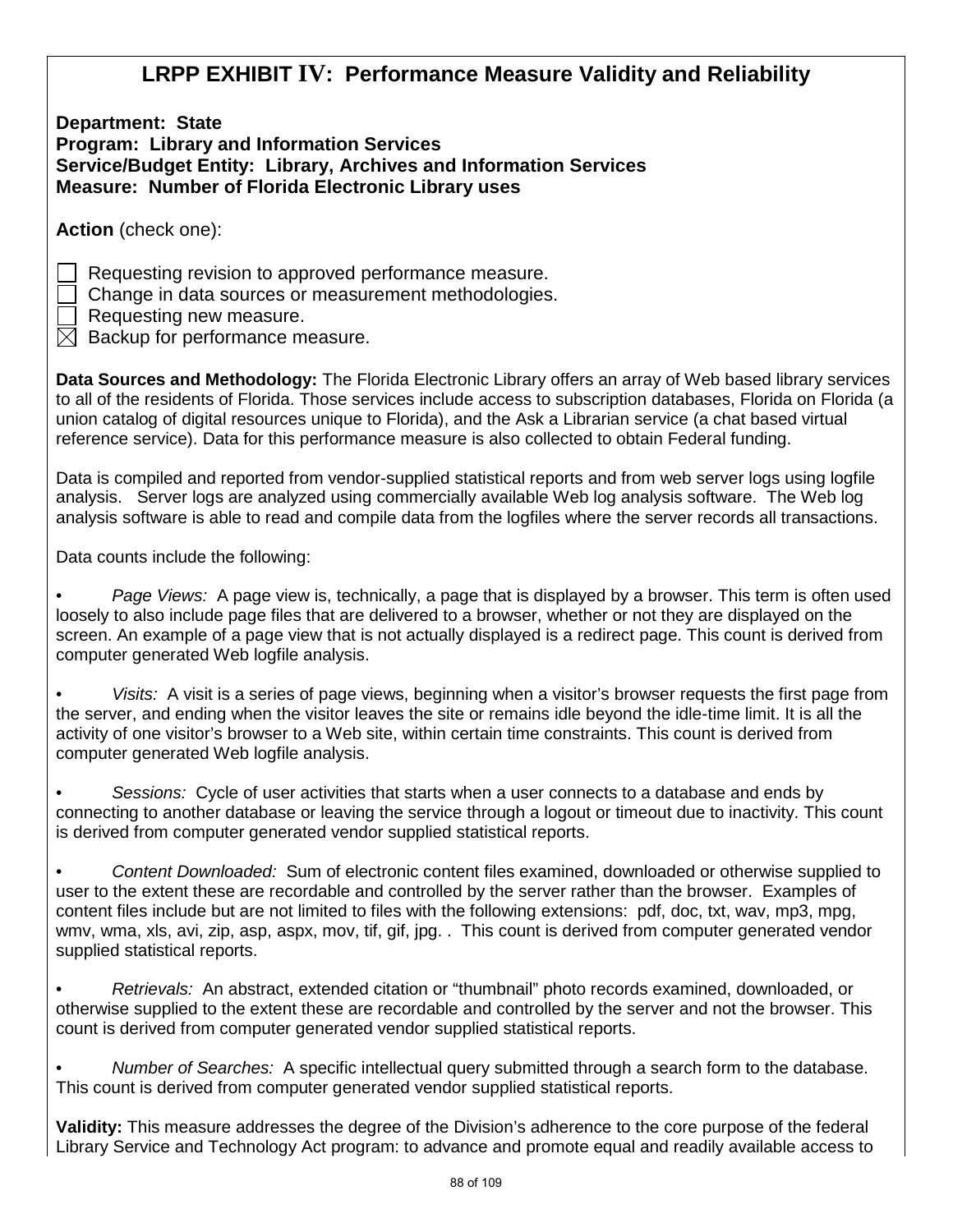information for Florida residents. The total number of uses of the Florida Electronic Library represents the usage by the citizens of Florida including K-12 students; university and college students; public library card holders; or by any resident of the state from any location with Internet access.

**Reliability:** The performance data gathered has a high degree of reliability as it is all generated by computerized reports and conforms to the following standards for measurement of Web based Library Services: COUNTER (Counting Online Usage of Networked Electronic Resources) and The Standardized Usage Statistics Harvesting Initiative (SUSHI) Protocol standard (ANSI/NISO Z39.93-2007)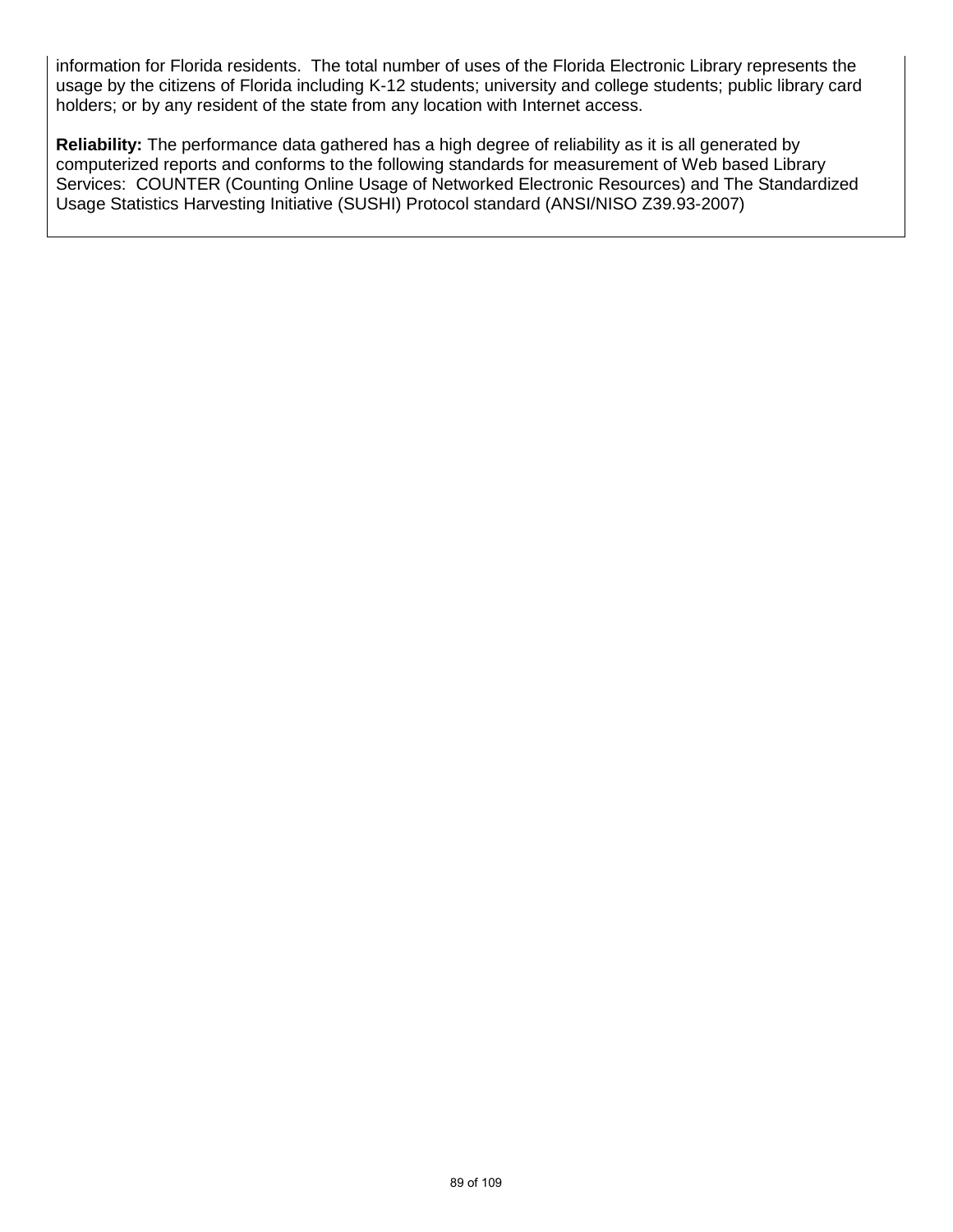**Department: State Program: Cultural Affairs Service/Budget Entity: 45500300 Measure: Percentage of Museum of Florida History Visitors rating the experience good or excellent**

**Action** (check one):

Requesting revision to approved performance measure.

Change in data sources or measurement methodologies.

Requesting new measure.

 $\boxtimes$  Backup for performance measure.

**Data Sources and Methodology:** [This measure was previously used when the Museum was part of the Division of Historical Resources. There is no change in the measure, or in data sources or measurement methodologies.]

This measure summarizes on-site visitor satisfaction with the overall quality of their experience.

**Validity:** This measure is part of an ongoing effort by the Museum to survey the public about various aspects of their perception of exhibits and facilities, including overall visitor experience.

**Reliability:** All visitors are offered a survey form, which includes this measure. Survey forms are also placed at exhibit and retail shop exits. Responses are turned in on site; the number of responses is determined by whether or not the visitor has time or chooses to complete the survey. Visitors have four rating categories: excellent, good, fair, and poor. Variations in response may be affected by available exhibit offerings and other factors such as parking and building access.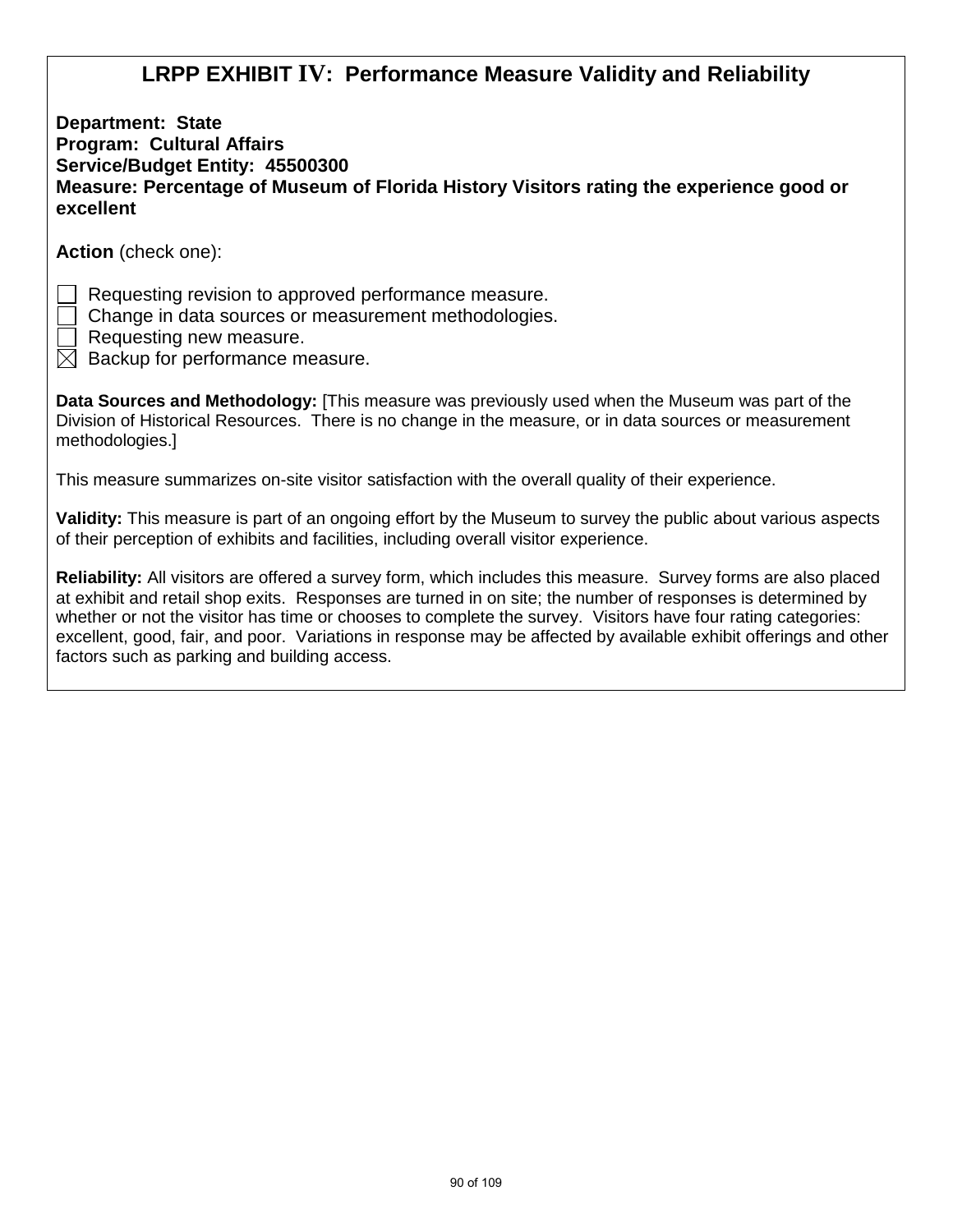**Department: State Program: Cultural Affairs Service/Budget Entity: 45500300 Measure: Number of museum exhibits** 

**Action** (check one):

Requesting revision to approved performance measure.

Change in data sources or measurement methodologies.

Requesting new measure.

 $\boxtimes$  Backup for performance measure.

**Data Sources and Methodology:** [This measure was previously counted when the Museum was part of the Division of Historical Resources. There are no changes to data sources or measurement methodologies.]

This measure represents the number of exhibits produced, constructed, sponsored, or maintained by the Museum of Florida History, including permanent exhibits at Museum and the Knott House, off-site exhibits, exhibits that are part of the TREX Traveling Exhibits Program, and other special traveling exhibits.

**Validity:** This measure represents the sum of historical and cultural exhibits made available to the public by the Museum of Florida History. The number is reported monthly. The total annual represents the highest number of exhibits available at any time during the fiscal year. While the goal is to maintain a certain number of exhibits on public view, an increase in number is not the only indicator of success; quality of exhibition is also a factor.

**Reliability:** This measure has high reliability. The Museum maintains an inventory of all exhibits and maintains monthly records of exhibits that are added or removed.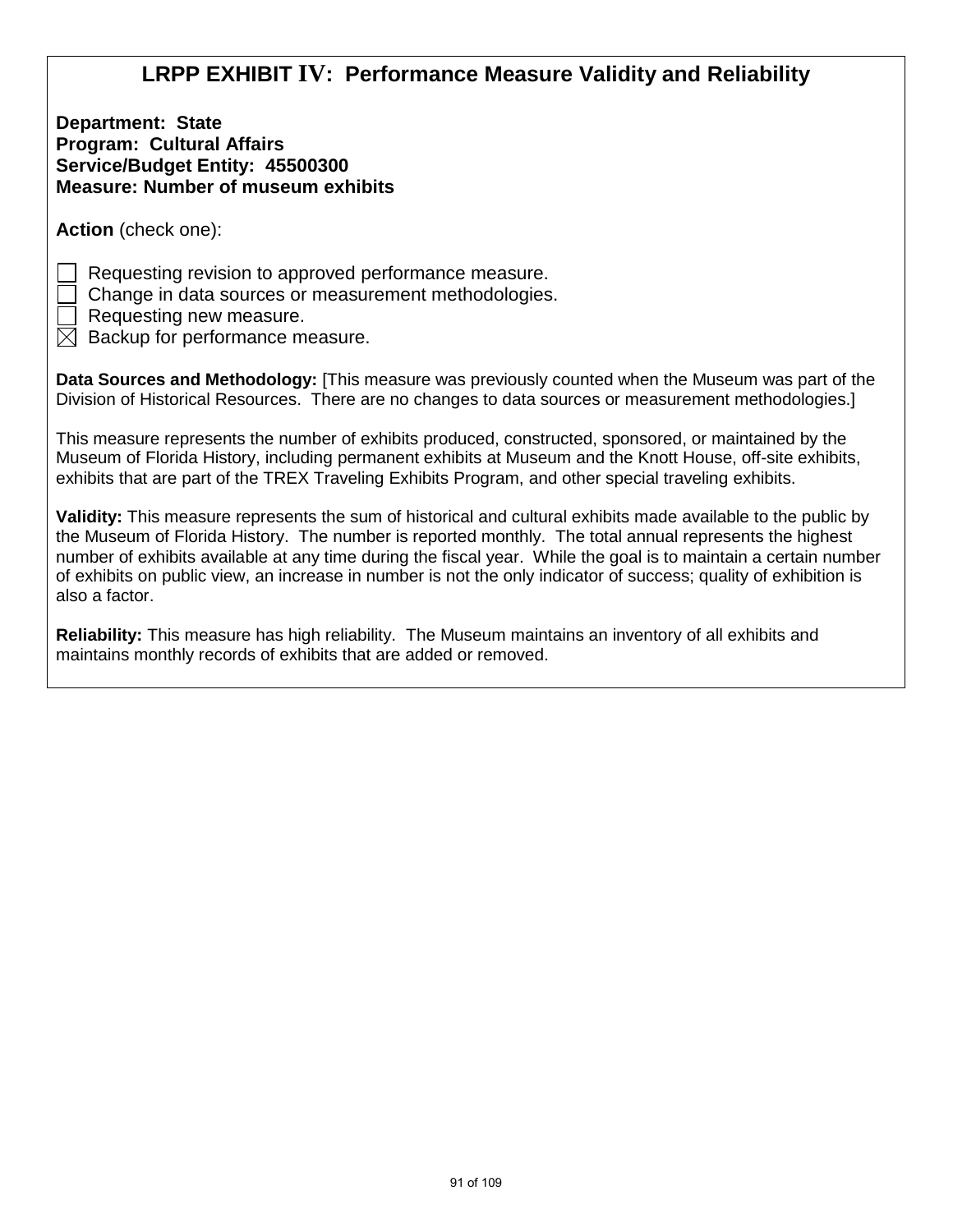### **Department: State Program: Cultural Affairs Service/Budget Entity: 45500300 Measure: Total local financial support leveraged by state funding**

### **Action**

- $\boxtimes$  Requesting revision to approved performance measure.
- $\boxtimes$  Change in data sources or measurement methodologies.
	- Requesting new measure.
	- Backup for performance measure.

**Data Sources and Methodology:** Data for this measure are compiled from grantees' final reports. Division program grants must be matched dollar for dollar by the applicant. Matching funds represent financial support leveraged by organizations. Figures are computed on an annual basis from the following programs: Specific Cultural Projects (Culture Builds Florida) grants, General Program Support grants (Cultural & Museum) grants, Cultural Endowment Awards, Cultural Facilities grants, State Touring Program grants and National Endowment for the Arts initiative projects (such as Arts in Education and Underserved Arts Communities) and special category grants and aid. The new measure requested is \$300,000,000 due to the history of reduced funding.

**Validity:** This measure is intended to serve as a proxy for summarizing the total financial support leveraged by state funding. The total financial support leveraged may vary from year to year due to changes in funding levels and number of grants awarded. This measure indicates the economic impact of Division grants and awards. The measure has high validity as an indicator of economic impact.

**Reliability:** The data are reported annually through a regularized data collection process and has high reliability. The data collection process is consistent from year to year. The measure represents the economic impact of state funded support for cultural programs.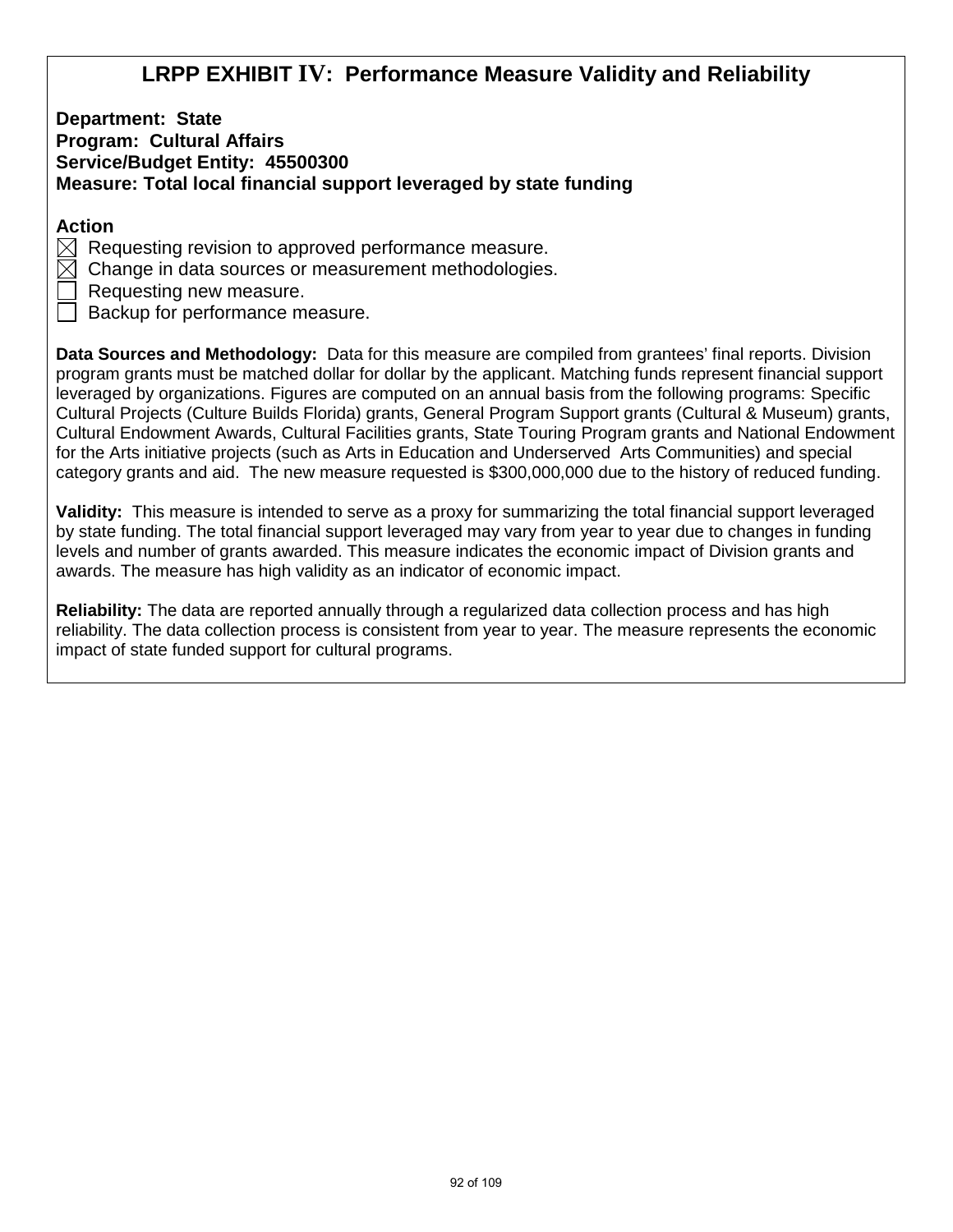### **Department: State Program: Cultural Affairs Service/Budget Entity: 45500300 Measure: Number of children attending school-based, organized cultural events**

### **Action**

- Requesting revision to approved performance measure.
- $\boxtimes$  Change in data sources or measurement methodologies.
	- Requesting new measure.
	- Backup for performance measure.

**Data Sources and Methodology:** Data for this measure are compiled from grantees' final reports. Attendance is tied directly to the grantees' activities supported by the state. Activities include in-school events (for artist residencies or performances), field trips to museums and other cultural institutions, and educational programs and events provided by grantees. Figures are computed on an annual basis. Attendance figures are provided by the following programs: Specific Cultural Projects (Culture Builds Florida) grants, General Program Support grants (Cultural & Museum) grants, Poetry Out Loud activities, State Touring grants and National Endowment for the Arts projects.

**Validity:** This measure is intended to serve as a proxy for summarizing the benefits to school age children (grades K-12) who experience cultural programs as a result of the Division's programs. Number of school age children served may vary substantially from year to year due to changes in funding levels, cultural programming of state supported organizations and other factors the Division does not control (such as the state of the economy, weather and school field trip policies). This measure indicates program quality and access to cultural opportunities provided to school-aged children. The measure has high validity as an indicator of Division and grantee output.

**Reliability:** This measure represents a significant amount of the Division's resources in carrying out its fundamental mission. The data are reported through a regularized data collection process. This measure has high reliability. The data collection process is consistent from year to year. The data's accuracy depends upon the grantee organizations in recording attendance at state-supported school-based cultural events. One should not try to maximize attendance to the detriment of other important program aspects, such as accessibility and other quality measures. For example, attendance can be increased by targeting funding to large population centers, thereby reducing opportunities in rural, underserved areas. This measure should be paired with attendance at state supported events/services and number of events/activities. As a set, these measures represent the major program activities of the Division.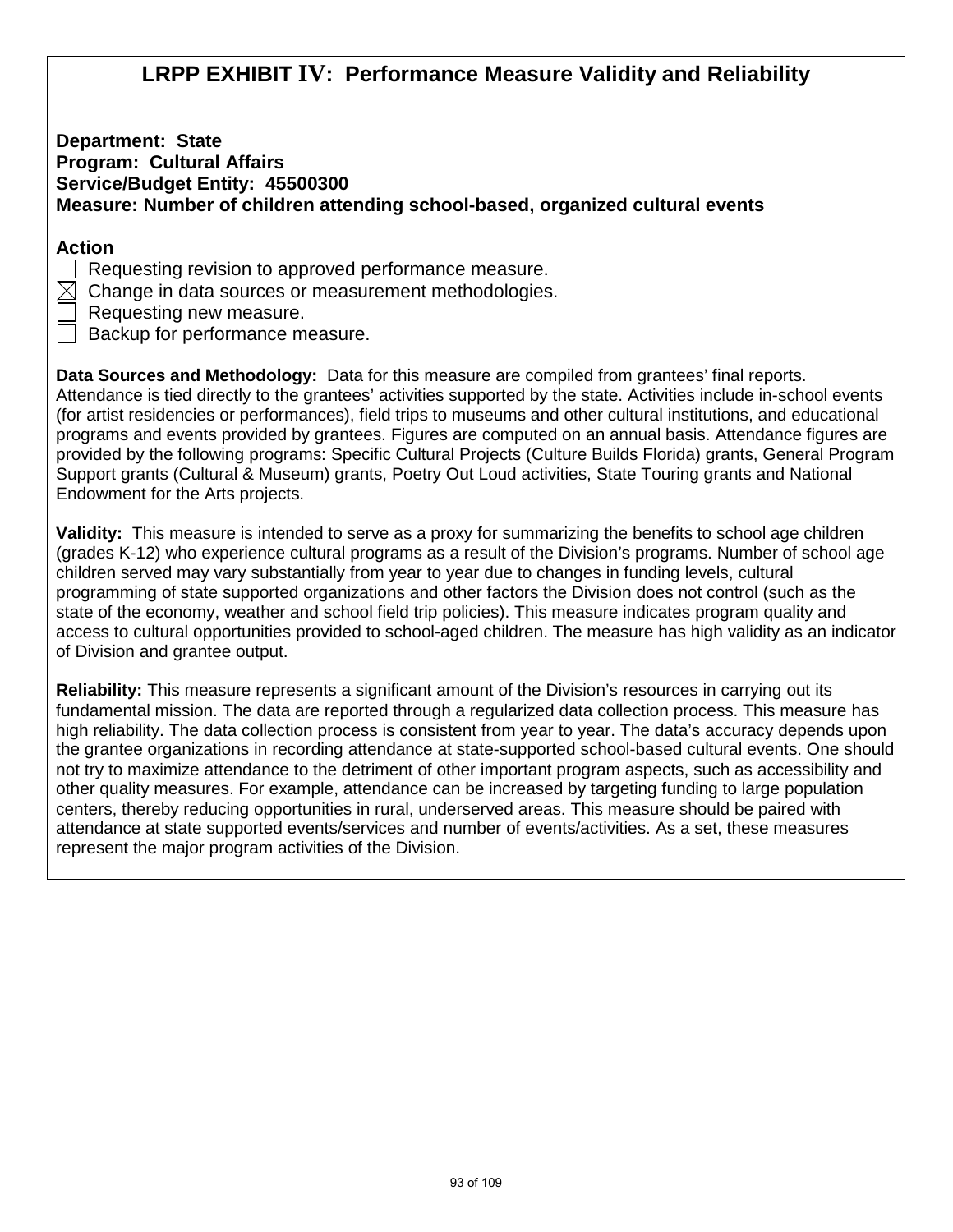### **Department: State Program: Cultural Affairs Service/Budget Entity: 45500300 Measure: Percent of counties funded by the program**

### **Action**

- $\boxtimes$  Requesting revision to approved performance measure.
- $\boxtimes$  Change in data sources or measurement methodologies.
	- Requesting new measure.
	- Backup for performance measure.

**Data Sources and Methodology:** This measure is divided into two parts: (1) counties served by Division grants (Specific Cultural Projects (Culture Builds Florida) grants, General Program Support grants (Cultural & Museum) grants, State Touring grants, Cultural Endowment Awards, Cultural Facilities grants and National Endowment for the Arts projects, Fellowships and (2) counties served by Division non-grant programs, including webinars, workshops, Poetry Out Loud events, Cultural Complex Exhibits and other Divisionsponsored activities and events. Figures are computed on an annual basis, and are calculated by counting the number of counties that have at least one activity, program or grant supported by the Division. This measure also tracks the number of small counties (population <75,000) and large counties (population >75,000) served by Division programs and activities that were previously reported in 2 separate performance measures. Reduced funding for programs has impacted the number of counties served. Therefore, a reduction of the performance measure to 70% is requested.

**Validity:** This measure is intended to serve as a proxy for summarizing the number of counties with grants supported by state funding. This output measure focuses on the geographic distribution of cultural events in the state. The measure has high validity as an indicator of the Division's output. Small counties are more likely to be underserved, with fewer cultural opportunities than larger population centers. Thus, it is important for the Division to support cultural organizations and events in small as well as large population centers.

**Reliability:** This measure has high reliability. The data collection process is consistent from year to year. Access to cultural events throughout the state is a benefit to Florida's citizens and increases its appeal to visitors.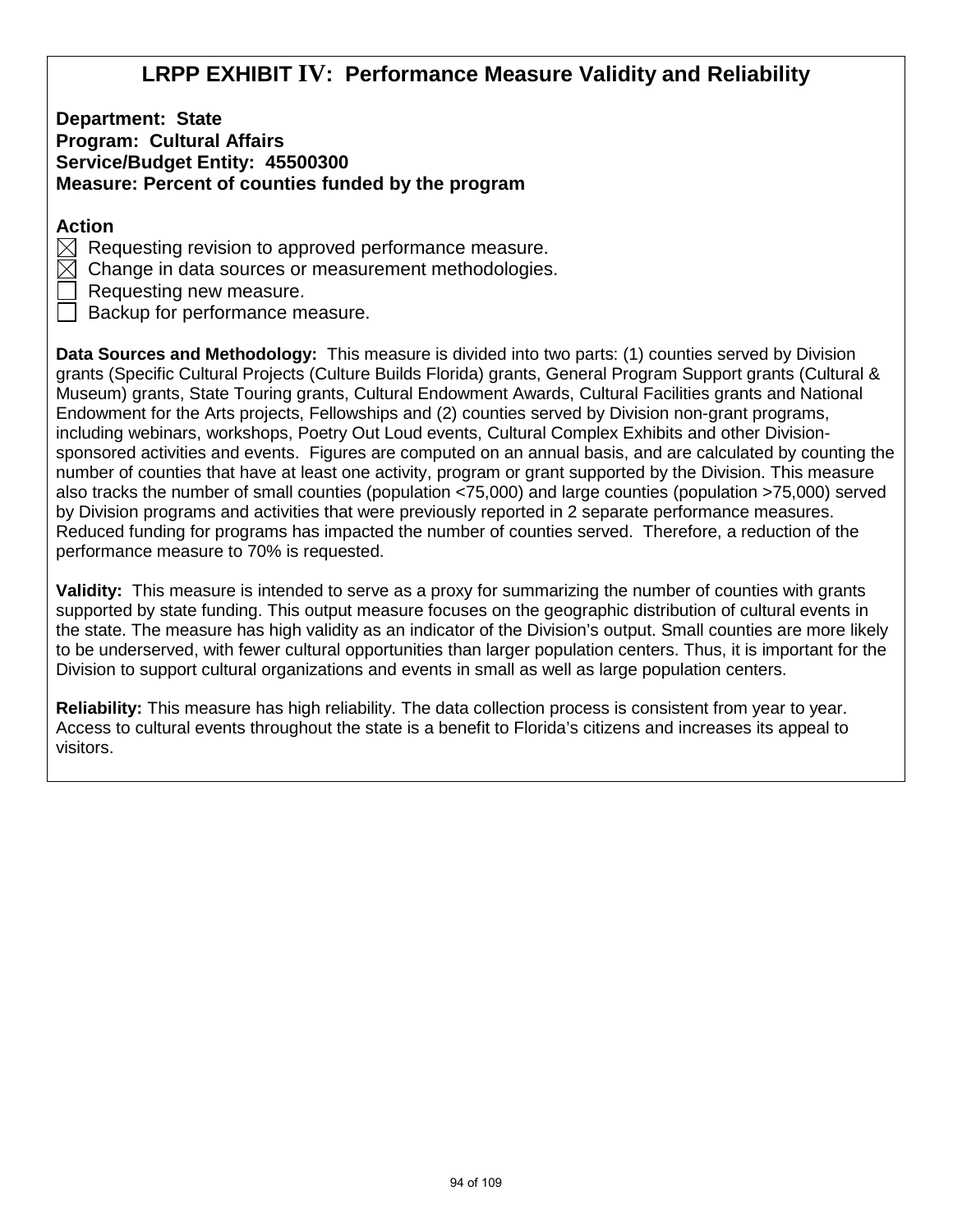**New measure for FY 13-14**

**Department: State Program: Cultural Affairs Service/Budget Entity: 45500300 Measure: Citizens served by state supported cultural activities Action** 

Requesting revision to approved performance measure.

Change in data sources or measurement methodologies.

 $\boxtimes$  Requesting new measure.

Backup for performance measure.

**Data Sources and Methodology:** This number assesses the number of persons who are served by Cultural Affairs programs and services. (It does not include those persons served by the Museum of Florida History.) Data for this measure is compiled from grantee final reports and participation counts from Division activities and services on an annual basis. Data comes from the following programs and services: Specific Cultural Project (Culture Builds Florida) grants, General Program Support (Culture & Museum) grants, Individual Artist Fellowship, State Touring Programs, Capitol Complex Exhibits, National Endowment for the Arts projects, Division webinars, workshops, newsletters, social media outreach and Division sponsored special events. In addition to capturing participation in the direct services and events offered by the division, it also incorporates the number of individuals served by statewide professional associations reporting as grantees.

**Validity:** This measure is intended to serve as a proxy for summarizing the benefits to citizens and visitors who participate in cultural programs made possible by Division programs and services. Because attendance is voluntary and would decrease over time if attendees were disappointed in the quality of cultural programs offered, attendance is considered an indicator of program quality. Programming, price structure (for grantees such as performing art centers) may also affect attendance. This measure does not capture benefits from construction projects supported by the Cultural Facilities program. Attendance and numbers served may vary substantially from year to year due to changes in funding levels, funding of "blockbuster" events and other factors the Division does not control (such as the state of the economy and weather). The measure has high validity as an indicator of grant programs and Division services/events.

**Reliability:** This measure represents a significant amount of the Division's resources in carrying out its fundamental mission. The data are reported through a regularized data collection process for grants and from attendance counts for Division events and services. This measure has high reliability. The data collection process is consistent from year to year. The data's accuracy depends upon the grantee organizations in recording attendance at state-supported cultural events and accuracy of Division attendance logs. One should not try to maximize attendance to the detriment of other important program aspects, such as accessibility and other quality measures. For example, attendance can be increased by targeting funding to large population centers, thereby reducing opportunities to citizens in rural, underserved areas. Changes over time in attendance must be considered in relation to changes in other outcome indicators of quality events and their accessibility to diverse population groups. To provide a comprehensive assessment of the Division's impact, this measure should be paired with the measures that count the children attending school-based events and the number of events supported by the state. As a set, these measures represent the major program activities of the Division.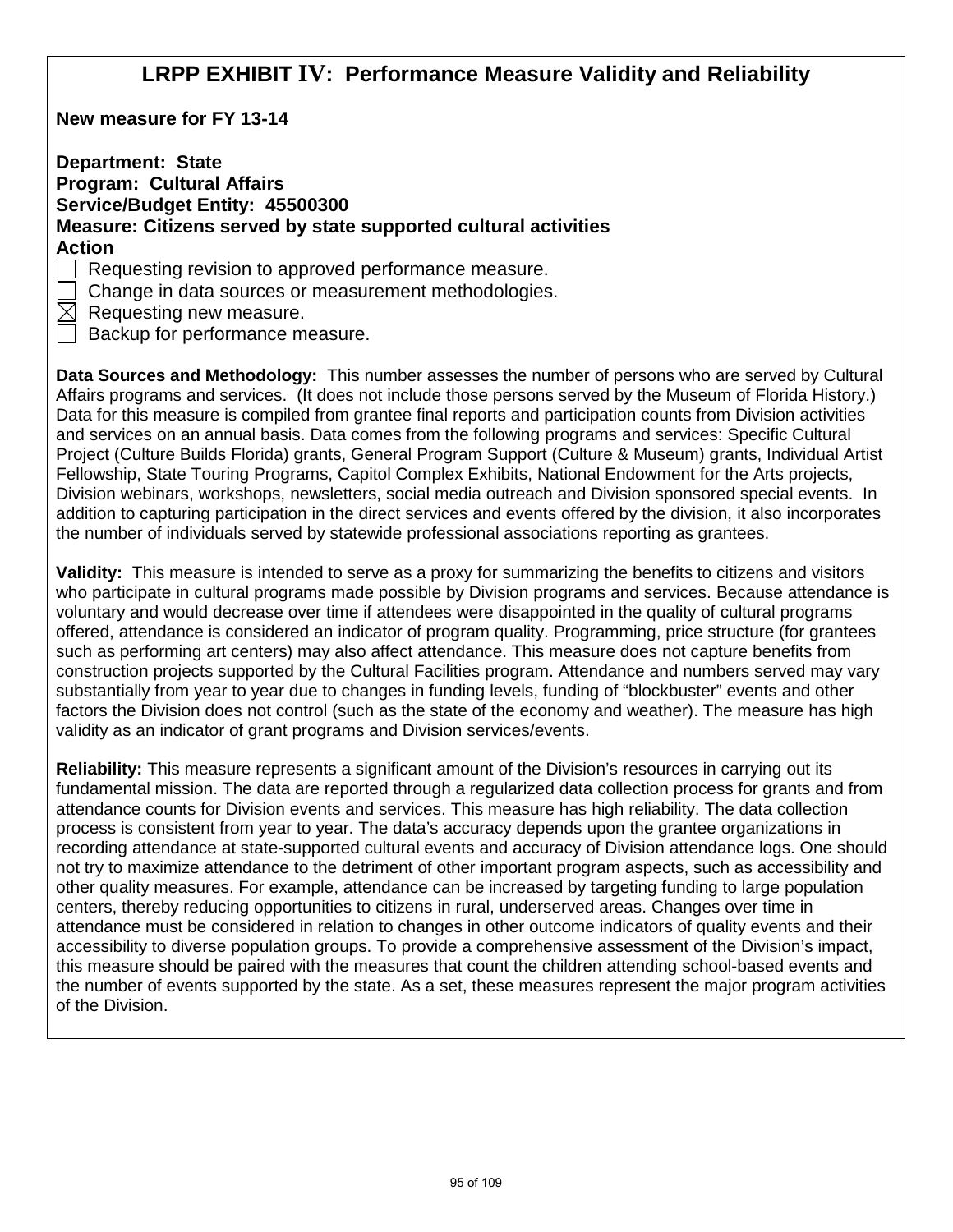| LRPP EXHIBIT IV: Performance Measure Validity and Reliability                                                                                                                                                                                                                                                                                                                                                                                                                                                                                                                                                                                                                                                                                                            |
|--------------------------------------------------------------------------------------------------------------------------------------------------------------------------------------------------------------------------------------------------------------------------------------------------------------------------------------------------------------------------------------------------------------------------------------------------------------------------------------------------------------------------------------------------------------------------------------------------------------------------------------------------------------------------------------------------------------------------------------------------------------------------|
| New measure for FY 13-14                                                                                                                                                                                                                                                                                                                                                                                                                                                                                                                                                                                                                                                                                                                                                 |
| <b>Department: State</b><br><b>Program: Cultural Affairs</b><br>Service/Budget Entity: 45500300<br>Measure: Number of state supported cultural activities<br><b>Action</b><br>Requesting revision to approved performance measure.<br>Change in data sources or measurement methodologies.<br>$\boxtimes$ Requesting new measure.<br>Backup for performance measure.                                                                                                                                                                                                                                                                                                                                                                                                     |
| Data Sources and Methodology: Data for this measure are compiled from grantees' final reports and logs<br>from Division activities and is computed on an annual basis. Data is collected from the following programs,<br>services and activities: Specific Cultural Project (Culture Builds Florida) grants, General Program Support<br>(Culture & Museum) grants, Individual Artist Fellowship & State Touring Programs, Capitol Complex<br>Exhibitions, National Endowment for the Arts initiative projects, Division produced webinars & workshops,<br>exhibits, special events (such as Black History Month, Hispanic Heritage Month, Poetry Out Loud, Florida<br>Heritage Awards ) and social media outreach. The standard of 20,000 is requested for this measure. |
| Validity: This measure is intended to serve as a proxy for summarizing the number of cultural services,<br>activities and events as a result of Division support. The measure has high validity as an indicator of grantee<br>output and direct output from the Division. The number may vary from year to year due to fluctuation in state<br>funding of grant programs, severe weather and private financial support for cultural non-profits.                                                                                                                                                                                                                                                                                                                         |
| Reliability: The data are reported through a regularized data collection process. This measure has high<br>reliability. The data collection process is consistent from year to year. This measure should be paired with the<br>number of citizens served by cultural programs and services and the number of children attending school-<br>based cultural events to provide a comprehensive assessment of the Division's impact. As a set, these<br>measures represent all major program activities of the Division.                                                                                                                                                                                                                                                     |
|                                                                                                                                                                                                                                                                                                                                                                                                                                                                                                                                                                                                                                                                                                                                                                          |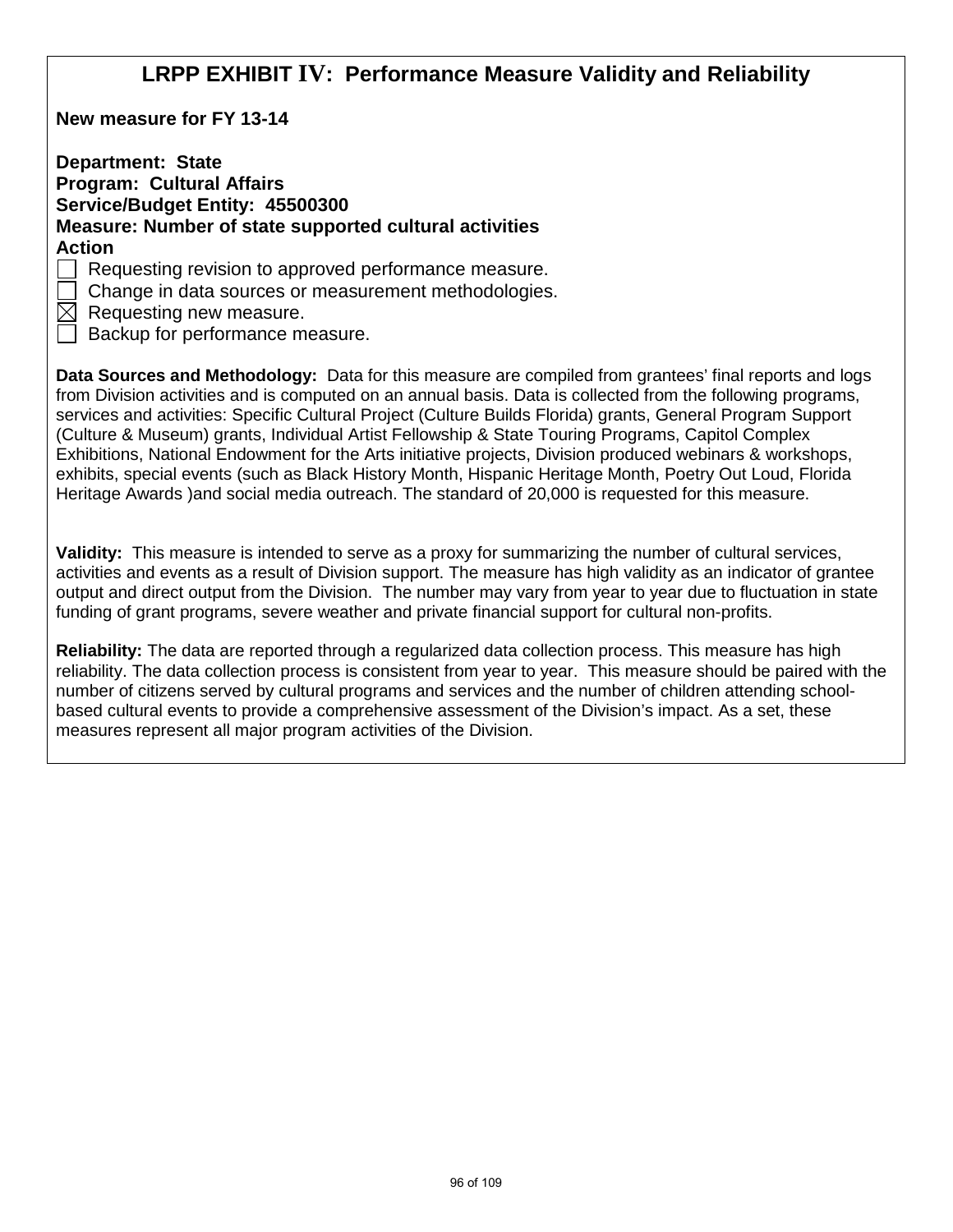**New measure for FY 13-14**

**Department: State Program: Cultural Affairs Service/Budget Entity: 45500300 Measure: Number of grant applications processed**

### **Action**

- Requesting revision to approved performance measure.
- Change in data sources or measurement methodologies.
- $\boxtimes$  Requesting new measure.
- Backup for performance measure.

**Data Sources and Methodology:** The Division keeps a count of the total number of grant applications it processes each year. The count includes applications to the following programs: Specific Cultural Project (Culture Builds Florida) grants, General Program Support (Cultural & Museum) grants, State Touring grants, Cultural Endowments, Cultural Facilities grants, Individual Artist Fellowship awards, National Endowment for the Arts projects, and special grants in aid.

**Validity:** The Division's grant programs support the development, promotion and enjoyment of cultural resources available in the state. From the applications processed, grants are awarded and benefits to the public are realized. This measure has high validity as an indicator of the Division's work load and output. Processing a grant includes eligibility assessment, budget review, panelist recruitment, chairing and planning the peer panel review meeting, preparing contracts for applications recommended for funding, monitoring and risk assessment during grant period, and final report review. The old measure counted the number of grants funded which fluctuates widely according to the appropriation. The number of applications should be a more stable number and is more representative of the division's workload. Of the over 500 applications processed for FY 11-12, only 292 were funded. The new standard requested is 500.

**Reliability:** This measure has high reliability. The Division has a data collection system in place that accurately tracks the total number of application processed. This measure captures the direct product of the agency that results in the outcomes identified in the purpose statement.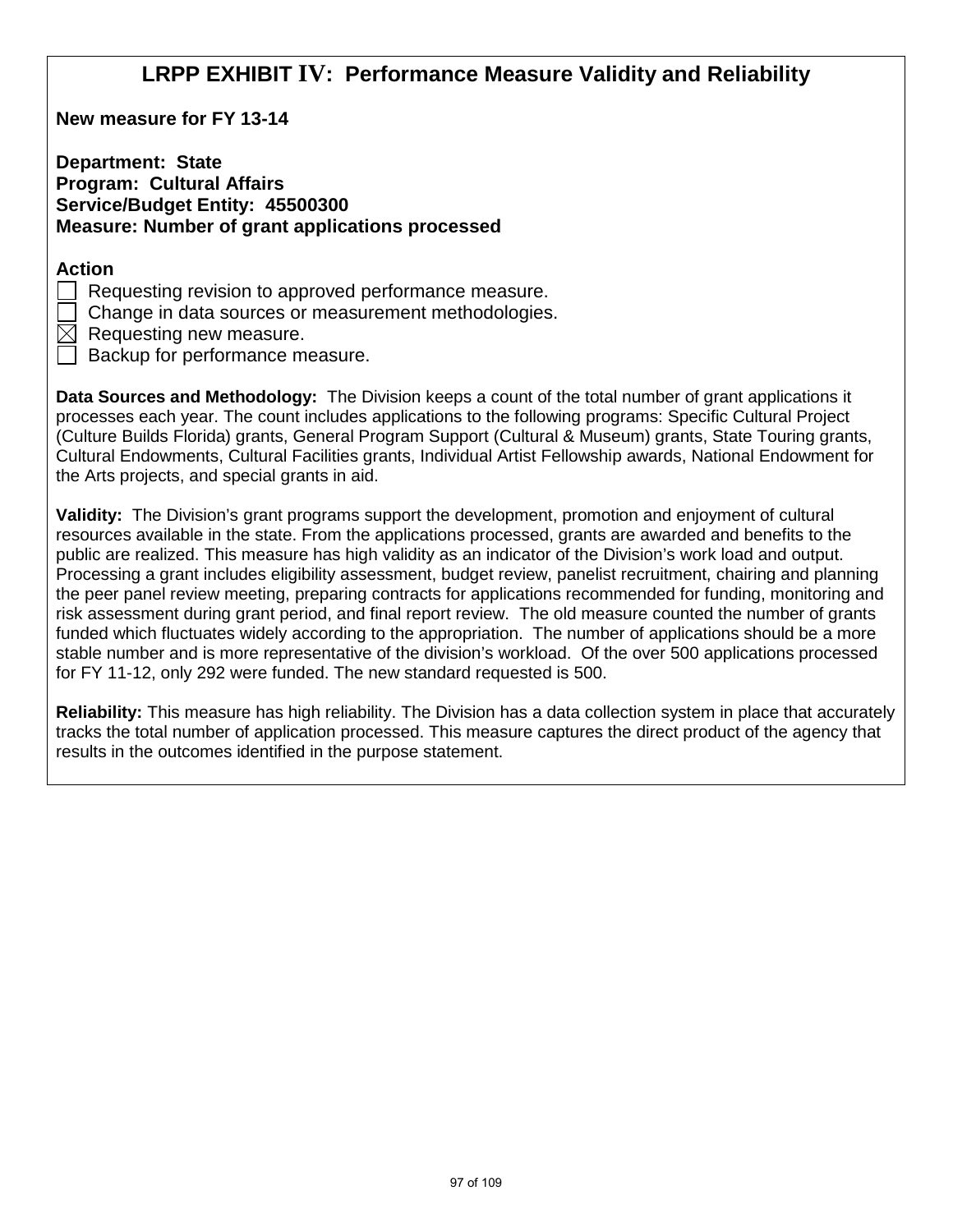**New measure for FY 13-14**

**Department: State Program: Cultural Affairs Service/Budget Entity: Museum of Florida History Measure: Citizens served - Museum of Florida History** 

**Action** (check one):

- Requesting revision to approved performance measure.
- Change in data sources or measurement methodologies.
- $\boxtimes$  Requesting new measure.
- | Backup for performance measure.

**Data Sources and Methodology:** This measure assesses the number of persons who are served by Museum of Florida History activities, including produced and sponsored exhibits and programs, both on-site and off-site, citizens served by museum traveling exhibits, and citizens receiving publications and responses to public inquiries.

**Validity:** This measure gives an indication of participation levels across a variety of museum program types and locations. It expands the data collected by museum visitation statistics to include those reached by off-site and outreach programs as well as those on site. The number of participants may vary substantially from year to year due to changes in special program topics, target audiences, funds for marketing, and factors over which the Museum has no control such as the weather and the state of the economy. An increased number of participants is not necessarily an indication of the quality or success of the program; for example a program may reach smaller underserved groups, or may only accommodate a limited number of participants.

**Reliability:** This measure includes persons who are served by the following types of programs. Each program, event, exhibit, publication, or other service is counted separately and then combined for the total. Participants may also be counted as visitors to Museum of Florida History sites and/or also reported elsewhere. For most programs, participation is recorded by simple head count and reported by the staff person in charge of the program. Attendance for traveling exhibits is counted by the host institution and reported to Museum of Florida History staff.

- On-site visitors to the Museum of Florida History and the Knott House
- School programs on-site
- School programs through off-site outreach
- Highlights tours and other special museum tours presented by staff or volunteers

• Public programs such as lectures, films, panel discussions, workshops, concerts and demonstrations held on-site (Examples: 2nd Saturday Family Programs and 3rd Thursday Evening Programs)

- Off-site community presentations
- Florida History Fair activities
- Florida Heritage Education Teacher Workshops
- MFH-sponsored special events such as Jazz at the Gray
- Attendance at facilities rental events that involve a Museum special tour or program
- Attendance for traveling exhibits
- Any other MFH produced program in which participation can be quantified
- Number of publications distributed
- Number of responses to public inquiries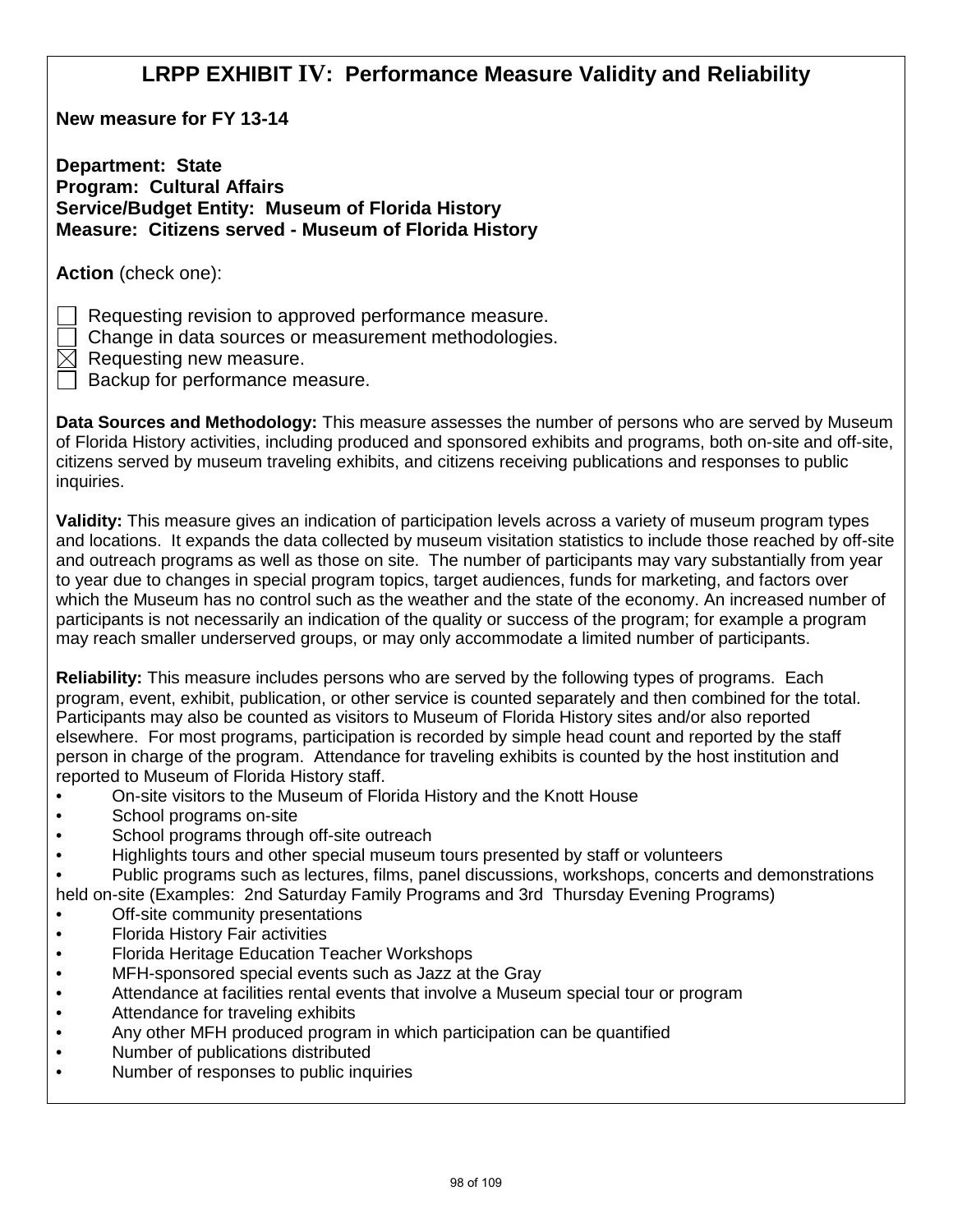# **Associated Activities Contributing to Performance Measures – Exhibit V**

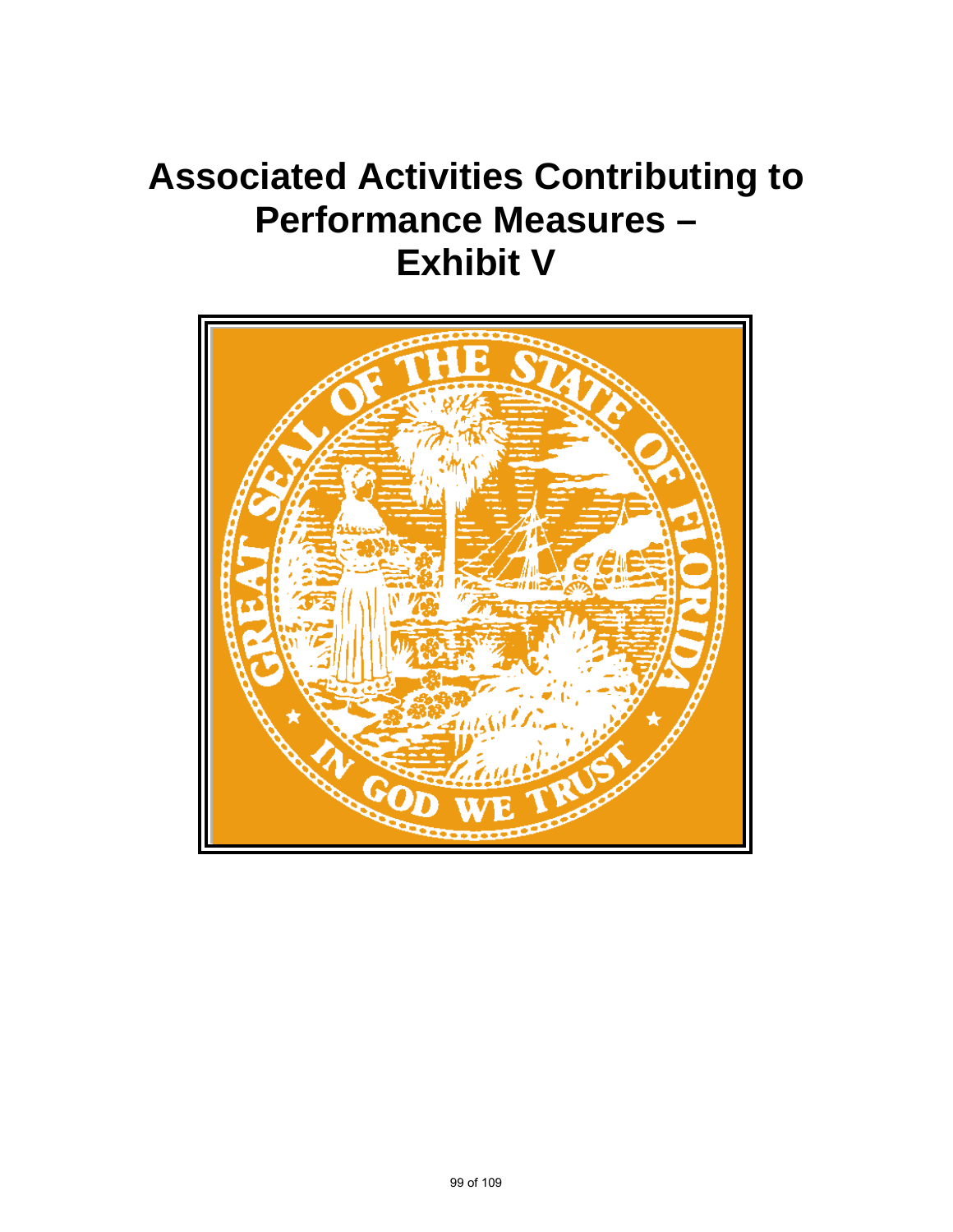| LRPP Exhibit V: Identification of Associated Activity Contributing to Performance Measures |                                                                                                |  |                                                            |  |  |  |
|--------------------------------------------------------------------------------------------|------------------------------------------------------------------------------------------------|--|------------------------------------------------------------|--|--|--|
|                                                                                            | <b>Approved Performance Measures for</b>                                                       |  |                                                            |  |  |  |
| Measure<br>Number                                                                          | FY 2011-12                                                                                     |  | <b>Associated Activities Title</b>                         |  |  |  |
|                                                                                            | (Words)                                                                                        |  |                                                            |  |  |  |
| $\mathbf{1}$                                                                               | Percent of survey respondents satisfied with services (quality and                             |  | <b>Elections Assistance and Oversight</b>                  |  |  |  |
|                                                                                            | timeliness of response)                                                                        |  |                                                            |  |  |  |
| $\mathbf{2}$                                                                               | Percent of training session/workshop attendees satisfied (quality of                           |  | <b>Elections Assistance and Oversight</b>                  |  |  |  |
|                                                                                            | content and applicability of materials presented)                                              |  |                                                            |  |  |  |
| 3                                                                                          | Number of campaign reports received/processed                                                  |  | <b>Elections Assistance and Oversight</b>                  |  |  |  |
| $\overline{\mathbf{4}}$                                                                    | <b>Number of Web accesses</b>                                                                  |  | <b>Elections Assistance and Oversight</b>                  |  |  |  |
| 5                                                                                          | Percent of voter registration applications timely processed within 13<br>days                  |  | <b>Elections Assistance and Oversight</b>                  |  |  |  |
| 6                                                                                          | Percent of commissions of office issued within 5 business days                                 |  | <b>Elections Assistance and Oversight</b>                  |  |  |  |
| $\overline{\phantom{a}}$                                                                   | Total local funds leveraged by historical resources program                                    |  | <b>Architectural Preservation Services</b>                 |  |  |  |
|                                                                                            |                                                                                                |  | <b>Survey &amp; Registration Services</b>                  |  |  |  |
| 8                                                                                          | Percent of customers satisfied with the quality/timeliness of technical<br>assistance provided |  | <b>Survey &amp; Registration Services</b>                  |  |  |  |
|                                                                                            |                                                                                                |  | <b>Architectural Preservation Services</b>                 |  |  |  |
|                                                                                            |                                                                                                |  | State and Federal Compliance Reviews                       |  |  |  |
| 9                                                                                          | Number of grants awarded                                                                       |  | <b>Architectural Preservation Services</b>                 |  |  |  |
|                                                                                            |                                                                                                |  | <b>Survey &amp; Registration Services</b>                  |  |  |  |
|                                                                                            |                                                                                                |  | Statewide Education Programs (includes Nea Apprenticeship) |  |  |  |
| 10                                                                                         | Number of dollars awarded through grants                                                       |  | <b>Architectural Preservation Services</b>                 |  |  |  |
|                                                                                            |                                                                                                |  | <b>Survey &amp; Registration Services</b>                  |  |  |  |
|                                                                                            |                                                                                                |  | Statewide Education Programs (includes Nea Apprenticeship) |  |  |  |
| 11                                                                                         | Number of attendees at produced and sponsored events                                           |  | <b>Architectural Preservation Services</b>                 |  |  |  |
|                                                                                            |                                                                                                |  | <b>Survey &amp; Registration Services</b>                  |  |  |  |
|                                                                                            |                                                                                                |  | Statewide Education Programs (includes Nea Apprenticeship) |  |  |  |
| 12 <sup>2</sup>                                                                            | Number of publications and multimedia products available for the<br>general public             |  | <b>Magazines and Publications</b>                          |  |  |  |
| 13                                                                                         | Number of visitors to state historic museums                                                   |  | <b>State Historic Museums</b>                              |  |  |  |
|                                                                                            |                                                                                                |  | Museum Exhibit Fabrication                                 |  |  |  |
|                                                                                            |                                                                                                |  | <b>Historic Planning</b>                                   |  |  |  |
|                                                                                            |                                                                                                |  | <b>Statewide Museum Programs</b>                           |  |  |  |
| 14                                                                                         | Total number of properties protected or preserved                                              |  | <b>Survey &amp; Registration Services</b>                  |  |  |  |
|                                                                                            |                                                                                                |  | <b>Architectural Preservation Services</b>                 |  |  |  |
|                                                                                            |                                                                                                |  | Florida Master Site File                                   |  |  |  |
|                                                                                            |                                                                                                |  | State and Federal Compliance Reviews                       |  |  |  |
| 15                                                                                         | Number of Preservation services applications reviewed                                          |  | <b>Architectural Preservation Services</b>                 |  |  |  |
|                                                                                            |                                                                                                |  | <b>Survey &amp; Registration Services</b>                  |  |  |  |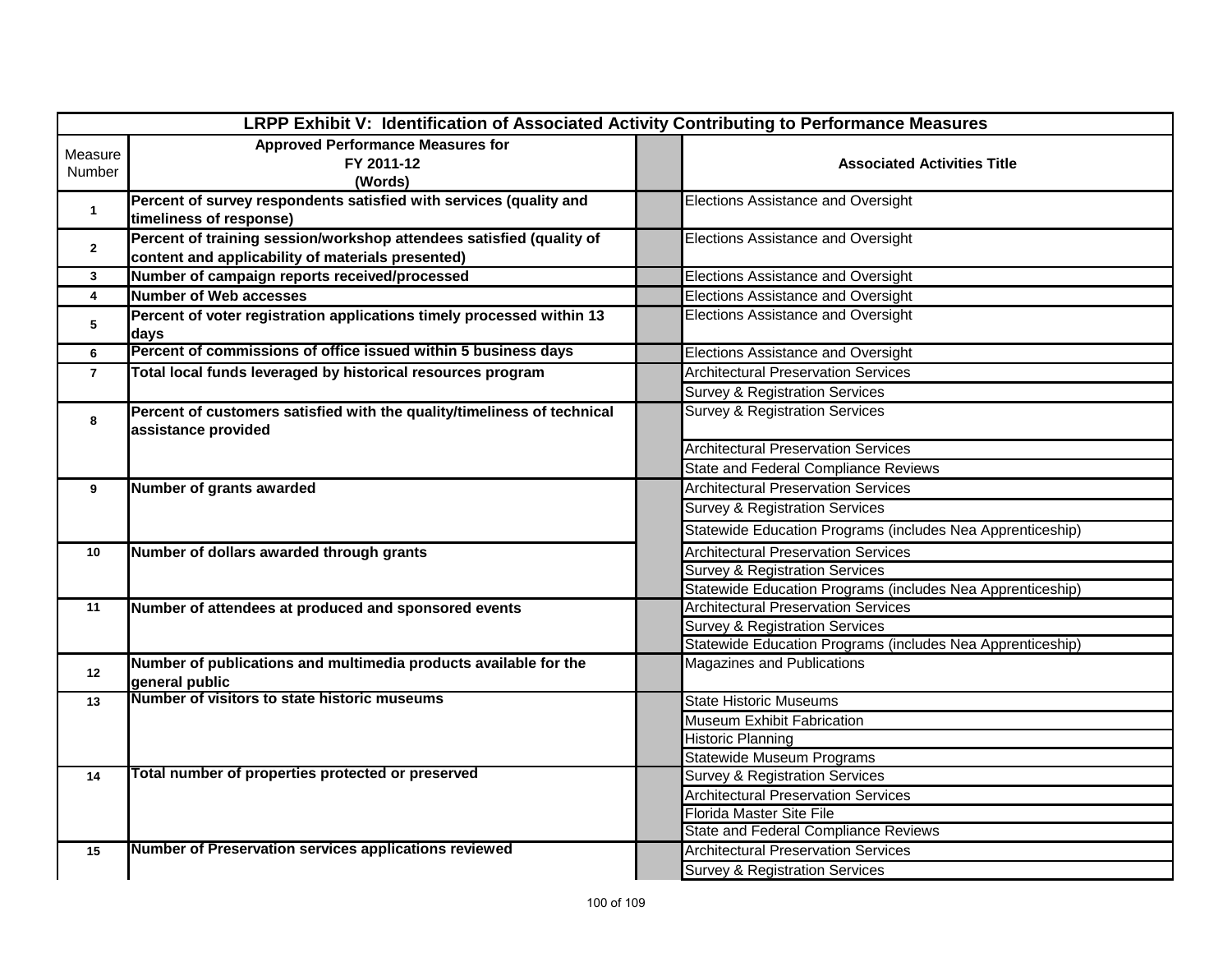|                   | LRPP Exhibit V: Identification of Associated Activity Contributing to Performance Measures |  |                                                                |  |  |  |  |
|-------------------|--------------------------------------------------------------------------------------------|--|----------------------------------------------------------------|--|--|--|--|
| Measure<br>Number | <b>Approved Performance Measures for</b><br>FY 2011-12<br>(Words)                          |  | <b>Associated Activities Title</b>                             |  |  |  |  |
| 16                | Number of Copies or viewings of publications, including                                    |  | <b>State Historic Museums</b>                                  |  |  |  |  |
|                   | Internet website hits                                                                      |  | Museum Exhibit Fabrication                                     |  |  |  |  |
|                   |                                                                                            |  | <b>Historic Planning</b>                                       |  |  |  |  |
|                   |                                                                                            |  | <b>Statewide Museum Programs</b>                               |  |  |  |  |
|                   |                                                                                            |  | <b>Survey and Registration Services</b>                        |  |  |  |  |
|                   |                                                                                            |  | <b>Architectural Preservation Services</b>                     |  |  |  |  |
|                   |                                                                                            |  | Statewide Education Programs (includes NEA Apprenticeship)     |  |  |  |  |
|                   |                                                                                            |  | Magazines and Publications                                     |  |  |  |  |
|                   |                                                                                            |  | State and Federal Compliance Reviews                           |  |  |  |  |
| 17                | <b>Citizen Served - Historic Properties</b>                                                |  | <b>Survey and Registration Services</b>                        |  |  |  |  |
|                   |                                                                                            |  | <b>Architectural Preservation Services</b>                     |  |  |  |  |
|                   |                                                                                            |  | State and Federal Compliance Reviews                           |  |  |  |  |
| 18                | Total number of historic and archaeological sites recorded in<br>the Master Site File      |  | <b>Florida Master Site File</b>                                |  |  |  |  |
| 19                | Number of historic and archaeological objects maintained<br>for public use                 |  | Conserve and Curate Historic and Archaeological Objects        |  |  |  |  |
| 20                | Citizens served - Archaeological Research                                                  |  | Conserve and Curate Historic and Archaeological Objects        |  |  |  |  |
|                   |                                                                                            |  | Florida Master Site File                                       |  |  |  |  |
|                   |                                                                                            |  | San Luis Mission Research and Interpretation                   |  |  |  |  |
| 21                | Percent of total filing handled by electronic means                                        |  | Commercial Recording-Business Organization Filing              |  |  |  |  |
|                   |                                                                                            |  | Commercial Recording-Registration                              |  |  |  |  |
|                   |                                                                                            |  | <b>Commercial Recording-Reinstatement</b>                      |  |  |  |  |
|                   |                                                                                            |  | Commercial Information Services - Records Certification        |  |  |  |  |
|                   |                                                                                            |  | Commercial Information Services - Document Imaging             |  |  |  |  |
| 22                | Percent of total certifications handled by electronic means                                |  | <b>Commercial Recording-Business Organization Filing</b>       |  |  |  |  |
|                   |                                                                                            |  | <b>Commercial Recording-Registration</b>                       |  |  |  |  |
|                   |                                                                                            |  | Commercial Recording-Reinstatement                             |  |  |  |  |
|                   |                                                                                            |  | Commercial Information Services - Records Certification        |  |  |  |  |
|                   |                                                                                            |  | <b>Commercial Information Services - Document Imaging</b>      |  |  |  |  |
| 23                | Number of public electronic uses                                                           |  | <b>Commercial Recording-Business Organization Filing</b>       |  |  |  |  |
|                   |                                                                                            |  | Commercial Recording-Registration                              |  |  |  |  |
|                   |                                                                                            |  | <b>Commercial Recording-Reinstatement</b>                      |  |  |  |  |
|                   |                                                                                            |  | <b>Commercial Information Services - Records Certification</b> |  |  |  |  |
|                   |                                                                                            |  | Commercial Information Services - Document Imaging             |  |  |  |  |
| 24                | Annual increase in the use of local public library service                                 |  | Library Development Technical Assistance/Grants Management     |  |  |  |  |
|                   |                                                                                            |  | <b>State Aid to Libraries</b>                                  |  |  |  |  |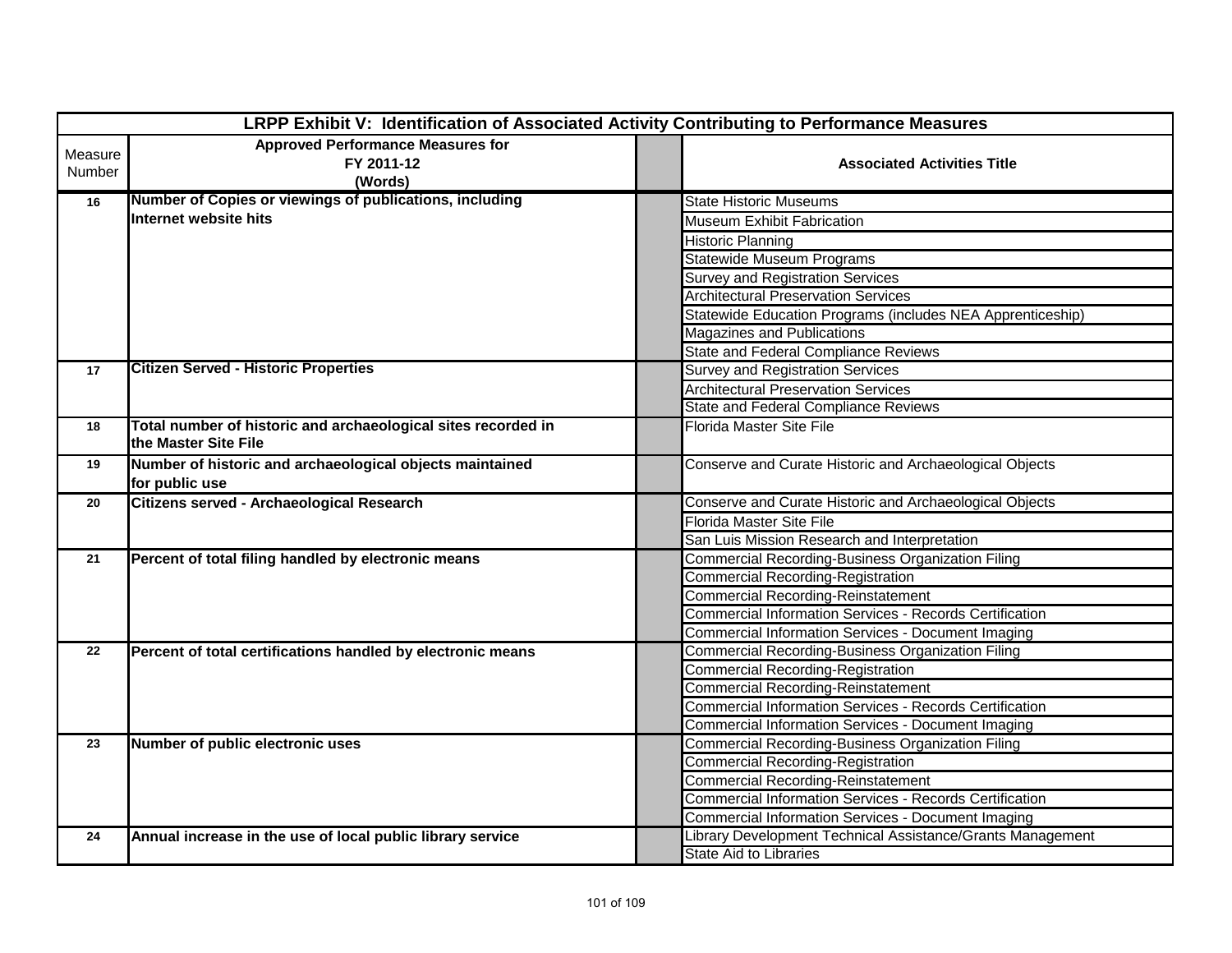| LRPP Exhibit V: Identification of Associated Activity Contributing to Performance Measures |                                                                                                                                 |  |                                                            |  |  |
|--------------------------------------------------------------------------------------------|---------------------------------------------------------------------------------------------------------------------------------|--|------------------------------------------------------------|--|--|
| Measure<br>Number                                                                          | <b>Approved Performance Measures for</b><br>FY 2011-12<br>(Words)                                                               |  | <b>Associated Activities Title</b>                         |  |  |
| 25                                                                                         | Annual cost avoidance achieved by government agencies through<br>records storage/disposition/micrographics                      |  | Records Management                                         |  |  |
| 26                                                                                         | <b>Customer Satisfaction with Library and Information Services</b>                                                              |  | Records Management                                         |  |  |
|                                                                                            |                                                                                                                                 |  | <b>Library and Network Services</b>                        |  |  |
|                                                                                            |                                                                                                                                 |  | Library Development Technical Assistance/Grants Management |  |  |
| 27                                                                                         | Annual amount of additional information resources available for<br>research by the Division of Library and Information Services |  | Library and Network Services                               |  |  |
|                                                                                            |                                                                                                                                 |  | <b>State Archives</b>                                      |  |  |
| 28                                                                                         | Annual increase in the usage of Division of Library and Information<br><b>Services resources</b>                                |  | <b>Library and Network Services</b>                        |  |  |
| 29                                                                                         | Total local financial support leveraged by grant funding awarded                                                                |  | <b>State Aid to Libraries</b>                              |  |  |
|                                                                                            |                                                                                                                                 |  | <b>Federal Aid to Libraries</b>                            |  |  |
| 30                                                                                         | Total number of Florida Electronic Library uses                                                                                 |  | <b>Library and Network Services</b>                        |  |  |
|                                                                                            |                                                                                                                                 |  | Library Development Technical Assistance/Grants Management |  |  |
|                                                                                            |                                                                                                                                 |  | <b>Federal Aid to Libraries</b>                            |  |  |
| 31                                                                                         | Percent of Museum of Florida History visitors rating the experience<br>good or excellent                                        |  | <b>State Historic Museums</b>                              |  |  |
|                                                                                            |                                                                                                                                 |  | <b>Museum Exhibit Fabrication</b>                          |  |  |
|                                                                                            |                                                                                                                                 |  | <b>Historic Planning</b>                                   |  |  |
|                                                                                            |                                                                                                                                 |  | <b>Statewide Museum Programs</b>                           |  |  |
| 32                                                                                         | <b>Number of Museum Exhibits</b>                                                                                                |  | <b>State Historic Museums</b>                              |  |  |
|                                                                                            |                                                                                                                                 |  | <b>Museum Exhibit Fabrication</b>                          |  |  |
|                                                                                            |                                                                                                                                 |  | <b>Historic Planning</b>                                   |  |  |
| 33                                                                                         | <b>Citizens Served - Historic Museums</b>                                                                                       |  | <b>State Historic Museums</b>                              |  |  |
|                                                                                            |                                                                                                                                 |  | <b>Museum Exhibit Fabrication</b>                          |  |  |
|                                                                                            |                                                                                                                                 |  | <b>Historic Planning</b>                                   |  |  |
| 34                                                                                         | Attendance at supported cultural events                                                                                         |  | <b>Cultural Program Support Grants</b>                     |  |  |
| 35                                                                                         | Number of individuals served by professional associations                                                                       |  | <b>Cultural Program Support Grants</b>                     |  |  |
| 36                                                                                         | Total local financial support leveraged by state funding                                                                        |  | <b>Cultural Program Support Grants</b>                     |  |  |
| 37                                                                                         | Number of children attending school-based, organized cultural events                                                            |  | <b>State Historic Museums</b>                              |  |  |
|                                                                                            |                                                                                                                                 |  | <b>Statewide Museum Programs</b>                           |  |  |
| 38                                                                                         | Number of program grants awarded                                                                                                |  | <b>Cultural Program Support Grants</b>                     |  |  |
| 39                                                                                         | Dollars awarded through program grants                                                                                          |  | <b>Cultural Program Support Grants</b>                     |  |  |
| 40                                                                                         | Percent of counties funded by the program                                                                                       |  | <b>Cultural Program Support Grants</b>                     |  |  |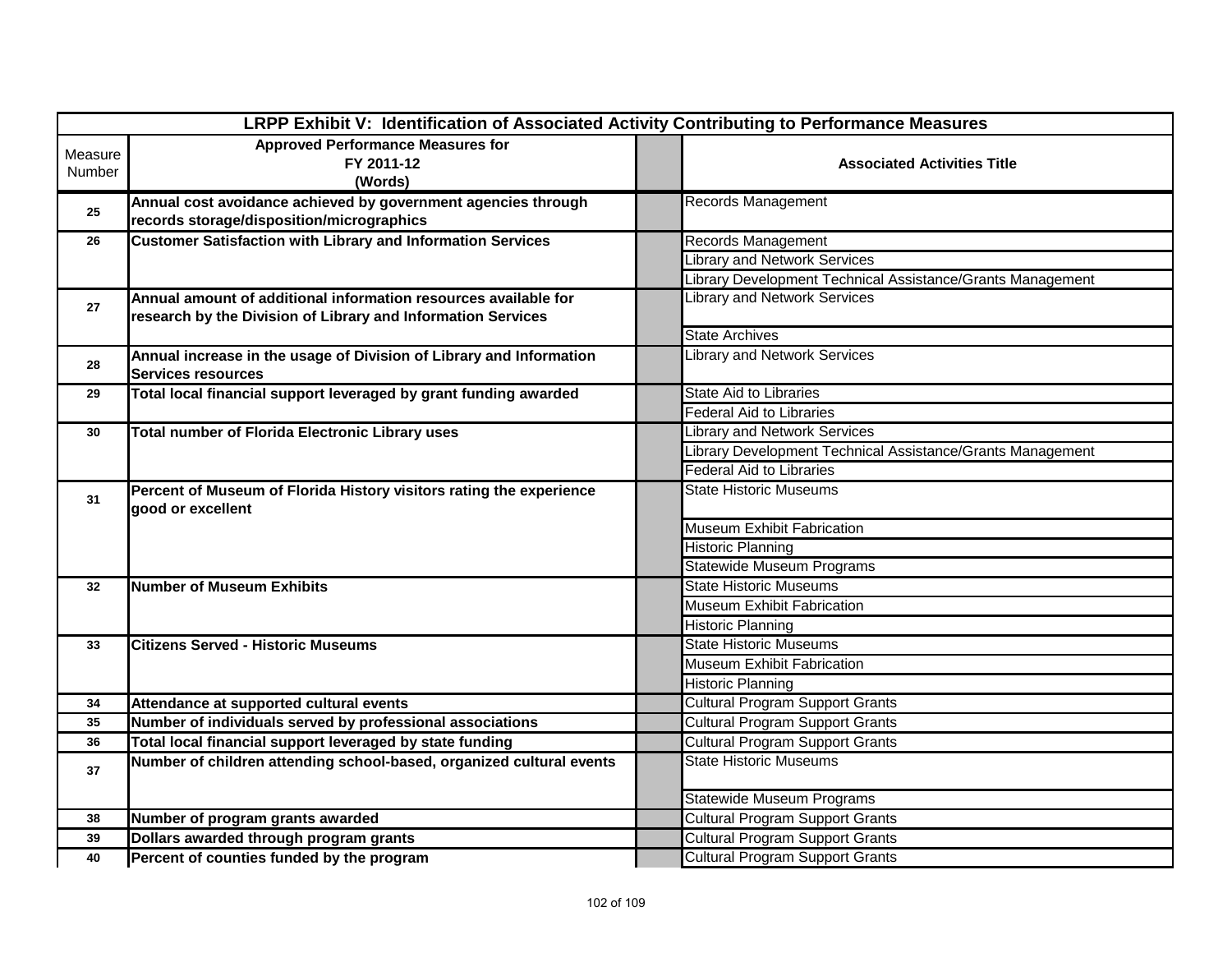| LRPP Exhibit V: Identification of Associated Activity Contributing to Performance Measures |                                                                                              |  |                                    |  |
|--------------------------------------------------------------------------------------------|----------------------------------------------------------------------------------------------|--|------------------------------------|--|
| Measure<br>Number                                                                          | <b>Approved Performance Measures for</b><br>FY 2011-12<br>(Words)                            |  | <b>Associated Activities Title</b> |  |
| 41                                                                                         | Percentage of large counties (N=35; population greater than 75,000)<br>funded by the program |  | Cultural Program Support Grants    |  |
| 42                                                                                         | Percentage of small counties (N=32; population less than 75,000) funded<br>by the program    |  | Cultural Program Support Grants    |  |
| 43                                                                                         | Number of state-supported performances and exhibits                                          |  | Cultural Program Support Grants    |  |
| 44                                                                                         | Number of individuals attending cultural events or served by<br>professional associations    |  | Cultural Program Support Grants    |  |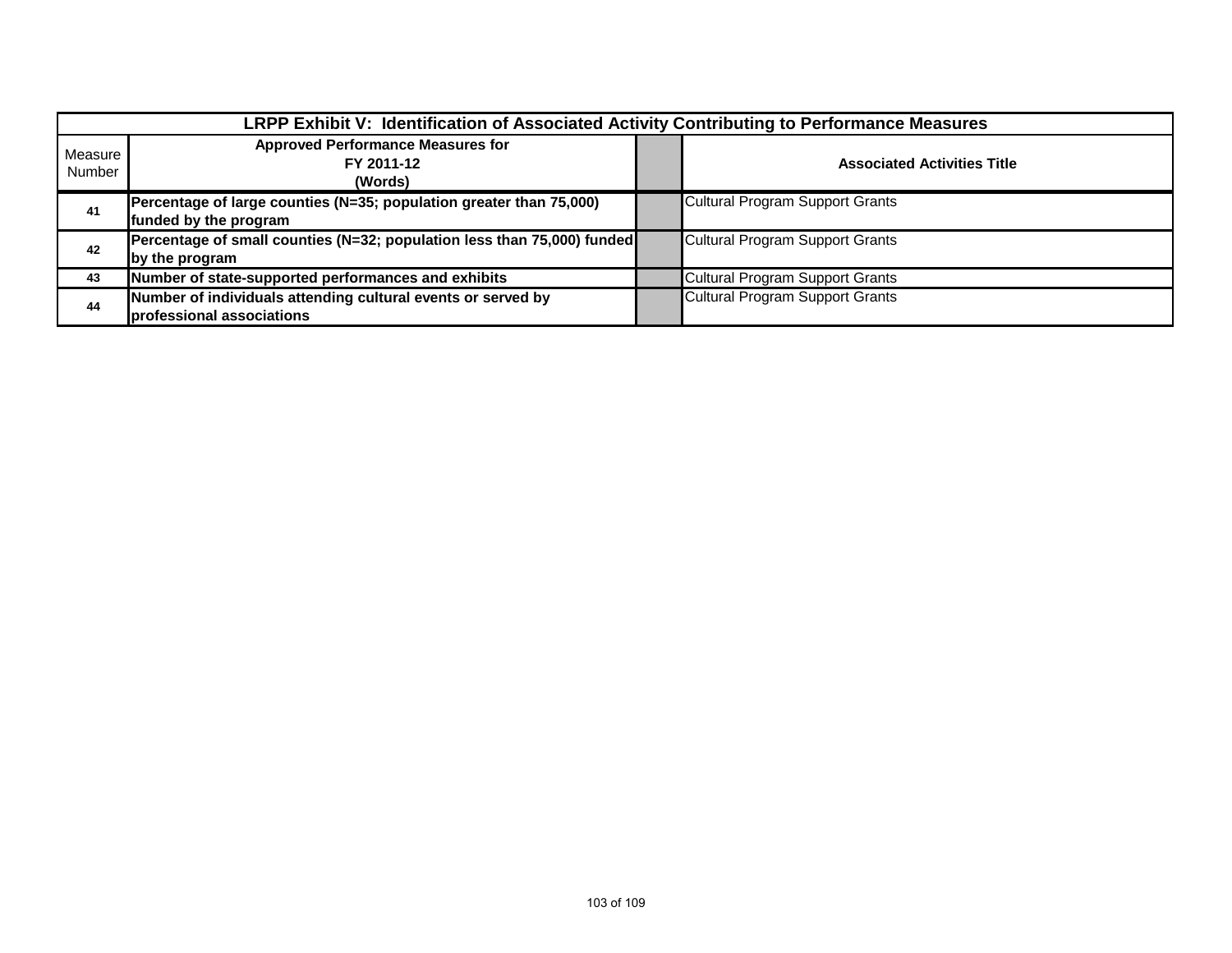| <b>STATE, DEPARTMENT OF</b>                                                                                                                                                                                                                        |                                  | <b>FISCAL YEAR 2011-12</b> |                                 |                          |  |  |
|----------------------------------------------------------------------------------------------------------------------------------------------------------------------------------------------------------------------------------------------------|----------------------------------|----------------------------|---------------------------------|--------------------------|--|--|
| <b>SECTION I: BUDGET</b>                                                                                                                                                                                                                           |                                  | <b>OPERATING</b>           |                                 | <b>FIXED CAPITAL</b>     |  |  |
| TOTAL ALL FUNDS GENERAL APPROPRIATIONS ACT                                                                                                                                                                                                         |                                  |                            | 81,958,431                      | <b>OUTLAY</b><br>250,000 |  |  |
| ADJUSTMENTS TO GENERAL APPROPRIATIONS ACT (Supplementals, Vetoes, Budget Amendments, etc.)                                                                                                                                                         |                                  |                            | $-557,090$                      | $-250,000$               |  |  |
| FINAL BUDGET FOR AGENCY                                                                                                                                                                                                                            |                                  |                            | 81,401,341                      |                          |  |  |
| <b>SECTION II: ACTIVITIES * MEASURES</b>                                                                                                                                                                                                           | <b>Number of</b><br><b>Units</b> | (1) Unit Cost              | (2) Expenditures<br>(Allocated) | (3) FCO                  |  |  |
| Executive Direction, Administrative Support and Information Technology (2)                                                                                                                                                                         |                                  |                            |                                 | 0                        |  |  |
| Administrative Code And Weekly Production * Number of notices edited and published                                                                                                                                                                 | 13,833                           | 52.90                      | 731,754                         |                          |  |  |
| Laws Of Florida Production * Number of laws received and processed                                                                                                                                                                                 | 268                              | 242.34                     | 64,947                          |                          |  |  |
| Elections Assistance And Oversight * Number of elections assistance contacts<br>Voting Education Grants *                                                                                                                                          | 7,438,204<br>46                  | 1.09<br>81,374.72          | 8,143,224<br>3,743,237          |                          |  |  |
| Survey And Registration Services * Number of properties protected and preserved                                                                                                                                                                    | 10,08                            | 27.61                      | 278,313                         |                          |  |  |
| Architectural Preservation Services * Number of preservation services applications                                                                                                                                                                 | 914                              | 986.3                      | 901,487                         |                          |  |  |
| Statewide Education Programs (includes Nea Apprenticeship) * Number of attendees at workshops                                                                                                                                                      | 282,43                           | 0.84                       | 237,892                         |                          |  |  |
| Magazine And Publications * Number of recipients                                                                                                                                                                                                   | 2,150,91                         | 0.06                       | 134,999                         |                          |  |  |
| State And Federal Compliance Reviews * Preservation services applications reviewed                                                                                                                                                                 | 8,269                            | 106.10                     | 877,342                         |                          |  |  |
| Conserve And Curate Historic And Archaeological Objects * Number of historic and archaeological objects maintained for public use<br>Florida Master Site File * Total number of historic and archaeological sites recorded in the Master Site File | 964,38<br>187,918                | 2.19<br>4.57               | 2,112,329<br>858,919            |                          |  |  |
| San Luis Mission Research And Interpretation * Number of interpretive products                                                                                                                                                                     | 542                              | 3,400.55                   | 1,843,099                       |                          |  |  |
| Commercial Recording-business Organization Filing * Number of business organization filings processed.                                                                                                                                             | 331,187                          | 4.96                       | 1,641,166                       |                          |  |  |
| Commercial Recording-registration * Number of commercial registration filings processed                                                                                                                                                            | 443,60                           | 3.32                       | 1,473,817                       |                          |  |  |
| Commercial Recording-amendments * Number of amendments processed                                                                                                                                                                                   | 1,955,03                         | 0.62                       | 1,205,454                       |                          |  |  |
| Commercial Recording-reinstatement * Number of commercial registration reinstatements processed                                                                                                                                                    | 52,586<br>618,56                 | 28.81<br>2.22              | 1,515,120                       |                          |  |  |
| Commercial Information Services - Records Certification * Number of records certified<br>Commercial Information Services - Document Imaging * Number of documents imaged                                                                           | 4,125,89                         | 0.47                       | 1,376,248<br>1,920,670          |                          |  |  |
| Library And Network Services * Number of additional library resources and increased number of uses of library resources                                                                                                                            | 13,978,46                        | 0.19                       | 2,632,128                       |                          |  |  |
| Library Development Technical Assistance/Grants Management * Number of increased uses of library development resources                                                                                                                             | 2,775,04                         | 0.97                       | 2,680,761                       |                          |  |  |
| State Aid To Libraries * Local financial support leveraged                                                                                                                                                                                         | 509,427,09                       | 0.04                       | 22,389,456                      |                          |  |  |
| Federal Aid To Libraries * Number of Florida Electronic Library Uses                                                                                                                                                                               | 79,764,13                        | 0.10                       | 7.647.126                       |                          |  |  |
| State Archives * Number of additional archive resources and increased number of uses of archive resources                                                                                                                                          | 104,683,664                      | 0.02                       | 1,968,465                       |                          |  |  |
| Records Management * Total cost avoidance achieved                                                                                                                                                                                                 | 96,154,680<br>18,94              | 0.02<br>196.28             | 1,728,922<br>3,717,758          |                          |  |  |
| Cultural Program Support Grants * Number of state supported cultural events<br>State Historic Museums * Number of visitors to Museum of Florida History sites.                                                                                     | 61,58                            | 29.26                      | 1,802,133                       |                          |  |  |
| Museum Exhibit Fabrication * Number of museum exhibits available to the public                                                                                                                                                                     | 87                               | 6,679.52                   | 581,118                         |                          |  |  |
| Historic Planning * Number of historic objects maintained for public use temporary exhibits at all sites; 14 exhibits were maintained for circulation statewide through                                                                            |                                  |                            |                                 |                          |  |  |
| <b>Traveling Exhibits Program</b><br>Statewide Museum Programs * Number of people served by statewide museum programs public programs; permanent collections were exhibited as loans in 30 other                                                   | 55,290                           | 4.85                       | 268,369                         |                          |  |  |
| institutions, primarily in Florida. Staff                                                                                                                                                                                                          | 317,770                          | 0.73                       | 233,088                         |                          |  |  |
|                                                                                                                                                                                                                                                    |                                  |                            |                                 |                          |  |  |
|                                                                                                                                                                                                                                                    |                                  |                            |                                 |                          |  |  |
|                                                                                                                                                                                                                                                    |                                  |                            |                                 |                          |  |  |
|                                                                                                                                                                                                                                                    |                                  |                            |                                 |                          |  |  |
|                                                                                                                                                                                                                                                    |                                  |                            |                                 |                          |  |  |
|                                                                                                                                                                                                                                                    |                                  |                            |                                 |                          |  |  |
|                                                                                                                                                                                                                                                    |                                  |                            |                                 |                          |  |  |
|                                                                                                                                                                                                                                                    |                                  |                            |                                 |                          |  |  |
|                                                                                                                                                                                                                                                    |                                  |                            |                                 |                          |  |  |
|                                                                                                                                                                                                                                                    |                                  |                            |                                 |                          |  |  |
|                                                                                                                                                                                                                                                    |                                  |                            |                                 |                          |  |  |
|                                                                                                                                                                                                                                                    |                                  |                            |                                 |                          |  |  |
|                                                                                                                                                                                                                                                    |                                  |                            |                                 |                          |  |  |
|                                                                                                                                                                                                                                                    |                                  |                            |                                 |                          |  |  |
|                                                                                                                                                                                                                                                    |                                  |                            |                                 |                          |  |  |
|                                                                                                                                                                                                                                                    |                                  |                            |                                 |                          |  |  |
|                                                                                                                                                                                                                                                    |                                  |                            |                                 |                          |  |  |
|                                                                                                                                                                                                                                                    |                                  |                            |                                 |                          |  |  |
|                                                                                                                                                                                                                                                    |                                  |                            |                                 |                          |  |  |
|                                                                                                                                                                                                                                                    |                                  |                            |                                 |                          |  |  |
|                                                                                                                                                                                                                                                    |                                  |                            |                                 |                          |  |  |
|                                                                                                                                                                                                                                                    |                                  |                            |                                 |                          |  |  |
|                                                                                                                                                                                                                                                    |                                  |                            |                                 |                          |  |  |
|                                                                                                                                                                                                                                                    |                                  |                            |                                 |                          |  |  |
| <b>TOTAL</b>                                                                                                                                                                                                                                       |                                  |                            | 74,709,341                      |                          |  |  |
| <b>SECTION III: RECONCILIATION TO BUDGET</b>                                                                                                                                                                                                       |                                  |                            |                                 |                          |  |  |
| <b>PASS THROUGHS</b>                                                                                                                                                                                                                               |                                  |                            |                                 |                          |  |  |
| <b>TRANSFER - STATE AGENCIES</b>                                                                                                                                                                                                                   |                                  |                            |                                 |                          |  |  |
| AID TO LOCAL GOVERNMENTS                                                                                                                                                                                                                           |                                  |                            |                                 |                          |  |  |
| PAYMENT OF PENSIONS, BENEFITS AND CLAIMS<br><b>OTHER</b>                                                                                                                                                                                           |                                  |                            |                                 |                          |  |  |
| <b>REVERSIONS</b>                                                                                                                                                                                                                                  |                                  |                            | 6,692,022                       |                          |  |  |
|                                                                                                                                                                                                                                                    |                                  |                            |                                 |                          |  |  |
| TOTAL BUDGET FOR AGENCY (Total Activities + Pass Throughs + Reversions) - Should equal Section I above. (4)                                                                                                                                        |                                  |                            | 81,401,363                      |                          |  |  |
| SAUFBULE WIEWURF VI. LAFUAV                                                                                                                                                                                                                        |                                  |                            |                                 |                          |  |  |

### **SCHEDULE XI/EXHIBIT VI: AGENCY-LEVEL UNIT COST SUMMARY**

(1) Some activity unit costs may be overstated due to the allocation of double budgeted items.

(2) Expenditures associated with Executive Direction, Administrative Support and Information Technology have been allocated based on FTE. Other allocation methodologies could result in significantly different unit costs pe

(3) Information for FCO depicts amounts for current year appropriations only. Additional information and systems are needed to develop meaningful FCO unit costs.

(4) Final Budget for Agency and Total Budget for Agency may not equal due to rounding.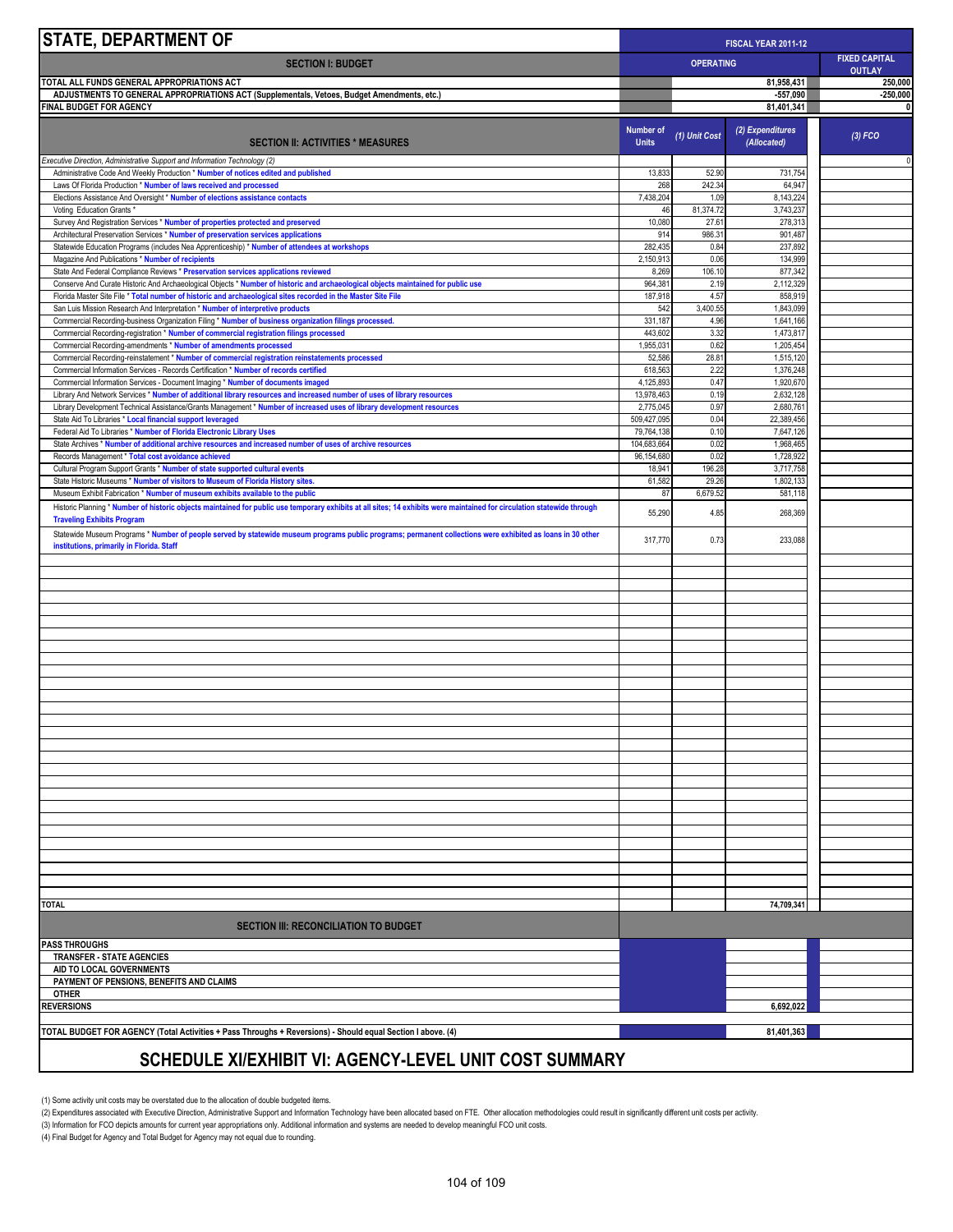NUCSSP03 LAS/PBS SYSTEM SP 09/06/2012 09:45 BUDGET PERIOD: 2003-2014 SCHED XI: AGENCY-LEVEL UNIT COST SUMMARY STATE OF FLORIDA AUDIT REPORT STATE, DEPT OF --------------------------------------------------------------------------------------------------------- ACTIVITY ISSUE CODES SELECTED: TRANSFER-STATE AGENCIES ACTIVITY ISSUE CODES SELECTED:  $1 - 8:$  AID TO LOCAL GOVERNMENTS ACTIVITY ISSUE CODES SELECTED:  $1 - 8$ --------------------------------------------------------------------------------------------------------- THE FOLLOWING STATEWIDE ACTIVITIES (ACT0010 THROUGH ACT0490) HAVE AN OUTPUT STANDARD (RECORD TYPE 5) AND SHOULD NOT: \*\*\* NO ACTIVITIES FOUND \*\*\* --------------------------------------------------------------------------------------------------------- THE FCO ACTIVITY (ACT0210) CONTAINS EXPENDITURES IN AN OPERATING CATEGORY AND SHOULD NOT: (NOTE: THIS ACTIVITY IS ROLLED INTO EXECUTIVE DIRECTION, ADMINISTRATIVE SUPPORT AND INFORMATION TECHNOLOGY) \*\*\* NO OPERATING CATEGORIES FOUND \*\*\* --------------------------------------------------------------------------------------------------------- THE FOLLOWING ACTIVITIES DO NOT HAVE AN OUTPUT STANDARD (RECORD TYPE 5) AND ARE REPORTED AS 'OTHER' IN SECTION III: (NOTE: 'OTHER' ACTIVITIES ARE NOT 'TRANSFER-STATE AGENCY' ACTIVITIES OR 'AID TO LOCAL GOVERNMENTS' ACTIVITIES. ALL ACTIVITIES WITH AN OUTPUT STANDARD (RECORD TYPE 5) SHOULD BE REPORTED IN SECTION II.) \*\*\* NO ACTIVITIES FOUND \*\*\* --------------------------------------------------------------------------------------------------------- TOTALS FROM SECTION I AND SECTIONS II + III: DEPARTMENT: 45 EXPENDITURES FCO FINAL BUDGET FOR AGENCY (SECTION I): 81,401,341 TOTAL BUDGET FOR AGENCY (SECTION III): 81,401,363 --------------- --------------- DIFFERENCE: 22-

(MAY NOT EQUAL DUE TO ROUNDING) =============== ===============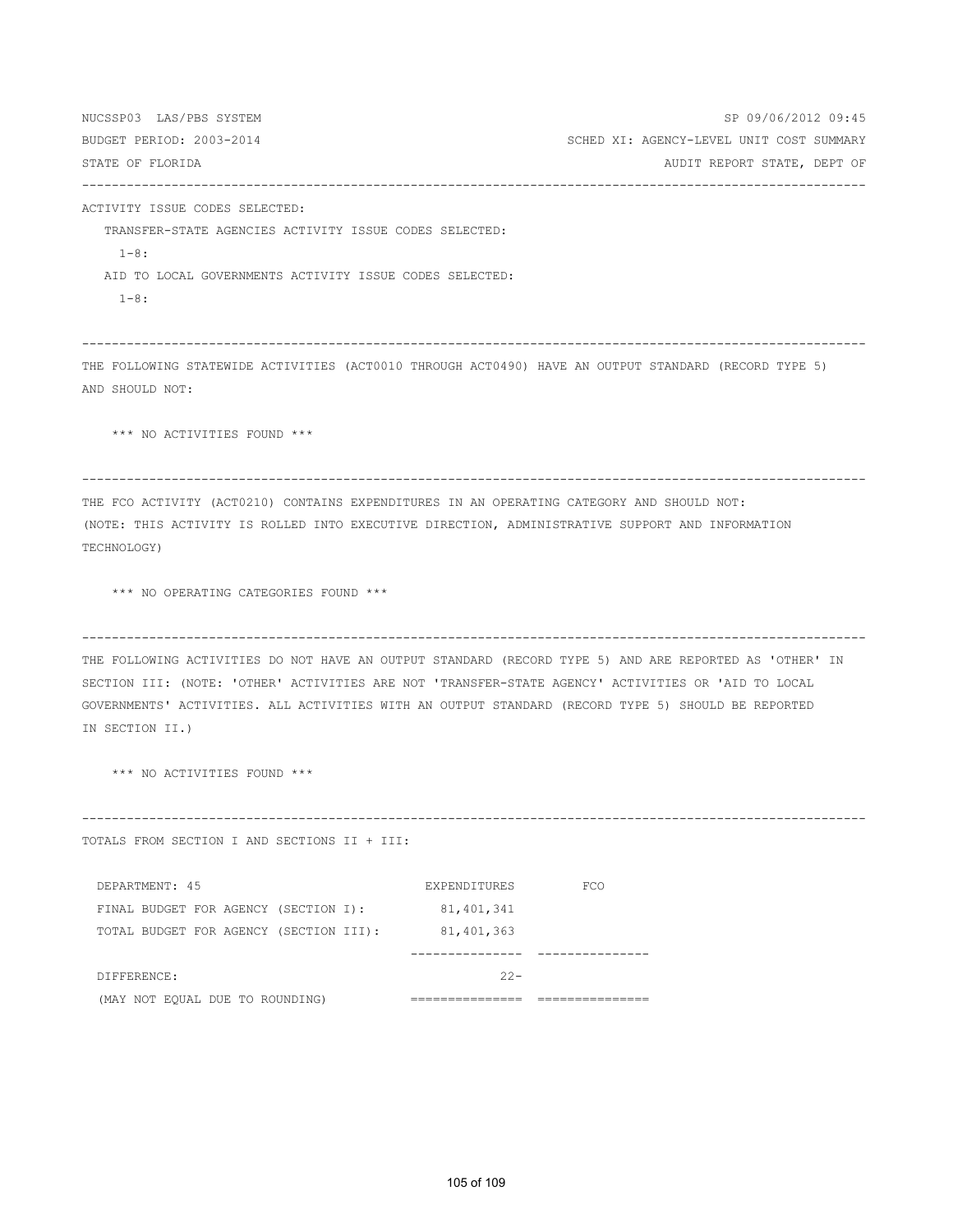### *Glossary of Terms and Acronyms*

Activity: A unit of work which has identifiable starting and ending points, consumes resources, and produces outputs. Unit cost information is determined using the outputs of activities.

*Actual Expenditures:* Includes prior year actual disbursements, payables and encumbrances. The payables and encumbrances are certified forward at the end of the fiscal year. They may be disbursed between July 1 and September 30 of the subsequent fiscal year. Certified forward amounts are included in the year in which the funds are committed and not shown in the year the funds are disbursed.

Appropriation Category: The lowest level line item of funding in the General Appropriations Act which represents a major expenditure classification of the budget entity. Within budget entities, these categories may include: salaries and benefits, other personal services (OPS), expenses, operating capital outlay, data processing services, fixed capital outlay, etc. These categories are defined within this glossary under individual listings.

Baseline Data: Indicators of a state agency's current performance level, pursuant to guidelines established by the Executive Office of the Governor in consultation with legislative appropriations and appropriate substantive committees.

Budget Entity: A unit or function at the lowest level to which funds are specifically appropriated in the appropriations act. "Budget entity" and "service" have the same meaning.

CIO - Chief Information Officer

CIP - Capital Improvements Program Plan

D-3A: A Legislative Budget Request (LBR) exhibit which presents a narrative explanation and justification for each issue for the requested years.

Demand: The number of output units which are eligible to benefit from a service or activity.

EOG - Executive Office of the Governor

Estimated Expenditures: Includes the amount estimated to be expended during the current fiscal year. These amounts will be computer generated based on the current year appropriations adjusted for vetoes and special appropriations bills.

FCO - Fixed Capital Outlay

FFMIS **-** Florida Financial Management Information System

Fixed Capital Outlay: Real property (land, buildings including appurtenances, fixtures and fixed equipment, structures, etc.), including additions, replacements, major repairs, and renovations to real property which materially extend its useful life or materially improve or change its functional use. Includes furniture and equipment necessary to furnish and operate a new or improved facility.

FLAIR **-** Florida Accounting Information Resource Subsystem

F.S. **-** Florida Statutes

GAA **-** General Appropriations Act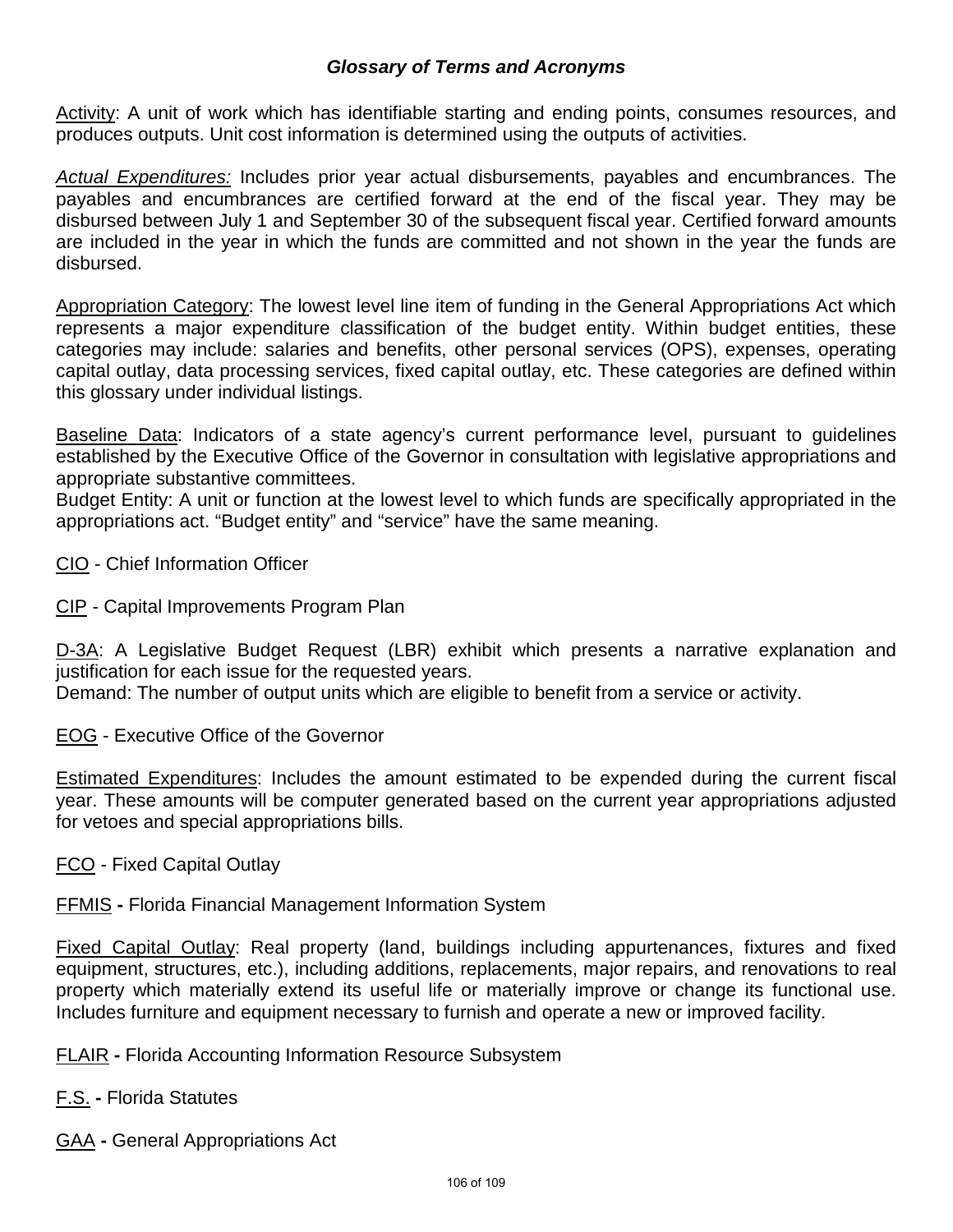### GR **-** General Revenue Fund

Indicator: A single quantitative or qualitative statement that reports information about the nature of a condition, entity or activity. This term is used commonly as a synonym for the word "measure."

Information Technology Resources: Includes data processing-related hardware, software, services, telecommunications, supplies, personnel, facility resources, maintenance, and training.

Input: See Performance Measure.

IOE **-** Itemization of Expenditure

**IT** - Information Technology

Judicial Branch: All officers, employees, and offices of the Supreme Court, district courts of appeal, circuit courts, county courts, and the Judicial Qualifications Commission.

LAN **-** Local Area Network

LAS/PBS **-** Legislative Appropriations System/Planning and Budgeting Subsystem. The statewide appropriations and budgeting system owned and maintained by the Executive Office of the Governor.

LBC **-** Legislative Budget Commission

LBR **-** Legislative Budget Request

Legislative Budget Commission: A standing joint committee of the Legislature. The Commission was created to: review and approve/disapprove agency requests to amend the fiscal matters of the state, as authorized in statute. It is composed of 14 members appointed by the President of the Senate and by the Speaker of the House of Representatives to two-year terms, running from the organization of one Legislature to the organization of the next Legislature.

Legislative Budget Request: A request to the Legislature, filed pursuant to section

216.023, *Florida Statutes*, or supplemental detailed requests filed with the Legislature, for the amounts of money an agency or branch of government believes will be needed to perform the functions that it is authorized, or which it is requesting authorization by law, to perform.

L.O.F. - Laws of Florida

LRPP **-** Long Range Program Plan

Long Range Program Plan: A plan developed on an annual basis by each state agency that is policybased, priority-driven, accountable, and developed through careful examination and justification of all programs and their associated costs. Each plan is developed by examining the needs of agency customers and clients and proposing programs and associated costs to address those needs based on state priorities as established by law, the agency mission, and legislative authorization. The plan provides the framework and context for preparing the Legislative Budget Request and includes performance indicators for evaluating the impact of programs and agency performance.

MAN **-** Metropolitan Area Network (Information Technology)

NASBO **-** National Association of State Budget Officers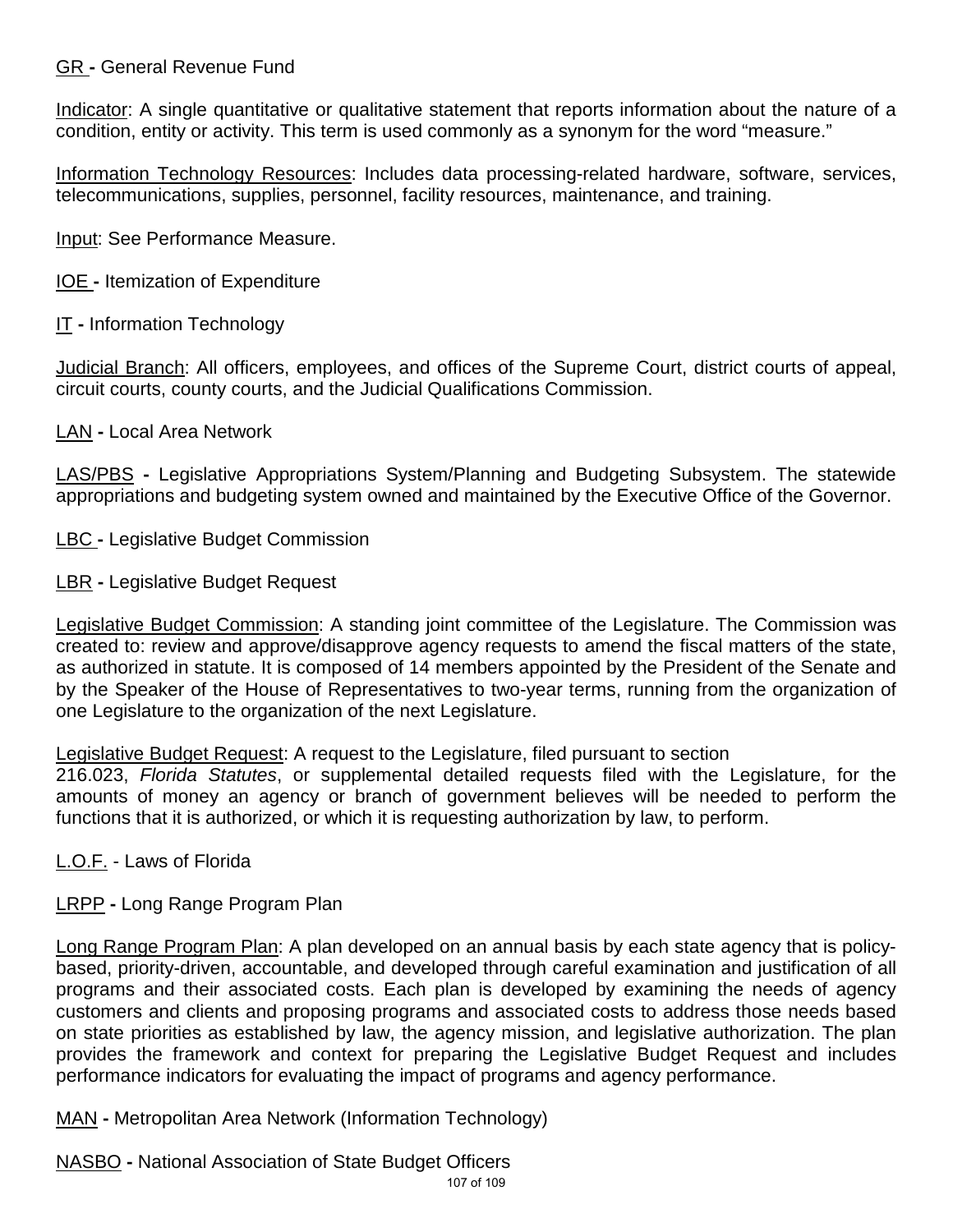Narrative: Justification for each service and activity is required at the program component detail level. Explanation, in many instances, will be required to provide a full understanding of how the dollar requirements were computed.

Nonrecurring: Expenditure or revenue which is not expected to be needed or available after the current fiscal year.

OPB - Office of Policy and Budget, Executive Office of the Governor

Outcome: See Performance Measure.

Output: See Performance Measure.

Outsourcing: Means the process of contracting with a vendor(s) to provide a service or an activity and there is a transfer of management responsibility for the delivery of resources and the performance of those resources. Outsourcing includes everything from contracting for minor administration tasks to contracting for major portions of activities or services which support the agency mission. Regional approved budgets; review agency spending plans; and take other actions related

### PBPB/PB2 **-** Performance-Based Program Budgeting

Pass Through: Funds the state distributes directly to other entities, e.g., local governments, without being managed by the agency distributing the funds. These funds flow through the agency's budget; however, the agency has no discretion regarding how the funds are spent, and the activities (outputs) associated with the expenditure of funds are not measured at the state level.

Performance Ledger: The official compilation of information about state agency performance-based programs and measures, including approved programs, approved outputs and outcomes, baseline data, approved standards for each performance measure and any approved adjustments thereto, as well as actual agency performance for each measure.

Performance Measure: A quantitative or qualitative indicator used to assess state agency performance.

• Input means the quantities of resources used to produce goods or services and the demand for those goods and services.

• Outcome means an indicator of the actual impact or public benefit of a service.

• Output means the actual service or product delivered by a state agency.

Policy Area: A grouping of related activities to meet the needs of customers or clients this reflects major statewide priorities. Policy areas summarize data at a statewide level by using the first two digits of the ten-digit LAS/PBS program component code.

Data collection will sum across state agencies when using this statewide code.

Primary Service Outcome Measure: The service outcome measure which is approved as the performance measure which best reflects and measures the intended outcome of a service. Generally, there is only one primary service outcome measure for each agency service.

Privatization: Occurs when the state relinquishes its responsibility or maintains some partnership type of role in the delivery of an activity or service.